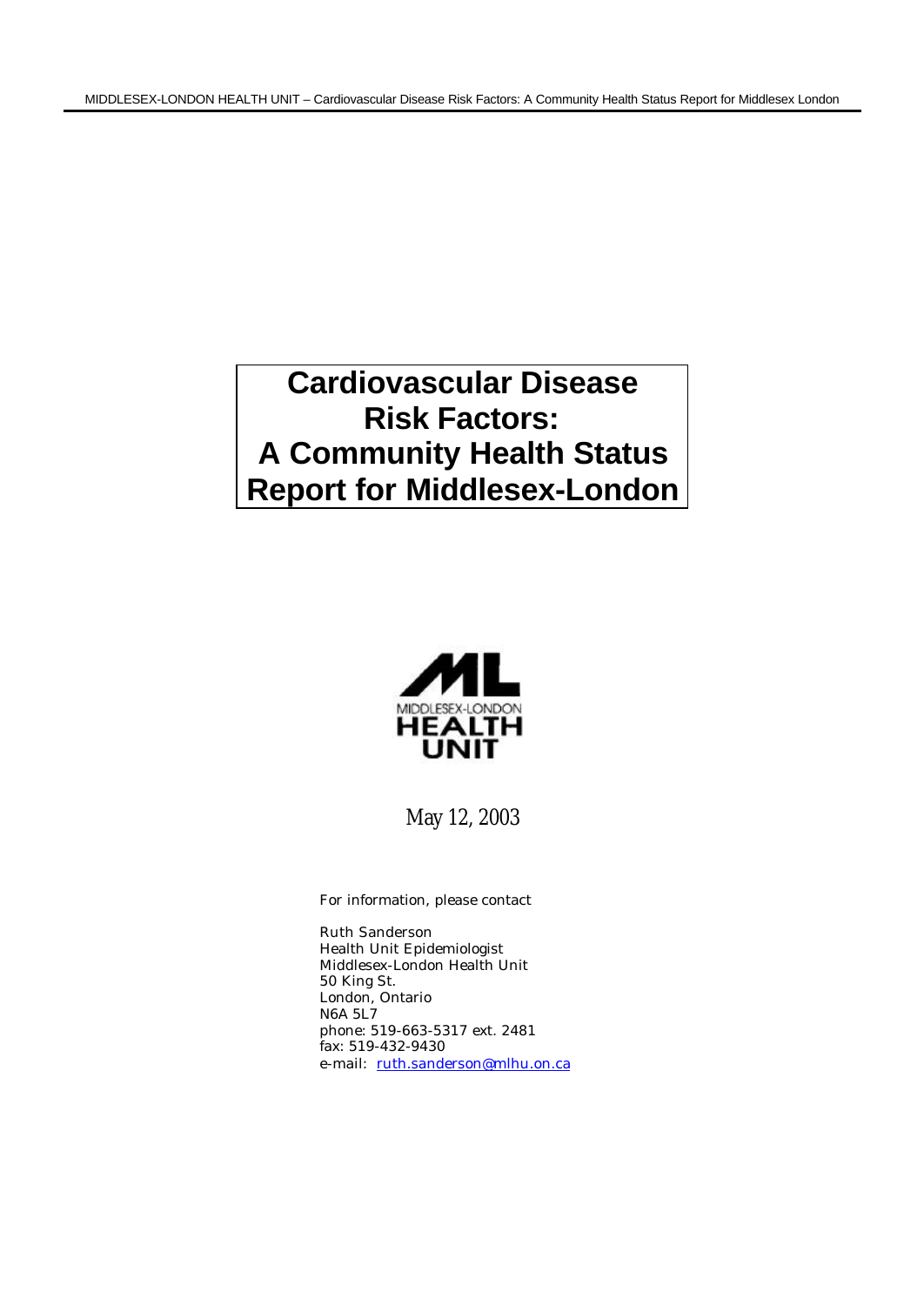© Copyright information Middlesex-London Health Unit 50 King Street London, Ontario N6A 5L7

Cite reference as: Middlesex-London Health Unit (2003). Cardiovascular Disease Risk Factors: A Community Health Status Report for Middlesex-London London, Ontario: Author.

Authors: Krista Bray Jenkyn Ruth Sanderson

All rights reserved.

Produced for: Good Hearted Living Program Middlesex-London Health Unit

Full report is also available at: http://www.healthunit.com/reportsresearch.htm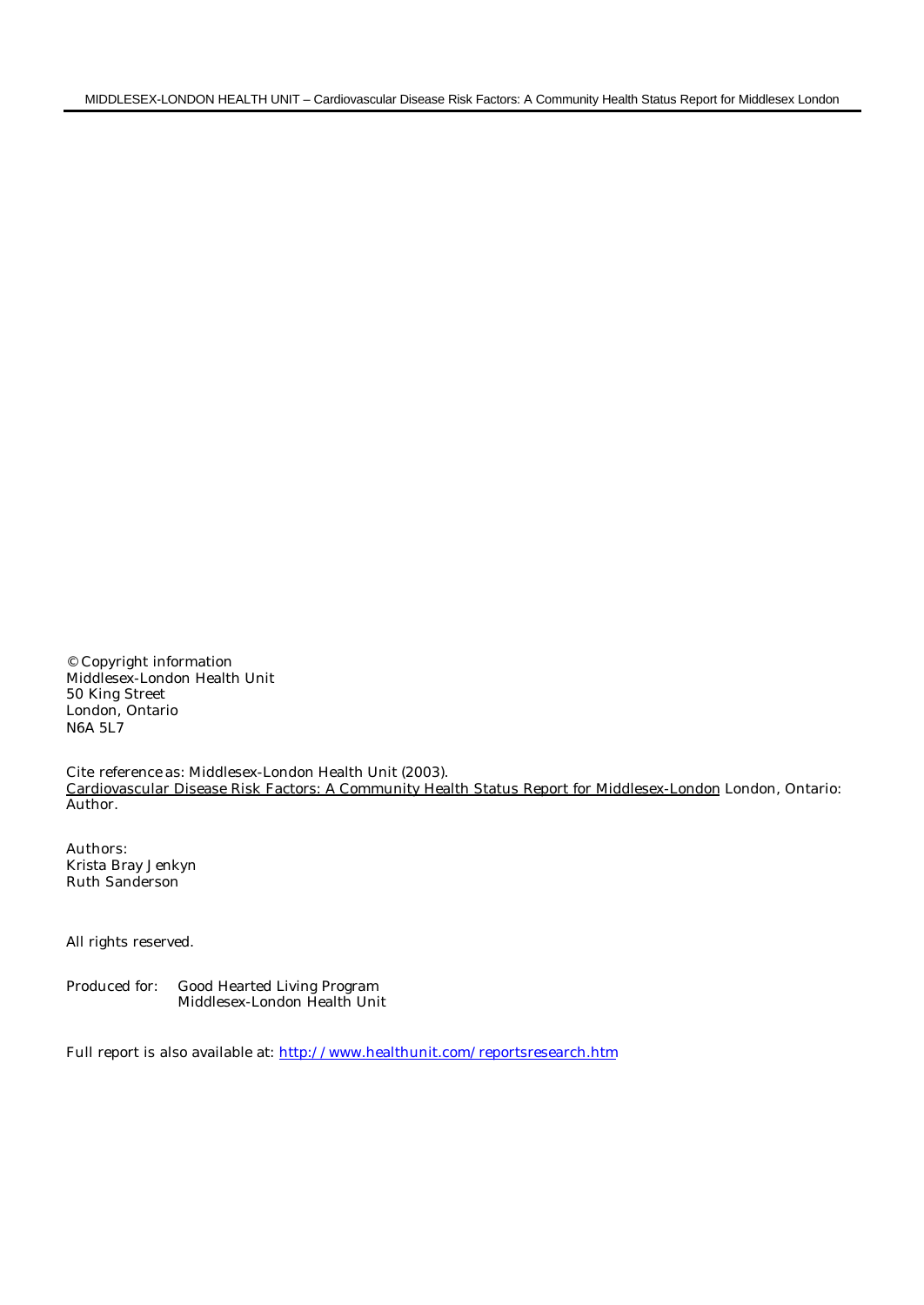# **Table of Contents**

| <b>Chapter 2</b> |  |
|------------------|--|
|                  |  |
|                  |  |
|                  |  |
|                  |  |
|                  |  |
|                  |  |
|                  |  |
|                  |  |
|                  |  |
| <b>Chapter 3</b> |  |
|                  |  |
|                  |  |
|                  |  |
|                  |  |
|                  |  |
|                  |  |
|                  |  |
|                  |  |
|                  |  |
| <b>Chapter 4</b> |  |
|                  |  |
|                  |  |
|                  |  |
|                  |  |
|                  |  |
|                  |  |
|                  |  |
|                  |  |
|                  |  |
|                  |  |
|                  |  |
|                  |  |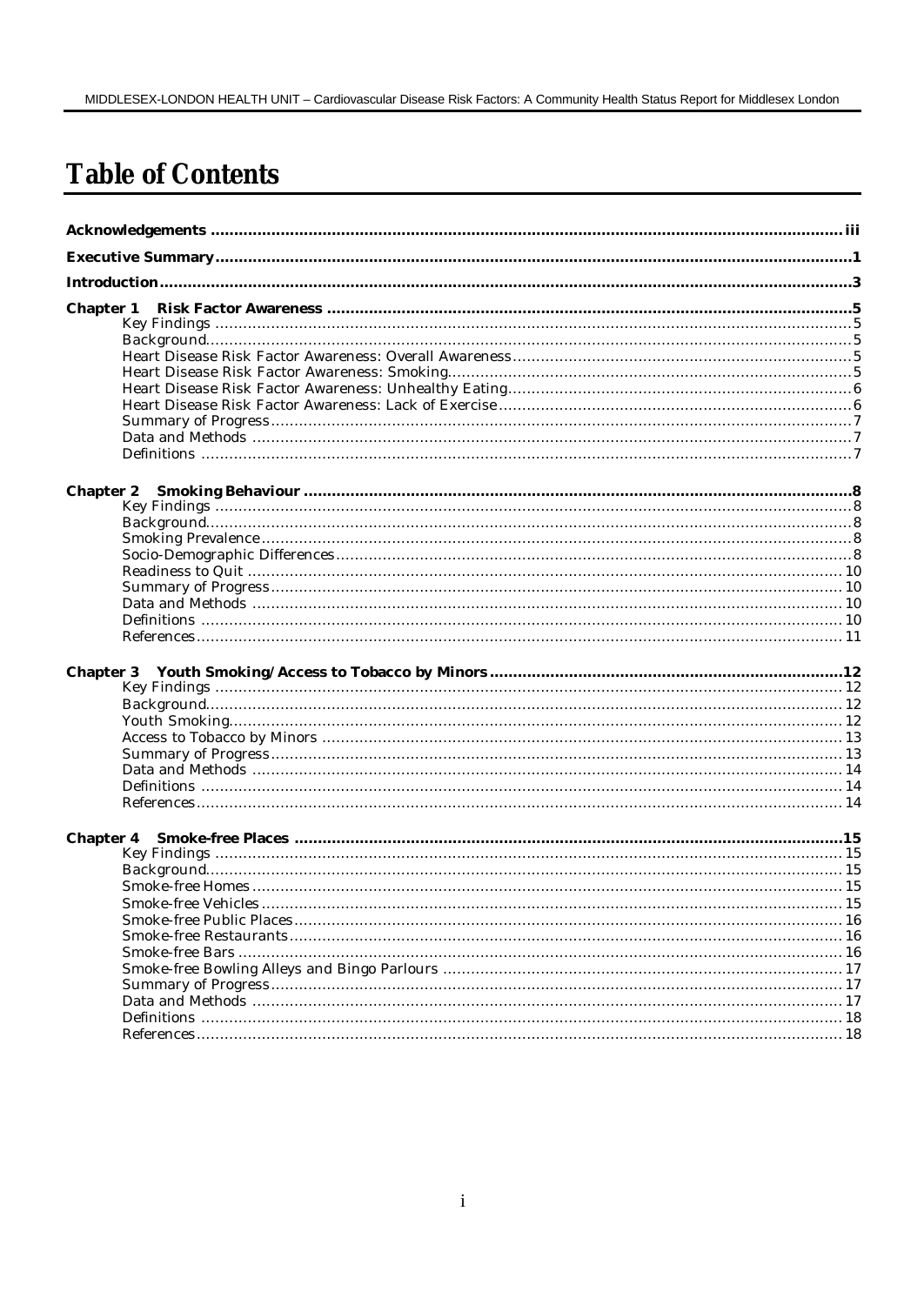#### MIDDLESEX-LONDON HEALTH UNIT - Cardiovascular Disease Risk Factors: A Community Health Status Report for Middlesex London

| <b>Chapter 6</b>  |  |
|-------------------|--|
|                   |  |
|                   |  |
|                   |  |
|                   |  |
|                   |  |
|                   |  |
|                   |  |
|                   |  |
|                   |  |
|                   |  |
|                   |  |
|                   |  |
| <b>Chapter 7</b>  |  |
|                   |  |
|                   |  |
|                   |  |
|                   |  |
|                   |  |
|                   |  |
|                   |  |
|                   |  |
|                   |  |
| <b>Chapter 8</b>  |  |
|                   |  |
|                   |  |
|                   |  |
|                   |  |
|                   |  |
|                   |  |
|                   |  |
|                   |  |
|                   |  |
|                   |  |
| <b>Summary</b>    |  |
|                   |  |
| <b>Appendices</b> |  |
| Appendix A        |  |
| Appendix B        |  |
| Appendix C        |  |
| Appendix D        |  |
| Appendix E        |  |
| Appendix F        |  |
| Appendix G        |  |
| Appendix H        |  |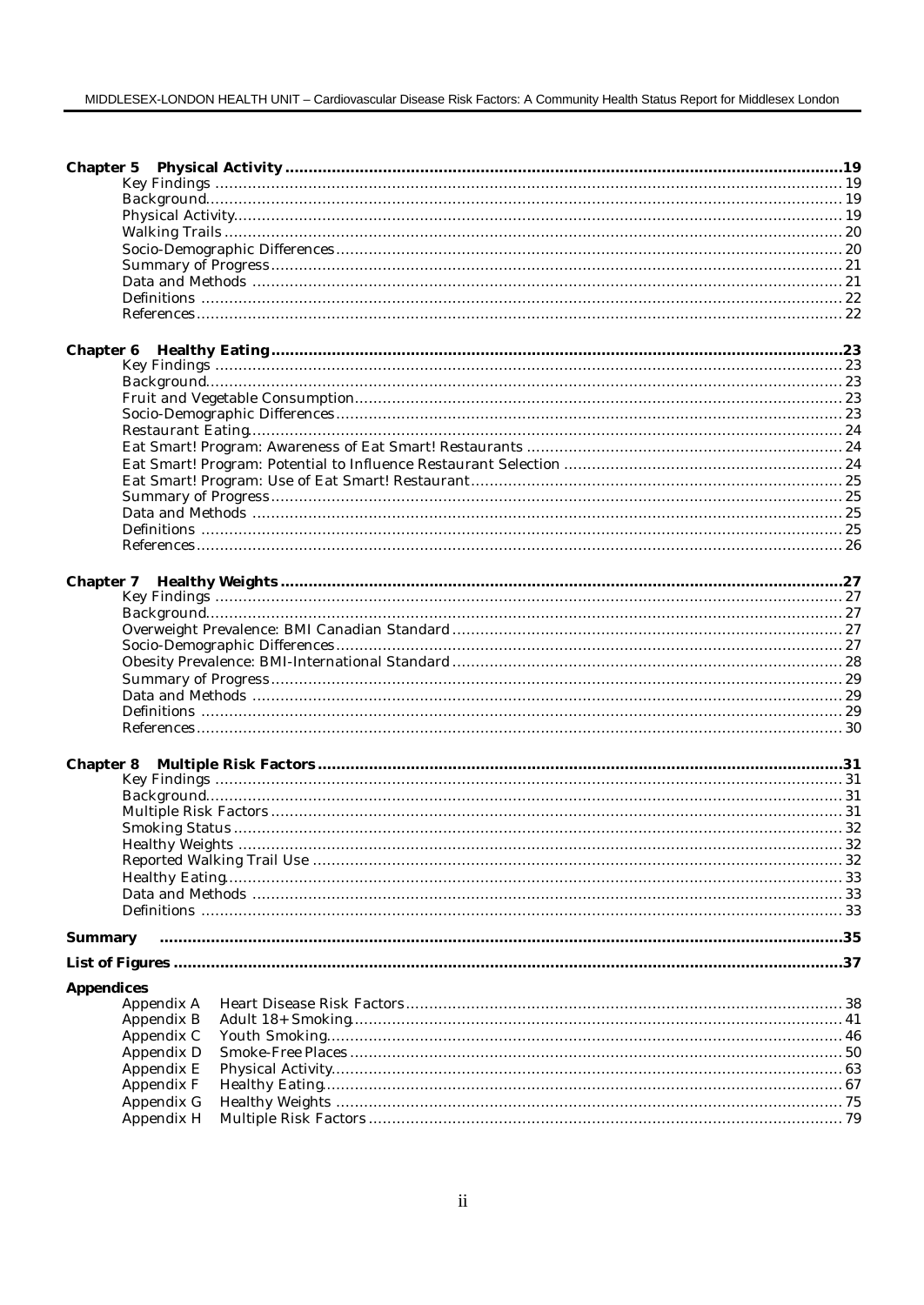# **Acknowledgements**

Many people contributed to the successful production of this report. This report was developed and written by Krista Bray Jenkyn, Contract Epidemiologist and Ruth Sanderson, Health Unit Epidemiologist from the Research, Education, Evaluation and Development Services (REED). It was produced by REED Services and funded in part by the Good Hearted Living Middlesex-London Heart Health Program.

We gratefully acknowledge the assistance of the following people for their review of the report: Charlene Beynon, Director, REED Services; Brenda Coleman, Epidemiologist, Elgin-St. Thomas Health Unit; Ruby Brewer and Brenda Marchuk, Public Health Nurses, Environmental Health and Chronic Disease Prevention Services; Jim Reffle, Director, Environmental Health and Chronic Disease Prevention Services. In addition we wish to thank the following members of the Good Hearted Living Co-ordinating Team, Sheila Grose of St. Joseph's Health Care Centre London and Cheryl Curtis with the Community Programs, Heart & Stroke, London Area Office for their initial input on the scope of this report. Special thanks to Bernie Lueske for his quality checks of the reports' results and Nancy Forbes for her layout and production of the report.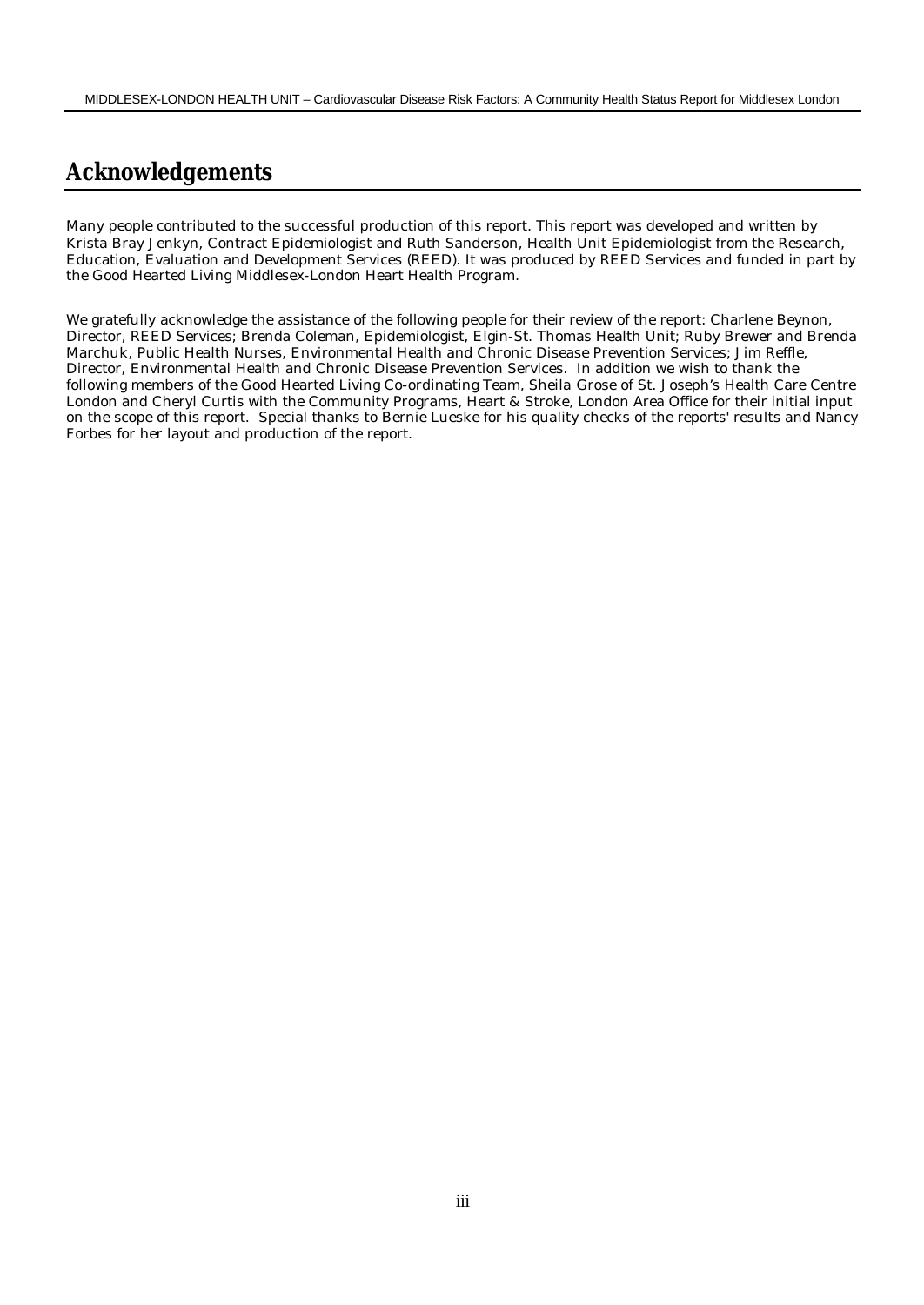# **Executive Summary**

Three important modifiable risk factors for heart disease are smoking, physical inactivity and unhealthy eating. The Good Hearted Living Middlesex-London Heart Health Program launched in 1998 encouraged residents of the City of London and Middlesex County to:

- Be Smoke Free,
- Exercise Daily and
- Eat Healthy.

The overall goal of the Good Hearted Living Program was to decrease the incidence of heart disease among London and Middlesex County residents by raising the awareness of specific heart disease risk factors and by promoting and supporting heart-healthy behaviours. This provincial initiative was originally intended as a five-year project. However, recently it received extended funding to March 2008.

A community health status report was undertaken to measure the impact on population level changes in knowledge and behaviours related to heart disease in London and Middlesex County. This report used local data from the Rapid Risk Factor Surveillance System (RRFSS) and the Canadian Community Health Survey (CCHS) to assess the progress on Program objectives as of 2003.



#### **Risk Factor Awareness…**

Over three-quarters  $(77.2% \pm 2.0%)$  of the adult population of London and Middlesex County identified at least one of three risk factors for heart disease targeted by the Program: smoking, lack of exercise and unhealthy eating. Lack of exercise, the most seldom identified, was selected by only a third of residents (Figure 1). Overall, only one tenth of residents (10%  $\pm$  1.3%) identified all three risk factors, as contributing to heart disease.



Risk factor awareness varied by age. Those over 65 years old were the least likely to identify any of the three main causes of heart disease. Individuals with university or college education were more likely to report all three causes of heart disease (12.9% ± 2.1%) compared to those who did not finish high school  $(3.3\% \pm 2.2\%)$ .

Awareness of smoking as a risk factor was the same for residents of the City of London as for those of Middlesex County. However, residents of London were more likely to identify unhealthy eating (63.2%  $\pm$ 2.6%) and lack of exercise  $(37.1\% \pm 2.5\%)$  as risk factors for heart disease compared to Middlesex County (unhealthy eating  $55.4\% \pm 4.5\%$  and lack of exercise 31.4% ± 4.2%).

## **Be Smoke Free…**

Nearly half of those over 18 years old in London and Middlesex County reported having never smoked  $(47.4\% \pm 2.1\%)$ . Still, almost one quarter of adults were current smokers  $(23.7\% \pm 1.8\%)$ . Rates were higher in males  $(25.6\% \pm 2.7\%)$  than in females  $(22\%$  $\pm$  2.4). A lower proportion of youth aged 12 to 19 years old smokers were most likely to identify smoking as a risk factor for heart disease (70.7% ± 4.2%) compared to  $46.6\%$  ( $\pm$  4.1%) of former smokers and 35.2% (± 3.1%) of those who have never smoked.

Current smokers were less likely to consider unhealthy eating  $(47.5\% \pm 4.7\%)$  and lack of exercise  $(22.1\% \pm 3.9\%)$  as risk factors for heart disease compared to non-smokers.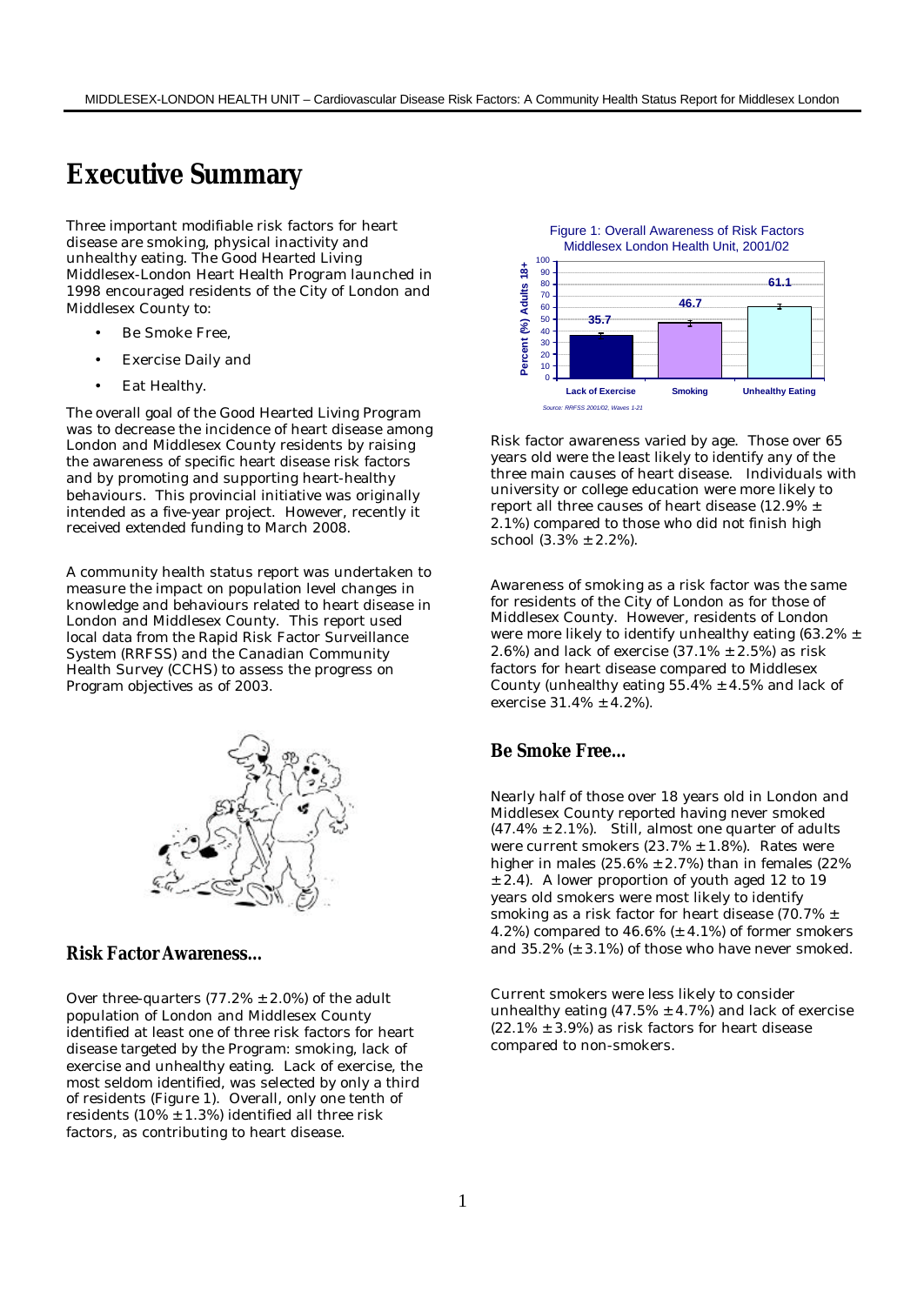# **Exercise Daily…**

Close to half of all London and Middlesex County residents 12 years and older were physically active  $(24.1\% \pm 2.7\%)$  or moderately active  $(21.8\% \pm 2.3\%).$ Males were more physically active or moderately active  $(50\% \pm 3.4\%)$  than females  $(43\% \pm 3.4\%)$ . Physical activity was lower in older age groups. The most active London-Middlesex residents were those ages 12 to 19 years with  $61\%$  ( $\pm$  9.2%) being active or moderately active.

Over 80% of London-Middlesex residents were aware of the area's walking trails and bicycle paths. Just over half of all residents reported using the trails in the past 12 months  $(54.7\% \pm 2.4\%)$ . A greater proportion of City of London residents  $(59.7% \pm 2.8%)$ used the trails compared to residents of Middlesex County  $(41.9% \pm 4.6%)$ .

# **Eat Healthy…**

The recommended daily consumption of fruits (2-4 servings) and vegetables (3-5 servings) is part of a healthy diet and helps prevent symptoms of heart disease. In London-Middlesex consumption of these recommended amounts was more common in women  $(40.2\% \pm 3.0\%)$  than men  $(24.4\% \pm 2.8\%)$  and was higher in older age groups  $(46.3\% , \pm 6.5\%$  for men and women over 65).

One third of adults between 20 and 64 years were considered overweight by Canadian Body Mass Index (BMI) Standards (33.2% ± 2.3%). Adult men (40.8% ± 3.4%) were more likely to be overweight than were women  $(25.5\% \pm 3.1\%)$ . However, no differences in awareness of unhealthy eating or lack of exercise were observed for those overweight (BMI>27) compared to those with healthy weight (BMI 20-24.9) or some excess weight (BMI 25-27). Similarly, residents who were overweight were as likely to consume the daily recommended amounts of fruits and vegetables  $(31.5% \pm 3.8)$  as those with healthy weight status  $(32.7\% \pm 3.4\%)$  or some excess weight  $(35.1\% \pm 5.2\%).$ 

Overall,  $43\%$  ( $\pm$  3.4%) of residents reported that they had heard or read something about Eat Smart!, Ontario's Healthy Restaurant Program. However, only 12% had eaten at a designated restaurant.

# **Progress on Good Hearted Living Objectives**

In 1998 the Good Hearted Living Program set local objectives for London-Middlesex. The following assesses the progress made by the Program as of March 2003:

#### **Achieved**

- Less than 31% of males over 15 will be smokers
- U Less than 23% of females over 15 will be smokers<br>U Increased awareness of walking trails
- 4 Increased awareness of walking trails

#### **Progress**

- Less than  $16\%$  of youth  $(12-19)$  will be smokers
- At least 53% of males over 15 will exercise regularly
- At least 59% of youth will participate in daily physical activity
- Increased awareness of Eatsmart! Restaurant Program
- Increased awareness and knowledge of risk factors for heart disease

#### **Work Needed**

- $\triangle$  At least 48% of females over 15 will exercise regularly
- $\triangle$  Less than 30% of adult males will be overweight  $(BMI > 27)$
- $\triangle$  Less than 23% of adult females will be overweight (BMI >27)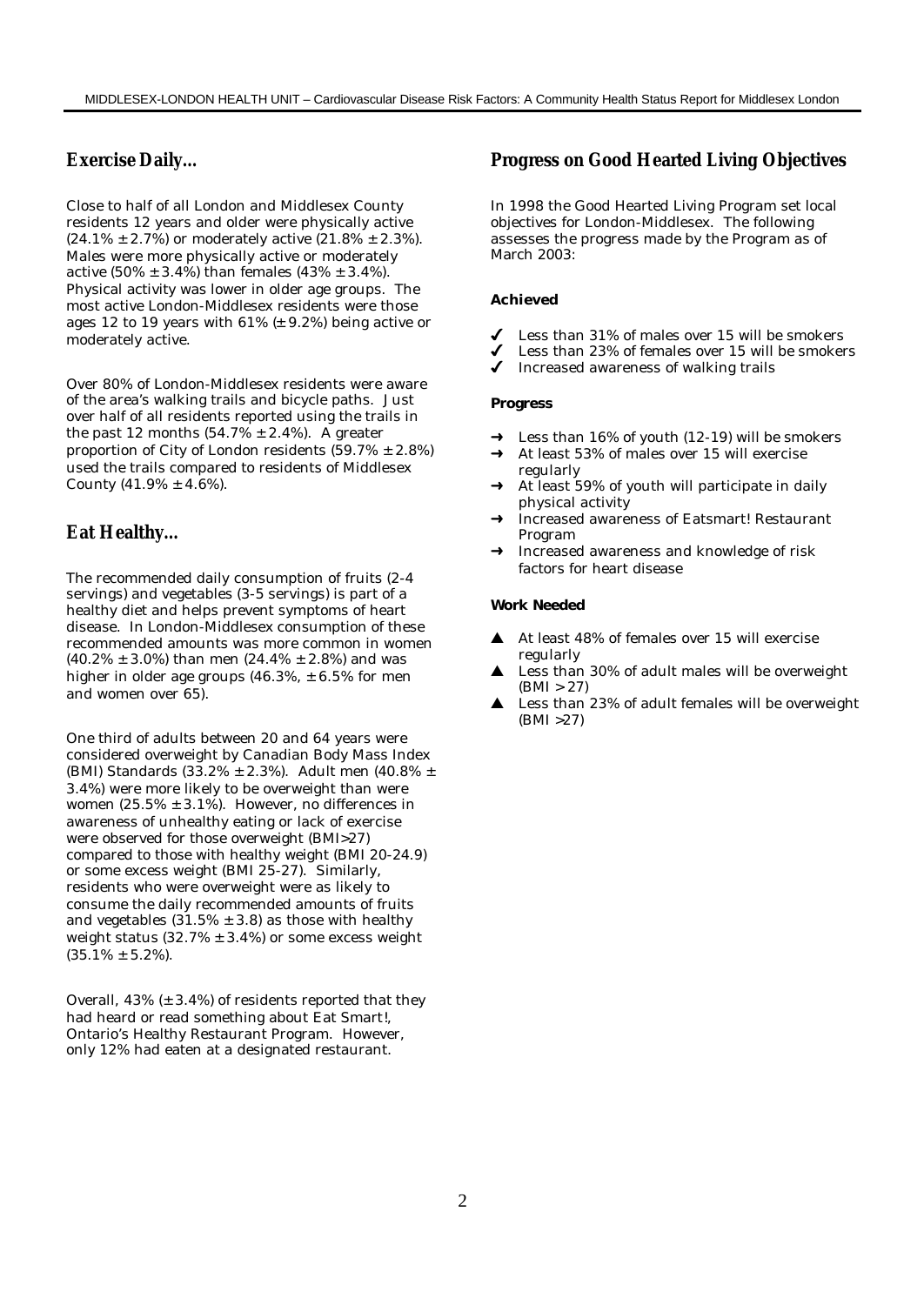# **Introduction**

The Good Hearted Living Program, Middlesex-London Heart Health Program was launched in 1998 to promote heart health and healthy living. The overall goal of the Program was to decrease the incidence of heart disease among London and Middlesex County residents by raising the awareness of heart disease risk factors and by promoting and supporting heart healthy behaviours.

Certain behaviours or risk factors increase the likelihood of developing heart disease. Three important modifiable risk factors for heart disease are smoking, physical inactivity, and unhealthy eating (Heart & Stroke Foundation, 2000). Through community action teams the Good Hearted Living Partners implemented a series of programs to encourage residents of Middlesex-London to be smoke-free, exercise daily, eat lower fat foods and maintain a healthy weight.

This community health status report was undertaken to measure the population level changes in knowledge and behaviours related to heart disease in the City of London and Middlesex County throughout the duration of the Good Hearted Living Program. It is meant to be both a tool for assessing the progress made by the Program over the past five years and an instrument for identifying the areas that need improvement in order to plan future initiatives related to heart health.

This report is organized in eight sections and addresses the following:

- Risk Factor Awareness
- Adult Smoking
- Youth Smoking / Access to Tobacco by Minors
- Smoke-free Places
- Physical Activity
- Healthy Eating
- Healthy Weights
- Multiple Risk Factors

Each section includes a snap shot of "Key Findings" followed by a review of indicators related to heart disease analyzed by demographic characteristics. Each progress indicator was considered by: age group, sex, household income level, education level, and region (City of London or Middlesex County). Local data from the Rapid Risk Factor Surveillance System (RRFSS 2001/02), the Canadian Community Healthy Survey (CCHS 2000/01) and the National Population Health

Survey (1996/97) were used to measure population levels of awareness and behaviour. A "Summary of Progress" considers these levels and assesses the progress made relative to the program objectives. "Data and Methods" and "Definitions" are included at the end of each section. Complete data tables for all indicators can be found in the appendices.

#### **Objectives**

To measure the impact of changes in knowledge and behaviours related to heart disease for Middlesex-London, the report compared local health status information with established program objectives outlined below which were set by both the local Good Hearted Living Program and the Mandatory Health Programs and Services Guidelines of the Ontario Ministry of Health and Long Term Care and the Ontario Heart Health Program (Mandatory Guidelines, 1997).

#### Local Heart Health Behavioural Objectives

By March 2003:

- less than 31% of males over 15 will be smokers
- less than 23% of females over 15 will be smokers
- less than  $16\%$  of youth  $(12 19)$  will be smokers
- less than 30% of adult males will be overweight (have a BMI over 27)
- less than 23% of adult females will be overweight (have a BMI over 27)
- at least 53% of males over 15 will exercise regularly
- at least 48% of females over 15 will exercise regularly
- at least 59% of youth will participate in daily physical activity

#### Local Heart Health Knowledge-based Objective

By March 2003 there will be an:

- increased awareness of the Eat Smart! Restaurant Program
- increased awareness and knowledge of risk factors for heart disease among residents
- increased number of residents aware of area walking trails and bicycle paths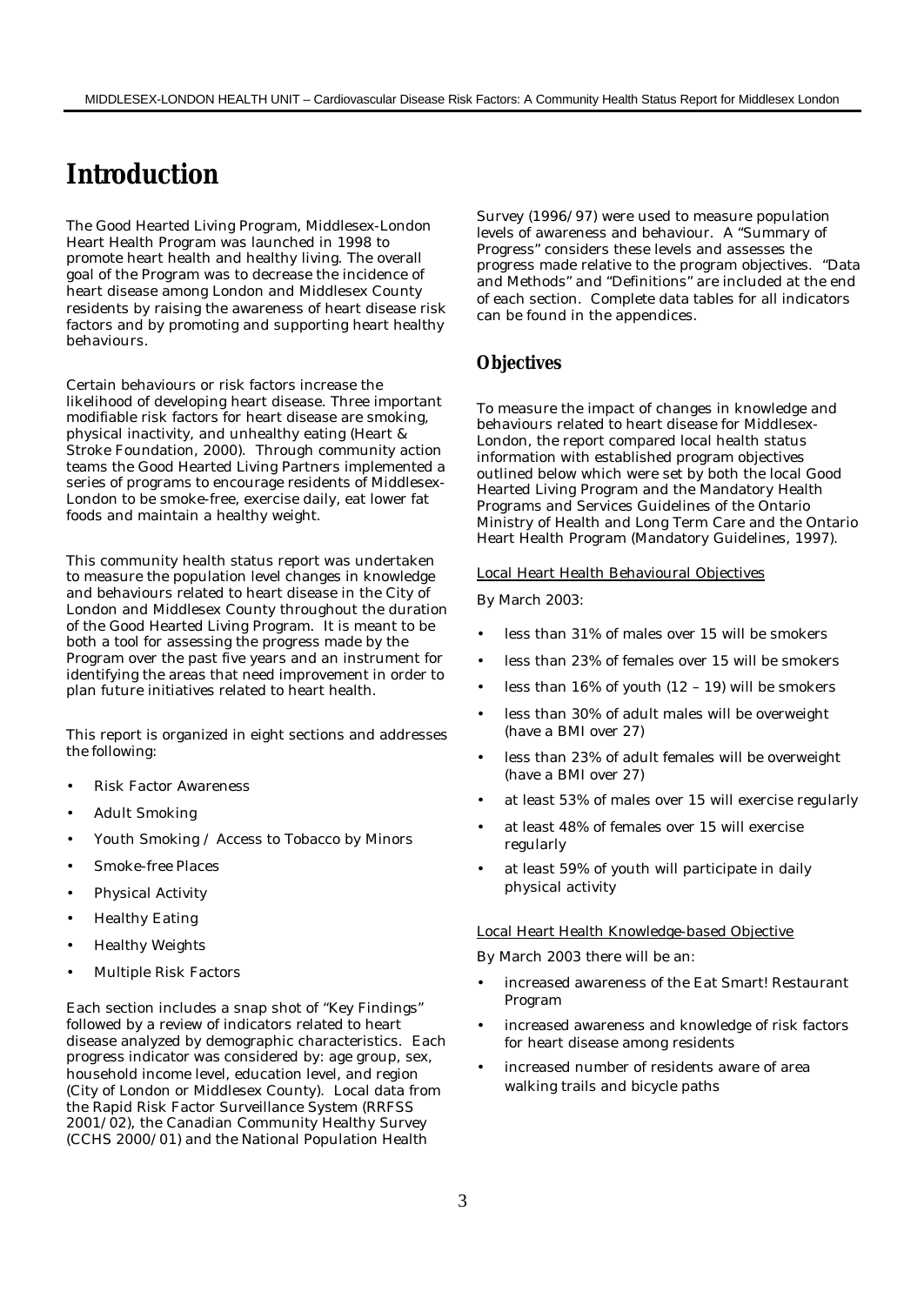Ontario Mandatory Health Programs and Services Guidelines

- Reduce the proportion of  $12 19$  year-olds who smoke daily to 10% by the year 2005
- Reduce proportion of adult women and men who smoke daily to 15% by the year 2005.
- Increase proportion of smoke-free public places & workplaces to 100% by the year 2005.
- Increase the proportion of smoke-free homes by the year 2010.
- Increase to 75%, the proportion of the population age four and older consuming 5+ servings of vegetables & fruits daily by the year 2010.
- Slow the decrease in the proportion of adults ages 20-64 with healthy weight status (BMI 20-27) by the year 2010.

## **Methods**

All data for 2001 and January through September 2002 are from the Rapid Risk Factor Surveillance System (RRFSS) conducted for the Middlesex-London Health Unit (MLHU) by the Institute of Social Research, York University. Data were collected in a series of twentyone waves of a monthly telephone survey. Households were chosen randomly from all households with telephones in Middlesex-London and respondents 18 years and older were systematically selected from each household for the adult that had the next birthday in the household. Once an individual was identified as the person with the next birthday in the household, every effort was made to complete the interview with the appropriate respondent. Although on average 5 calls were made to a single household in order to complete the interview with the designated respondents in this survey, up to 9 contacts was standard practice.

The sample was weighted to account for each respondent's probability of being selected within households of different sizes. Designated respondents who refused to respond to individual questions within each of the sections were excluded prior to calculating proportions provided the refusal category represented less than 5% of the total respondents. Non-responders for descriptive or demographic variables were excluded in each individual table prior to calculation of percentages. However, non-responses to individual questions were included in the calculation of the proportion of respondents who did not answer if nonresponse to individual questions was larger than 5%. Difference in proportions were considered statistically significant at  $p < 0.05$ . All weighted proportions were provided with 95% confidence intervals. Bar charts include error bars illustrating 95% confidence intervals.

This report also included data collected from September 2000 to November 2001 from the first cycle of the Canadian Community Health Survey (CCHS). The survey collected information by telephone from individuals aged 12 and older, in the Middlesex-London Health Unit area. The target population of the CCHS included household residents aged 12 and older but excluded Indian Reserves, Canadian Forces Bases and some remote areas.

Data from the second cycle (1996/97) of the National Population Health Survey (NPHS) was also included in this health status report where it was indicated. Similar to the CCHS, the NPHS collected information by telephone from individuals in the Middlesex-London Health Unit area and the target population included household residents aged 12 and older but excluded Indian Reserves, Canadian Forces Bases and some remote areas.

Each population level progress indicator is presented with a confidence interval. Confidence intervals represent the distribution within which the true score would occur 95% of the time and the degree of variability associated with a rate. Wide confidence intervals indicate high variability. If the confidence intervals between two estimates overlap, then the two estimates were not considered to differ from each other at a statistically significant level and the difference between the two scores could have occurred by chance. When the confidence intervals did not overlap then the scores are considered to be truly different from each other 19 out of 20 times. Suppression of data occurred when the number of responses that fell into a certain category was less than 30. These numbers were suppressed because the variance of estimates based on groups of less than 30 people can be large, resulting in unreliable estimates.

#### **References**

Heart & Stroke Foundation. The changing face of heart disease and stroke in Canada. 2000.

Mandatory Health Programs and Services Guidelines. Queen's Printer for Ontario. December 1997. [www.gov.on.ca/MOH/english/pub/pubhealth/manpro g/manprog.html]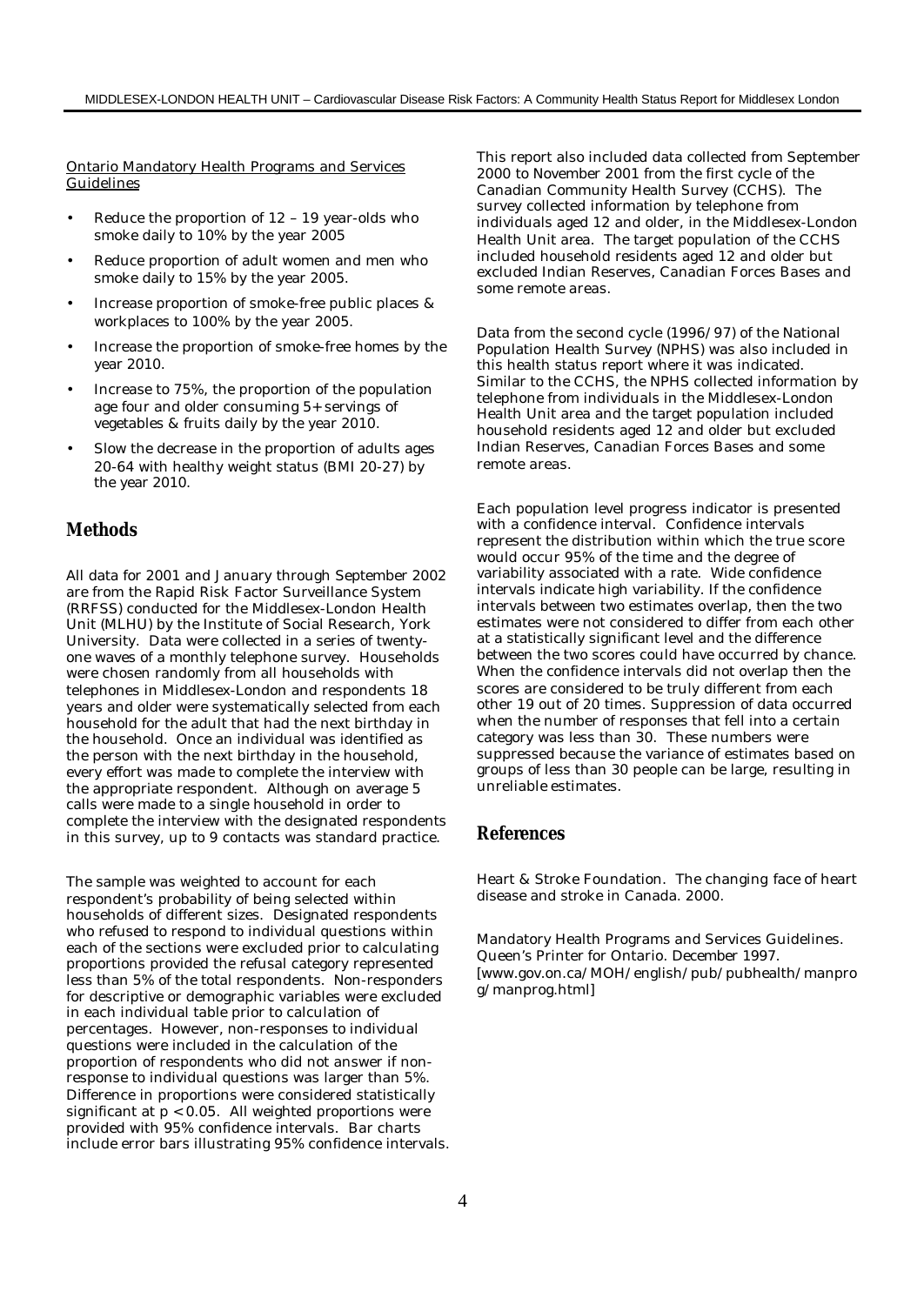# **Chapter 1 – Risk Factor Awareness**

## **Key Findings**

In Middlesex-London:

- 3 out 4 adults in Middlesex-London identified at least one risk factor associated with heart disease
- Awareness of nutrition as a risk factor for heart disease is greater than for smoking or exercise
- Less than half of the population identified smoking and lack of exercise as risk factors for heart disease
- Lower awareness of risk factors among those age 65 and older
- Higher awareness of risk factors in those with higher education
- No differences in risk factor awareness between men and women

## **Background**

The Good Hearted Living Program aimed to increase awareness and knowledge of risk factors for heart disease in the population. The adult population's ability to identify three modifiable risk factors (smoking, inactivity and unhealthy eating) was examined. Unhealthy eating as a risk factor for heart disease included poor diet (not eating properly, overeating, and poor choice of food) as well as eating too many fatty foods and foods high in cholesterol. Lack of exercise as a risk factor for heart disease included lack of exercise and being overweight or obese. Smoking as a risk factor for heart disease included smoking and tobacco use.

# **Heart Disease Risk Factor Awareness: Overall Awareness**

Over three-quarters  $(77.2% \pm 2.0%)$  of the adult population surveyed were able to correctly identify at least one of the three risk factors associated with heart disease (Figure 1.1). Just over a third  $(35.0\% \pm$ 2.0%) identified only one of the three risk factors, 32.5% (± 2.0%) identified two of the three risk factors and only 10.0% identified the three risk heart disease factors of unhealthy eating, smoking and lack of exercise.

**Figure 1.1: Proportion of Adults who Identified Unhealthy Eating Smoking and/or Lack of Exercise as Risk Factors for Heart Disease**





# **Heart Disease Risk Factor Awareness: Smoking**

Smoking contributes to and significantly increases the incidence of all major forms of heart disease. Smokers have a 70% greater chance of dying from heart disease than non-smokers. Stopping smoking reduces the risk to an individual of smoking-related cardiovascular disease by approximately 50% within one year, and to the same level as someone who has never smoked within five years.

Less than half of residents of the City of London and Middlesex County identified smoking as a risk factor for heart disease (46.7%  $\pm$  2.2%). There was little difference in the proportion of women  $(44.1 \pm 3.0\%)$ that reported smoking as a risk factor for heart disease compared to men  $(49.6 \pm 3.3\%)$ . There were significant differences by age groups. Awareness of smoking as a risk factor for heart disease was significantly lower for those aged 65 years and older  $(35.1\% , \pm 5.9)$  as compared to those aged 25 to 44 years (47.7% ± 3.6%) and those 45 to 64 years (50.7%  $±$  4.0%) (Figure 1.2). No differences in the awareness of smoking as a risk factor for heart disease were observed between education level and income levels.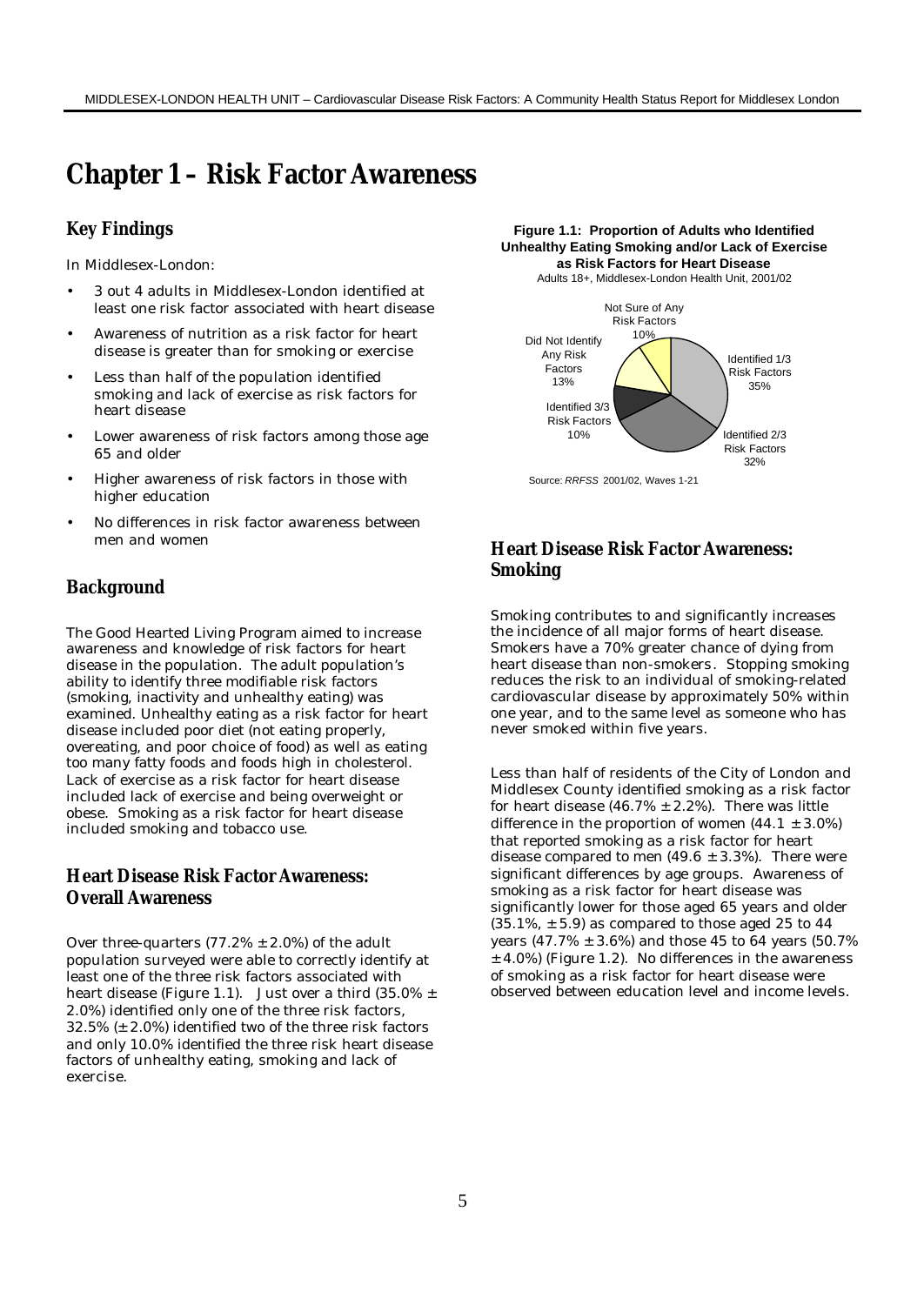

# **Heart Disease Risk Factor Awareness: Unhealthy Eating**

Overall, unhealthy eating, which included poor diet (not eating properly, overeating, and poor choice of food), was considered a risk factor by  $61.1\%$  ( $\pm 2.2\%$ ) of those aged 18 and over. A greater proportion of those in the age group 25 to 44 years recognized nutrition as a risk factor (67.1  $% \pm 3.5%$ ) than those in the age group 65 years and older  $(44.2\% \pm 6.3\%)$ (Figure 1.2).

When considering level of education, the highest proportion of individuals surveyed who considered unhealthy eating as a risk factor for heart disease were those with post secondary education. Of those with post secondary education, just under 70% reported unhealthy eating to be a risk factor for heart disease as compared to 38% of those who did not complete high school (Figure 1.3).



**Figure 1.3: Awareness of Targeted Risk Factors for Heart Disease by Level of Education**

Source: *RRFSS* 2001/02, Waves 1-21

# **Heart Disease Risk Factor Awareness: Lack of Exercise**

Approximately one-third or residents reported that lack of exercise was a main cause of heart disease  $(35.7\% \pm 2.1)$ . There were no differences between males and females in the proportion reporting lack of exercise as a risk factor for heart disease. Awareness of lack of exercise as risk factor was lower for those in the age group 65 years and older as compared to younger age groups. Only  $25.4\%$  ( $\pm$  5.4%) of those aged 65 years and older reporting lack of exercise as a main cause of heart disease (Figure 1.2). Level of education was positively associated with awareness of lack of exercise as a risk factor for heart disease; 41% with a post secondary education reported lack of exercise as a main cause of heart disease whereas only 19% with high school identified exercise as a risk factor (Figure 1.3).

Awareness of lack of exercise as a risk factor for heart disease varied by income groups. Respondents with the highest incomes (greater than \$100,000) were most likely to report lack of exercise as a risk factor for heart disease at  $51.3\%$  ( $\pm$  6.5%), compared to those earning less than \$40,000 where only 33.2% (± 4.0%) identified lack of exercise as a risk factor for heart disease (Figure 1.4).



Source: *RRFSS* 2001/02, Waves 1-21

Risk factor awareness levels for smoking, unhealthy eating and lack of exercise were similar for the City of London and Middlesex County. However, small differences were found in the proportion of residents aware of unhealthy eating and lack of exercise as risk factors for heart disease between these groups. Residents of the City of London were more likely to identify unhealthy eating as a risk factor  $(63.2\% \pm$ 2.6%) as compared to Middlesex County residents  $(55.4\% \pm 4.5\%)$ . No differences were seen between the

#### **Figure 1.4: Awareness of Targeted Risk Factors for Heart Disease by Level of Household Income**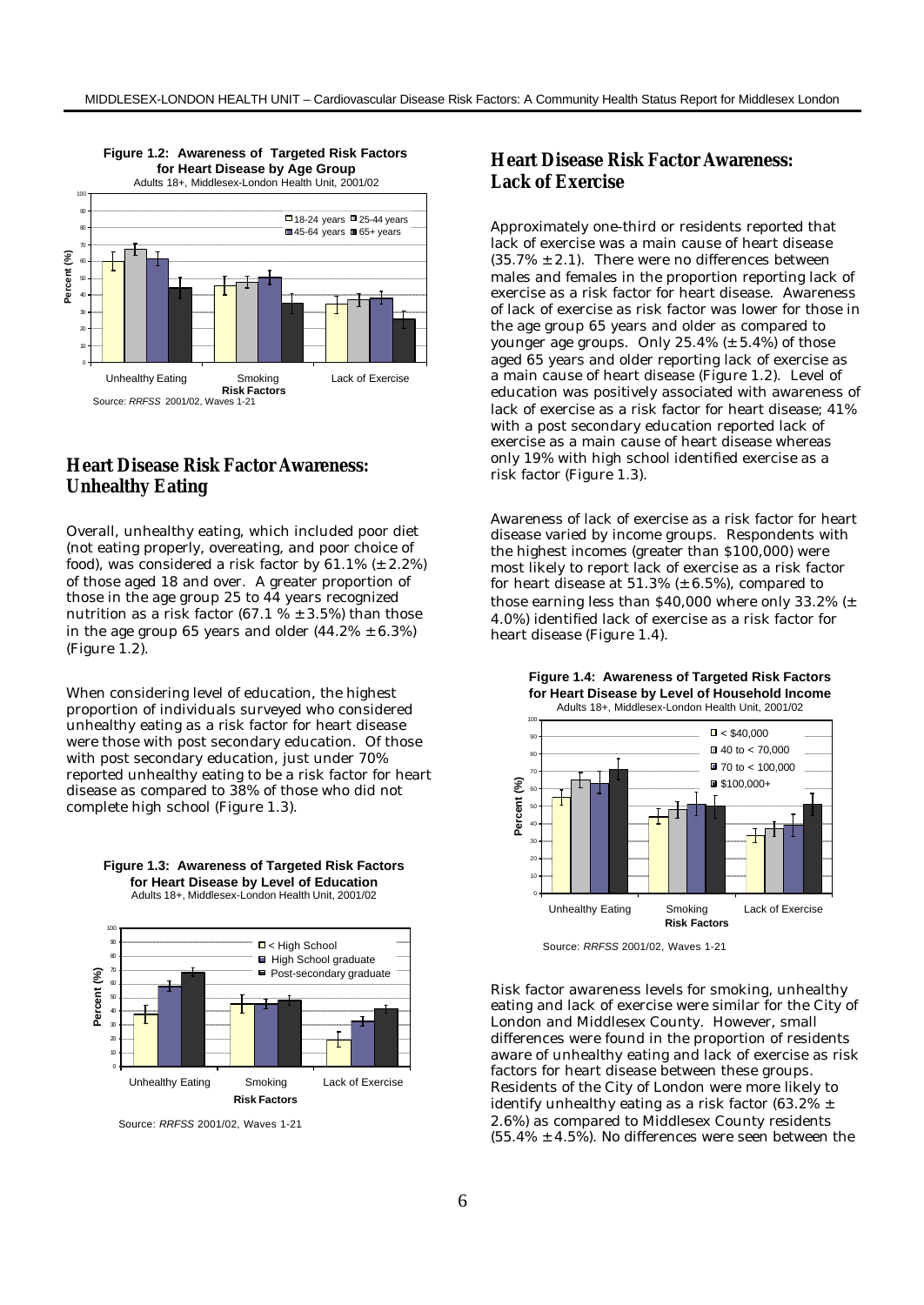two regions in the awareness of smoking or exercise as risk factors of heart disease were observed.

### **Summary of Progress**

Objective: Increased awareness and knowledge of risk factors for heart disease among residents by March 2003.

#### Assessment: *Progress*

*Evaluation shows that 77% (± 2.0%) of residents can identify at least 1 of 3 risk factors of heart disease: unhealthy eating, lack of exercise or smoking. Lack of exercise, the most seldom identified, was only selected by a 36% (± 2.1%) of residents surveyed.*

Data that measured the awareness of risk factors for heart disease among the residents of the City of London and Middlesex County was not available prior to the launch of the Good Hearted Living Program. Therefore it is not possible to fully assess the progress made by the Program related to the local objective to increase awareness and knowledge of risk factors for heart disease. However, over threequarters of respondents were able to correctly identify one of the three risk factors of heart disease. Yet, the comparison between risk factors shows that there is considerable room for improvement to be made in the awareness of lack of exercise as a risk factor for heart disease. These results could now serve as baseline information for future evaluations and as indications of areas of where additional focus may be warranted.

## **Data and Methods**

All twenty-one waves included questions related to heart disease risk factor awareness. The unweighted sample consisted of 1921 respondents from London and Middlesex County. Non-responses to individual questions were included in the calculation of the proportion of respondents who did not select the given risk factor. Bar charts include error bars illustrating 95% confidence intervals. Detailed tables for Chapter 1 are located in Appendix A: Heart Disease Risk Factor Tables (Source: RRFSS 2001/02, Waves 1-21).

# **Definitions**

#### Awareness of risk factors for heart disease:

Respondents volunteered responses to the question: "In your opinion, what are the main causes of heart disease?

- Smoking as a risk factor for heart disease included smoking or tobacco.
- Unhealthy eating as a risk factor for heart disease included poor diet (not eating properly, overeating, and poor choice of food) as well as eating too many fatty foods and foods high in cholesterol.
- Lack of exercise as a risk factor for heart disease included questions about lack of exercise and being overweight/obese.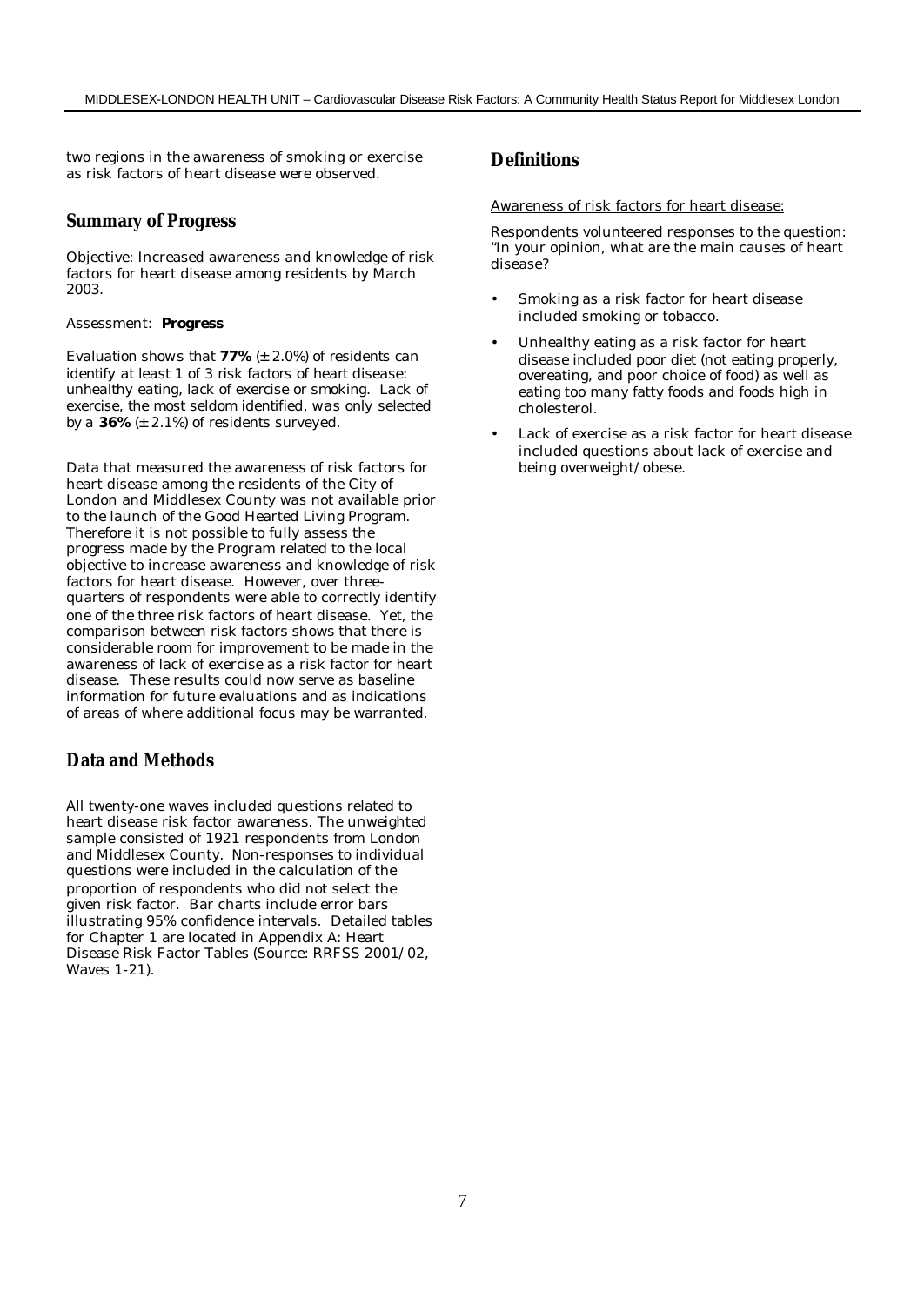# **Chapter 2 – Smoking Behaviour**

### **Key Findings**

In Middlesex-London:

- Smoking rates have declined in the past 10 years
- 1 in 5 adults smoke daily in London and Middlesex County
- A higher proportion of women than men reported having never smoked
- The rate of smoking is twice as high in adults who did not finish high school as compared to those with a post secondary education

#### **Background**

Cigarette smoking is a leading cause of preventable illness, estimated to cause 12,000 deaths in Ontario each year (www.cctc.ca). Smoking contributes to and significantly increases the incidence of all major forms of heart disease including cardiovascular disease. Smokers have a 70% greater chance of dying from heart disease than non-smokers.

The impact of tobacco use costs Ontario billions of dollars in health care costs. It has been demonstrated that a decline in the prevalence of smoking by just one percent could save Canada more than 50 million dollars in health care costs (www.cctc.ca).

The Province of Ontario has an objective to reduce the proportion of adults who smoke daily to 15% by the year 2005 and to reduce the proportion of youth (12 – 19 year olds) that smoke daily to 10% by the year 2005 (Mandatory Guidelines, 1997).

In 1998, the Good Hearted Living Program of Middlesex-London set local, five-year objectives. The objectives were that by March 2003, less than 31% of males and less than 23% of females over the age of 15 would smoke in the City of London and Middlesex County. These objectives were based on what was known at the time about the prevalence of daily smokers in Middlesex-London according to the Ontario Health Survey, 1990. Results reported in this section pertain to the adult population (age 18 and older). Youth smoking behaviour is discussed in the next section.

# **Smoking Prevalence**

 In 2001/02, less than one quarter (23.7% ± 1.8%) of adults aged 18 years and older in London and Middlesex County were current smokers. Close to twenty percent smoked daily  $(18.6\% \pm 1.7\%)$  and an additional  $5.2\%$   $(± 0.9\%)$  smoked occasionally. Former smokers were slightly more common (28.8% ± 2.0%) than current smokers and nearly half of all adults (47.4%  $\pm$  2.1%) reported that they had never smoked (Figure 2.1).

#### **Figure 2.1: Middlesex-London Resident Smoking Status**

Adults 18+, Middlesex-London Health Unit, 2001/02



Source: *RRFSS* 2001/02, Waves 1-21

#### **Socio-Demographic Differences**

Slightly more people living outside the City of London but within Middlesex County were daily or occasional smokers. One quarter  $(25.0\% \pm 3.7\%)$  of those living in Middlesex County were current smokers with 18.6% (± 3.3%) of the population reporting that they smoked daily and 6.4% (± 2.1%) reporting to be occasional smokers. In comparison, 23.0 (± 2.1%) living within the City of London were current smokers,  $18.4\%$  ( $\pm$  1.9%) smoking daily and 4.7% ( $\pm$ 1.1%) smoking occasionally.

There was a difference between the proportion of smokers by sex and age. More males than females smoke. Twenty-six percent of males were current smokers, smoking either daily (21.5%  $\pm$  2.5%) or occasionally  $(4.2\% \pm 1.2\%)$ . In comparison, 22%  $(\pm$ 2.4%) of females were classified as current smokers with  $15.9\%$  ( $\pm$  2.2%) of females smoking daily and  $6.1\%$  ( $\pm 1.4\%$ ) smoking occasionally. A significantly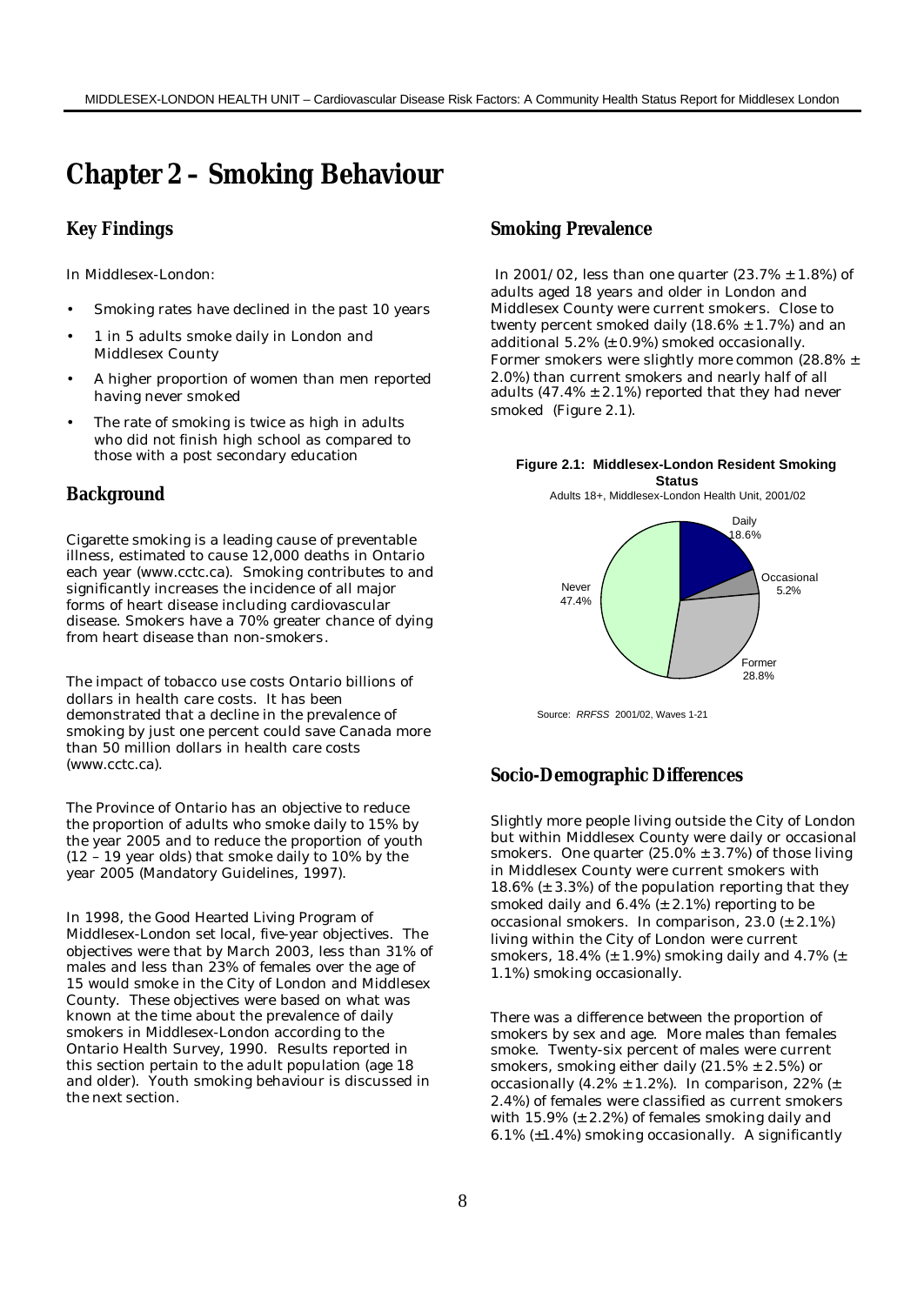higher percentage of women than men (53.3% vs. 41.0%) reported never having smoked (Figure 2.2).



When considering age, the highest proportion of current smokers was found among those aged 18-24 (30.3% ± 4.7%) and 25-44 (28.3% ±3.1%); similarly this age group reported the highest percentage of daily smokers  $(22.6\% \pm 4.3\%, 21.7\% \pm 2.9\%).$  In comparison, the proportion of current smokers for those aged 45-64 and 65 years and older was lower at 20.0% (± 3.1%) and 12.3% (± 4.5%) respectively with a significant difference existing between the youngest and oldest age groups. For each group, approximately one-fifth of current smokers reported that they smoked only occasionally.

Within each age group, the proportion of nonsmokers is similar for both males and females. However, in the older age groups, there was a significantly greater proportion of former smokers in males than in females (Figure 2.4).



**Figure 2.3: Daily Smokers by Gender and Age Group** Adults 18+, Middlesex-London Health Unit, 2001/02



Smoking status also varies by education and income groups. An inverse relationship appears to exist between the level of education and likelihood of being either a current or former smoker. Those with a post secondary education were significantly less likely to be smokers than those with less education. Only

20.3% (± 2.4%) of post-secondary graduates were smokers, compared to  $31.6\%$  ( $\pm$  5.8%) of adults who did not finish high school.

**Figure 2.5: Smoking Status by Level of Education** Adults 18+, Middlesex-London Health Unit, 2001/02



Source: *RRFSS* 2001/02, Waves 1-21

Few differences in smoking status were observed by household income. The lowest rate of current smokers, when considering household income, was reported for those with annual incomes between \$50,000 to \$100,000. Respondents with income levels greater than \$100,000 had the highest incidence of being current smokers  $(25.5\% \pm 5.6\%).$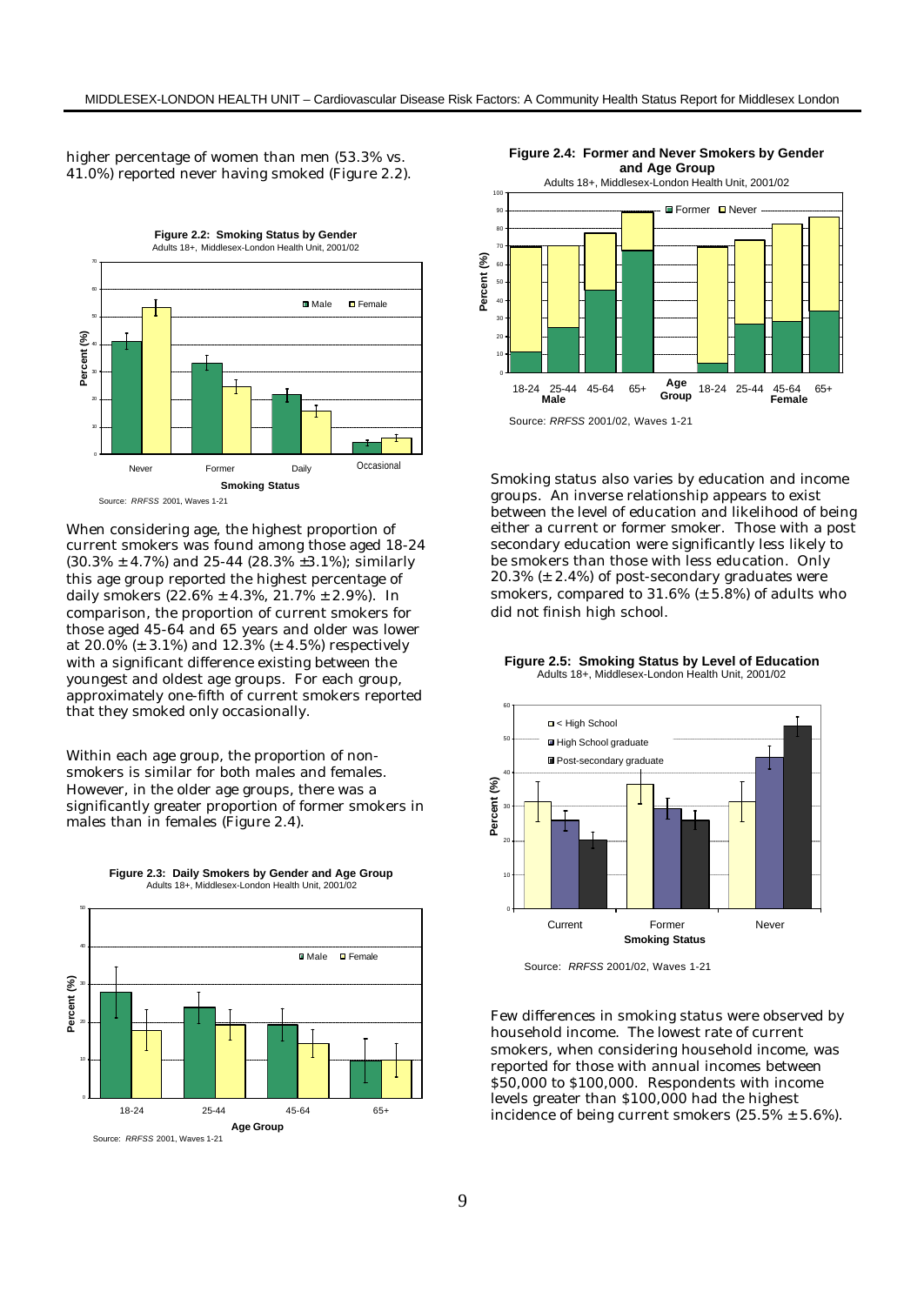## **Readiness to Quit**

Readiness to quit smoking (contemplation) is one of the first steps in the stages of change model. People in this stage represent the potential target group for smoking cessation courses or cessation aids. Three quarters of current daily or occasional smokers expressed a desire to quit smoking in the future. Nearly 1 in every 5 smokers reported that they wanted to quit within 30 days of the interview. An additional 46.1 %  $(\pm 4.4\%)$  of smokers reported that they planned to quit within 6 months and 8.7%  $(\pm$ 2.5%) wanted to quit but were not sure when they would quit. Another  $4\%$  (3.7%  $\pm$  1.7%) of smokers were unsure whether they would quit or not.

#### **Summary of Progress**

Local Objective: Less than 31% of males over 15 years will be smokers by March 2003

Assessment: v Achieved.

*Partial evaluation shows that only 25.6% (± 2.7%) of males 18 years and older are smokers.*

Local Objective: Less than 23% of females over 15 years will be smokers by March 2003

Assessment: v Achieved.

*Partial evaluation shows that only 22% (± 2.4%) of females 18 years and older are smokers.*

Provincial Objective: Reduce the proportion of adult women and men who smoke daily to 15% by the year 2005

Assessment: v Achievable.

*Evaluation shows that 15.9% (± 2.2%) women and 21.5% (± 2.5%) of men 18+ smoke daily.*

The results above are encouraging in that they appear to be consistent with the Good Hearted Living objectives for London and Middlesex County with the reported proportions of current smokers for males and females of 25.6% and 22% being lower than the corresponding target objectives of 31% and 23%. However, the population data that is currently available does not include anyone between the ages of 15 to 19, therefore a direct comparison to the objectives cannot be made.

There is still a substantial gap between the proposed provincial target rates and the current rates for men (20%) in London and Middlesex County. However for women of Middlesex-London, whose current daily smoking rate is 14.5%, this target has been met.

## **Data and Methods**

An unweighted sample consisting of 2110 respondents from London and Middlesex County was used for the evaluation of smoking behaviour. The sample was weighted to account for each respondent's probability of being selected within households of different sizes. All twenty-one waves included questions related to smoking status. Those that did not respond to any individual question were excluded prior to calculating proportions provided the non-response category represented less than 5% of the total respondents. Difference in proportions were considered statistically significant at  $p < 0.05$ . Bar charts include error bars illustrating 95% confidence intervals. All weighted proportions were provided with 95% confidence intervals.

Appendix B: Smoking Behaviour includes tables of smoking status by selected demographic variables (gender, age, education, household income, region and language spoken at home).

## **Definitions**

Smoking - Current smokers - Respondents who were smoking at the time of the interview, and included daily smokers and occasional smokers (also known as non-daily smokers). Smoking status was determined from the response to the question: "Currently do you smoke cigarettes everyday, some days, or not at all". This question was asked only to those who indicated that they had smoked at least 100 cigarettes in their lifetime.

Smoking - Daily smokers - Respondents who reported smoking at least one cigarette per day for each of the 30 days preceding the survey.

Smoking - Occasional smokers - Respondents who reported smoking at least one cigarette during the past 30 days preceding the survey, but not every day.

Smoking - Former smokers - Respondents who were not smoking at the time of the interview but answered "Yes" to the question "Have you smoked at least 100 cigarettes in your life?".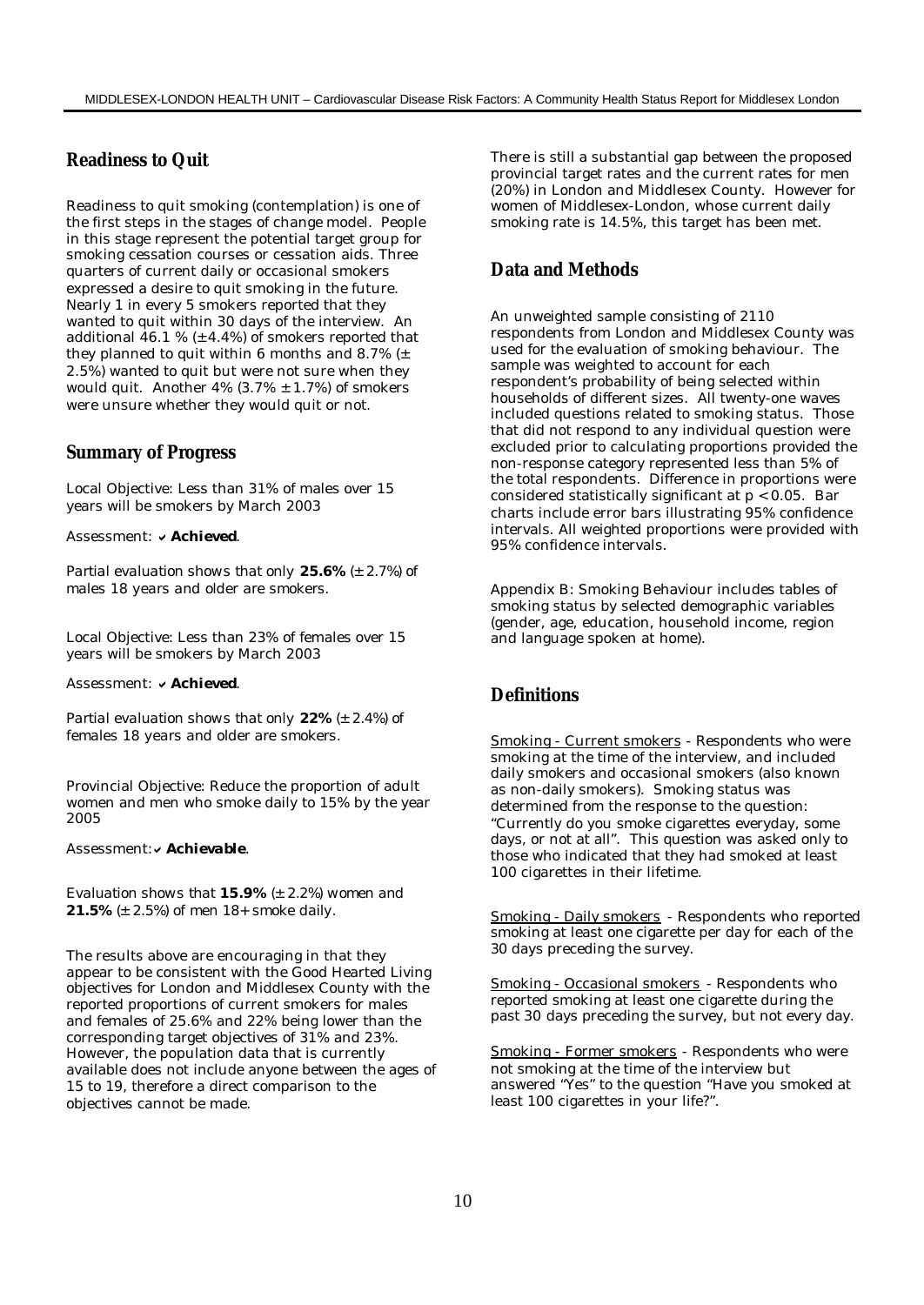Smoking - Never smokers - Respondents who were not smoking at the time of the interview and answered "No" to the question "Have you smoked at least 100 cigarettes in your life?"

## **References**

www. cctc.ca. Groupe d'analyse Economique. Impact of an anti-smoking campaign on direct health care costs in Canada. Report to the Canadian Council for Tobacco Control, April 2002.

Ontario Tobacco Research Unit, Research Update, May 2002.

Mandatory Health Programs and Services Guidelines. Queen's Printer for Ontario. December 1997. [www.gov.on.ca/MOH/english/pub/pubhealth/manp rog/manprog.html]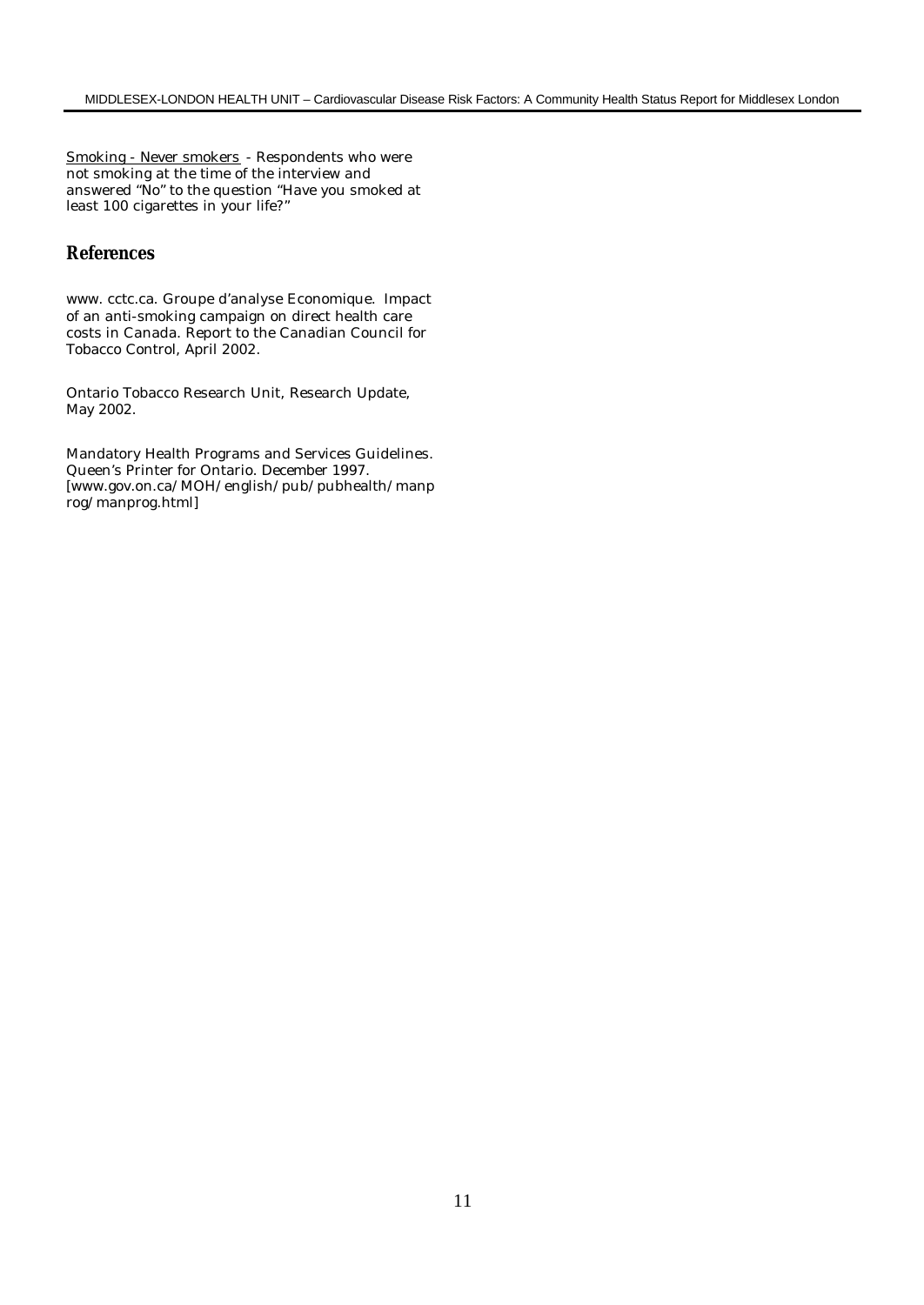# **Chapter 3 – Youth Smoking / Access to Tobacco by Minors**

#### **Key Findings**

In Middlesex-London:

- Proportion of daily smokers among youth has decreased.
- Nine out of 10 youth between the ages of 12 and 14 report never smoking.
- Approximately 10% of youth (12-19) smoke daily.
- Half of residents do not know a person in Ontario has to be 19 years old to buy cigarettes.
- 4 out of 5 adults think that stores that ignore the law and sell tobacco to minors should no longer be allowed to sell tobacco

## **Background**

Despite the fact that the proportion of Canadians who smoke daily is decreasing, adolescents aged 15 to 19 years of age have been shown to be smoking at an increasing rate. In 2000 about 25% of Canadian youth reported smoking, compared to only 21% in 1990 (Health Canada, 2000). It has been reported that the smoking habit tends to begin during the teenage years; earlier initiation of smoking has been associated with heavier smoking and results in an earlier onset of health related conditions (Ontario Tobacco Research Unit, 2002).

The Province of Ontario has an objective to reduce the proportion of youth (12 – 19 year olds) that smoke daily to 10% by the year 2005. In addition to media campaigns to discourage youth from smoking, limiting their access to cigarettes has also been part of the strategy. Increasing public awareness of the legal age at which tobacco products can be purchased contributes to limiting youth access to tobacco.

# **Youth Smoking**

In 2000/01, 14.2% (± 6.1%) of Middlesex-London youth (12-19 years) were either daily or occasional smokers (Figure 3.1).

**Figure 3.1: Youth Smoking Status** Ages 12-19, CCHS 2000/01, Middlesex-London Area



This represents a slight improvement from 1996/97 when  $17\%$  ( $\pm$  1.5%) of youth in this area were reported to be daily or occasional smokers (Figure 3.2). There was no significant change in the proportion of youth reporting occasional smoking however there was a decrease in daily smokers. Fewer than 10% of youth (12-19 year olds) smoked daily in 2000/01 compared to 12.3% of whom smoked daily in 1996/97, resulting in an overall decrease in youth smoking (Figures 3.2).



The vast majority of Middlesex-London youth between the ages of 12 and 14 reported having never smoked  $(92.6\% \pm 7.0\%)$ . These results are consistent with the fact that most smokers begin smoking between the ages of 15 and 19 years of age (Ontario Tobacco Research Unit, 2002). For the youth ages 15 through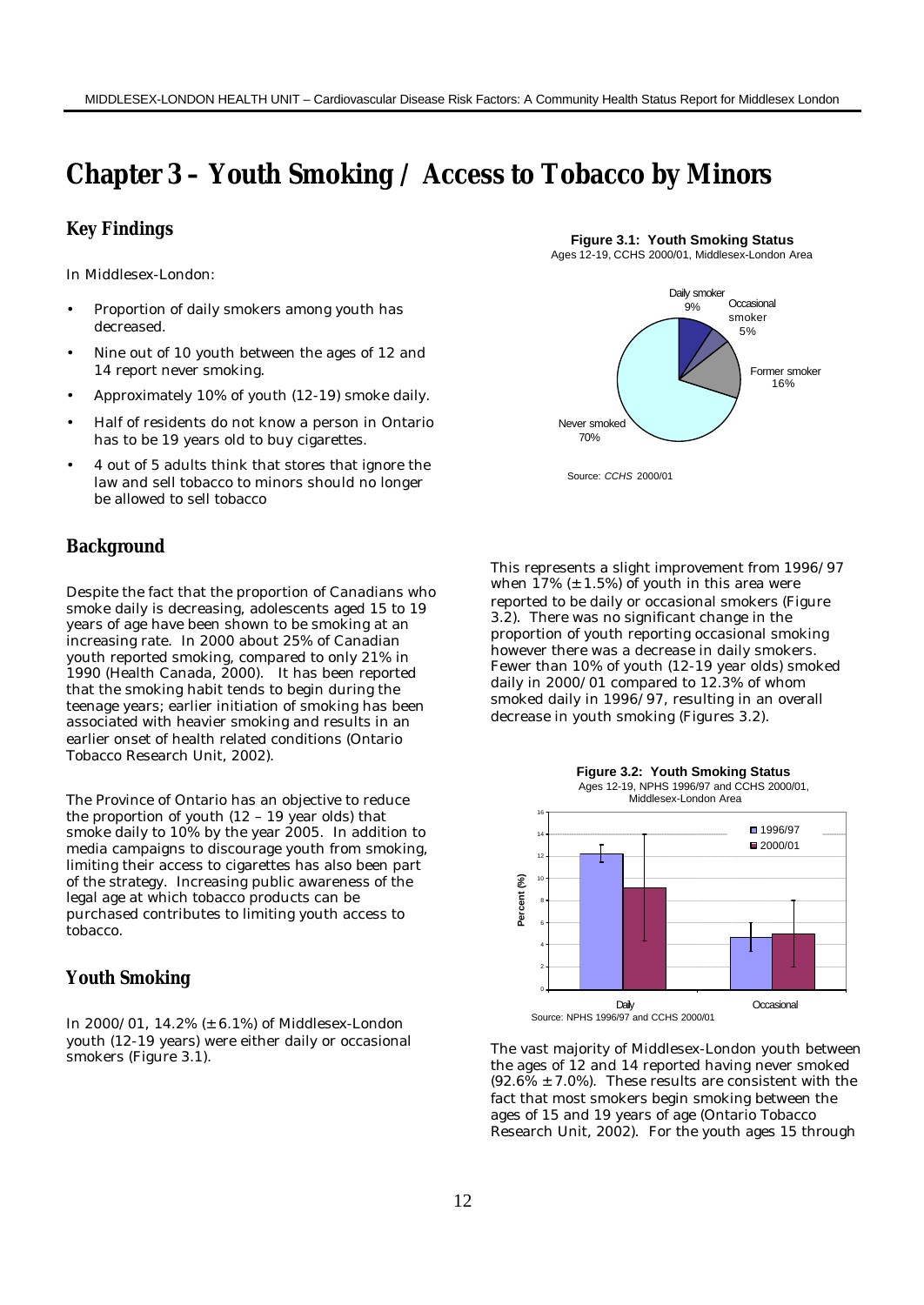19 residing in Middlesex-London in 2000/01, 15.2% (± 7.3%) were current daily smokers, another 8.2% (± 5.0%) were occasional smokers, 20.9% did not smoke currently but reported that they had smoked at least 100 cigarettes in their lifetime and 54.4% reported never having smoked (Figure 3.3). The percentage of current smokers in this age group for 2000 is similar to that reported for 1996, and there was no significant change in the proportion of youth (15-19 years old) who were daily smokers compared to 1996/97 (NPHS, Statistics Canada, 1996/1997).



#### **Access to Tobacco by Minors**

In Ontario a person has to be 19 years of age before he or she can legally be sold tobacco products in Ontario. Only  $44.3\%$  ( $\pm 2.8\%$ ) of adults in London and Middlesex County answered correctly when asked what age a person has to be before he or she can be sold tobacco products in Ontario. Many  $(42.3\% \pm 2.8\%)$  thought that a person could be 18 or younger, an additional 6.5% (±1.4%) did not know and some  $(6.9\% \pm 1.4\%)$  thought that a person had to be older than 19 years of age before he or she can legally be sold tobacco products.

Public health units play a major role in limiting minors' access to tobacco by raising awareness in the general population and ensuring that retailers are abiding by this law. Nearly four out of five adults  $(79.5\% \pm 2.3\%)$  think that stores that ignore the law and sell tobacco to minors should no longer be allowed to sell tobacco. A greater percentage of residents who have never smoked  $(82.8\% \pm 3.2\%)$ think that selling tobacco should be barred in stores that sell to minors than do either daily or occasional smokers  $(73.5\% \pm 5.0\%)$ . However, former smokers  $(79.5\% \pm 4.3\%)$  expressed this same sentiment.

Only 16.3%  $(\pm 2.1\%)$  of residents reported being asked by a young person to buy them cigarettes; of these the vast majority (94.3%) reported that they did not buy them cigarettes. Current smokers were more likely to buy cigarettes for persons younger than 19 years when asked (Figure 3.4).





## **Summary of Progress**

Local Objectives: Less than 16% of youth (age 12 – 19) will be smokers by March 2003.

#### Assessment*: Progress.*

*Evaluation shows that 14% (± 6.1%) of youth (aged 12-19) are smokers.*

Provincial Objective: Reduce the proportion of 12 – 19 year-olds who smoke daily to 10% by the year 2005

#### Assessment: v Achievable.

*Evaluation shows that 9.2% (± 4.8%) of youth (12-19 year olds) are smoking daily. However, there is still room for improvement among those aged 15 to 19 years with more than 15% smoking daily.*

The Province of Ontario has an objective to reduce the proportion of youth (12 – 19 year olds) that smoke daily to 10% by the year 2005. Recent results from the Canadian Community Health Survey for 2000-2001 show that this objective in the Middlesex-London area is being met; fewer than 10% (9.2%) of youth reported smoking daily. However, there is still room for improvement among those aged 15 to 19 years with more than 15% reported as daily smokers.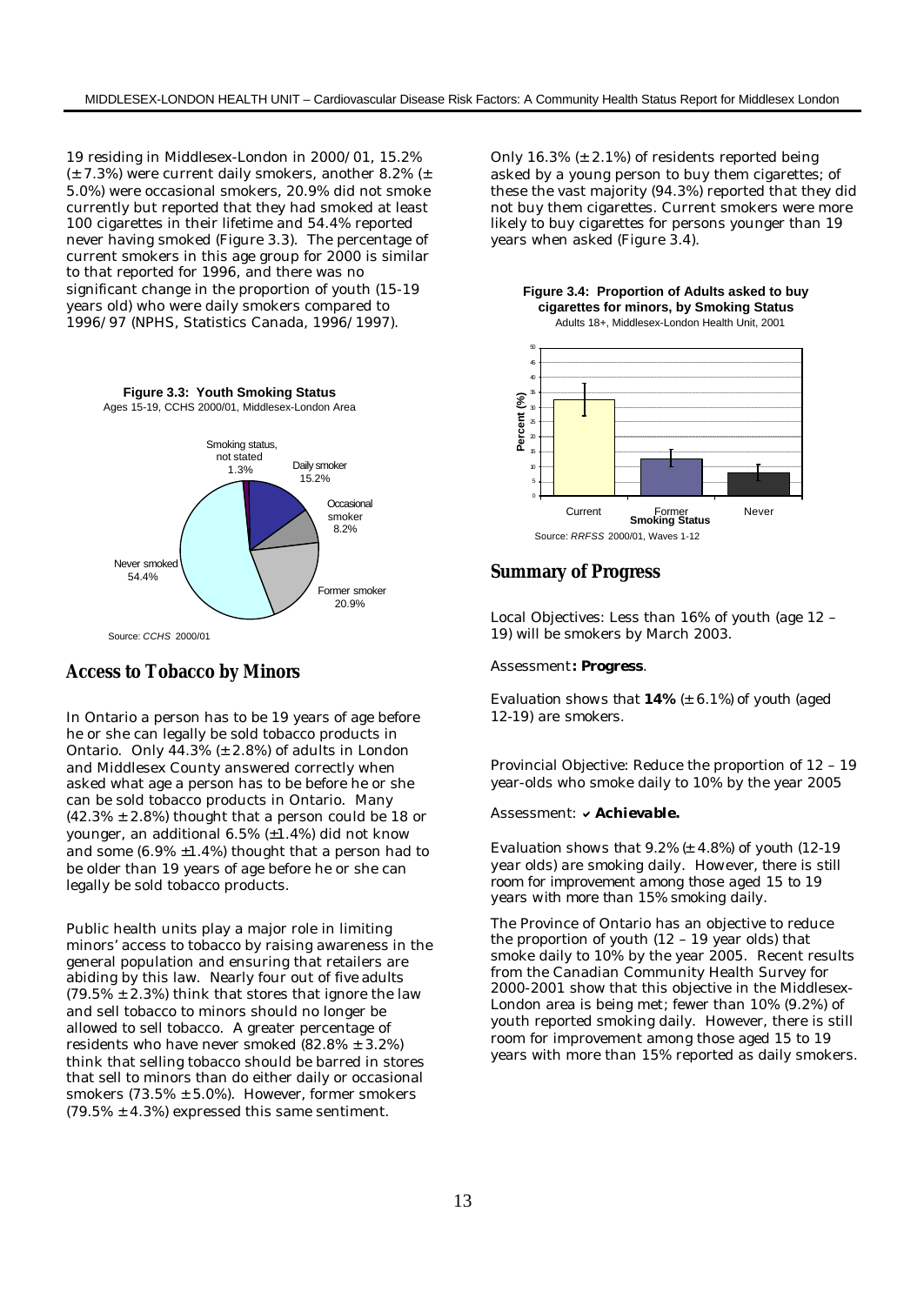# **Data and Methods**

Youth smoking rates were calculated using the 2000/01 Canadian Community Health Survey (CCHS) and the 1996/97 National Population Health Survey (NPHS). The rates were retrieved from CANSIIM II, web interface and weighted to represent the Middlesex-London area population. Ninety-five percent confidence intervals are included with the estimates. Similar questions on the 1996/97 National Population Health Survey were asked in the 2000/01 CCHS survey and therefore considered comparable. When calculating proportions the "don't know" responses were left in as a separate category.

All other proportions were calculated using the RRFSS data. The unweighted sample consisted of 1170 respondents from London and Middlesex County. Twelve waves (1-12) included questions related to access to tobacco by minors. Those that did not respond to any individual question were excluded prior to calculating proportions provided the non-response category represented less than 5% of the total respondents. Bar charts include error bars illustrating 95% confidence intervals.

Appendix C: Access to Tobacco by Minors contains the summary tables on youth smoking retrieved from CANSIM II: CCHS Data Source (2000/01), NPHS (1996/97) as well as RRFSS (2001/02) data regarding access to tobacco by minors.

# **Definitions**

Smoking - Current smokers - Respondents who were smoking at the time of the interview, and included daily smokers and occasional smokers (also known as non-daily smokers). Smoking status was determined from the response to the question: "Currently do you smoke cigarettes everyday, some days, or not at all". This question was asked only to those who indicated that they had smoked at least 100 cigarettes in their lifetime.

Smoking - Daily smokers - Respondents who reported smoking at least one cigarette per day for each of the 30 days preceding the survey.

Smoking - Occasional smokers - Respondents who reported smoking at least one cigarette during the past 30 days preceding the survey, but not every day.

Smoking - Former smokers - Respondents who were not smoking at the time of the interview but

answered "Yes" to the question "Have you smoked at least 100 cigarettes in your life?".

Smoking - Never smokers - Respondents who were not smoking at the time of the interview but answered "No" to the question "Have you smoked at least 100 cigarettes in your life?".

## **References**

PHRED. Report on the Health Status of the Residents of Ontario. 2000.

Ontario Tobacco Research Unit, Research Update, May 2002.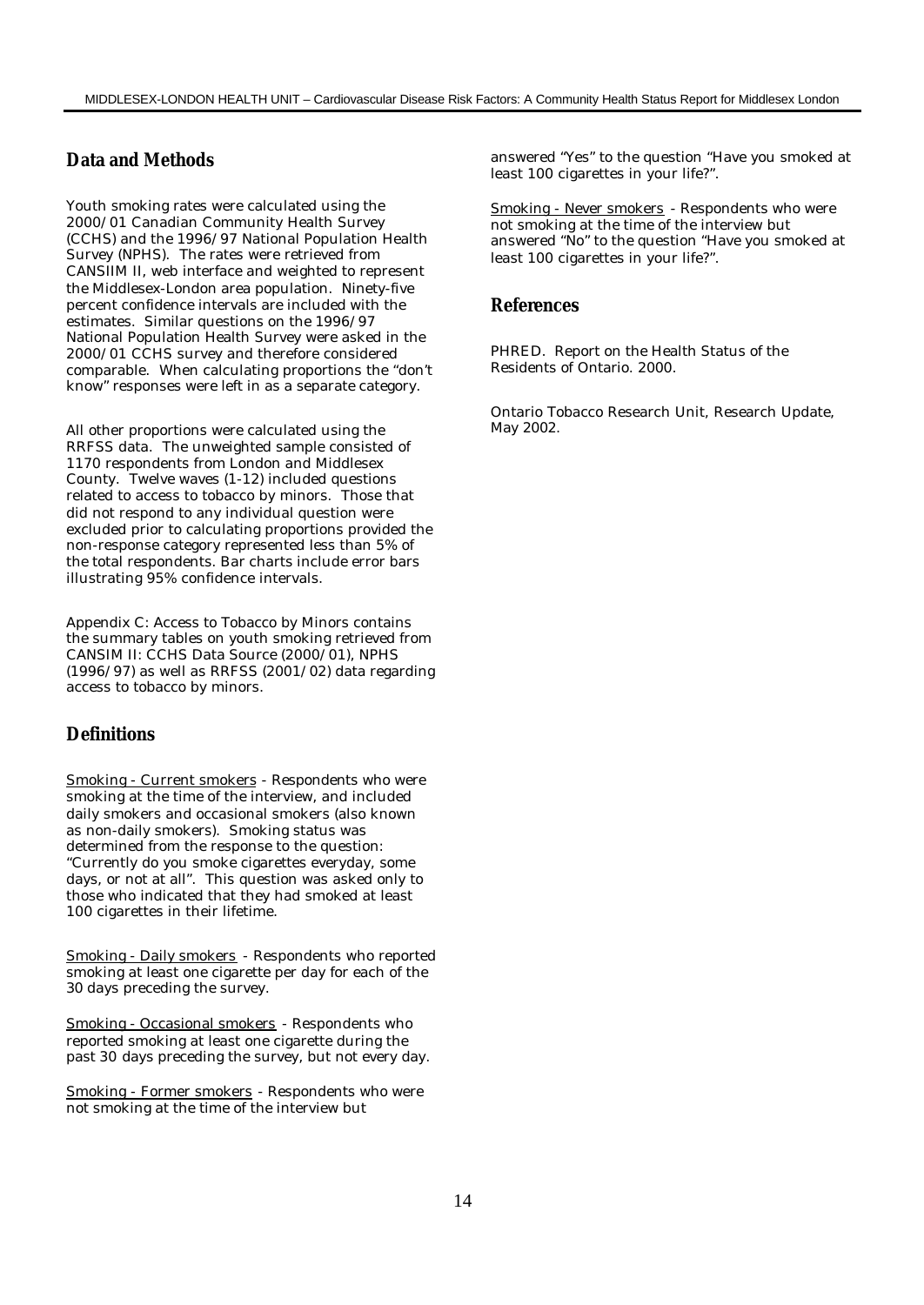# **Chapter 4 – Smoke-free Places**

## **Key Findings**

In Middlesex-London:

- Public support for smoke-free restaurants increased when provisions in the existing City of London by-law required that all restaurants be 100% smoke-free as of January 1, 2002
- The main predictor of support for smoke-free public places is smoking status. Support for smoke-free facilities (bars, bingo halls, bowling alleys and restaurants) is twice as high with nonsmokers and former smokers than with current smokers
- The majority of adults support smoke-free bowling alleys (76%), bingo halls (68%), and bars (63%)
- There are more smoke-free vehicles (71%) than homes (63%)

## **Background**

Exposure to environmental tobacco smoke or "second hand smoke" is associated with a number of diseases including heart disease, respiratory problems, and cancer (Ontario Tobacco Research Unit, 2002). Middlesex-London has taken a lead in moving towards 100% smoke-free places. All municipal buildings, health care facilities, theaters and common areas of apartment buildings are 100% smoke-free; the result of the passing of provincial and municipal legislation in the early 1990s. As of January 2002, all restaurants in the City of London were made 100% smoke-free as a result of provisions in the Smoking Control By-law, PH-8. All public places and all workplaces (bars, bingo parlours and billiard halls) will be 100% smoke-free by July 1, 2003 when the new by-laws come into force in London. Middlesex County is currently progressing towards the finalization of similar by-law restrictions. The result will put Middlesex-London closer to meeting the 2005 objective of increasing the proportion of smoke-free public places and workplaces to 100% by the year 2005 and to increase the proportion of smoke-free homes by the year 2010.

# **Smoke-free Homes**

Just under two-thirds of Middlesex-London residents live in smoke-free homes  $(62.8\% \pm 2.5\%)$  and  $60.1\%$ (± 2.3 %) of all households reported being smoke-free. Middlesex-London residents with post graduate education are more likely to live in smoke-free homes  $(70.2\% \pm 3.3\%)$  compared to those residents not having finished high school  $(50.7% \pm 8.1%)$  (Figure 4.1). Differences in the proportion of residents who live in smoke-free homes is also associated with income; residents with incomes of more than \$50,000 being more likely to live in smoke-free homes. However there were no differences between the City of London or Middlesex County, age group or gender.



Residents with post graduate education are also more likely to have strict rules of no smoking allowed for visitors  $(67.6\% \pm 3.2\%)$  compared to residents who did not finish high school  $(47.0\% \pm 6.5\%)$ .

# S**moke-free Vehicles**

Nearly three-quarters  $(71.3% \pm 2.3%)$  of drivers in the City of London and County of Middlesex do not allow smoking in their vehicles. This is higher than the proportion that do not allow smoking in their homes. A lower proportion of younger drivers (ages 18-24) of Middlesex-London drive smoke-free vehicles (60.6% ± 6.3%) compared to drivers aged 25-44 years (68.3%  $\pm$ 3.8%), 45-64 years (74.9% ± 3.8%) and 65 years and older (80.6%  $\pm$  5.5%). Residents who have not completed high school are less likely  $(56.7 \pm 8.0\%)$ than those with at post secondary education (78.3% ± 3.0%) to have smoke-free vehicles. Males and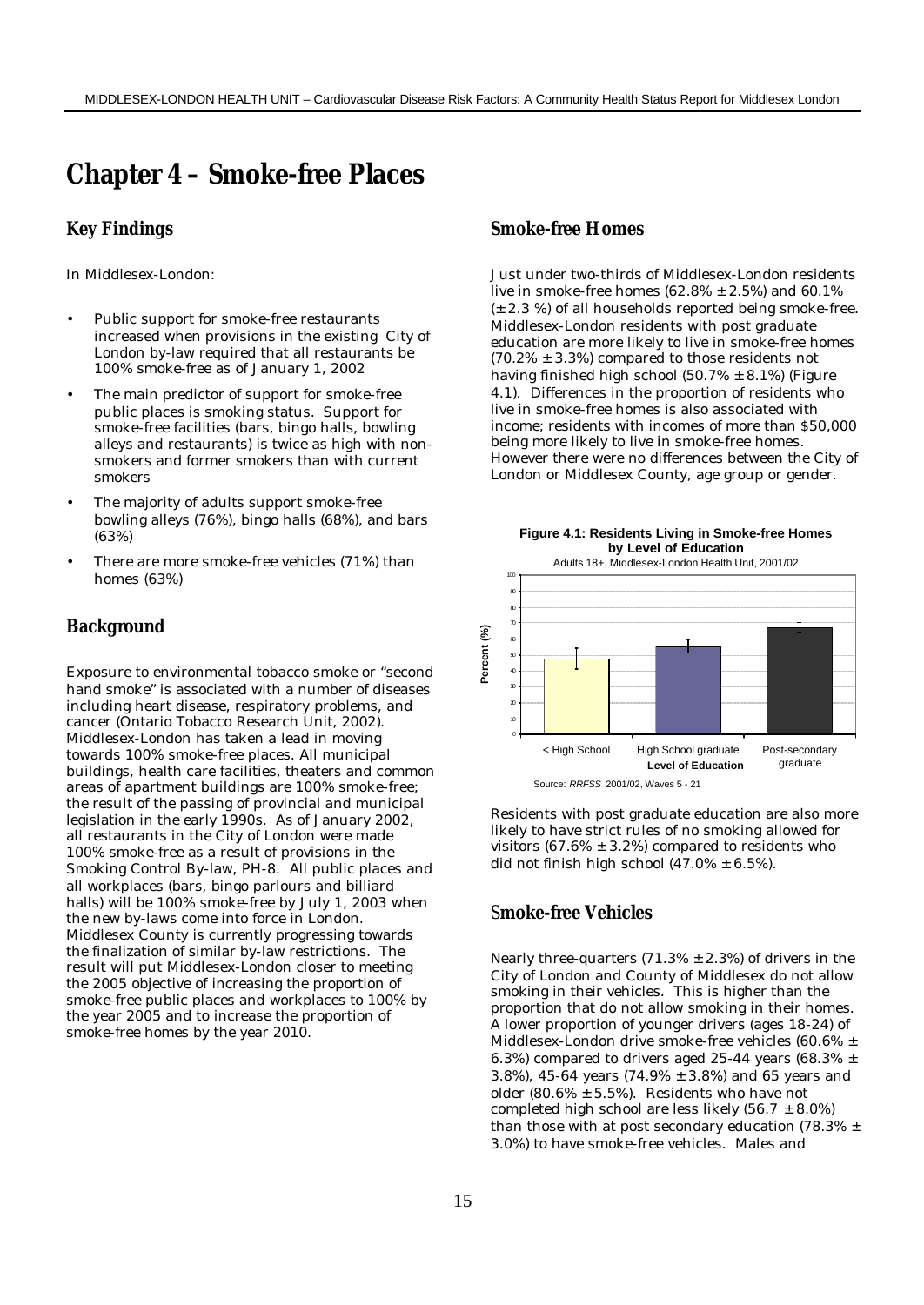females were just as likely to have smoke-free vehicles, as were residents living London compared to those living in Middlesex County.



## **Smoke-free Public Places**

The main predictor of support for smoke-free public places is smoking status. Support for smoke-free facilities (bars, bingo halls, bowling alleys and restaurants) is twice as high with non-smokers and former smokers than with current smokers. However, while most current smokers are supportive of smoke-free restaurants and bowling alleys (restaurants 61.5% and bowling alleys 54.4%) fewer are supportive of smoke-free bingo halls and bars (bingo halls 42.4% and bars 27.7%) (Figure 4.3).



Source: *RRFSS* 2001/02, Waves 13-21

#### **Smoke-free Restaurants**

All restaurants in London were made 100% smokefree as of January 1, 2002. Support for smoke-free restaurants increased following the implementation of this Smoking Control By-law, PH-8. Prior to January 1, 2002, 78.9% (± 3.5%) of residents 18 years or older were supportive of smoke-free restaurants. Following the implementation of the by-law the proportion of residents in support of smoke-free restaurants increased to  $86.4\%$  ( $\pm$  2.9%), with 72.1% all residents 'strongly supportive' of the decision to make restaurants 100% smoke-free (Figure 4.4).



## **Smoke-free Bars**

Two-thirds of residents  $(62.6\% \pm 3.2\%)$  are either strongly supportive or somewhat supportive of smoke-free bars. Strong support for smoke-free bars is lowest for residents ages  $18-24$  (27.5%  $\pm$  6.9%) and 25-44 (35.8%  $\pm$  5.2%) as compared to those residents ages 45-64 years (48.6%  $\pm$  5.8%) and 65 years and older (42.4%  $\pm$  8.7%). However, only small differences for overall support (strongly support and somewhat support) for smoke-free bars are observed by age; an indication that while younger residents may not strongly be in favour of smoke-free bars only a small proportion are not supportive of it.

Residents not having finished high school are less likely to support smoke-free bars compared to those residents with post secondary education (Figure 4.5). Support for smoke-free bars increases with level of education where  $46\%$  ( $\pm$  4.7%) of residents with post secondary education were strongly in support compared to only 21.4 %  $(\pm 7.4%)$  of those with less than high school education.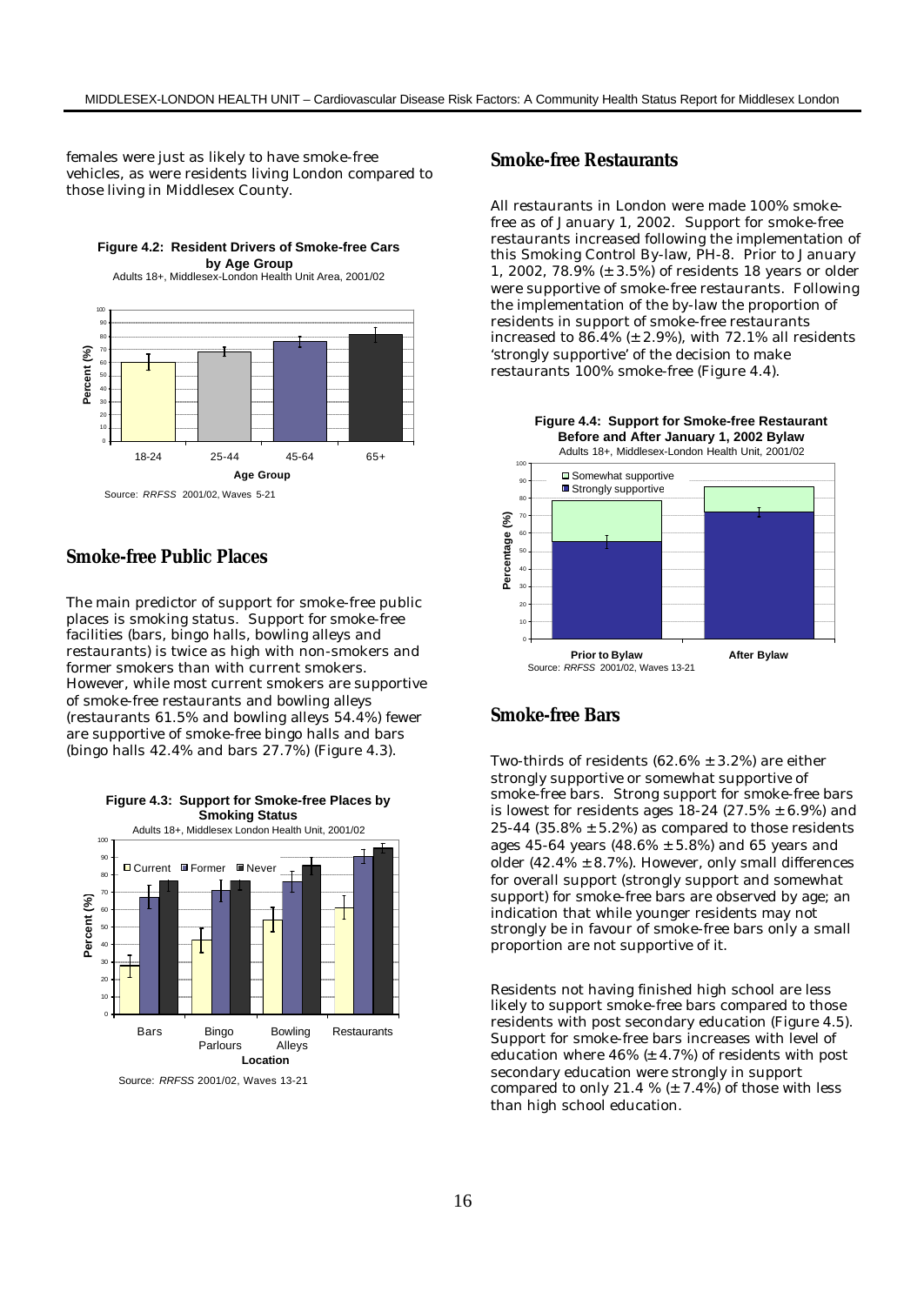

Source: *RRFSS* 2001/02, Waves 13-21





# **Smoke-free Bowling Alleys and Bingo Parlours**

Three quarters of residents support smoke-free bowling alleys  $(75.5\% \pm 2.8\%)$  while just over twothirds support smoke-free bingo parlours (67.41% ± 3.0%). Support for both smoke-free bowling alleys and bingo parlours increases with level of education. Residents with a post secondary education are more likely to express support for making these facilities smoke-free (bowling,  $60.4\% \pm 9.1\%$ ; bingo,  $54.3\% \pm$ 8.9%) compared to those not having finished high school (bowling, 81.7% ± 4.5%; bingo, 73.7% ± 4.7%).(Figure 4.6). No differences were observed for age or gender in the proportions of residents in support of smoke-free bowling alleys and bingo parlours. Similarly, no differences in support for these facilities going smoke-free was observed for City of London residents compared to those residing in Middlesex County.

#### **Summary of Progress**

Provincial Objective: Increase proportion of smokefree public places & workplaces to 100% by the year 2005.

#### Assessment: v Achievable.

*Recent by-law developments will create 100% smokefree public places and workplaces in the City of London in 2003. Ongoing by-law development continues in the County of Middlesex.*

Provincial Objective: Increase the proportion of smoke-free homes by the year 2010.

#### Assessment: *Work Needed.*

*Evaluation shows that 62.8% (± 2.5%) of Middlesex-London residents live in smoke-free homes. Increases in the proportion of smoke-homes by the year 2010 possible.*

Current public health program objectives for Middlesex-London are to increase the proportion of smoke-free public places and workplaces to 100% by the year 2005 and to increase the proportion of smoke-free homes by the year 2010. Recent changes to the by-law addressing smoke-free places will now include bars and other public places in the City of London. With continued work, the attainment of smoke-free public places is achievable by 2005. As with the smoke-free restaurant by-law, residents of Middlesex-London may report increased support for other smoke-free places once the by-laws take effect.

#### **Data and Methods**

The evaluation of smoke-free places was evaluated using 2001/02 RRFSS data. The unweighted sample consisted of 1699 respondents from London and Middlesex County. The sixteen waves (waves 5-21) evaluated included questions related to support for smoke-free restaurants, rules about smoking in the home and rules about smoking in cars. Nine waves included questions pertaining to support for other smoke-free public places (bars, bingo parlours and bowling alleys). Those that did not respond to any individual question were excluded prior to calculating proportions provided the non-response category represented less than 5% of the total respondents. Bar charts include error bars illustrating 95% confidence intervals.

Appendix D: Smoke-free Places contains the detailed summary tables for the RRFSS (2001/02) data.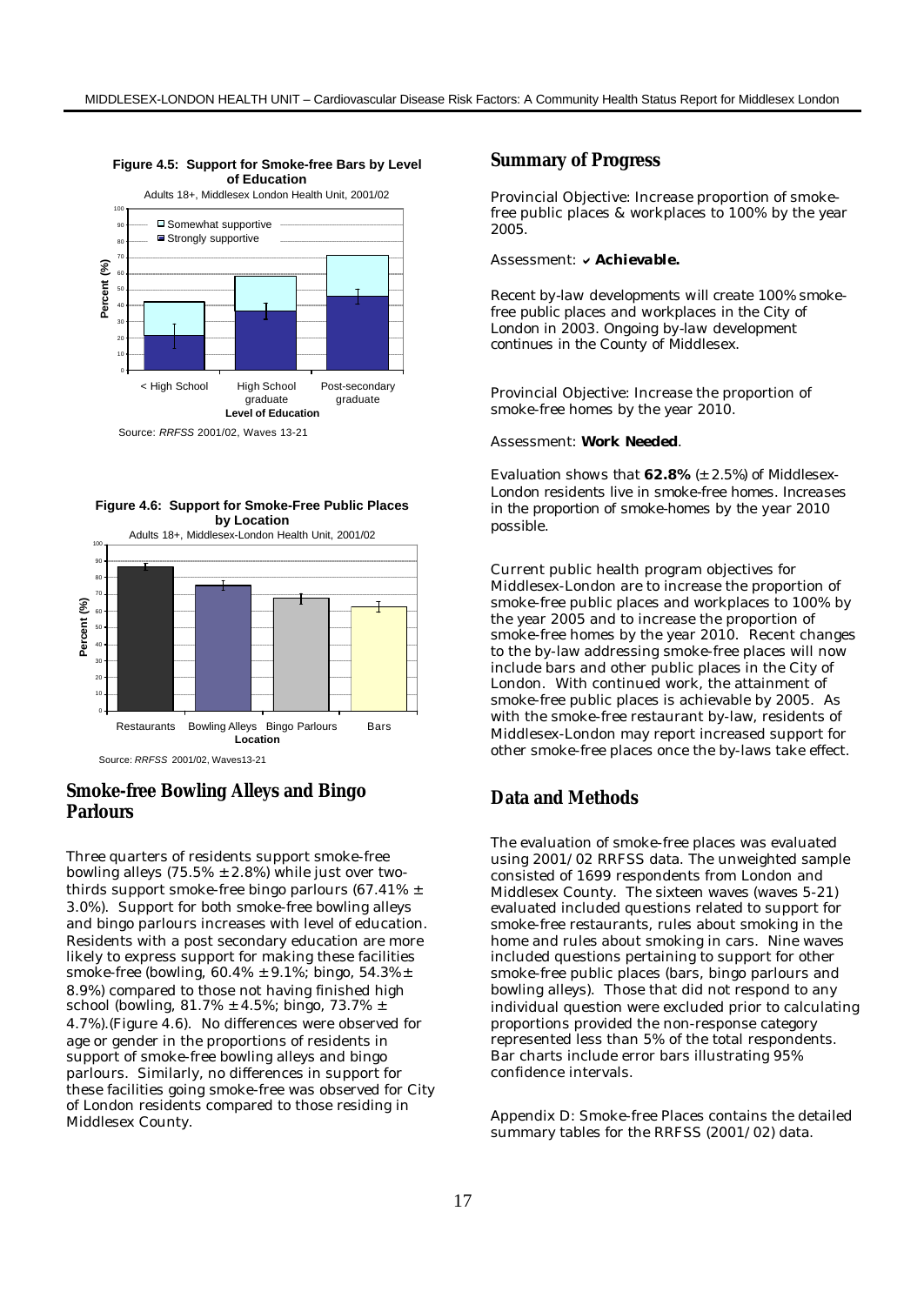# **Definitions**

Smoking - Current smokers - Respondents who were smoking at the time of the interview, and included daily smokers and occasional smokers (also known as non-daily smokers). Smoking status was determined from the response to the question: "Currently do you smoke cigarettes everyday, some days, or not at all". This question was asked only to those who indicated that they had smoked at least 100 cigarettes in their lifetime.

Smoking - Daily smokers - Respondents who reported smoking at least one cigarette per day for each of the 30 days preceding the survey.

Smoking - Occasional smokers - Respondents who reported smoking at least one cigarette during the past 30 days preceding the survey, but not every day.

Smoking - Former smokers - Respondents who were not smoking at the time of the interview but answered "Yes" to the question "Have you smoked at least 100 cigarettes in your life?".

Smoking - Never smokers - Respondents who were not smoking at the time of the interview but answered "No" to the question "Have you smoked at least 100 cigarettes in your life?".

Smoking - Smoke-free homes - The proportion of smoke-free homes in Middlesex-London was calculated based on the responses provided to the following questions:

- Does anyone in this household smoke regularly inside the home?
- (Yes, No, Don't Know, Refused)
- Which best describes the rules or understandings about not smoking inside the home for visitors: would you say…
	- Not allowed at all
	- Allowed sometimes
	- Allowed in certain areas
	- Allowed except when children present
	- Smokers do whatever they want
	- Don't know
	- Refused

No weighting was used to calculate the proportion of smoke-free homes however weights were applied to calculate the proportion of residents that live in smoke-free homes.

Smoking - Smoke-free vehicles - Only those residents who had driven a motor vehicle in the last 12 months were included in calculating the proportion of smokefree vehicles in Middlesex-London. No weighting was used to calculate the proportion of smoke-free vehicles. The proportion of smoke-free vehicles in Middlesex-London was calculated based on the responses provided to the following question.

- Which best describes the rules or understandings about people smoking in the vehicle you drive most…
- Not allowed at all
- Allowed sometimes
- Allowed in certain areas
- Allowed except when children present
- Smokers do whatever they want
	- Don't know
- Refused

#### **References:**

Ontario Tobacco Research Unit, Research Update, May 2002.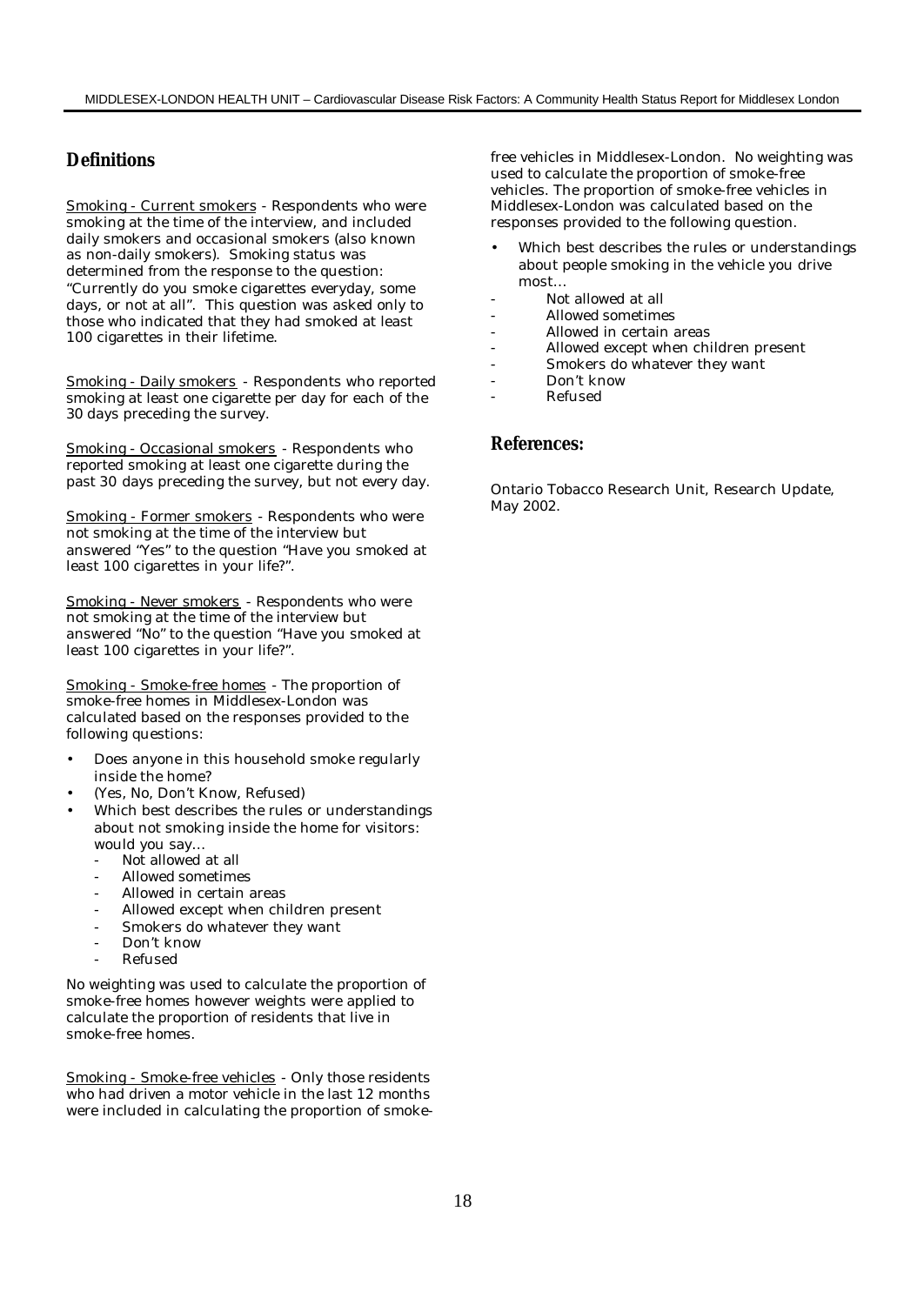# **Chapter 5 – Physical Activity**

### **Key Findings**

In Middlesex-London:

- Just under half of Middlesex-London residents are active enough to maintain their health (either physically active or moderately active)
- Inactivity increases with age and is more common among women than men
- Four out of five residents are aware of the walking trails and more than half of all residents reported using the walking trails
- More City of London residents are aware of and use the walking trails than residents living in Middlesex County

#### **Background**

Physical activity has been shown to reduce stress, strengthen the heart and lungs, increase energy levels, help to maintain and achieve a healthy body weight, and therefore reduce overall risk of heart disease (ref). Research has also shown that physical inactivity can cause premature death, chronic disease and disability (Heart & Stroke Foundation, 2000).

In 1998, the Good Hearted Living Program of the Middlesex-London Health Unit set local, five-year objectives aimed at increasing the proportion of individuals living in Middlesex-London who are physically active. Programs were implemented to increase the level of physical activity such that by March 2003, 53% or more of males over the age of 15 and 48% or more of females were exercising regularly. With the same objective of increasing resident physical activity in mind, a local Heart Health Program objective was also set to increase the number of people aware of trails/bicycle paths.

## **Physical Activity**

In 2000/01, close to one quarter of males and females aged 12 or older in London and Middlesex County were categorized as physically active (24.1%  $\pm$ 2.7%) and an additional  $21.8\%$  ( $\pm$  2.3%) were moderately active according to the physical activity index. Approximately one-half of the adults in Middlesex-London (49.4%, ± 3.3%) do not get the

recommended amount of regular physical activity to maintain their health and were categorized as physically inactive. (Figure 5.1)

**Figure 5.1: Level of Physical Activity** 



Source: *CCHS* 2000/01

Differences between the proportion of physically active men and women were observed. A higher proportion of males, ages 12 and older were shown to be physically active  $(29.2% \pm 4.0%)$  than females  $(19.2\% \pm 3.2\%)$ . Consequently a significantly higher proportion of females than males  $(54.9\% \pm 4.1\% \text{ vs.})$  $43.6\% \pm 4.6\%$ ) reported physical inactivity (Figure 5.2).

**Figure 5.2: Level of Physical Activity by Gender** Ages 12+, CCHS 2000/01, Middlesex-London Area



Source: *CCHS* 2000/01

Physical activity is lower in older age groups. The highest proportion of physically active individuals was found to be among those aged 12-19 (38.9%  $\pm$ 9.2%) and 20-34 years (31.3% ± 5.7%). In comparison, the proportion of physically active individuals for those aged 35-44, 45-64 and 65 years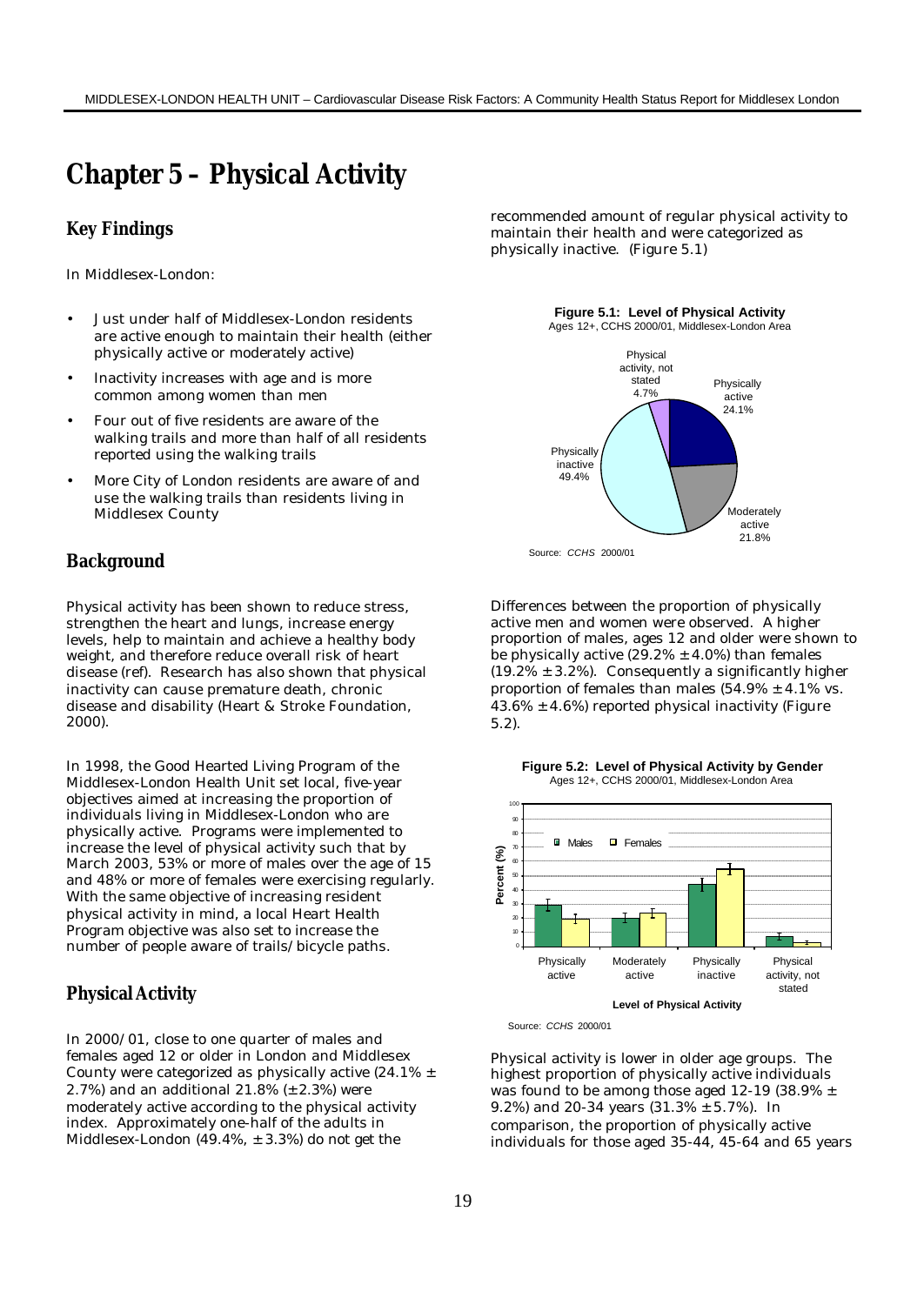and older was lower at 21.4%, 16.7% and 15.9% with a significant difference existing between the youngest and oldest age groups (Figure 5.3). The percentage that was moderately active was similar for all age groups.



## **Walking Trails**

In 2001/02, over half  $(54.7% \pm 2.4%)$  of London and Middlesex County respondents reported using the walking trails. Of the remaining who responded,  $27.7\%$  ( $\pm$  2.1%) reported knowing about the walking trail/bicycle paths but not using them while 17.6% (±1.8%) reported not knowing about the walking trails.



Source: *RRFSS* 2001/02, Waves 5-21

When considering age, the highest proportion of respondents reporting use of walking trails were those aged  $25-44$  (64.5%  $\pm$  3.8%). The proportion of respondents who used the walking trails for those

aged 18-24 and 45-64 was (57.7%, ± 5.7%) and  $(55.2\% \pm 4.2\%)$  respectively. Those aged 65 years or older (23.5%,  $\pm$  5.6%) were the least likely to use the recreational facilities/walking trails. (Figure 5.5)

> **Figure 5.5: Knew about and Used Walking Trails in Past 12 Months by Age Group**



Source: *RRFSS* 2001/02, Waves 5-21

## **Socio-Demographic Differences**

More people living in the City of London reported knowing about and using the recreational facilities/walking trails. Approximately 3 out of 5 adults  $(59.7\% \pm 2.8\%)$  18 and older from the City of London reported knowing and using the walking trails compared to only 2 of 5 adults  $(41.9\% \pm 4.6\%)$ living outside the City of London but within Middlesex County (Figure 5.6).





Source: *RRFSS* 2001/02, Waves 5-21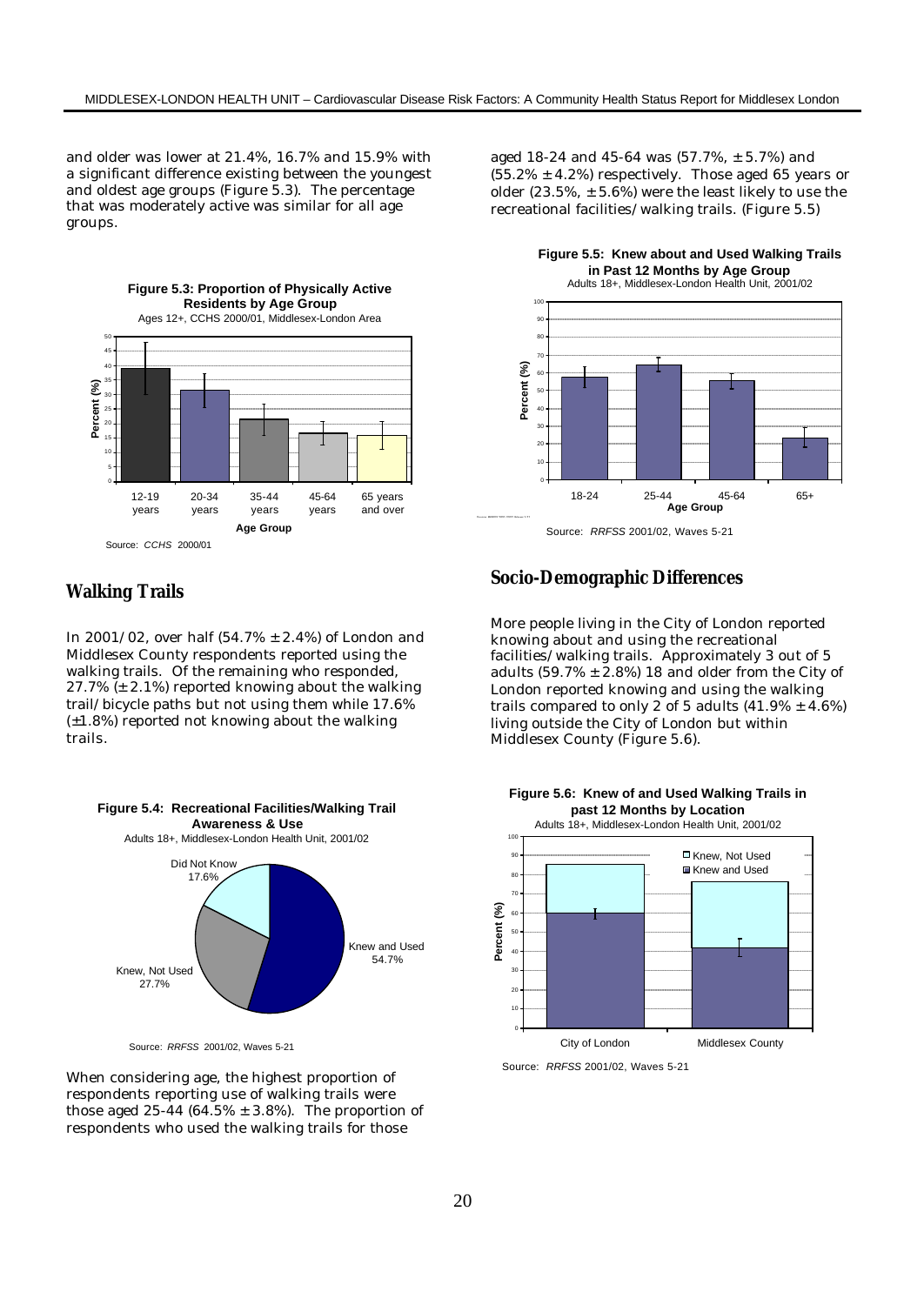The proportion of adults knowing about and using the recreational facilities/walking trails also varied by education and income groups. Among those with a post-secondary education there was a significantly greater proportion aware of the walking trails as compared to those with less education. Two-thirds  $(65.6\% \pm 3.3\%)$  of post secondary graduates reported using the walking trails, compared to 51.4% (± 3.8%) who completed high school and  $23.7\%$  ( $\pm$  5.8%) who did not finish high school.

#### **Summary of Progress**

Local Objective: At least 53% of males over 15 will exercise regularly by March 2003

#### Assessment: *Progress.*

*Evaluation shows that 50% (± 3.4%) of males ages 12 and older are physically active or moderately active*

Local Objective: At least 48% of females over 15 will exercise regularly by March 2003

#### Assessment: *Work Needed.*

*Evaluation shows that 43% (± 3.4%) of females ages 12 and older are physically active or moderately active*

Local Objective: At least 59% of youth will participate in daily physical activity by March 2003

#### Assessment: *Progress.*

*Evaluation shows that 61% (± 9.2%) of youth (12-19) are physically or moderately active.*

Local Objective: Increase the number of residents aware of area walking trails and bicycle paths.

#### Assessment: **v** Achieved.

*Evaluation shows 82.4% (± 2.4%) of city and county residents are aware of the trails and bicycle paths in London; 54.7% (± 2.4%) know and use the walking trails and 27.7% (± 2.1%) are aware of the walking trails and bicycle paths in the area.*

In 1998, the Good Hearted Living Program of the Middlesex-London Health Unit set local, five-year objectives to increase the level of physical activity and awareness of the walking trails among the residents of Middlesex-London. It was anticipated that by

2003, 53% or more of males over the age of 15 and 48% or more of females would be exercising regularly. Recent results from the Canadian Community Health Survey (2000/01) show that while many of those aged 12 and older residing in the Middlesex-London area are exercising regularly, both males (49.5%) and females (42.5%) have gains to be made before meeting this Good Hearted Living objective.

The local Heart Health Program objective was also to increase the number of people aware of trails/bicycle paths in the London Middlesex region. Over 80% reported knowing about the trails/bicycle paths. Approximately 55% reported also using the trails/recreational facilities in the past 12 months. A larger proportion of those that reported use of the trails was from the City of London compared to those residing in Middlesex County.

### **Data and Methods**

Physical activity level is based on the Physical Activity Index (PAI) data from the Canadian Community Health Survey (CCHS), 2000/01. Rates were retrieved from CANSIIM II, web interface and weighted to represent the Middlesex-London area population. Ninety-five percent confidence intervals (95% C.I.) were included. Similar questions in 1996 and 2000 were asked and therefore data can be comparable. "Don't know" responses were left in and represent their own response category.

Walking trail results are from the Rapid Risk Factor Surveillance system (RRFSS), May 2001 through September 2002 (waves 5-21). The unweighted sample consisted of 1682 respondents from London and Middlesex County. The sixteen waves included questions related to awareness and use of walking trails. Those that did not respond to any individual question were excluded prior to calculating proportions provided the non-response category represented less than 5% of the total respondents. Bar charts include error bars illustrating 95% confidence intervals.

Appendix E: Physical Activity contains the summary tables on physical activity retrieved from CANSIM II: CCHS Data Source (2000/01) and RRFSS (2001/02) data.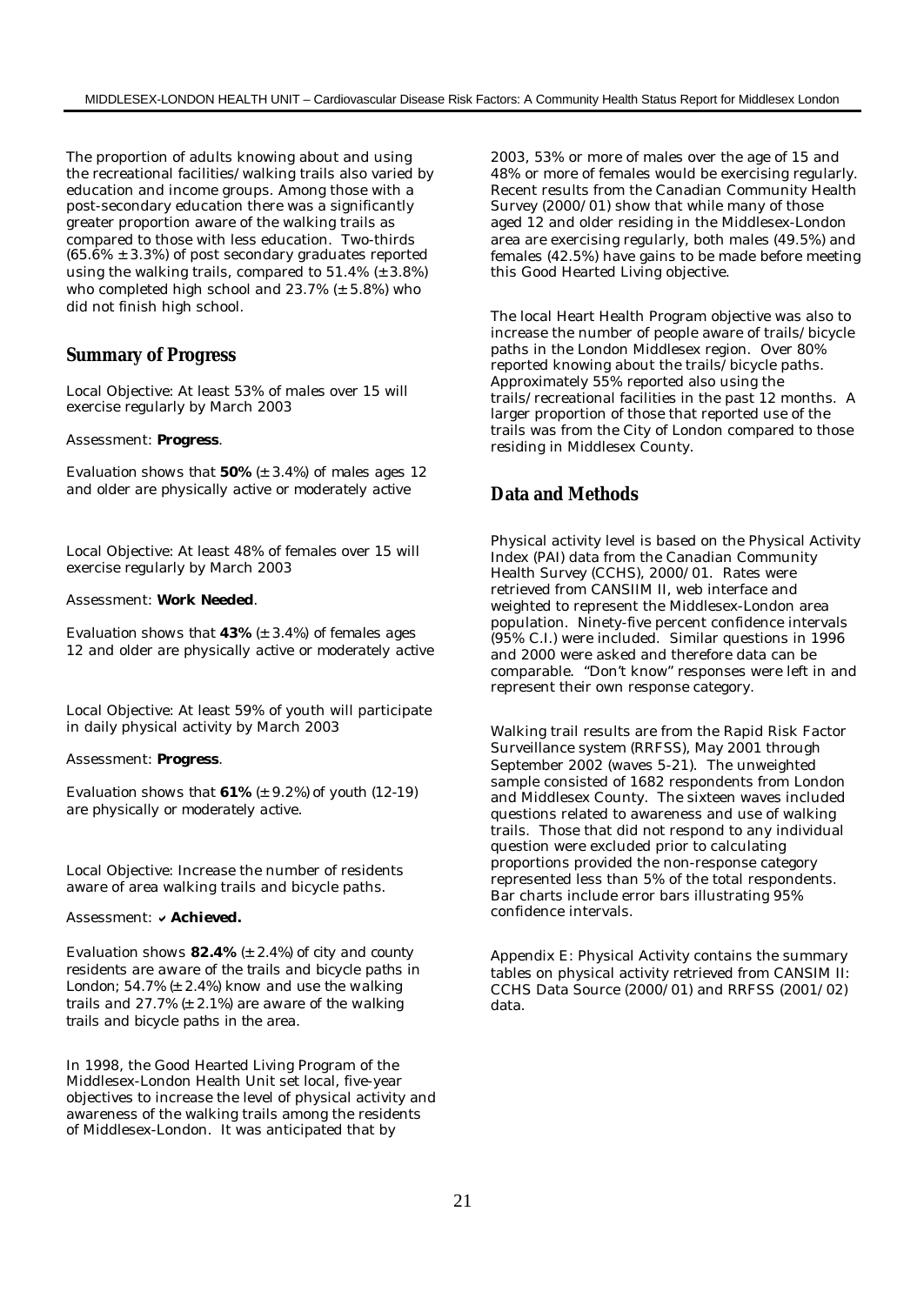# **Definitions**

CCHS Physical Activity Index (PAI): calculated based on the type and duration of exercise thus reflecting energy expenditure (EE).

- Physically active the highest activity level, those who averaged EE of 3.0+kcal/kg/day
- Moderately active those who averaged EE of 1.5 to 2.9+kcal/kg/day
- Physically inactive those with an energy expenditure below 1.5 kcal/kg/day

# **References:**

Heart & Stroke Foundation. The changing face of heart disease and stroke in Canada. 2000.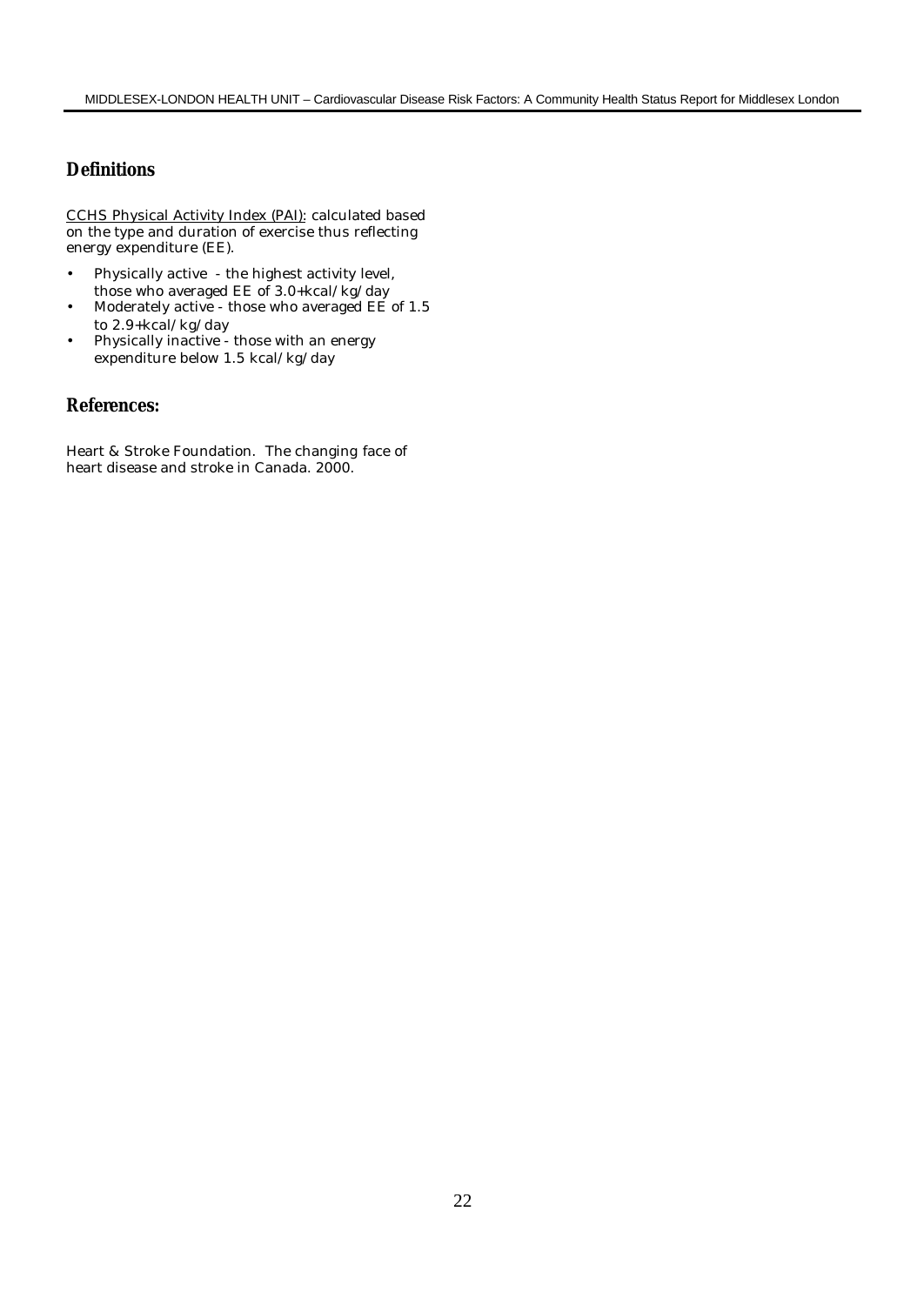# **Chapter 6 – Healthy Eating**

### **Key Findings**

In Middlesex-London:

- One-third of Middlesex-London residents consume five or more fruits and vegetables per day.
- Recommended intake of fruit and vegetable consumption is more common in women and increases with age.
- 2 in 5 adults know about Eat Smart! the Healthy Restaurant Program.
- Three-quarters of all residents report Eat Smart! Award likely to influence their decision about where to eat.

## **Background**

Proper nutrition is essential to preventing and managing symptoms of heart disease. Fruits and vegetables have no cholesterol and most are low in saturated fat (ref). A daily consumption of vegetables (3-5 servings) and fruits (2-4 servings) has been recommended for healthy eating. The Ontario Mandatory Health Programs and Service Guidelines for Middlesex-London is to increase the proportion of the population age 4 years and older consuming 5 or more servings of vegetables and fruits daily to 75% by the year 2010 (Mandatory Guidelines, 1997).

With a large proportion of residents eating in or ordering take-out from a restaurant it is important that nutritious options be made available for those choosing to eat out. Eat Smart! Ontario's Healthy Restaurant Program, is a provincial health promotion program developed in partnership with the Ministry of Health, Heart and Stroke Foundation of Ontario, Canadian Cancer Society, Public Health Units, Heart Health Programs and the Food Service Industry. The program offers and markets an "Award of Excellence" to restaurants that provide nutritious food choices, non-smoking seating and that meet exceptional standards in food safety. The objective of the Eat Smart! Program is to allow people to make healthier choices when dining out. Through social marketing and education, the public is encouraged to choose restaurants that have received the Eat Smart! Award of Excellence. By the spring of 2002, 2.5% (25) of restaurants in the City of London and Middlesex County were participants of the Eat Smart! Program.

# **Fruit and Vegetable Consumption**

Nearly a third  $(32.7\% \pm 2.1\%)$  of the Middlesex-London adult population (18 years and older) were consuming vegetables and fruits 5 or more times daily (Figure 6.1) according to the RRFSS.



Source: *RRFSS* 2001/02, Waves 1-21

Similar results for Middlesex-London with 38.3% (± 3.5%) percent of the population 12 years or older consuming fruits and vegetables 5 or more times per day were found using the Canadian Community Health Survey. The results of the two surveys are not directly comparable as they include slightly different age groups and time frames. However, both indicate a gap between current levels of fruit and vegetable consumption and the objective to increase to 75% the proportion of the population aged four years and older consuming fruits and vegetables five or more times per day.

#### **Socio-Demographic Differences**

More women than men aged 18 years or older reported eating five or more fruits and vegetables 5 or more times per day. Results indicate that 40.2% (± 3.0%) of women compared to only 24.4%  $(\pm 2.8\%)$  of men eat fruits and vegetables five or more times per day (Figure 6.2). There is a also difference in fruit and vegetable consumption by age; a significantly larger proportion of individuals 65 years or older reported eating fruits and vegetables five or more times per day  $(46.3\%, \pm 6.5\%)$  compared to all other adult age groups.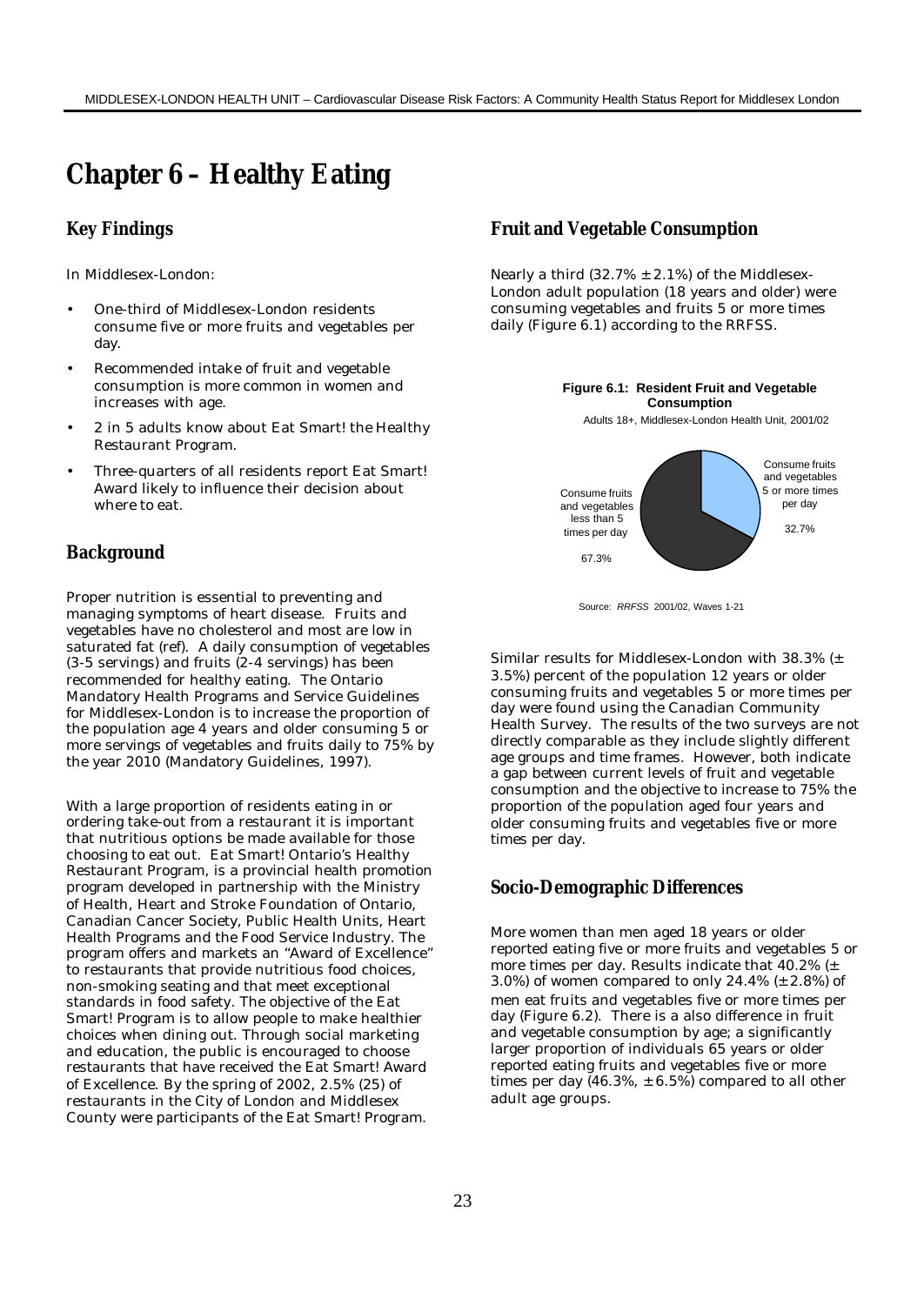

**Figure 6.2: Fruit & Vegetable Consumption, 5 or** 

When considering education, income, language spoken at ho me no differences in the proportion that reported fruit and vegetable consumption of more than five times a day were observed. All groups reported a third of individuals consuming five or more servings of fruits and vegetables per day. Similarly, those living in the City of London and those in Middlesex County also reported similar results; approximately one third in each region reported consumption of five or more servings of fruits and vegetables per day.

#### **Restaurant Eating**

A large percentage  $(86.2\% \pm 2.4\%)$  of residents reported having eaten at or ordered take-out food from a restaurant, including family style restaurants as well as cafeteria style and fast food restaurants. While no differences between men and women having reported eating out at a restaurant were observed, differences were observed by age. Residents 65 years or older were less like to eat out or order take-out food from a restaurant (63.3%  $\pm$  9.5%) while those aged 18-24 years  $(94.7\% \pm 3.6\%)$  were the most likely to have eaten out or ordered take-out from a restaurant in the last year.

# **Eat Smart! Program: Awareness of Eat Smart! Restaurants**

Overall, 43.0% (± 3.4%) of residents reported that they had heard or read something about Eat Smart!, Ontario's Healthy Restaurant Program. More females than males reported hearing about Eat Smart!. A smaller percentage  $(15.5\% \pm 2.0\%)$  of residents reported being aware of at least one restaurant in London or Middlesex County that had been given the Eat Smart! Award of Excellence.

#### **Eat Smart! Program: Potential to Influence Restaurant Selection**

Marketing of the Eat Smart! Program by the Middlesex-London Health Unit to the general public began in April 2001. To monitor the impact of the Eat Smart! Program, a series of questions was designed for the Rapid Risk Factor Surveillance System (RRFSS) and collected from September 2001 to May 2002.

Just under three-quarters of all residents reported an Eat Smart! Award would likely influence their decision about where to eat to some extent (Figure 6.3). A third of all respondents  $(33\%, \pm 3.2\%)$  felt that an award would influence their decision "a lot" and 40.3% (± 3.4%) reported that an award would influence their decision "a little".

> **Figure 6.3: Potential of Eat Smart! Award to Influence Restaurant Selection**



Source: *RRFSS* 2001/02, Waves 9-16

The overall potential of the Eat Smart! Award to influence restaurant selection was similar for those with all levels of income, levels of education, and for those living in Middlesex County or residing in the City of London. Similarly, the overall potential of the Eat Smart! Award to influence restaurant selection was similar for all ages, however, those between the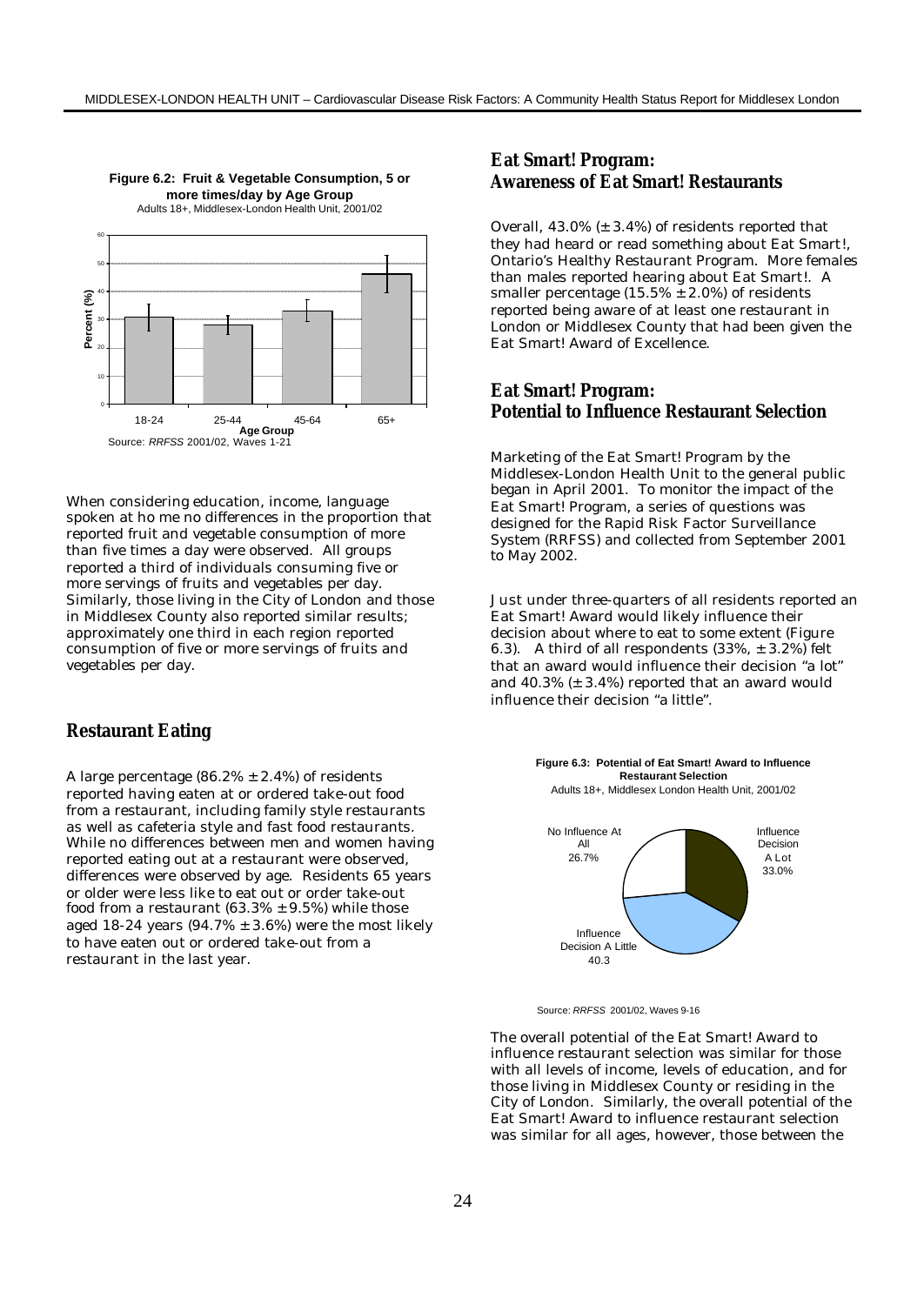ages of 18-24 were the least likely to indicate it would influence them "a lot".

# **Eat Smart! Program: Use of Eat Smart! Restaurant**

Approximately 12% of respondents were aware that they had eaten or ordered take-out from an Eat Smart! Designated restaurant in the year previous to the survey. Of those that had eaten at an Eat Smart! Designated restaurant over half (54.2%) reported that the Program had an influence on what was selected from the menu.

#### **Summary of Progress**

Local Objective: Increase resident awareness of the Eat Smart! Restaurant Program

#### *Assessment: Progress.*

*Evaluation shows 43% of residents reported knowing about Eat Smart!, Ontario's Healthy Restaurant Program. 86.2% of residents have eaten at or ordered take-out food from a restaurant in the last year. Potential exists to further increase awareness of Eat Smart!.*

Provincial Objective: Increase to 75%, the proportion of the population age 4 years and older consuming 5 or more servings of vegetables & fruits daily by the year 2010

#### Assessment*: Work Needed.*

*Partial Evaluation shows that 32.7% (± 2.1%) of residents 18 years and older and 38.3% (± 3.5%) 12 years and older consume 5 or more servings of fruits and vegetables daily. Results are not directly comparable to the objective; however, a substantial gap appears to exist between the proposed target rate of 75% and the observed rates for residents 18 years and older and 12 years and older.*

As of 2000/2001, only a third of Middlesex-London residents reported consuming fruits and vegetables 5 or more times daily. The results are not directly comparable to the objective directed at 75% of those 4 years and older consuming 5 or more fruits and vegetables daily. However, there appears to be a large gap between current consumption rates of fruits and vegetables and the proposed public health objective. A significant proportion of the population must increase consumption to 5 or more fruits and vegetables per day in order to attain the public health healthy eating objective by 2010.

Two out of five Middlesex-London residents reported that they had heard or read something about Eat Smart!, Ontario's Healthy Restaurant Program. At the time of publication only 25 (2.5%) restaurants participated in the Healthy Restaurant Eat Smart! Program. Continued marketing, education and participation of restaurants in the Eat Smart! Program will allow residents more options for healthy eating and increase the proportion of residents who consume the recommended five servings of fruits and vegetables per day.

#### **Data and Methods**

Nutritional status was measured using two different surveys, the RRFSS and CCHS.

RRFSS data evaluated the nutritional status of residents 18 years and older from Middlesex- London. The unweighted sample consisted of 1913 respondents from London and Middlesex County. All twenty-one waves included questions related to fruit and vegetable consumption. Only seven waves, waves nine through sixteen included questions related to Eat Smart! Those that did not respond to any individual question were excluded prior to calculating proportions provided the non-response category represented less than 5% of the total respondents.

Fruit and vegetable consumption data for Middlesex-London residents 12 and older was obtained from the CCHS Data source: Statistics Canada, Canadian Community Health Survey, 2000/01. Data was retrieved from CANSIIM II, which was weighted to represent Middlesex-London area population and included ninety-five percent confidence intervals (95% C.I.). The "don't know" responses were included.

Appendix F: Healthy Eating contains the summary tables on nutritional status retrieved from RRFSS (2001/02) data and the CANSIM II: CCHS Data Source (2000/01).

### **Definitions**

Nutritional Status - The following questions were used to in the RRFSS 2001/02 survey to estimate the number of fruits and vegetables residents of Middlesex-London consumed daily. The proportion of adults who consume five or more daily servings of fruits and vegetables was calculated.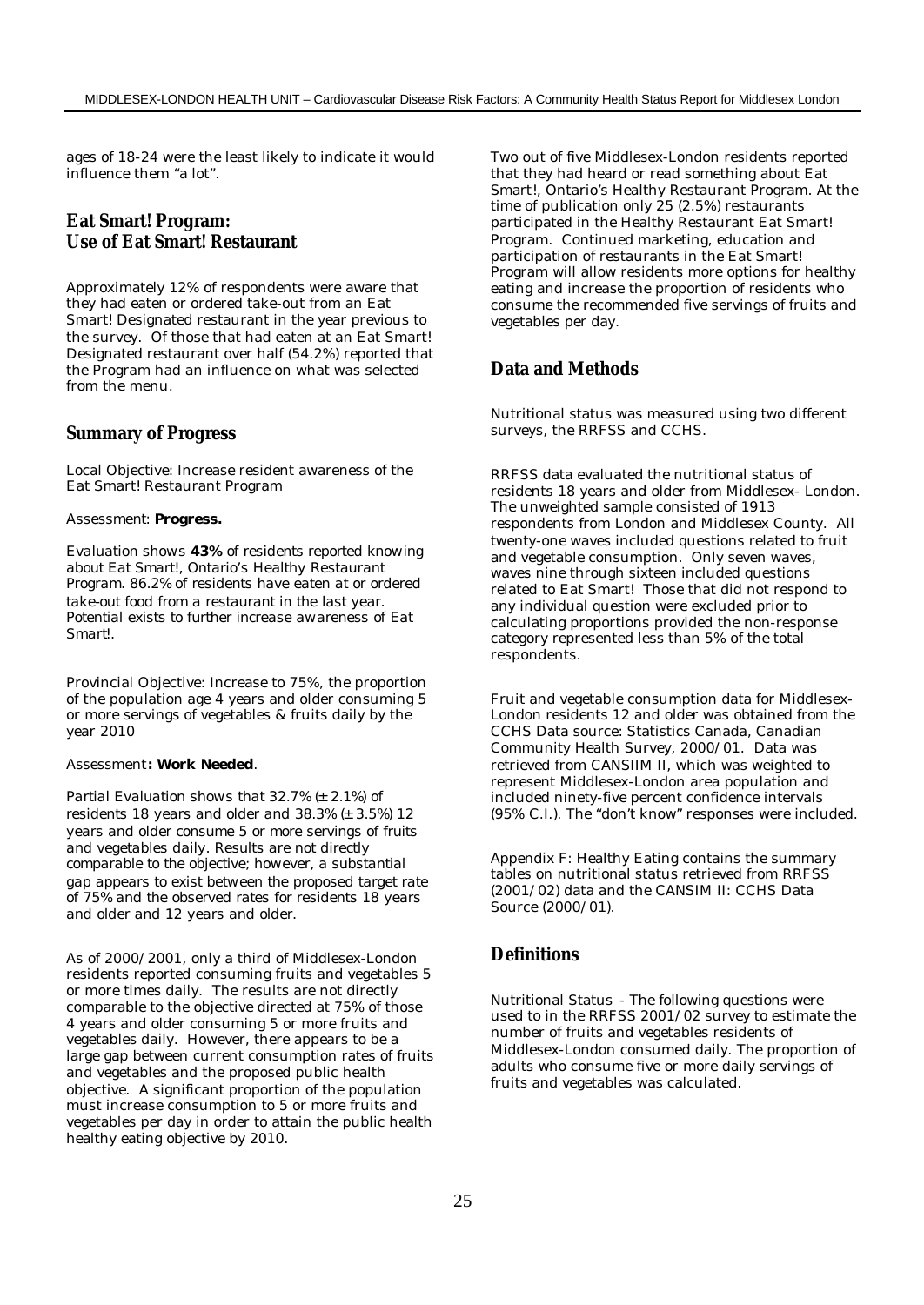- How many times per day, week, month do you drink 100% fruit juice such as orange, grapefruit or tomato juice?
- Not counting juice, how many times per day, week, month do you eat fruit?
- How many times a day, week, month do you eat a green salad?
- Not including french fries, fried potatoes or potato chips, how many times per day week or month do you eat potatoes?
- What about carrots? How many times per day, week or month do you eat carrots?
- Not counting carrots, potatoes or green salad, how many times per day week or month do you eat other vegetables?

The CCHS (2000/01) looked at the average number of times per day respondents 12 years and older consumed fruits and vegetables (Statistics Canada, CCHS, 2000/01 health file).

# **References:**

1. Mandatory Health Programs and Services

Guidelines. Queen's Printer for Ontario. December 1997.

[www.gov.on.ca/MOH/english/pub/pubhealth/manp rog/manprog.html]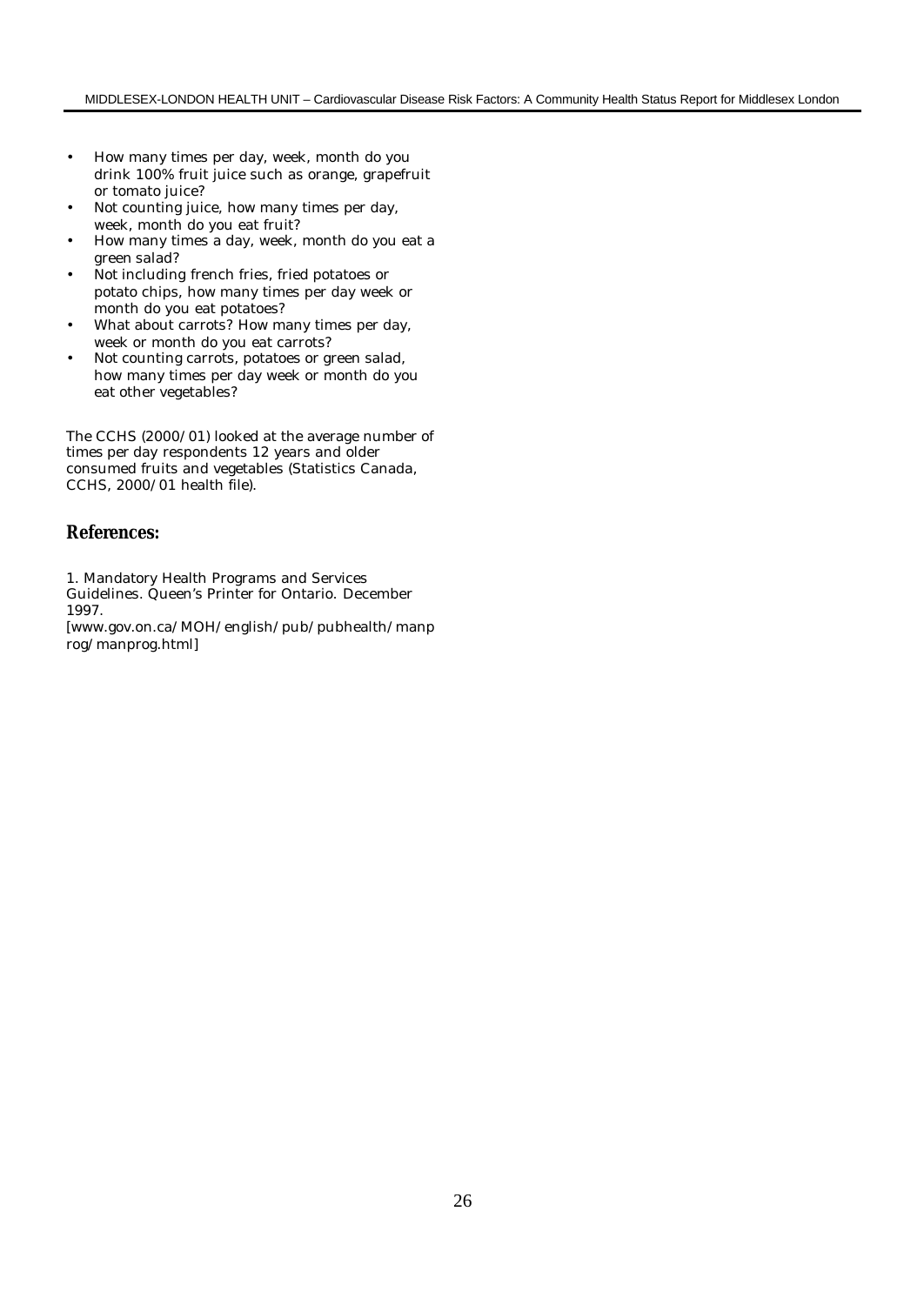# **Chapter 7 – Healthy Weights**

## **Key Findings**

- 1 in 2 adults have a healthy weight status and a Body Mass Index between 20 – 27
- One third of Middlesex-London residents 18 and older are overweight (BMI>27) according to the Canadian BMI standard
- 40.4% of adult males are overweight and have a BMI over 27
- 24.8% of adult females are overweight and have a BMI over 27

## **Background**

Locally "Good Hearted Living" promotes heart healthy living – which in addition to being physically active, eating lower fat foods and not smoking also includes maintaining a healthy weight. Excess body weight is associated with increased risk of heart disease (Heart & Stroke Foundation, 2000). One of the provincial objectives directed at reducing chronic cardiovascular diseases is to slow the decrease in the proportion of adults with a healthy weight status, those with a Body Mass Index (BMI) between 20 and 27.

The main Public Health objective is to decrease the proportion of adults with a BMI greater than 27, or those considered overweight by the Canadian BMI standard. Research has shown a positive association between being overweight (BMI >27) and the development of heart disease. The Heart Health Program has a mandate to reduce the proportion of male adults aged 20-64 that have a BMI over 27 to 30% and to reduce the proportion of female adults, not pregnant, ages 20-64 that have a BMI over 27 to 23%.

## **Overweight Prevalence: BMI-Canadian Standard**

In 2001-2002, one third (32.9% ± 2.3%) of adults between the ages of 20 and 64 years in London and Middlesex County had a BMI of 27 or greater, and considered overweight by Canadian BMI Standards. A smaller proportion, 18.2% are considered to have "some excess weight" and have a BMI between 25 and 27.The proportion of adults with acceptable weights, those with a BMI between 20 and 24.9, was  $40.5\%$  ( $\pm$ 2.4%) (Figure 7.1).



## **Socio-Demographic Differences**

Differences between the proportion of adults who were overweight (BMI>27) were observed for sex and age. Adult men ages 20 through 64 were more likely to be overweight than women of the same age group with  $40.4\%$  ( $\pm$  3.3%) of men reporting a BMI greater than 27 and only 24.8%  $(\pm 3.0%)$  of women reporting a BMI of greater than 27 (Figure 7.2). Results from the Canadian Community Health Survey for 2000/01 were similar.



When comparing by age, individuals 45 through 64 years were more likely to be overweight with 39.9% (± 3.9%) having a reported BMI of greater than 27 compared to  $28.6\%$  ( $\pm$  2.8%) adults ages 20-44. Subsequently, a higher proportion of adults 20-44  $(43.3\% \pm 3.1\%)$  are considered to have an acceptable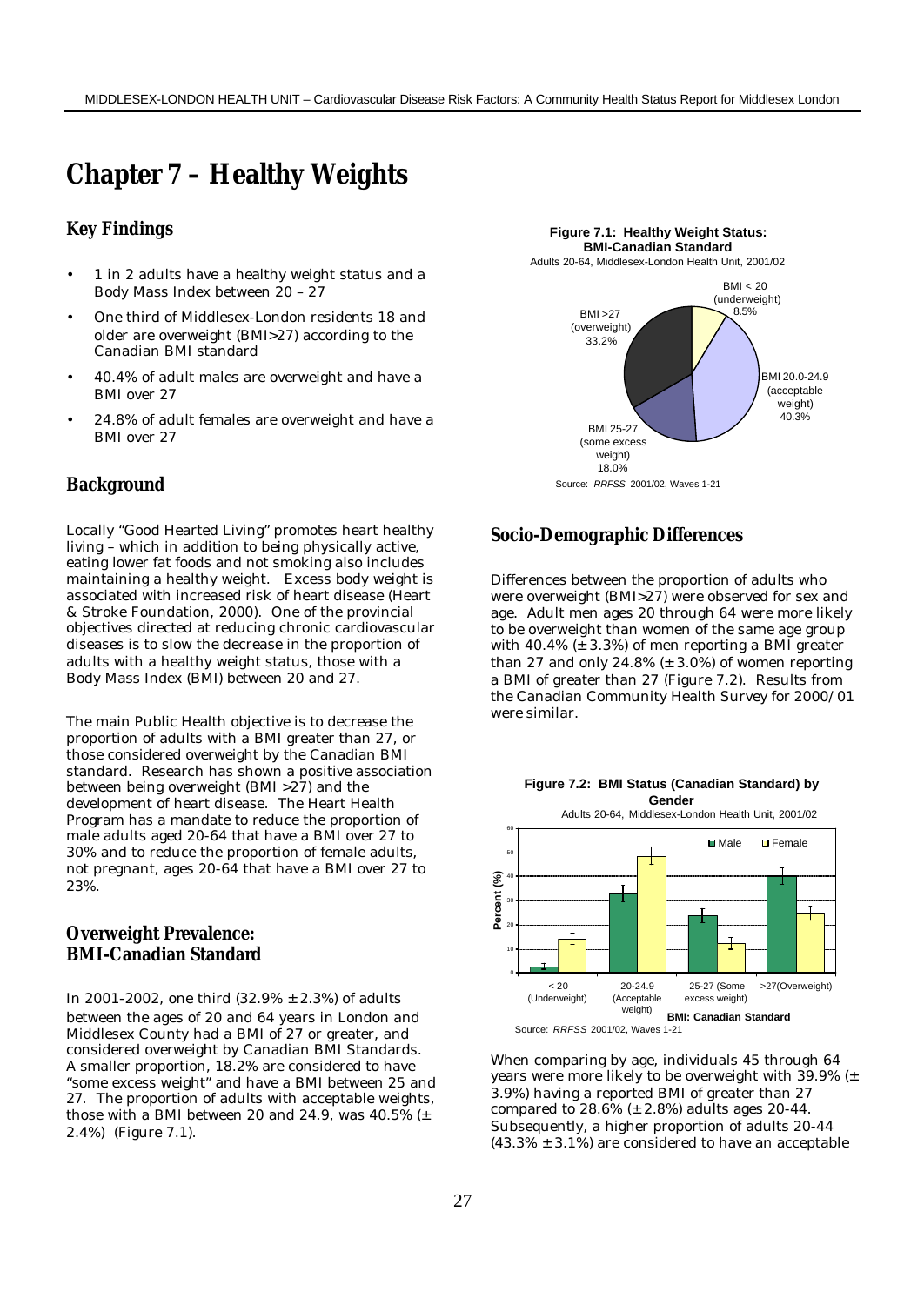weight compared to those individuals older in age (45-64) (Figure 7.3).



Source: *RRFSS* 2001/02, Waves 1-21

Overweight status varied also by education. An inverse relationship exists between the level of education and the likelihood of having a BMI > 27, or overweight status. Those with a post secondary education were significantly less likely to be overweight (BMI>27) than those who have less than high school education. Only 31.7% (± 3.1%) of post secondary graduates were overweight, compared to 44.5% (± 8.5%) of adults who did not finish high school (Figure 7.4).

Overweight status also varied with worker status. Similar levels of overweight status were observed for both the employed  $(32.2\% , \pm 2.9\%)$  and self-employed groups  $(31.1\% \pm 7.3\%)$  (Figure 7.5). Individuals retired from working life were the most likely group to have a BMI >27 and be considered to be overweight (50.3%, ± 10.2%).

**Figure 7.4: Overweight status (BMI >27)**





## **Obesity Prevalence: BMI-International Standard**

International standards for evaluating a person's body mass index, have slightly different criteria for establishing overweight status and obesity among adults. According to the International standards, close to 1 in 2 adults living in the City of London and Middlesex County have an "acceptable weight" while 36.0% are considered "overweight" and 15.2% are considered "obese" (Figure 7.6).



Source: *RRFSS* 2001/02, Waves 1-21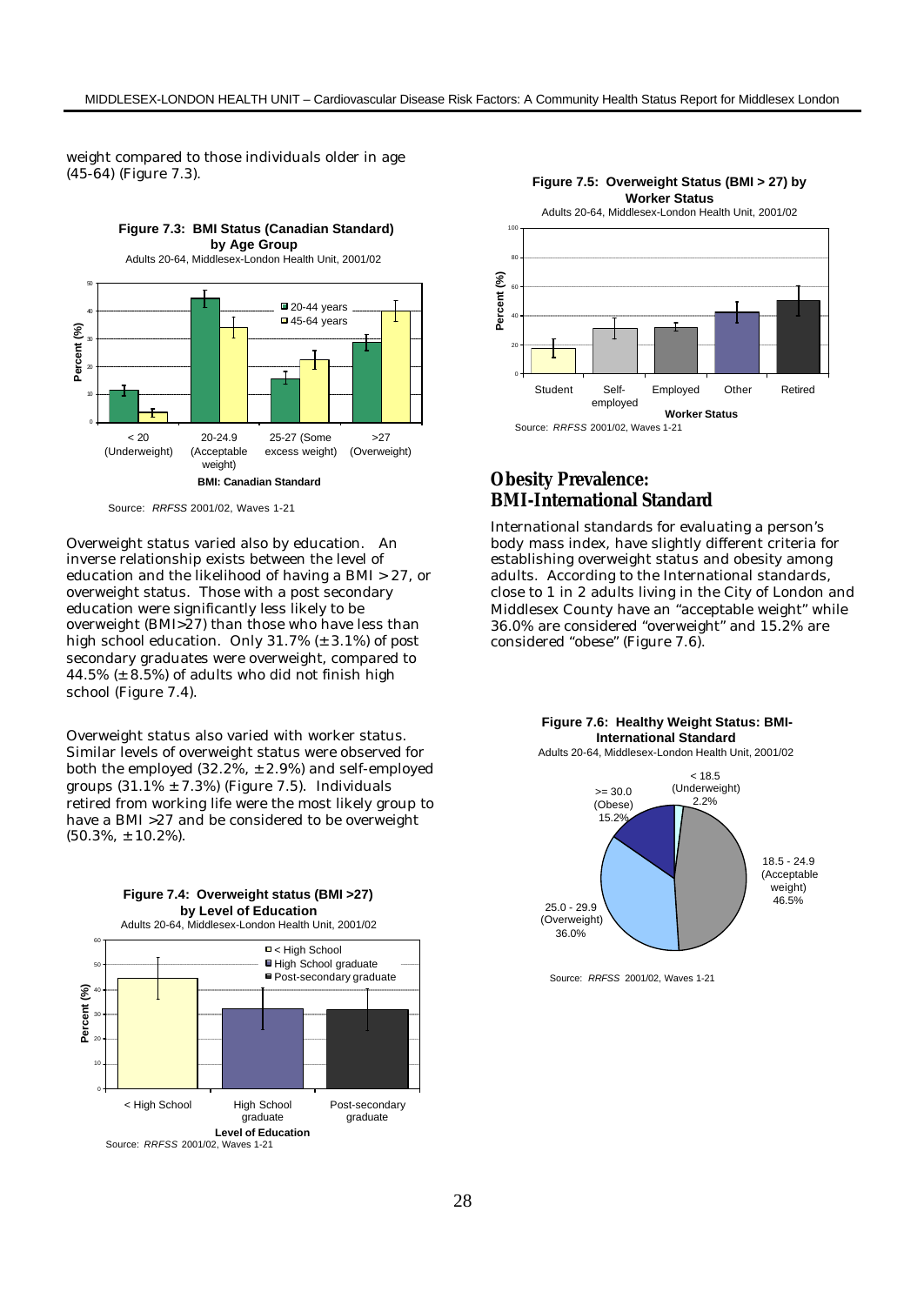## **Summary of Progress**

Local Objectives: Less than 30% of adult males will be overweight (have a BMI over 27) by March 2003

#### Assessment: *Work Needed.*

*Evaluation shows that 40.8% (± 3.4%) of adult males (20-64) are overweight (have a BMI >27).*

Local Objective: Less than 23% of adult females will be overweight (have a BMI over 27)

#### Assessment*: Work Needed.*

*Evaluation shows that 25.5% (± 3.1%) of adult females (20-64) are overweight (have a BMI >27).*

Provincial Objective: Slow the decrease in the proportion of adults ages 20-64 with healthy weight status (BMI 20-27) by the year 2010

#### Assessment: *Work Needed.*

*Evaluation shows that 40.8% (± 3.4%) of adult males (20-64) and 25.5% (± 3.1%) of adult females (20-64) and have a BMI >27. Results from a decade earlier (1990) show 32% (± 6%) of men and 24% (± 5%) of women had a BMI >27. Results indicate further efforts are necessary to slow the decrease in the proportion of men with healthy weight status.*

Current provincial and public health objectives were to slow the decrease in the proportion of adults with a healthy weight status (BMI between 20-27), which by the Canadian standard were to slow the proportion of adults with "acceptable weight" and those with "some excess weight" by the year 2010. The current percentages with BMI>27 for males and females of 40% and 25% were higher than the corresponding target objectives of 30% and 23% respectively. The results suggest that there is significant room for improvement necessary before reaching the Good Hearted Living Objectives for London and Middlesex County. There remains a gap between the proposed target healthy weight rates in London and Middlesex County and those in the population. This gap is more substantial for adult males.

## **Data and Methods**

The sample was weighted to account for each respondent's probability of being selected within households of different sizes. Adults between the ages of 20 and 64 and who were not pregnant were included in the analysis of body mass index (BMI). The unweighted sample consisted of 1601

respondents from London and Middlesex County. All twenty-one waves included self-reported questions about weight and height measurements. Due to the self-report nature of data used for calculating both Canadian and International standard BMI estimates, it is possible that the BMI values calculated are potentially an underestimate given the likely possibility of respondents under-reporting weight status and over reporting height status. Those that did not provide responses to any of the individual questions were excluded prior to calculating proportions provided the non-response category represented less than 5% of the total respondents.

### **Definitions**

The Body Mass Index: is a measure of body mass with respect to height and is calculated using body weight in kilograms divided by the square of height in meters (kg/m2). Both overweight and obesity are defined according to the body mass index for those between the ages 20 and 64. The standards defining normal weight, overweight, and obesity differ for Canada compared to International standards. Canada defines overweight as BMI over 27, 25.0 to 27.0 as some excess weight and normal as 20 to 24.9. The World Health Organization defines obesity as BMI 30 and over and normal weight as 18.5 to 24.9.

Canadian Standards - Body mass index (BMI)- Canadian standard, which relates weight to height, is a common method of determining if an individual's weight is in a healthy range based on their height. BMI is calculated as follows: weight in kilograms divided by height in meters squared (kg/m2).

The index is: under 20 (underweight), 20-24.9 (acceptable weight), 25-27.0 (some excess weight) and greater than 27 (overweight). The index is calculated for those aged 20 to 64 excluding pregnant women and persons less than three feet (0.914 meters) tall or greater than 6 feet 11 inches (2.108 metres). Standards are not applicable to athletes, available data does not allow athletes to be evaluated separately.

International Standards - Body mass index (BMI)- International standard, which relates weight to height, is a common method of determining if and individual's weight is in a healthy range based on their height. BMI is calculated as follows: weight in kilograms divided by height in metres squared.

The index is: under 18.5 (underweight), 18.5-24.9 (acceptable weight), 25-29.9 (overweight) and 30 or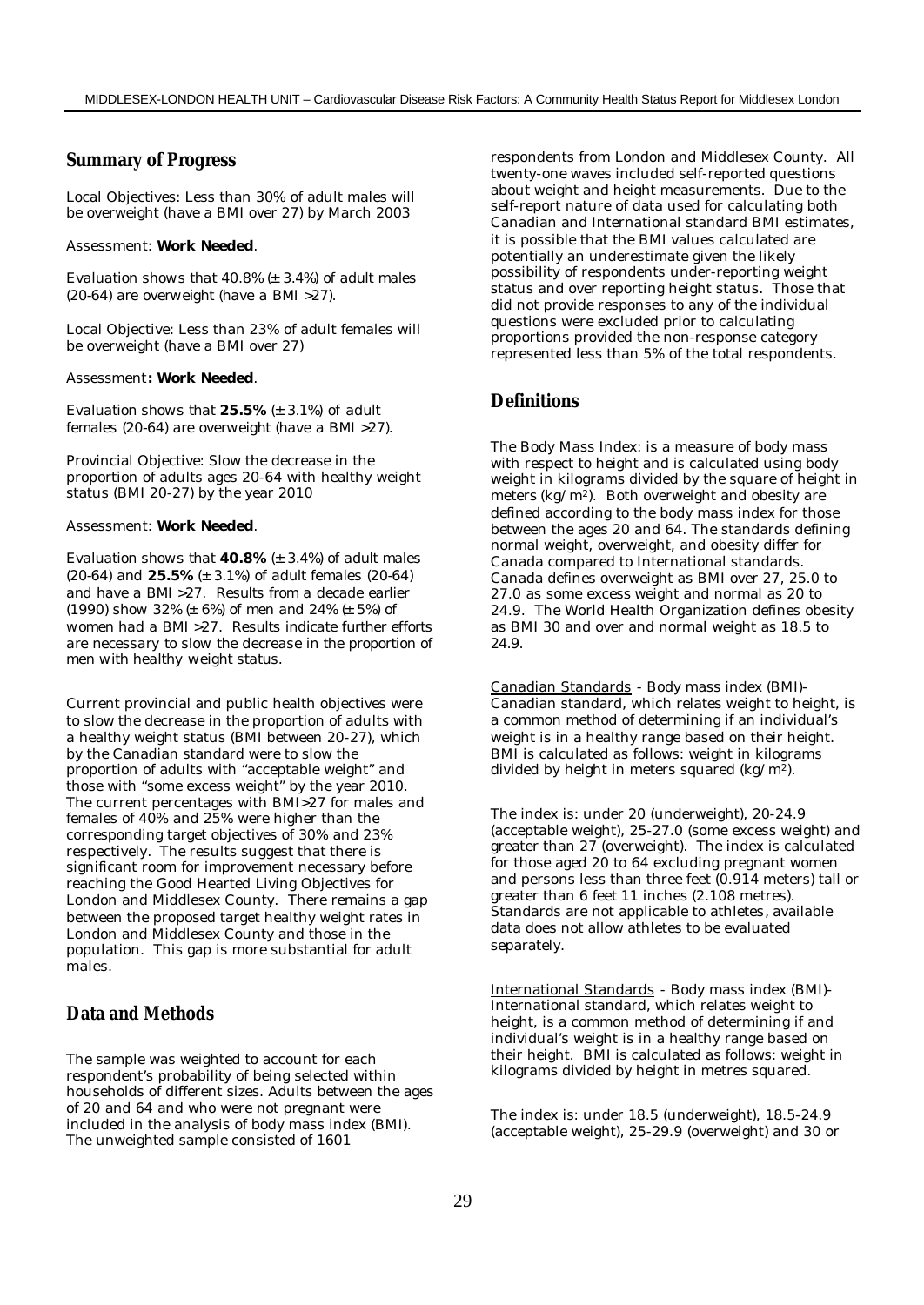higher (obese). The index is calculated for those aged 20 to 64 excluding pregnant women and persons less than three feet (0.914 metres) tall or greater than 6 feet 11 inches (2.108 metres).

Appendix G: Healthy Weights contains the summary tables on BMI status (Canadian and International standards) from RRFSS (2001/02) data.

Worker Status - Respondents were asked if they were:

- "Employed for wages"
- "Self-employed"
- "Student"
- "Retired"
- "Other: Out of work, Taking care of family, Unable to work or Other"

# **References:**

1. Heart & Stroke Foundation. The changing face of heart disease and stroke in Canada. 2000.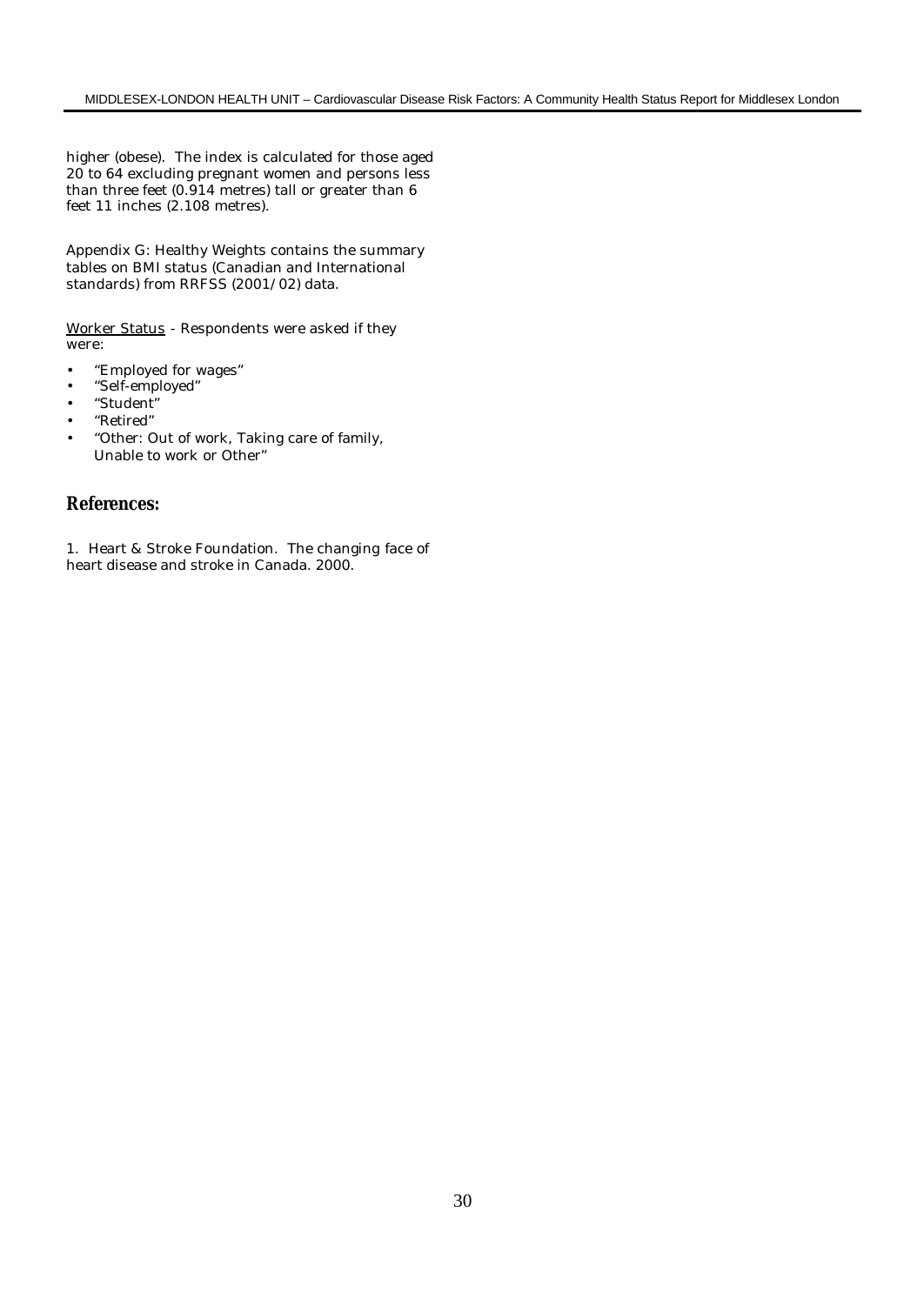# **Chapter 8 – Multiple Risk Factors**

### **Key Findings**

In Middlesex-London:

- Just over a third of the Middlesex-London population have two or more of the following risk factors: smoking, being overweight, and unhealthy eating habits
- Less than 6% of residents have all three of the risk factors
- The majority of smokers were aware that smoking is a risk factor for heart disease.
- Healthy weight status does not predict awareness of unhealthy eating as a risk factor for heart disease
- Current smokers were the least likely group to consume of fruits or vegetables five or more times daily

#### **Background**

Smoking, being overweight, lack of exercise and poor eating habits have all been shown to increase an individual's risk of heart disease. Individuals with multiple risk factors are at greater risk for developing heart disease. The Good Hearted Living Program launched in 1998 set out to decrease the incidence of heart disease among London and Middlesex County residents by raising the awareness of heart disease risk factors and by promoting heart-healthy behaviours. Targeting resources at decreasing the proportion of residents at greatest risk, residents with multiple risk factors, is a primary objective of the Good Hearted Living Program.

#### **Multiple Risk Factors**

Over one-third  $(37.2\% \pm 2.2\%)$  of the Middlesex-London population has multiple risk factors for heart disease; including smoking, being overweight, and poor eating habits (Figure 8.1). A small proportion of Middlesex-London's population had all of the selected three risk factors  $(5.8\% \pm 1.1\%)$ .

**Figure 8.1: Resident Risk Factor Prevalence for: Unhealthy Eating, Smoking and Lack of Exercise**  Adults 18+**,** Middlesex-London Health Unit, 2001/02



Multiple risk factors were most prevalent in males compared to females; 45.3% (± 3.3%) of males 18 and older reported having at least two of the three risk factors (smoking, being overweight and/ or having unhealthy eating habits) compared to only 29.2 (± 3.0%) of women residing in Middlesex-London (Figure 8.2). Residents with a higher level of education were less likely to have multiple risk factors (Figure 8.3). A lower proportion of adults with college of university education reported having two or more risk factors 33.7% (± 3.1%) compared to high school graduates  $(38.4\% \pm 3.6\%)$  and residents not having completed high school  $(50.8\% \pm 7.1\%)$ . Prevalence of multiple risk factors was the same for residents living in the City of London and Middlesex County.

**Figure 8.2: Proportion of Residents with 2 or more** 

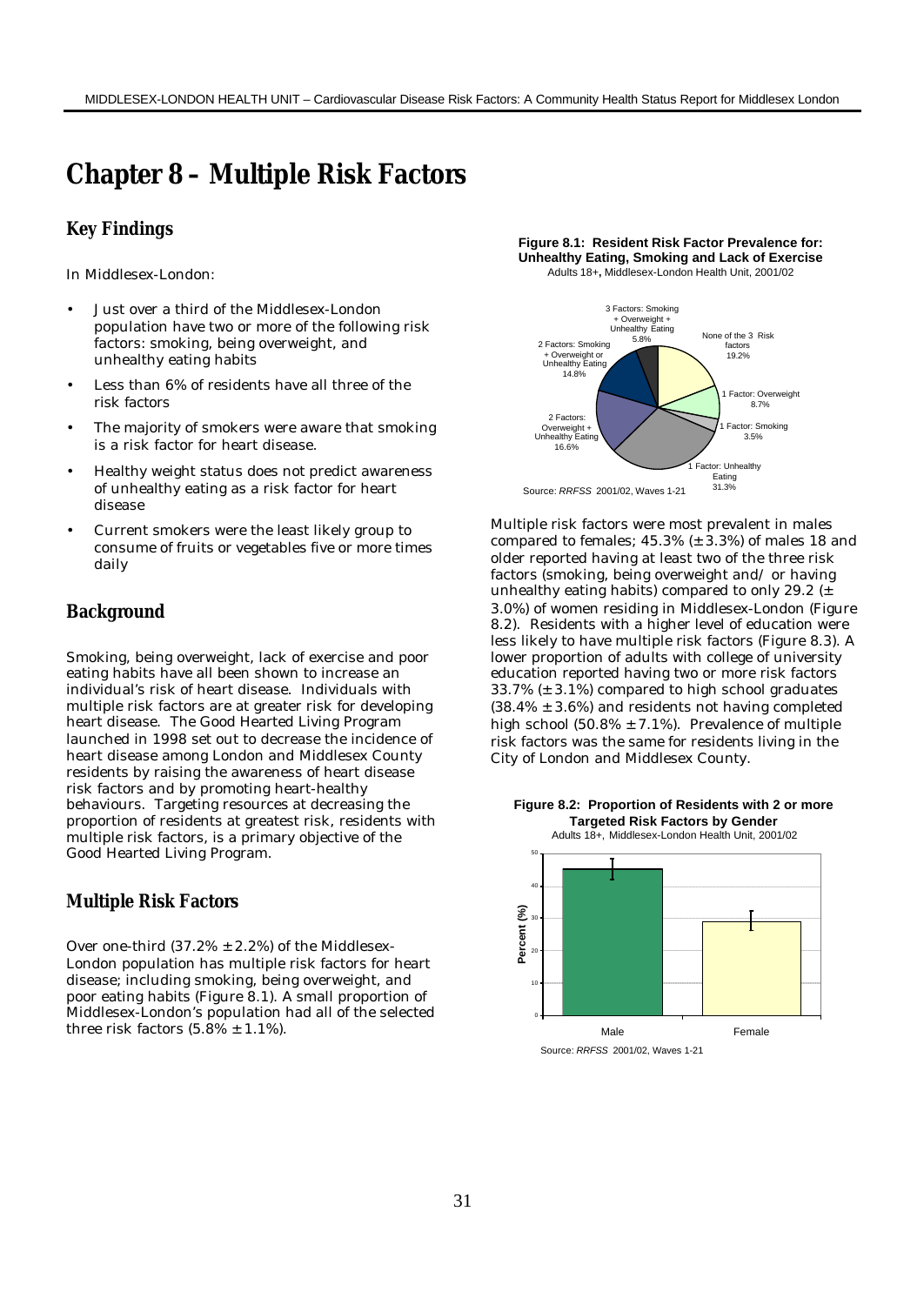

## **Smoking Status**

Interestingly, current smokers were more likely to identify smoking as a risky behaviour for developing heart disease (70.7  $\pm$  4.2%) as compared to former smokers (46.6  $\pm$  4.1%) and those who have never smoked  $(35.2 \pm 3.1\%)$ . This is different than the trend seen for the first two risk factors: lack of exercise and unhealthy eating.



# Lack Of Exercise Smoking Unhealthy Eating Source: *RRFSS* 2001/02, Waves 1-21

Current smokers were least likely to identify lack of exercise (22.1  $\pm$  3.9%) or unhealthy eating (47.5  $\pm$ 4.7%) as risk factors for heart disease compared to former smokers and those who have never smoked (Figure 8.4). People who never smoked were more likely to identify lack of exercise  $(41.5 \pm 3.2\%)$  and unhealthy eating  $(69.0 \pm 3.1\%)$  as risk factors. Former smokers were somewhere in between with  $36.5 \pm 4.0\%$  identifying lack of exercise and  $59.4 \pm 1.0\%$ 4.1% identifying unhealthy eating.

## **Healthy Weights**

There are no differences by weight status in residents' awareness of unhealthy eating or lack of exercise as risk factors for heart disease. Residents with BMI < 20, considered underweight, did have an increased awareness of smoking as a risk factor for heart disease compared to all other residents ages 20-64.

## **Reported Walking Trail Use**

Residents who reported using the walking trails were more likely to report lack of exercise as a risk factor for heart disease (41.8% ±3.3%) compared to residents who, although aware of the walking trails, did not report using them in the last 12 months  $(33.3\% \pm 4.4\%)$  and those residents unaware of the walking trails and bicycle paths  $(22.7\% \pm 5.3\%)$ (Figure 8.5).



Source: *RRFSS* 2001/02, Waves 1-21

Residents who reported not knowing about the walking trails and bicycle paths were less likely to report lack of exercise  $(22.7\% \pm 5.3\%)$ , unhealthy eating  $(47.5\% \pm 6.4\%)$  or smoking  $(37.0\% \pm 6.1\%)$  as risk factors for heart disease than those that reported knowing about the trails.

Current smokers are the least likely group to report eating five or more servings of fruits or vegetables daily  $(21.3\% \pm 3.8\%)$  compared to former smokers  $(32.0\% \pm 3.9\%)$  or adults who reported never smoking  $(38.9\% \pm 3.2\%).$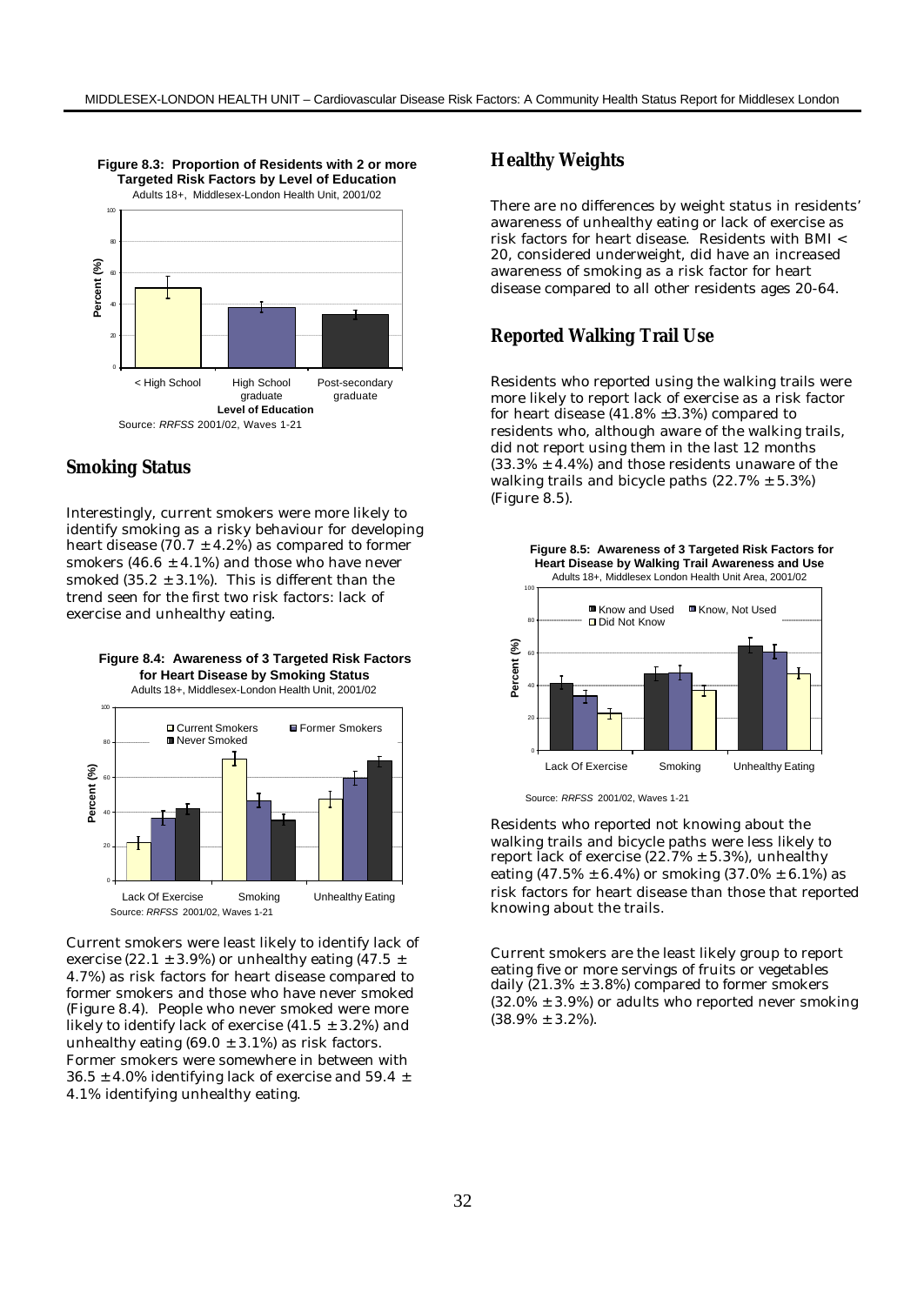

## **Data and Methods**

All twenty-one waves included questions related to multiple risk factor prevalence. Only those who responded to each of the smoking, unhealthy eating and weight questions were included in the evaluation for multiple risk factors. Those who did not respond to any individual question were excluded prior to calculating proportions provided the non-response category represented less than 5% of the total respondents. All weighted proportions were provided with 95% confidence intervals.

## **Definitions**

Prevalence of Multiple Risk Factors - Smoking: Current smokers were considered to have the "smoking" risk factor.

- Overweight: Residents with a BMI>27 were considered to have the "overweight" risk factor.
- Unhealthy Eating: Residents who consume fewer than 5 servings of fruits & vegetables daily were considered to have the "unhealthy eating" risk factor.

Smoking - Current smokers - Respondents who were smoking at the time of the interview, and included daily smokers and occasional smokers (also known as non-daily smokers). Smoking status was determined from the response to the question: "Currently do you smoke cigarettes everyday, some days, or not at all". This question was asked only to those who indicated that they had smoked at least 100 cigarettes in their lifetime.

Smoking - Daily smokers - Respondents who reported smoking at least one cigarette per day for each of the 30 days preceding the survey.

Smoking - Occasional smokers - Respondents who reported smoking at least one cigarette during the past 30 days preceding the survey, but not every day.

Smoking - Former smokers - Respondents who were not smoking at the time of the interview but answered "Yes" to the question "Have you smoked at least 100 cigarettes in your life?".

Smoking - Never smokers - Respondents who were not smoking at the time of the interview but answered "No" to the question "Have you smoked at least 100 cigarettes in your life?".

Canadian BMI Standards - Body mass index (BMI)- Canadian standard, which relates weight to height, is a common method of determining if an individual's weight is in a healthy range based on their height. BMI is calculated as follows: weight in kilograms divided in height in meters squared.

The index is: under 20 (underweight), 20-24.9 (acceptable weight), 25-27.0 (some excess weight) and greater than 27 (overweight). The index is calculated for those aged 20 to 64 excluding pregnant women and persons less than three feet (0.914 meters) tall or greater than 6 feet 11 inches (2.108 metres).

Nutritional Status - The following questions were used to estimate the number of fruits and vegetables residents of Middlesex-London consumed daily. The proportion of adults who consume five or more daily servings of fruits and vegetables was calculated.

- How many times per day, week, month do you drink 100% fruit juice such as orange, grapefruit or tomato juice?
- Not counting juice, how many times per day, week, month do you eat fruit?
- How many times a day, week, month do you eat a green salad?
- Not including french fries, fried potatoes or potato chips, how many times per day week or month do you eat potatoes?
- What about carrots? How many times per day, week or month do you eat carrots?
- Not counting carrots, potatoes or green salad, how many times per day week or month do you eat other vegetables?

Awareness of risk factors for heart disease - Respondents were asked "In your opinion, what are the main causes of heart disease?

• Possible options for responses included "Yes, No, Don't Know or Refusal".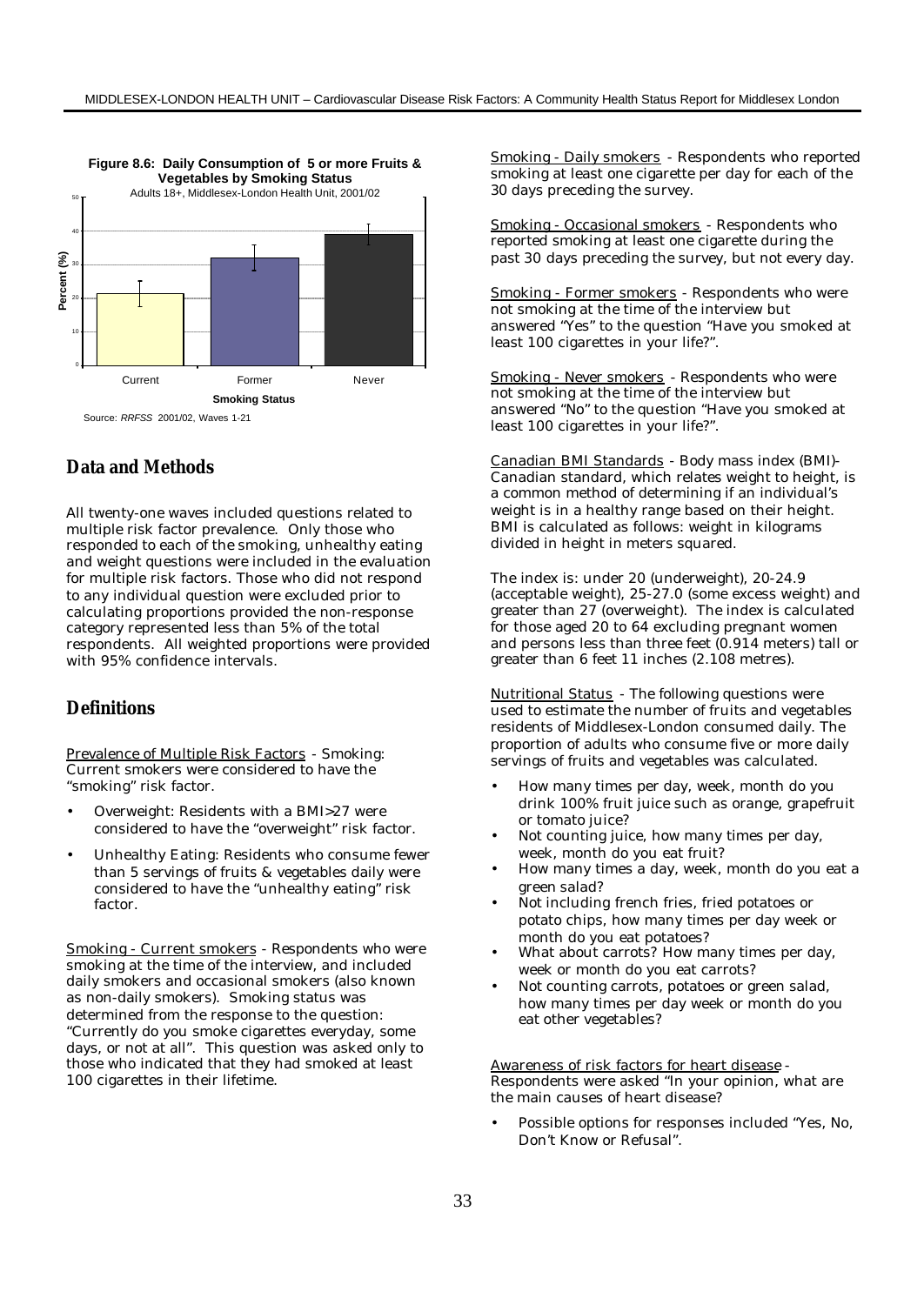- Smoking as a risk factor for heart disease included smoking or tobacco use. Respondents were asked "In your opinion, what are the main causes of heart disease? Smoking/Tobacco use?"
- Unhealthy eating as a risk factor for heart disease included poor diet (not eating properly, overeating, and poor choice of food) as well as eating too many fatty foods and foods high in cholesterol.
- Respondents were asked "In your opinion, what are the main causes of heart disease? Poor Diet (Not Eating Properly, Overeating, Poor choice of food) Too many fatty foods? and Foods High in Cholesterol?"
- Lack of exercise as a risk factor for heart disease included questions about lack of exercise and being overweight/obesity.
- Respondents were asked "In your opinion, what are the main causes of heart disease? Lack of Exercise? Being overweight/obesity?

Appendix H: Multiple Risk Factors contains the summary tables on prevalence of multiple risk factors (unhealthy eating, smoking, lack of exercise) from the RRFSS (2001/02) dataset.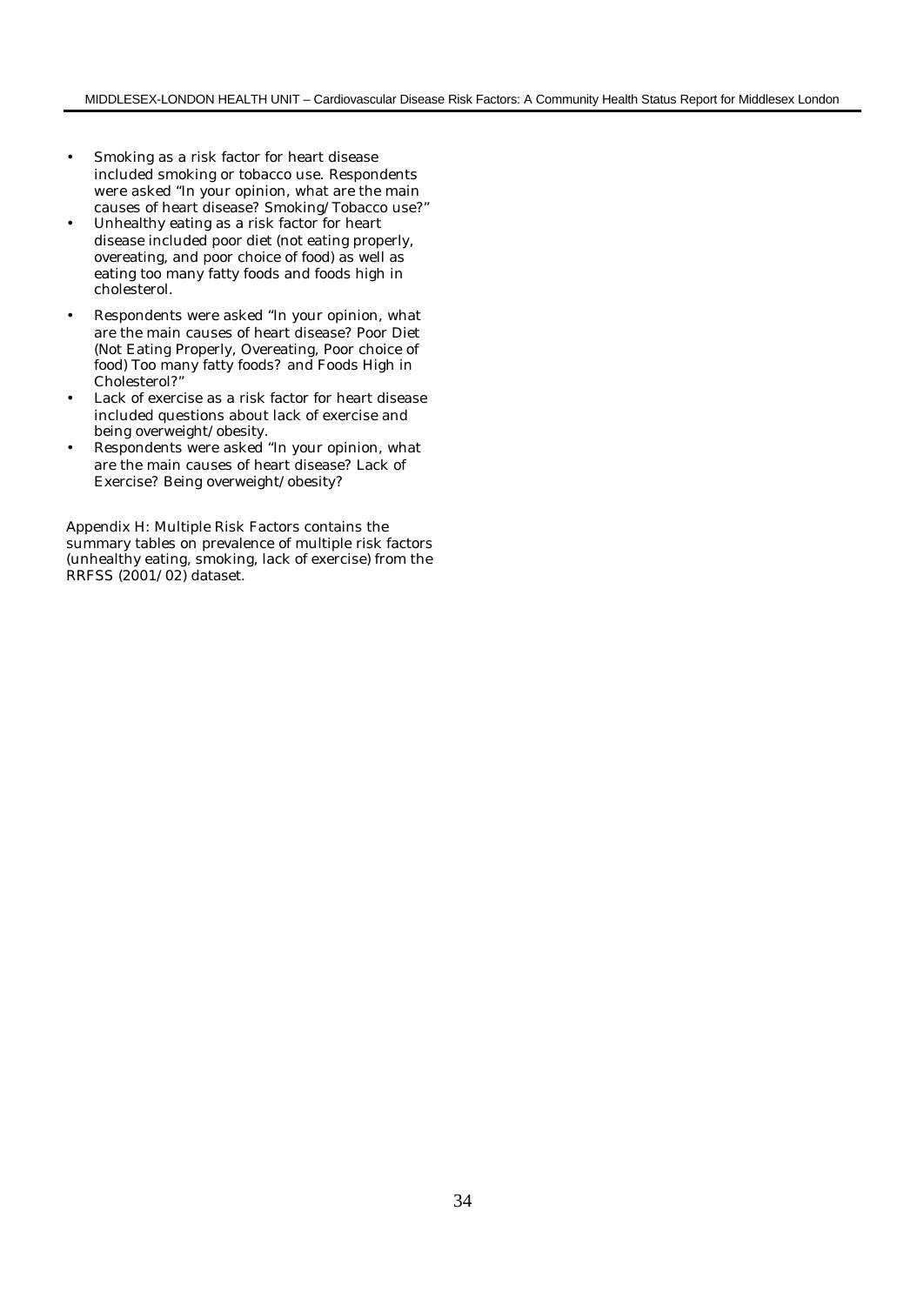# **Summary**

This community health status report was undertaken by the Good Hearted Living Program to measure the impact on population level changes in knowledge and behaviours related to heart disease in London and Middlesex County. The Good Hearted Living Middlesex-London Heart Health Program, a provincial initiative, was originally intended as a five-year project. The program has recently been extended to run until March 2008.

Local data from the Rapid Risk Factor Surveillance System (RRFSS) and the Canadian Community Health Survey (CCHS) was used to assess the progress on Good Hearted Living Program objectives. Local objectives as well as those set by the Mandatory Health Programs and Services Guidelines are listed along with prevalence of attitudes and behaviours related to heart disease for the residents of London and Middlesex County. Many of the Program objectives have been achieved; others have not yet bet attained but have seen progress since implementation; others require significant gains be made in order that they be achieved by the target date.

### **Local Heart Health Behavioural Objectives**

Local Objective: Less than 31% of males over 15 years will be smokers by March 2003

#### Assessment: v Achieved.

*Partial evaluation shows that only 25.6% (± 2.7%) of males 18 years and older are smokers.*

Local Objective: Less than 23% of females over 15 years will be smokers by March 2003

#### Assessment: **v** Achieved

*Partial evaluation shows that only 22% (± 2.4%) of females 18 years and older are smokers.*

Local Objective: Less than 16% of youth (age 12 – 19) will be smokers by March 2003.

#### Assessment*: Progress.*

*Evaluation shows that 14% (± 6.1%) of youth (aged 12-19) are smokers.*

Local Objective: At least 53% of males over 15 will exercise regularly by March 2003

#### Assessment: *Progress.*

*Evaluation shows that 50% (± 3.4%) of males ages 12+ are physically active or moderately active*

Local Objective: At least 59% of youth will participate in daily physical activity by March 2003

#### Assessment: *Progress.*

*Evaluation shows that 61% (± 9.2%) of youth (12-19) are physically or moderately active.*

Local Objective: Less than 30% of adult males will be overweight (have a BMI over 27) by March 2003

#### Assessment: *Work Needed.*

*Evaluation shows that 40.8% (± 3.4%) of adult males (20-64) are overweight (have a BMI >27).*

Local Objective: Objective: Less than 23% of adult females will be overweight (have a BMI over 27)

#### Assessment*: Work Needed.*

*Evaluation shows that 25.5% (± 3.1%) of adult females (20-64) are overweight (have a BMI >27).*

Local Objective: At least 48% of females over 15 will exercise regularly by March 2003

#### Assessment: *Work Needed.*

*Evaluation shows that 43% (± 3.4%) of females ages 12+ are physically active or moderately active*

## **Local Heart Health Knowledge-based Objectives**

Local Objective: Increase the number of residents aware of area walking trails and bicycle paths.

#### Assessment: v Achieved.

*Evaluation shows 82.4% (± 2.4%) of city and county residents are aware of the trails and bicycle paths in London; 54.7% (± 2.4%) know and use the walking*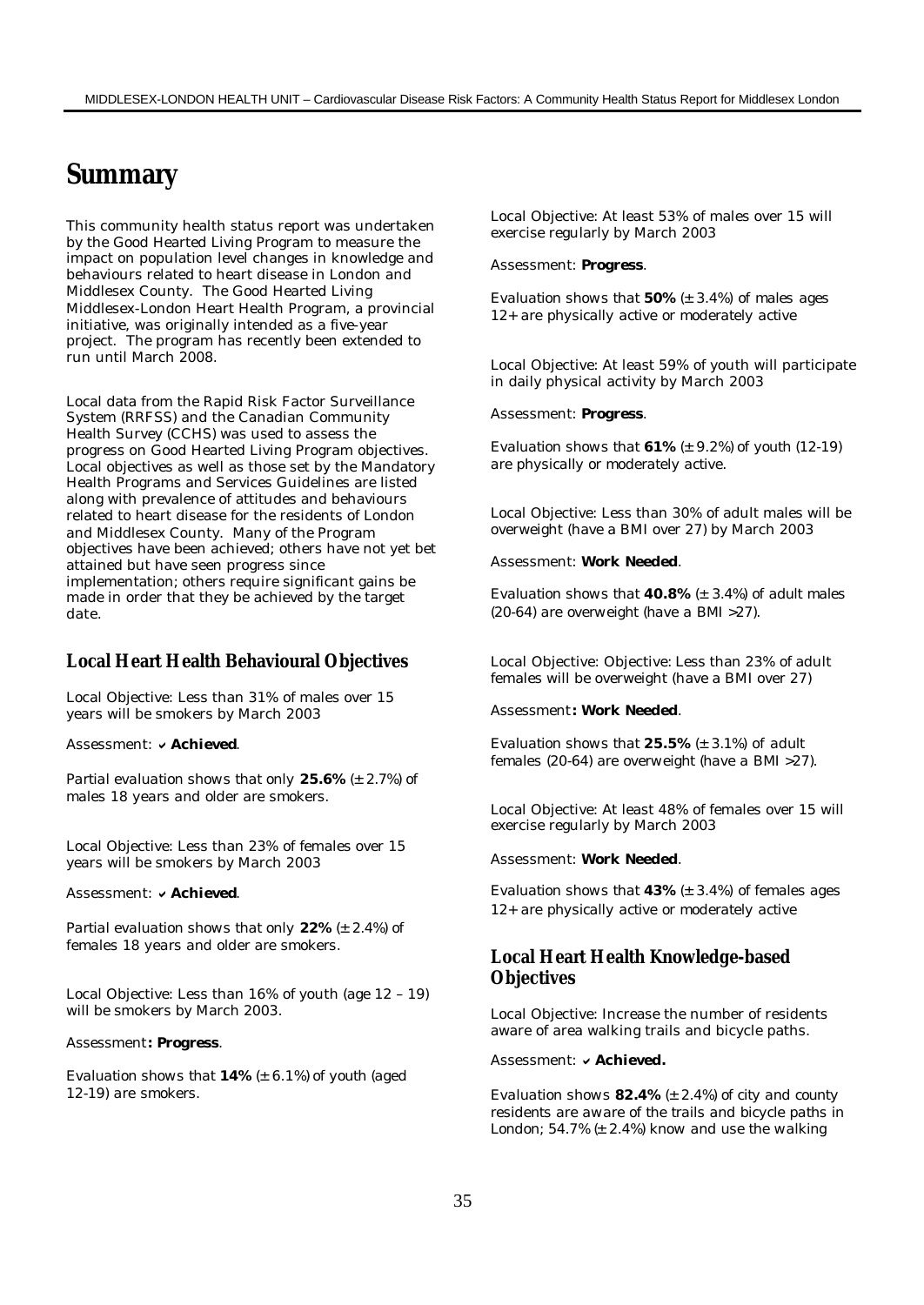*trails and 27.7% (± 2.1%) are aware of the walking trails and bicycle paths in the area.*

Local Objective: Increase resident awareness of the Eat Smart! Restaurant Program

#### *Assessment: Progress.*

*Evaluation shows 43% of residents reported knowing about Eat Smart!, Ontario's Healthy Restaurant Program. 86.2% of residents have eaten at or ordered take-out food from a restaurant in the last year. Potential exists to further increase awareness of Eat Smart!.*

Local Objective: Increased awareness and knowledge of risk factors for heart disease among residents by March 2003.

#### Assessment: *Progress*

*Evaluation shows that 77% (± 2.0%) of residents can identify at least 1 of 3 risk factors of heart disease: unhealthy eating, lack of exercise or smoking. Lack of exercise, the most seldom identified, was only selected by a 36% (± 2.1%) of residents surveyed*

## **Ontario Mandatory Health Programs and Services Guidelines**

Provincial Objective: Reduce the proportion of 12 – 19 year-olds who smoke daily to 10% by the year 2005

### Assessment: v Achievable.

*Evaluation shows that 9.2% (± 4.8%) of youth (12-19 year olds) are smoking daily. However, there is still room for improvement among those aged 15 to 19 years with more than 15% smoking daily.*

Provincial Objective: Reduce the proportion of adult women and men who smoke daily to 15% by the year 2005

#### Assessment: v Achievable.

*Evaluation shows that 15.9% (± 2.2%) women and 21.5% (± 2.5%) of men 18+ smoke daily.*

Provincial Objective: Increase proportion of smokefree public places & workplaces to 100% by the year 2005.

#### Assessment: v Achievable.

*Recent by-law developments will create 100% smokefree public places and workplaces in the City of London in 2003. Ongoing by-law development continues in the County of Middlesex.*

Provincial Objective: Increase the proportion of smoke-free homes by the year 2010.

#### Assessment: *Work Needed.*

*Evaluation shows that 62.8% (± 2.5%) of Middlesex-London residents live in smoke-free homes. Increases in the proportion of smoke-homes by the year 2010 possible.*

Provincial Objective: Increase to 75%, the proportion of the population age 4 years and older consuming 5 or more servings of vegetables & fruits daily by the year 2010

#### Assessment*: Work Needed.*

*Partial Evaluation shows that 32.7% (± 2.1%) of residents 18 years and older and 38.3% (± 3.5%) 12 years and older consume 5 or more servings of fruits and vegetables daily. Results are not directly comparable to the objective; however, a substantial gap appears to exist between the proposed target rate of 75% and the observed rates for residents 18 years and older and 12 years and older.*

Provincial Objective: Slow the decrease in the proportion of adults ages 20-64 with healthy weight status (BMI 20-27) by the year 2010

#### Assessment: *Work Needed.*

*Evaluation shows that 40.8% (± 3.4%) of adult males (20-64) and 25.5% (± 3.1%) of adult females (20-64) and have a BMI >27. Results from a decade earlier (1990) show 32% (± 6%) of men and 24% (± 5%) of women had a BMI >27. Results indicate further efforts are necessary to slow the decrease in the proportion of men with healthy weight status.*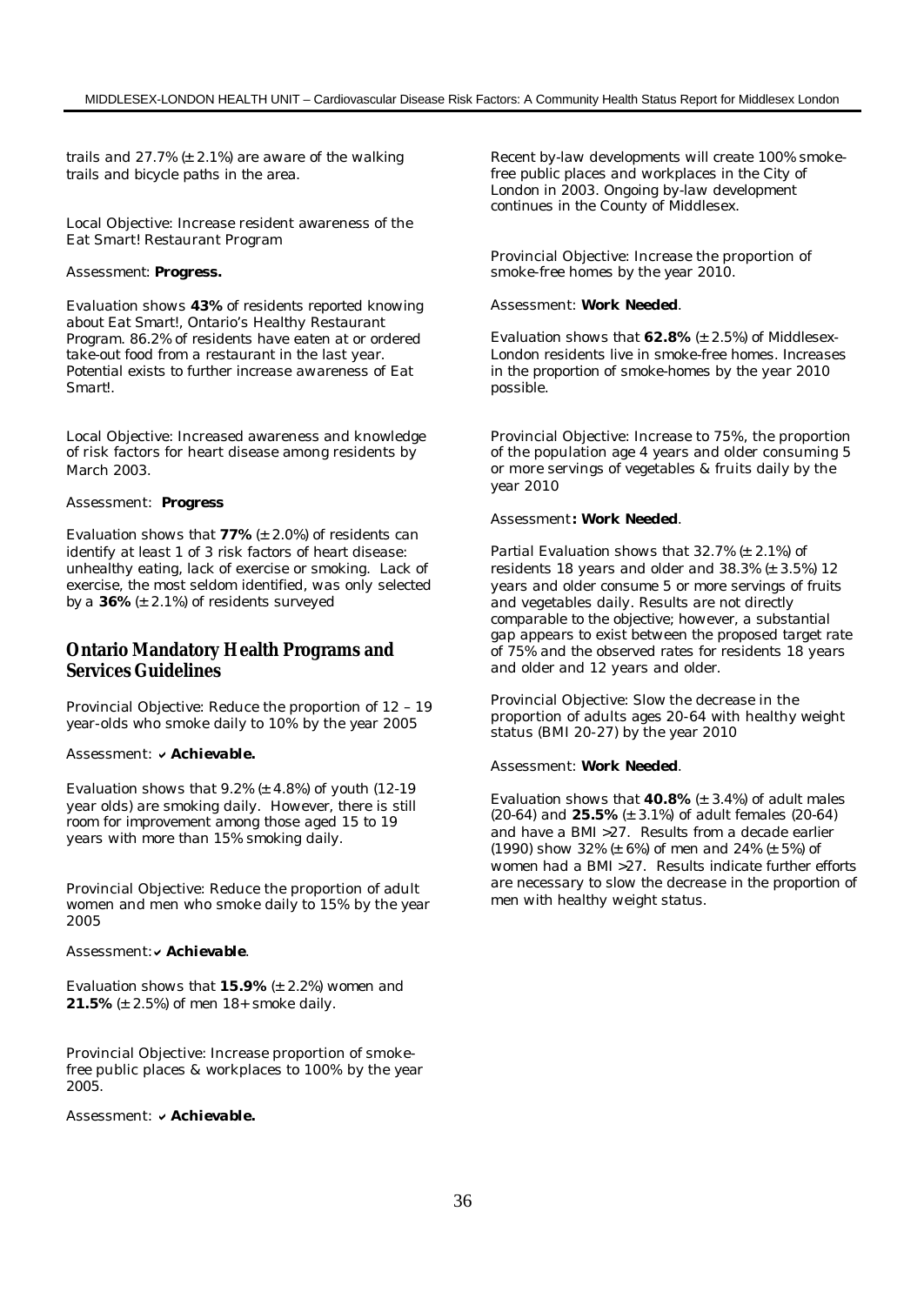# **List of Figures**

|            | Figure 1.1 Proportion of Adults who Identified Unhealthy Eating, Smoking and/or Lack of Exercise as Risk Factors |  |
|------------|------------------------------------------------------------------------------------------------------------------|--|
|            |                                                                                                                  |  |
| Figure 1.3 |                                                                                                                  |  |
|            |                                                                                                                  |  |
|            |                                                                                                                  |  |
| Figure 2.1 |                                                                                                                  |  |
| Figure 2.2 |                                                                                                                  |  |
| Figure 2.3 |                                                                                                                  |  |
| Figure 2.4 |                                                                                                                  |  |
| Figure 2.5 |                                                                                                                  |  |
| Figure 3.1 |                                                                                                                  |  |
| Figure 3.2 |                                                                                                                  |  |
| Figure 3.3 |                                                                                                                  |  |
| Figure 3.4 | Proportion of Adults Asked to Buy Cigarettes for Minors, by Smoking Status  13                                   |  |
| Figure 4.1 |                                                                                                                  |  |
| Figure 4.2 |                                                                                                                  |  |
| Figure 4.3 |                                                                                                                  |  |
| Figure 4.4 |                                                                                                                  |  |
| Figure 4.5 |                                                                                                                  |  |
| Figure 4.6 |                                                                                                                  |  |
| Figure 5.1 |                                                                                                                  |  |
|            |                                                                                                                  |  |
|            |                                                                                                                  |  |
|            |                                                                                                                  |  |
|            |                                                                                                                  |  |
|            |                                                                                                                  |  |
| Figure 6.1 |                                                                                                                  |  |
|            |                                                                                                                  |  |
|            |                                                                                                                  |  |
|            |                                                                                                                  |  |
|            |                                                                                                                  |  |
|            |                                                                                                                  |  |
| Figure 7.4 |                                                                                                                  |  |
| Figure 7.5 |                                                                                                                  |  |
| Figure 7.6 |                                                                                                                  |  |
|            |                                                                                                                  |  |
| Figure 8.1 | Resident Risk Factor Prevalence for: Unhealthy Eating, Smoking & Lack of Exercise 31                             |  |
|            |                                                                                                                  |  |
| Figure 8.3 | Proportion of Residents with 2 or more Targeted Risk Factors by Level of Education  32                           |  |
| Figure 8.4 |                                                                                                                  |  |
| Figure 8.5 | Awareness of 3 Targeted Risk Factors for Heart Disease by Walking Trail Awareness & Use  32                      |  |
|            |                                                                                                                  |  |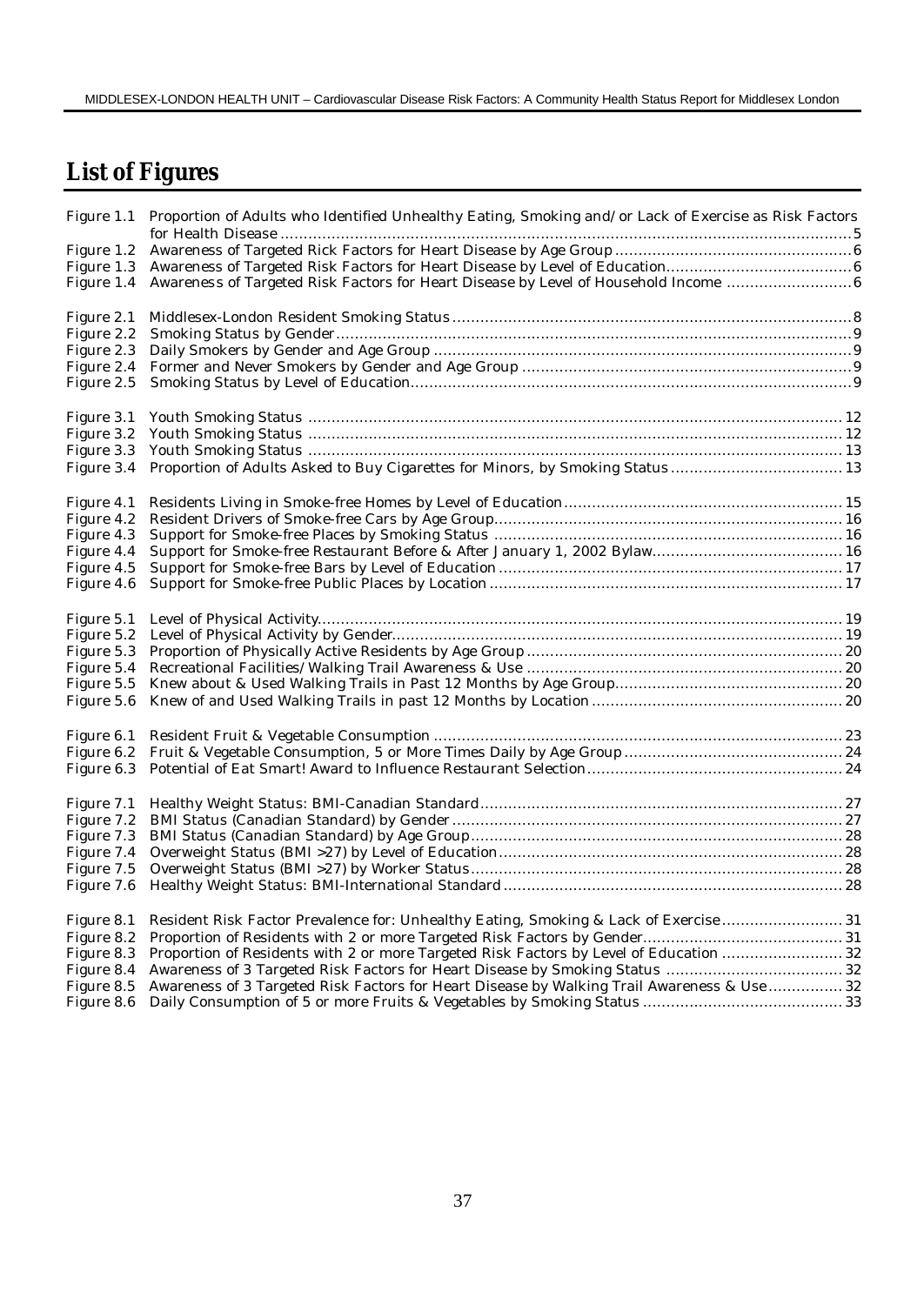# **Appendix A**

| Heart Disease Risk Factor                                        |                  |                         |                   |                  |            |                  |       |  |  |  |
|------------------------------------------------------------------|------------------|-------------------------|-------------------|------------------|------------|------------------|-------|--|--|--|
| Source: RRFSS 2001/02, Waves 1-21                                |                  |                         |                   |                  |            |                  |       |  |  |  |
|                                                                  |                  |                         |                   |                  |            |                  |       |  |  |  |
| Awareness of Smoking as a Risk Factor for Heart Disease          |                  |                         |                   |                  |            |                  |       |  |  |  |
|                                                                  |                  | Smoking                 |                   |                  | Not Chosen |                  |       |  |  |  |
| Gender                                                           | Count            | $\overline{\%}$         | 95% C.I.          | Count            | %          | 95% C.I.         | Total |  |  |  |
| Male                                                             | 447              | 49.6                    | 3.3               | 454              | 50.4       | 3.3              | 901   |  |  |  |
| Female                                                           | 450              | 44.1                    | $\overline{3}$    | $\overline{570}$ | 55.9       | 3                | 1020  |  |  |  |
| Total                                                            | 897              | 46.7                    | 2.2               | 1024             | 53.3       | 2.2              | 1921  |  |  |  |
|                                                                  |                  |                         |                   |                  |            |                  |       |  |  |  |
|                                                                  | Smoking          |                         |                   | Not Chosen       |            |                  |       |  |  |  |
| Age Group                                                        | Count            |                         | % within 95% C.I. | Count            | %          | 95% C.I.         | Total |  |  |  |
|                                                                  |                  | Age                     |                   |                  |            |                  |       |  |  |  |
|                                                                  |                  | Group                   |                   |                  |            |                  |       |  |  |  |
| 18-24                                                            | 141              | 45.9                    | 5.6               | 166              | 54.1       | 5.6              | 307   |  |  |  |
| $25 - 44$                                                        | 349              | 47.7                    | $\overline{3.6}$  | 382              | 52.3       | 3.6              | 731   |  |  |  |
| 45-64                                                            | 311              | 50.7                    | $\overline{4}$    | 303              | 49.3       | 4                | 614   |  |  |  |
| $65+$                                                            | $\overline{87}$  | 35.1                    | 5.9               | 161              | 64.9       | 5.9              | 248   |  |  |  |
| Total                                                            | 888              | 46.7                    | 2.2               | 1012             | 53.3       | 2.2              | 1900  |  |  |  |
|                                                                  |                  |                         |                   |                  |            |                  |       |  |  |  |
|                                                                  |                  | Smoking                 |                   | Not Chosen       |            |                  |       |  |  |  |
| Income                                                           | Count            | $\overline{\%}$         | 95% C.I.          | Count            | %          | 95% C.I.         | Total |  |  |  |
| $<$ \$40,000                                                     | $\overline{235}$ | 44.3                    | $4.\overline{2}$  | 295              | 55.7       | 4.2              | 530   |  |  |  |
| 40 to $< 70,000$                                                 | 215              | 48.1                    | 4.6               | 232              | 51.9       | 4.6              | 447   |  |  |  |
| $70$ to $< 100,000$                                              | 116              | 51.6                    | 6.5               | 109              | 48.4       | 6.5              | 225   |  |  |  |
| $$100,000+$                                                      | 113              | 50                      | 6.5               | 113              | 50         | 6.5              | 226   |  |  |  |
| Total                                                            | 679              | 47.5                    | 2.6               | 749              | 52.5       | $\overline{2.6}$ | 1428  |  |  |  |
|                                                                  |                  |                         |                   |                  |            |                  |       |  |  |  |
|                                                                  |                  | Smoking                 |                   |                  | Not Chosen |                  |       |  |  |  |
| Education                                                        | Count            | %                       | 95% C.I.          | Count            | %          | 95% C.I.         | Total |  |  |  |
| $<$ HS                                                           | 96               | 45.5                    | 6.7               | 115              | 54.5       | 6.7              | 211   |  |  |  |
| $HS+$                                                            | 329              | 45.4                    | 3.6               | 395              | 54.6       | 3.6              | 724   |  |  |  |
| Post 2nd grad                                                    | 468              | 47.9                    | $\overline{3.1}$  | 509              | 52.1       | $\overline{3.1}$ | 977   |  |  |  |
| Total                                                            | 893              | 46.7                    | 2.2               | 1019             | 53.3       | 2.2              | 1912  |  |  |  |
|                                                                  |                  |                         |                   |                  |            |                  |       |  |  |  |
| Awareness of Unhealthy Eating as a Risk Factor for Heart Disease |                  |                         |                   |                  |            |                  |       |  |  |  |
|                                                                  |                  | <b>Unhealthy Eating</b> |                   |                  | Not Chosen |                  |       |  |  |  |
| Gender                                                           | Count            | $\%$                    | 95% C.I.          | Count            | %          | 95% C.I.         | Total |  |  |  |
| Male                                                             | 531              | 61.2                    | 3.2               | 336              | 38.8       | 3.2              | 867   |  |  |  |
| Female                                                           | 604              | 61                      | 3                 | 386              | 39         | 3                | 990   |  |  |  |
| Total                                                            | 1135             | 61.1                    | 2.2               | 722              | 38.9       | 2.2              | 1857  |  |  |  |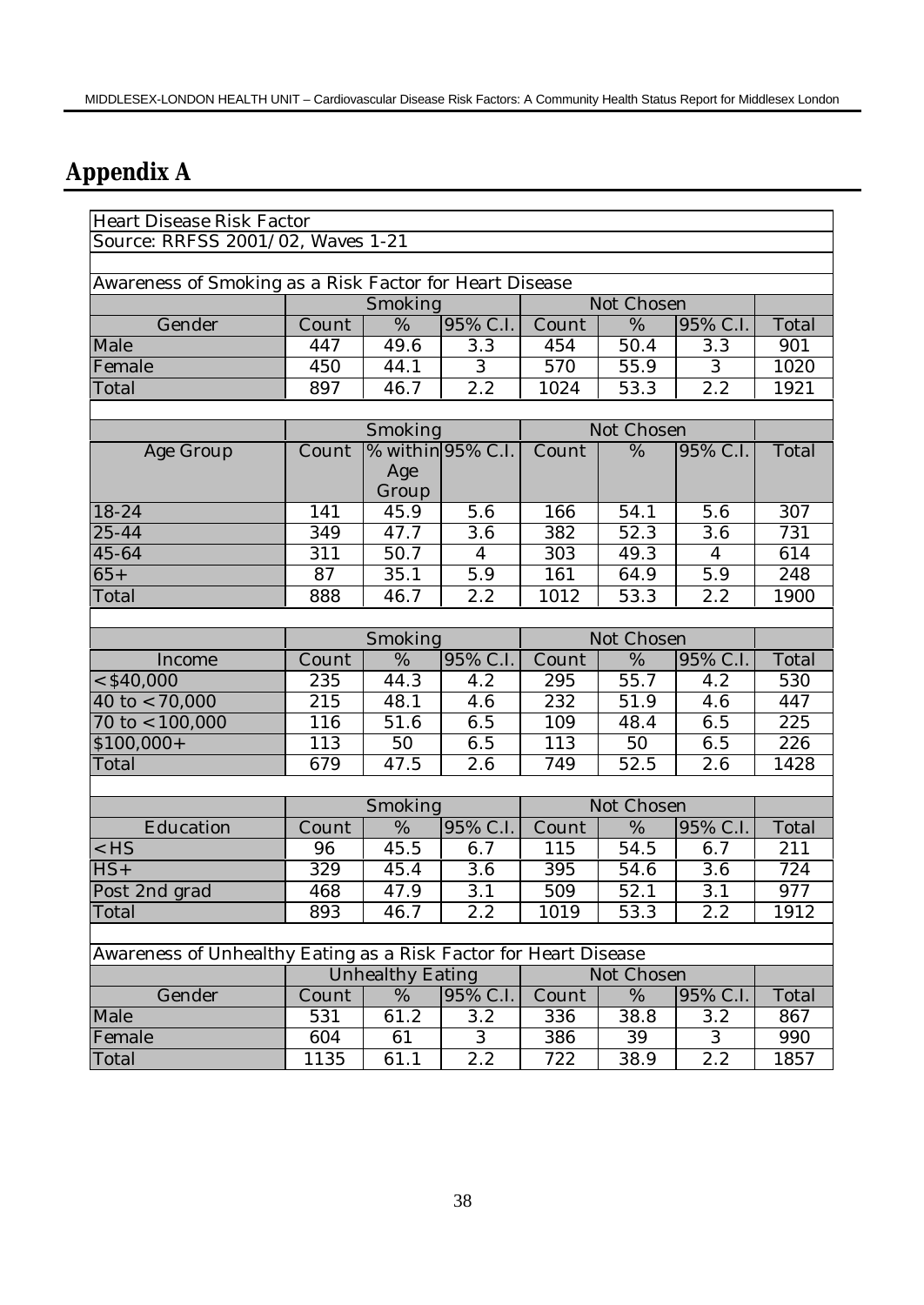|                                                                  |       | <b>Unhealthy Eating</b> |                  |                  | Not Chosen         |                  |                  |
|------------------------------------------------------------------|-------|-------------------------|------------------|------------------|--------------------|------------------|------------------|
| Age Group                                                        | Count | %                       | 95% C.I.         | Count            | %                  | 95% C.I.         | Total            |
| 18-24                                                            | 181   | 60.3                    | $\overline{5.5}$ | 119              | 39.7               | 5.5              | 300              |
| 25-44                                                            | 471   | 67.1                    | $\overline{3.5}$ | 231              | 32.9               | 3.5              | 702              |
| 45-64                                                            | 364   | 61.5                    | 3.9              | 228              | 38.5               | $\overline{3.9}$ | $\overline{592}$ |
| $65+$                                                            | 107   | 44.2                    | 6.3              | 135              | 55.8               | 6.3              | $\overline{242}$ |
| Total                                                            | 1123  | 61.2                    | 2.2              | $\overline{713}$ | 38.8               | $\overline{2.2}$ | 1836             |
|                                                                  |       |                         |                  |                  |                    |                  |                  |
|                                                                  |       | <b>Unhealthy Eating</b> |                  |                  | Not Chosen         |                  |                  |
| Income                                                           | Count | %                       | 95% C.I.         | Count            | $\overline{\%}$    | 95% C.I.         | Total            |
| $<$ \$40,000                                                     | 286   | 55.4                    | 4.3              | 230              | 44.6               | 4.3              | 516              |
| 40 to $< 70,000$                                                 | 284   | 65.4                    | 4.5              | 150              | 34.6               | $4.\overline{5}$ | 434              |
| $70$ to $< 100,000$                                              | 138   | 63.6                    | 6.4              | 79               | 36.4               | 6.4              | 217              |
| $$100,000+$                                                      | 155   | 71.8                    | $\overline{6}$   | 61               | 28.2               | 6                | 216              |
| Total                                                            | 863   | 62.4                    | 2.6              | 520              | 37.6               | 2.6              | 1383             |
|                                                                  |       |                         |                  |                  |                    |                  |                  |
|                                                                  |       | <b>Unhealthy Eating</b> |                  |                  | Not Chosen         |                  |                  |
| Education                                                        | Count | %                       | 95% C.I.         | Count            | %                  | 95% C.I.         | Total            |
| $<$ HS                                                           | 77    | 37.6                    | 6.6              | 128              | 62.4               | 6.6              | 205              |
| $HS+$                                                            | 412   | 58.4                    | 3.6              | 294              | 41.6               | 3.6              | 706              |
| Post 2nd grad                                                    | 642   | 68.4                    | $\overline{3}$   | 297              | $\overline{31}$ .6 | $\overline{3}$   | 939              |
| Total                                                            | 1131  | 61.1                    | $\overline{2.2}$ | 719              | 38.9               | 2.2              | 1850             |
|                                                                  |       |                         |                  |                  |                    |                  |                  |
| Awareness of Lack of Exercise as a Risk Factor for Heart Disease |       |                         |                  |                  |                    |                  |                  |
|                                                                  |       | Lack Of Exercise        |                  |                  | Not Chosen         |                  |                  |
| Gender                                                           | Count | $\%$                    | 95% C.I.         | Count            | %                  | 95% C.I.         | Total            |
| Male                                                             | 309   | 34.3                    | 3.1              | 591              | 65.7               | 3.1              | 900              |
| Female                                                           | 376   | 36.8                    | $\overline{3}$   | 645              | 63.2               | $\overline{3}$   | 1021             |
| Total                                                            | 685   | $\overline{35.7}$       | $\overline{2.1}$ | 1236             | 64.3               | $\overline{2.1}$ | 1921             |
|                                                                  |       |                         |                  |                  |                    |                  |                  |
|                                                                  |       | <b>Lack Of Exercise</b> |                  |                  | Not Chosen         |                  |                  |
| Age Group                                                        | Count | $\frac{9}{6}$           | 95% C.I.         | Count            | $\overline{\%}$    | 95% C.I.         | Total            |
| 18-24                                                            | 106   | 34.5                    | 5.3              | 201              | 65.5               | 5.3              | 307              |
| $25 - 44$                                                        | 271   | 37.1                    | 3.5              | 460              | 62.9               | 3.5              | 731              |
| 45-64                                                            | 236   | 38.4                    | 3.8              | 379              | 61.6               | 3.8              | 615              |
| $65+$                                                            | 63    | 25.4                    | 5.4              | 185              | 74.6               | 5.4              | 248              |
| Total                                                            | 676   | 35.6                    | 2.2              | 1225             | 64.4               | 2.2              | 1901             |
|                                                                  |       |                         |                  |                  |                    |                  |                  |
|                                                                  |       | Lack Of Exercise        |                  |                  | Not Chosen         |                  |                  |
| Income                                                           | Count | %                       | 95% C.I.         | Count            | %                  | 95% C.I.         | Total            |
| $<$ \$40,000                                                     | 176   | 33.2                    | $\overline{4}$   | 354              | 66.8               | $\overline{4}$   | 530              |
| 40 to $< 70,000$                                                 | 166   | 37.1                    | 4.5              | 282              | 62.9               | 4.5              | 448              |
| $70 \text{ to} < 100,000$                                        | 88    | 39.3                    | 6.4              | 136              | 60.7               | 6.4              | 224              |
| $$100,000+$                                                      | 116   | 51.3                    | 6.5              | 110              | 48.7               | 6.5              | 226              |
| Total                                                            | 546   | 38.2                    | 2.5              | 882              | 61.8               | 2.5              | 1428             |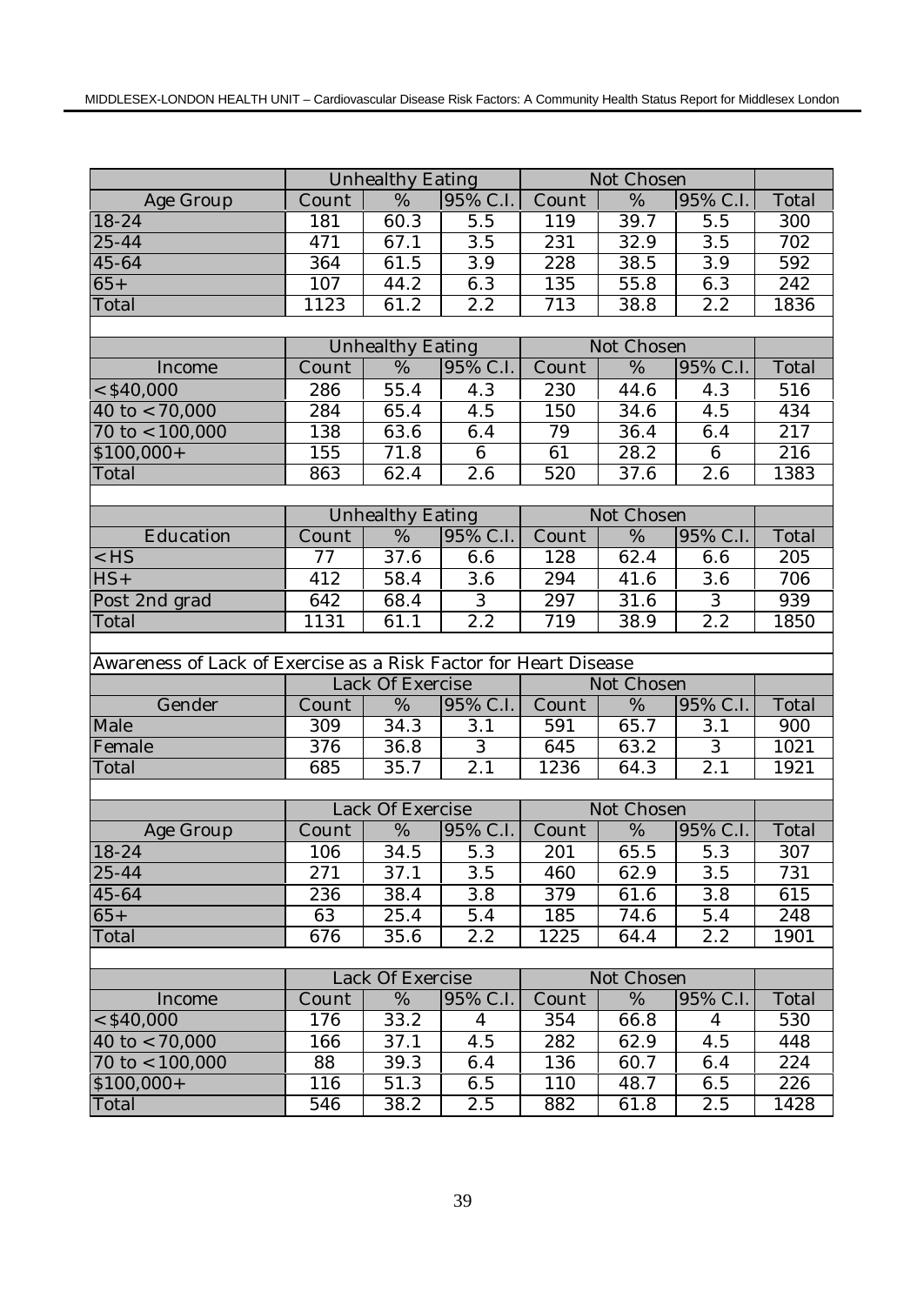|                                       | Lack Of Exercise |       |          |       | Not Chosen |      |       |
|---------------------------------------|------------------|-------|----------|-------|------------|------|-------|
| Education                             | Count            | %     | 95% C.I. | Count | $\%$       | 95%  | Total |
|                                       |                  |       |          |       |            | C.I. |       |
| $<$ HS                                | 41               | 19.4  | 5.3      | 170   | 80.6       | 5.3  | 211   |
| $HS+$                                 | 237              | 32.7  | 3.4      | 487   | 67.3       | 3.4  | 724   |
| Post 2nd grad                         | 407              | 41.6  | 3.1      | 571   | 58.4       | 3.1  | 978   |
| Total                                 | 685              | 35.8  | 2.1      | 1228  | 64.2       | 2.1  | 1913  |
|                                       |                  |       |          |       |            |      |       |
| <b>Risk Factors For Heart Disease</b> |                  | Count |          | %     | 95% CI     |      |       |
| Identified 1/3                        |                  | 732   |          | 35.0  | 2.0        |      |       |
| Identified 2/3                        |                  | 678   |          | 32.5  | 2.0        |      |       |
| Identified 3/3                        |                  | 209   |          | 10.0  | 1.3        |      |       |
| Did Not Identify Any                  |                  | 271   |          | 13.0  | 1.4        |      |       |
| Not Sure of Any Risk Factors          |                  |       | 199      |       | 1.3        |      |       |
| Total                                 |                  | 2089  |          | 100.0 | 0.0        |      |       |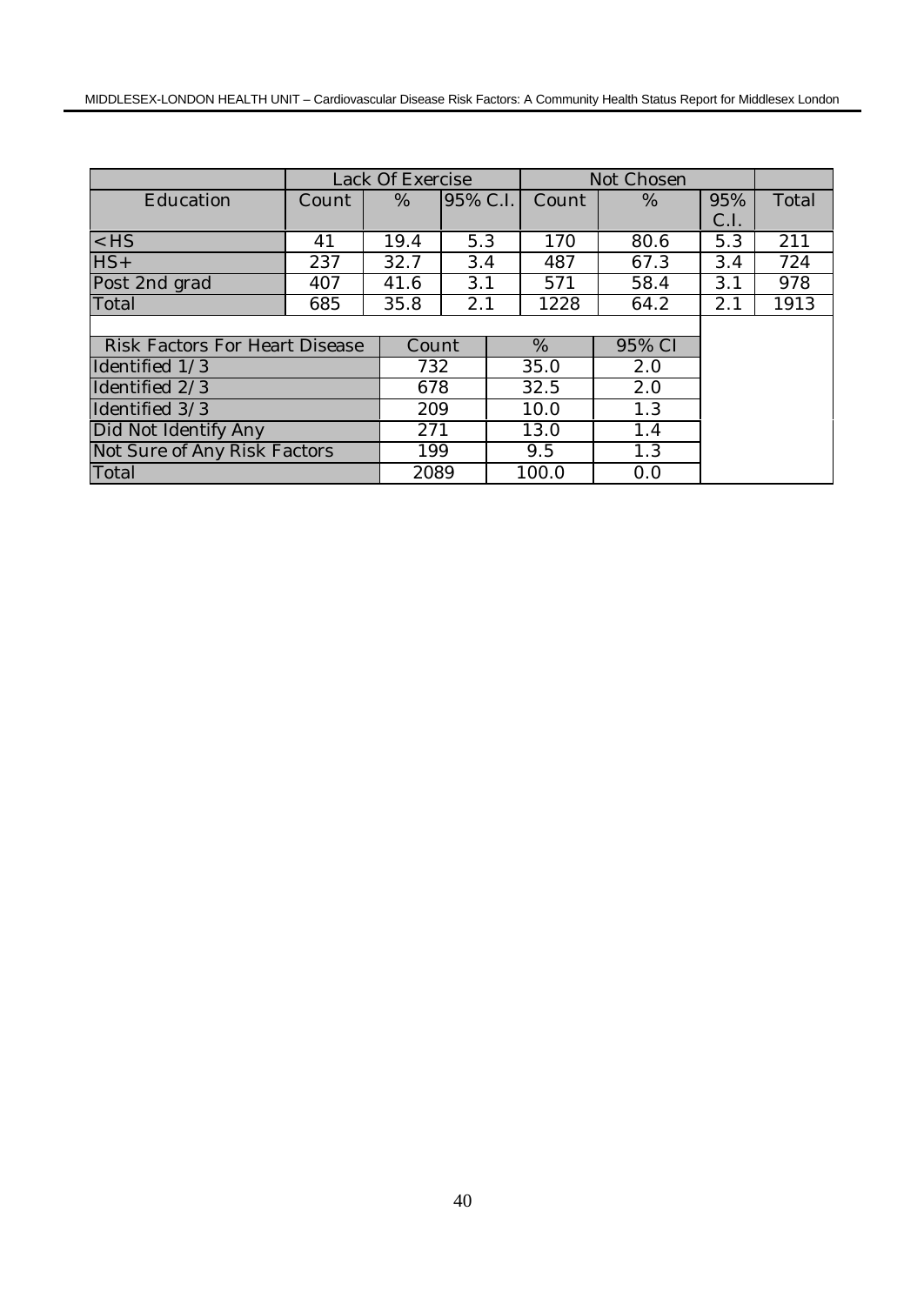# **Appendix B**

| Adult 18+ Smoking                      |                  |                   |                  |       |                 |                  |  |
|----------------------------------------|------------------|-------------------|------------------|-------|-----------------|------------------|--|
| Source: RRFSS 2001/02, Waves 1-21      |                  |                   |                  |       |                 |                  |  |
|                                        |                  |                   |                  |       |                 |                  |  |
| Smoking Status: Current, Former, Never |                  |                   |                  |       |                 |                  |  |
|                                        |                  | Current           |                  |       | Former          |                  |  |
| Gender                                 | Count            | %                 | 95% C.I.         | Count | %               | 95% C.I.         |  |
| Male                                   | 258              | 25.6              | 2.7              | 336   | 33.3            | 2.9              |  |
| Female                                 | 242              | 22                | 2.4              | 273   | 24.8            | 2.5              |  |
| Total                                  | 500              | 23.7              | 1.8              | 609   | 28.9            | 1.9              |  |
|                                        |                  | Never             |                  |       |                 |                  |  |
| Gender                                 | Count            | %                 | 95% C.I.         | Total |                 |                  |  |
| Male                                   | 414              | 41.1              | 3                | 1008  |                 |                  |  |
| Female                                 | 587              | 53.3              | $\overline{2.9}$ | 1102  |                 |                  |  |
| Total                                  | 1001             | 47.4              | 2.1              | 2110  |                 |                  |  |
|                                        |                  |                   |                  |       |                 |                  |  |
|                                        |                  | Current           |                  |       | Former          |                  |  |
| Age Group                              | Count            | %                 | 95% C.I.         | Count | %               | 95% C.I.         |  |
| 18-24                                  | 110              | 30.3              | 4.7              | 29    | 8               | 2.8              |  |
| 25-44                                  | 224              | 28.3              | $\overline{3.1}$ | 206   | $\overline{26}$ | $\overline{3.1}$ |  |
| 45-64                                  | 131              | 20                | 3.1              | 238   | 36.3            | $\overline{3.7}$ |  |
| $65+$                                  | 34               | 12.3              | $\overline{3.9}$ | 130   | 47.1            | 5.9              |  |
| Total                                  | 499              | 23.9              | 1.8              | 603   | 28.9            | 1.9              |  |
|                                        |                  | Never             |                  |       |                 |                  |  |
| Age Group                              | Count            | $\%$              | 95% C.I.         | Total |                 |                  |  |
| $18 - 24$                              | 224              | 61.7              | $\overline{5}$   | 363   |                 |                  |  |
| 25-44                                  | 362              | 45.7              | 3.5              | 792   |                 |                  |  |
| 45-64                                  | 287              | 43.8              | $3.8\,$          | 656   |                 |                  |  |
| $65+$                                  | $\overline{112}$ | $\overline{40.6}$ | $\overline{5.8}$ | 276   |                 |                  |  |
| Total                                  | 985              | 47.2              | $\overline{2}.1$ | 2087  |                 |                  |  |
|                                        |                  |                   |                  |       |                 |                  |  |
|                                        |                  | Current           |                  |       | Former          |                  |  |
| Education                              | Count            | $\overline{\%}$   | 95% C.I.         | Count | %               | 95% C.I.         |  |
| $<$ HS                                 | 78               | $\overline{3}1.6$ | 5.8              | 91    | 36.8            | 6                |  |
| $\overline{HS}$                        | 210              | 25.9              | $\,3$            | 240   | 29.6            | 3.1              |  |
| Post 2nd grad                          | 211              | 20.3              | 2.4              | 271   | 26.1            | 2.7              |  |
| Total                                  | 499              | 23.8              | 1.8              | 602   | 28.7            | 1.9              |  |
|                                        | Never            |                   |                  |       |                 |                  |  |
| Education                              | Count            | $\%$              | 95% C.I.         | Total |                 |                  |  |
| $<$ HS                                 | 78               | 31.6              | 5.8              | 247   |                 |                  |  |
| $HS+$                                  | 361              | 44.5              | 3.4              | 811   |                 |                  |  |
| Post 2nd grad                          | 557              | 53.6              | $\overline{3}$   | 1039  |                 |                  |  |
| Total                                  | 996              | 47.5              | 2.1              | 2097  |                 |                  |  |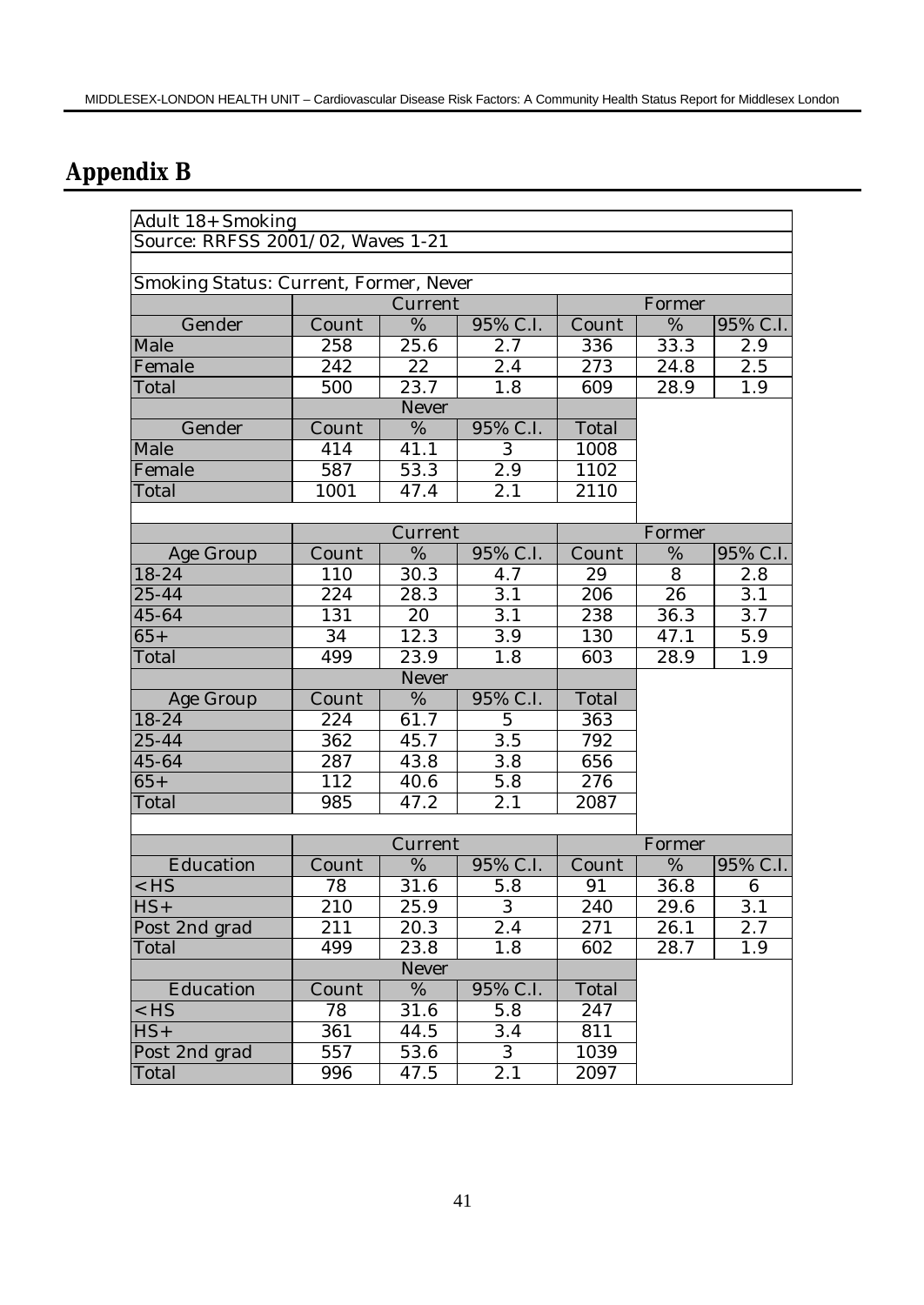|                           |                              | Current           |                  |                  | Former        |                  |
|---------------------------|------------------------------|-------------------|------------------|------------------|---------------|------------------|
| Household Income          | Count                        | %                 | 95% C.I.         | Count            | %             | 95% C.I.         |
| $<$ \$50,000              | 191                          | 24.7              | $\overline{3}$   | 224              | 29            | $\overline{3.2}$ |
| $50$ to $< 100,000$       | 118                          | 21.9              | 3.5              | 162              | 30.1          | 3.9              |
| $$100,000+$               | $\overline{60}$              | 25.5              | 5.6              | 65               | 27.7          | 5.7              |
| Total                     | 369                          | 23.9              | 2.1              | 451              | 29.2          | 2.3              |
|                           |                              | Never             |                  |                  |               |                  |
| Household Income          | Count                        | $\overline{\%}$   | 95% C.I.         | Total            |               |                  |
| $<$ \$50,000              | $\overline{357}$             | 46.2              | $\overline{3.5}$ | $\overline{772}$ |               |                  |
| $50 \text{ to} < 100,000$ | 258                          | 48                | $\overline{4.2}$ | 538              |               |                  |
| $$100,000+$               | 110                          | 46.8              | 6.4              | 235              |               |                  |
| Total                     | 725                          | 46.9              | 2.5              | 1545             |               |                  |
|                           |                              |                   |                  |                  |               |                  |
|                           |                              | Current           |                  |                  | Former        |                  |
| Language at Home          | Count                        | %                 | 95% C.I.         | Count            | $\%$          | 95% C.I.         |
| English                   | 473                          | $\overline{24.1}$ | 1.9              | 586              | 29.8          | $\mathbf{2}$     |
| Other                     | $\overline{27}$              | 18.8              | 6.4              | $\overline{22}$  | 15.3          | $\overline{5.9}$ |
| Total                     | 500                          | 23.7              | $\overline{1.8}$ | 608              | 28.8          | 1.9              |
|                           |                              | Never             |                  |                  |               |                  |
| Language at Home          | Count                        | $\overline{\%}$   | 95% C.I.         | Total            |               |                  |
| English                   | 905                          | 46.1              | $\overline{2.2}$ | 1964             |               |                  |
| Other                     | 95                           | 66                | 7.7              | 144              |               |                  |
| Total                     | 1000                         | 47.4              | 2.1              | 2108             |               |                  |
|                           |                              |                   |                  |                  |               |                  |
|                           |                              | Current           |                  |                  | Former        |                  |
| Region                    | $\overline{\mathrm{C}}$ ount | $\frac{0}{6}$     | 95% C.I.         | Count            | $\frac{0}{6}$ | 95% C.I.         |
| City of London            | 350                          | 23.0              | $\overline{2.1}$ | 453              | 29.8          | $\overline{2.3}$ |
| Middlesex County          | 133                          | 25                | $\overline{3.7}$ | 145              | 27.2          | $\overline{3.8}$ |
| Total                     | 483                          | 23.5              | 1.8              | 598              | 29.1          | $\overline{2}$   |
|                           |                              | Never             |                  |                  |               |                  |
| Region                    | Count                        | %                 | 95% C.I.         | Total            |               |                  |
| City of London            | 716                          | 47.1              | 2.5              | 1519             |               |                  |
| <b>Middlesex County</b>   | 255                          | 47.8              | $\overline{4.2}$ | 533              |               |                  |
| Total                     | 971                          | $47.\overline{3}$ | 2.2              | 2052             |               |                  |

| Smoking Status: Daily, Occasional, Former, Never |       |        |          |            |      |          |       |  |
|--------------------------------------------------|-------|--------|----------|------------|------|----------|-------|--|
|                                                  | Daily |        |          | Occasional |      |          |       |  |
| Gender                                           | Count | %      | 95% C.I. | Count      | %    | 95% C.I. |       |  |
| Male                                             | 217   | 21.5   | 2.5      | 42         | 4.2  | 1.2      |       |  |
| Female                                           | 175   | 15.9   | 2.2      | 67         | 6.1  | 1.4      |       |  |
| Total                                            | 392   | 18.6   | 1.7      | 109        | 5.2  | 0.9      |       |  |
|                                                  |       | Former |          |            |      |          |       |  |
| Gender                                           | Count | %      | 95% C.I. | Count      | %    | 95% C.I. | Total |  |
| Male                                             | 336   | 33.3   | 2.9      | 414        | 41   | 3        | 1009  |  |
| Female                                           | 273   | 24.8   | 2.5      | 587        | 53.3 | 2.9      | 1102  |  |
| Total                                            | 609   | 28.8   | 1.9      | 1001       | 47.4 | 2.1      | 2111  |  |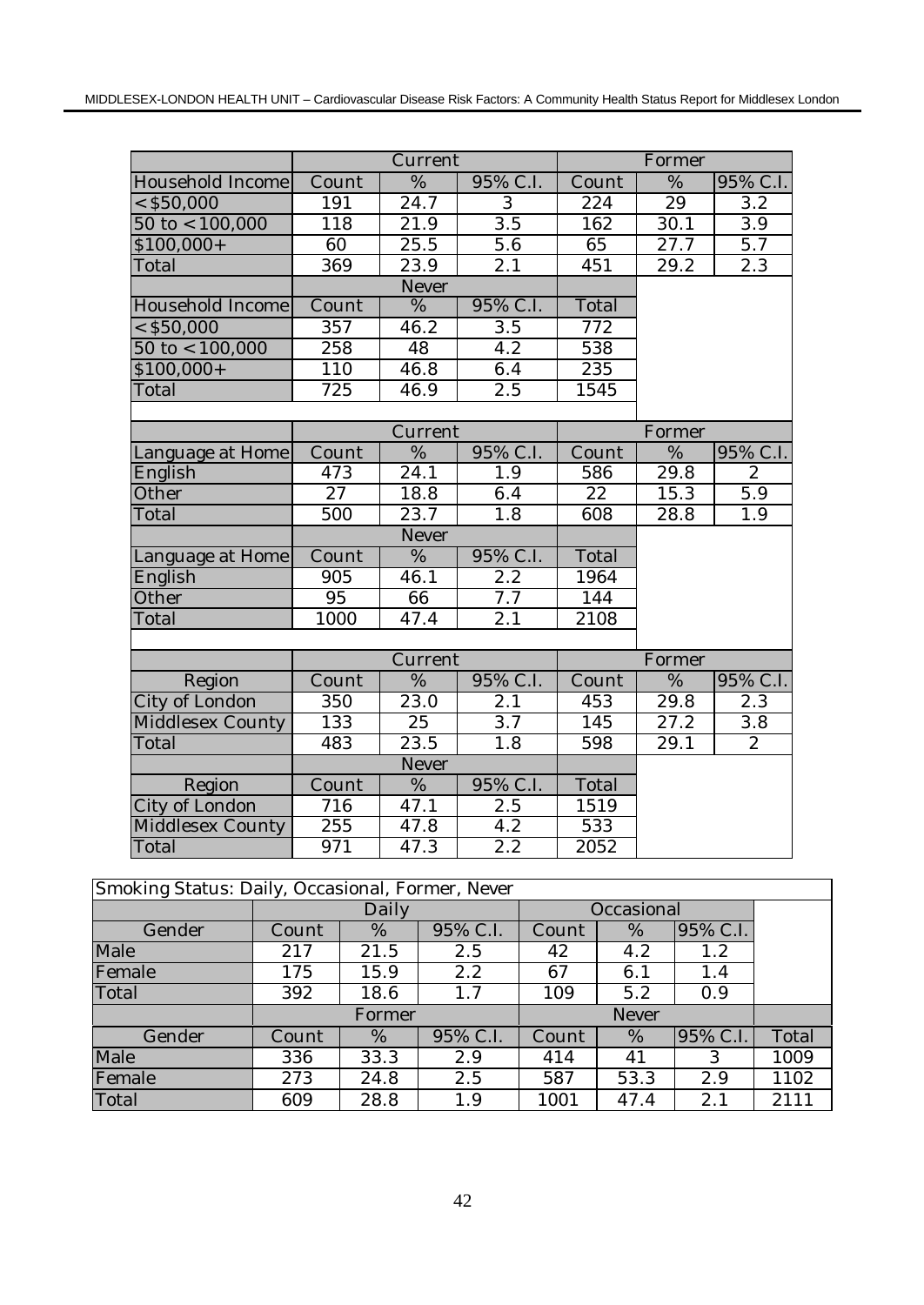|                           |                 | Daily             |                  |                 | Occasional        |                  |       |
|---------------------------|-----------------|-------------------|------------------|-----------------|-------------------|------------------|-------|
| Age Group                 | Count           | %                 | 95% C.I.         | Count           | %                 | 95% C.I.         |       |
| 18-24                     | 82              | 22.6              | 4.3              | 28              | 7.7               | 2.7              |       |
| $25 - 44$                 | 172             | $\overline{21.7}$ | 2.9              | 53              | 6.7               | 1.7              |       |
| 45-64                     | 110             | 16.8              | $\overline{2.9}$ | $\overline{21}$ | 3.2               | 1.3              |       |
| $65+$                     | $\overline{27}$ | 9.8               | 3.5              | $\overline{7}$  | 2.5               | 1.8              |       |
| Total                     | 391             | 18.7              | 1.7              | 109             | $\overline{5.2}$  | $\mathbf{1}$     |       |
|                           |                 | Former            |                  |                 |                   |                  |       |
| Age Group                 | Count           | %                 | 95% C.I.         | Count           | $\%$              | 95% C.I.         | Total |
| 18-24                     | 29              | 8                 | 2.8              | 224             | 61.7              | $\overline{5}$   | 363   |
| 25-44                     | 206             | 26                | $\overline{3.1}$ | 362             | 45.6              | $\overline{3.5}$ | 793   |
| 45-64                     | 238             | 36.3              | 3.7              | 287             | 43.8              | 3.8              | 656   |
| $65+$                     | 130             | 47.1              | 5.9              | 112             | 40.6              | 5.8              | 276   |
| Total                     | 603             | 28.9              | 1.9              | 985             | 47.2              | $\overline{2.1}$ | 2088  |
|                           |                 |                   |                  |                 |                   |                  |       |
|                           |                 | Daily             |                  |                 | Occasional        |                  |       |
| Education                 | Count           | %                 | 95% C.I.         | Count           | %                 | 95% C.I.         |       |
|                           |                 |                   |                  |                 |                   |                  |       |
| $<$ HS                    | 72              | 29.1              | 5.7              | 6               | 2.4               | 1.9              |       |
| $HS+$                     | 172             | 21.2              | $\overline{2.8}$ | $\overline{38}$ | 4.7               | 1.5              |       |
| Post 2nd grad             | 146             | 14.1              | 2.1              | 65              | 6.3               | 1.5              |       |
| Total                     | 390             | 18.6              | 1.7              | 109             | $\overline{5.2}$  | $\mathbf{1}$     |       |
|                           |                 | Former            |                  | Never           |                   |                  |       |
| Education                 | Count           | %                 | 95% C.I.         | Count           | %                 | 95% C.I.         | Total |
| $<$ HS                    | 91              | 36.8              | 6                | 78              | 31.6              | 5.8              | 247   |
| $HS+$                     | 240             | 29.6              | 3.1              | 361             | 44.5              | 3.4              | 811   |
| Post 2nd grad             | 271             | 26.1              | 2.7              | 557             | 53.6              | 3                | 1039  |
| Total                     | 602             | 28.7              | 1.9              | 996             | 47.5              | 2.1              | 2097  |
|                           |                 |                   |                  |                 |                   |                  |       |
|                           |                 | Daily             |                  |                 | Occasional        |                  |       |
| Household Income          | Count           | %                 | 95% C.I.         | Count           | %                 | 95% C.I.         |       |
| $<$ \$50,000              | 151             | 19.6              | $\overline{2.8}$ | 40              | $\overline{5}$ .2 | 1.6              |       |
| $50 \text{ to} < 100,000$ | 95              | 17.7              | $\overline{3.2}$ | $\overline{23}$ | 4.3               | 1.7              |       |
| $$100,000+$               | 42              | 17.9              | 4.9              | 18              | 7.7               | 3.4              |       |
| Total                     | 288             | 18.6              | 1.9              | 81              | 5.2               | 1.1              |       |
|                           |                 | Former            |                  |                 | Never             |                  |       |
| Household Income          | Count           | %                 | 95% C.I.         | Count           | %                 | 95% C.I.         | Total |
| $<$ \$50,000              | 224             | 29                | 3.2              | 357             | 46.2              | 3.5              | 772   |
| $50 \text{ to} < 100,000$ | 162             | 30.1              | 3.9              | 258             | 48                | 4.2              | 538   |
| $$100,000+$               | 65              | 27.7              | 5.7              | 110             | 46.8              | 6.4              | 235   |
| Total                     | 451             | 29.2              | 2.3              | 725             | 46.9              | 2.5              | 1545  |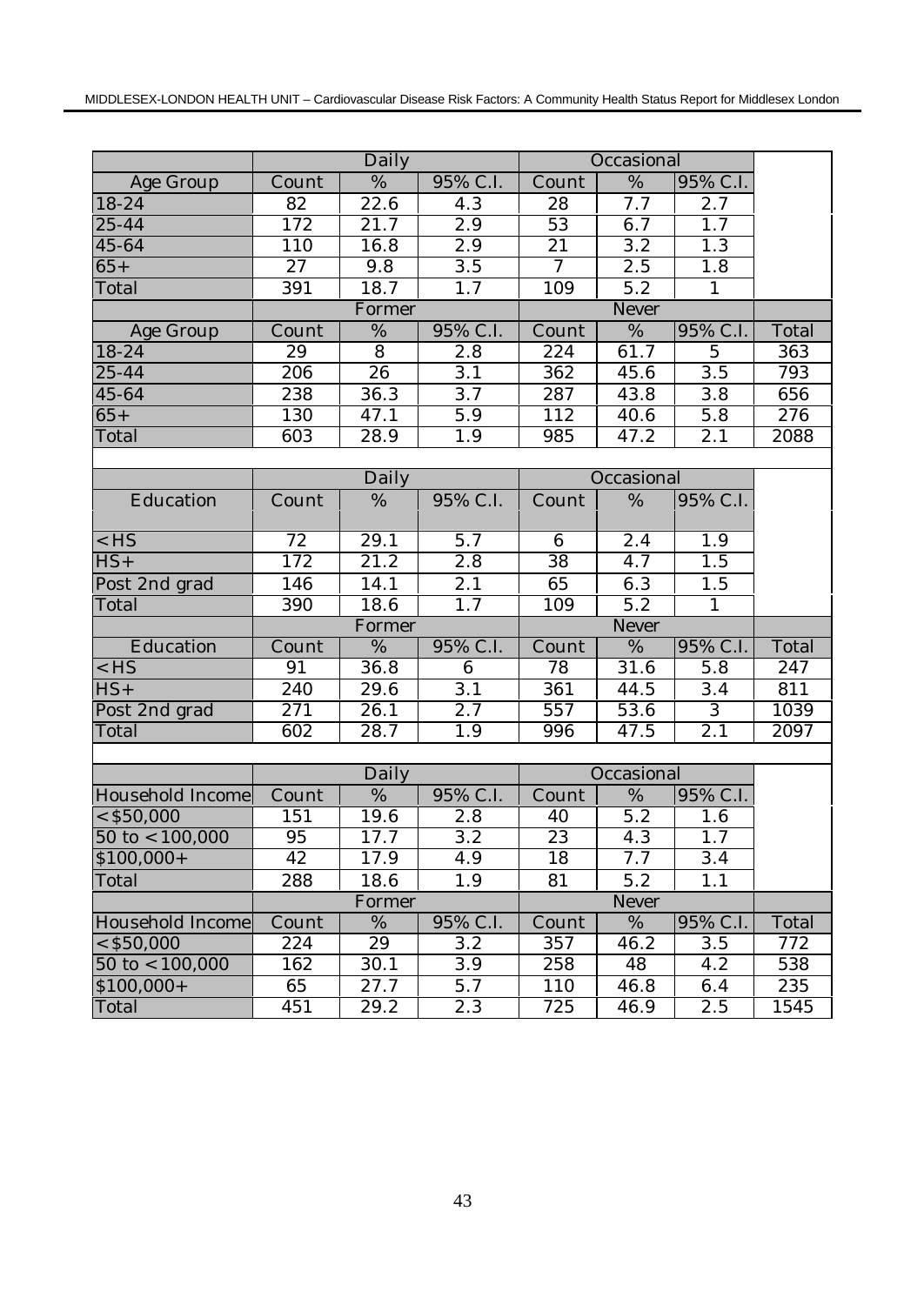|                       |                              | Daily             |                  |                  | Occasional       |                  |          |
|-----------------------|------------------------------|-------------------|------------------|------------------|------------------|------------------|----------|
| Language at Home      | $\overline{\text{Count}}$    | $\frac{0}{6}$     | 95% C.I.         | Count            | $\%$             | 95% C.I.         |          |
| English               | 372                          | 18.9              | 1.7              | 101              | 5.1              | $\mathbf{1}$     |          |
| Other                 | 20                           | 13.9              | $\overline{5.7}$ | $\tau$           | 4.9              | 3.5              |          |
| Total                 | $\overline{392}$             | 18.6              | $\overline{1.7}$ | 108              | $\overline{5.1}$ | $\overline{0.9}$ |          |
|                       |                              | Former            |                  |                  | Never            |                  |          |
| Language at Home      | Count                        | $\%$              | 95% C.I.         | Count            | %                | 95% C.I.         | Total    |
| English               | 586                          | 29.8              | $\overline{2}$   | $\overline{905}$ | 46.1             | $\overline{2.2}$ | 1964     |
| Other                 | $\overline{22}$              | 15.3              | $\overline{5.9}$ | $\overline{95}$  | 66               | 7.7              | 144      |
| Total                 | 608                          | 28.8              | 1.9              | 1000             | 47.4             | 2.1              | 2108     |
|                       |                              |                   |                  |                  |                  |                  |          |
|                       | Daily                        |                   |                  | Occasional       |                  |                  |          |
| Region                | Count                        | %                 | 95% C.I.         | Count            | %                | 95% C.I.         |          |
| City of London        | 279                          | 18.4              | 1.9              | 71               | 4.7              | 1.1              |          |
| Middlesex County      | 99                           | 18.6              | $\overline{3.3}$ | 34               | 6.4              | 2.1              |          |
| Total                 | 378                          | 18.4              | 1.7              | 105              | $\overline{5.1}$ | $\mathbf{1}$     |          |
|                       |                              | Former            |                  |                  | Never            |                  |          |
| Region                | Count                        | $\%$              | 95% C.I.         | Count            | %                | 95% C.I.         | Total    |
| <b>City of London</b> | 453                          | 29.8              | 2.3              | 716              | 47.1             | 2.5              | 1519     |
| Middlesex County      | 145                          | $\overline{27.2}$ | $\overline{3.8}$ | $\overline{255}$ | 47.8             | 4.2              | 533      |
| Total                 | 598                          | 29.1              | 2                | 971              | 47.3             | 2.2              | 2052     |
|                       |                              |                   |                  |                  |                  |                  |          |
| <b>Smoking Status</b> | Count                        | %                 | 95% CI           |                  |                  |                  |          |
| Daily                 | 392                          | 18.6              | 1.7              |                  |                  |                  |          |
| Occasional            | 109                          | 5.2               | 0.9              |                  |                  |                  |          |
| Former                | 609                          | 28.8              | 1.9              |                  |                  |                  |          |
| Never                 | 1001                         | 47.4              | $\overline{2.1}$ |                  |                  |                  |          |
| Total                 | 2111                         | 100.0             |                  |                  |                  |                  |          |
|                       |                              |                   |                  |                  |                  |                  |          |
| <b>Smoking Status</b> | $\overline{\mathrm{C}}$ ount | $\%$              | 95% CI           |                  |                  |                  |          |
| Current               | 500                          | 23.7              | 1.8              |                  |                  |                  |          |
| Former                | 610                          | 28.9              | 1.9              |                  |                  |                  |          |
| Never                 | 1001                         | 47.4              | 2.1              |                  |                  |                  |          |
|                       |                              |                   |                  |                  |                  |                  |          |
|                       |                              | Daily             |                  |                  | Occasional       |                  |          |
| Gender                | Age                          | Count             | $\%$             | 95% CI           | Count            | $\%$             | 95% CI   |
|                       | Group                        |                   |                  |                  |                  |                  |          |
|                       | 18-24                        | 48                | 27.9             | 6.7              | $\cdots$         | $\cdots$         | .        |
|                       | 25-44                        | 98                | 23.7             | 4.1              | $\ldots$         | $\cdots$         | $\cdots$ |
| Male                  | 45-64                        | 60                | 19.2             | 4.4              | $\cdots$         | $\cdots$         | $\cdots$ |
|                       | $65+$                        | 10                | 9.7              | 5.7              | $\cdots$         | $\cdots$         | $\cdots$ |
|                       |                              |                   |                  |                  |                  |                  |          |
|                       | 18-24                        | 34                | 17.8             | 5.4              | 24               | 2.3              | 2.1      |
|                       | 25-44                        | 73                | 19.3             | 4.0              | 28               | 6.1              | 2.4      |
| Female                | 45-64                        | 49                | 14.3             | $\overline{3.7}$ | 10               | 3.5              | 2.0      |
|                       | $65+$                        | 17                | 9.9              | 4.5              | 6                | 1.0              | 1.5      |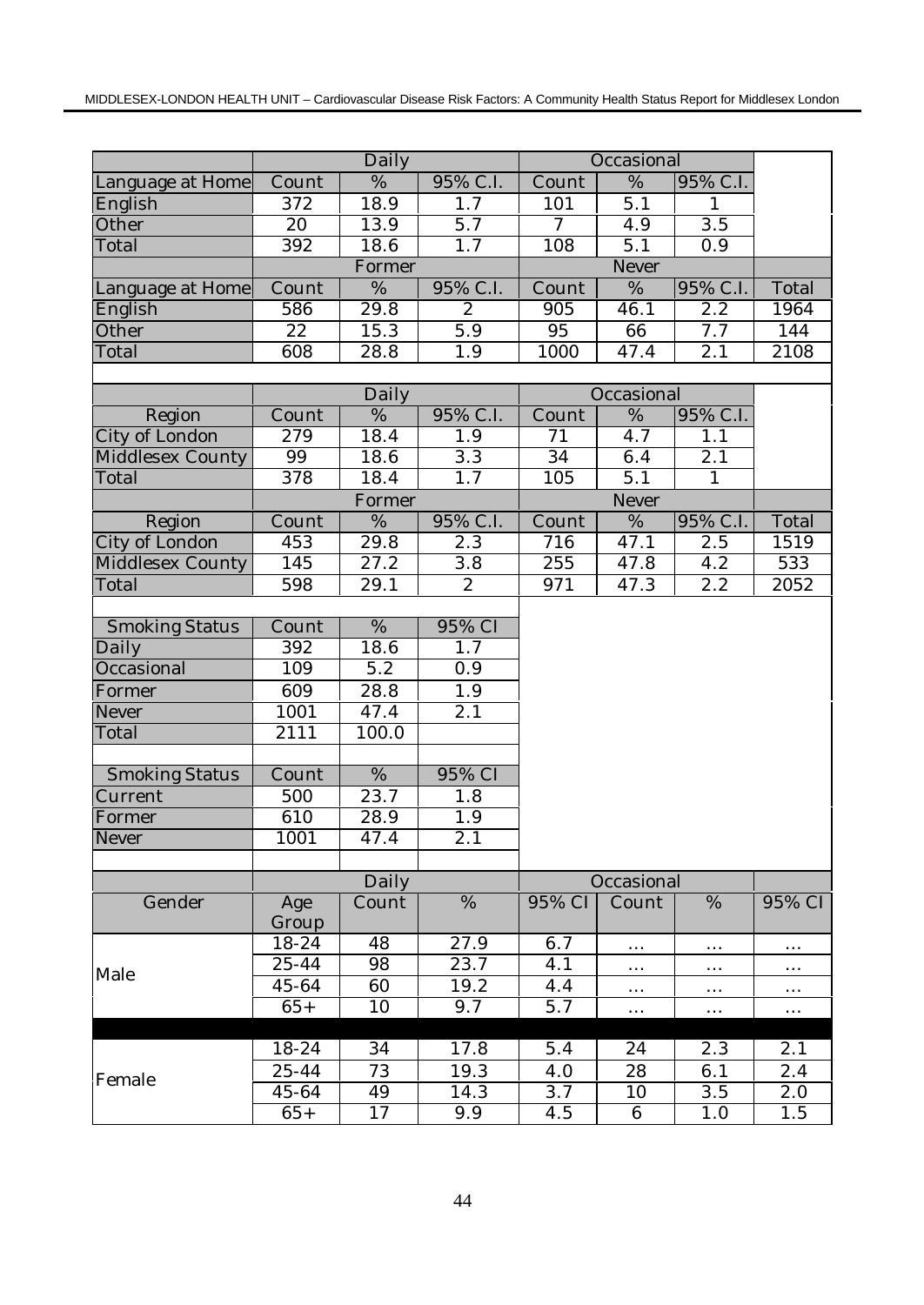|        |       |       | Former |        |       | Never |                        |  |
|--------|-------|-------|--------|--------|-------|-------|------------------------|--|
| Gender | Age   | Count | %      | 95% CI | Count | %     | $95\%$ $\overline{CI}$ |  |
|        | Group |       |        |        |       |       |                        |  |
|        | 18-24 | 20    | 11.6   | 4.8    | 100   | 58.1  | 7.4                    |  |
| Male   | 25-44 | 103   | 24.9   | 4.2    | 187   | 45.3  | 4.8                    |  |
|        | 45-64 | 142   | 45.5   | 5.5    | 99    | 31.7  | 5.2                    |  |
|        | $65+$ | 70    | 68.0   | 9.0    | 22    | 21.4  | 7.9                    |  |
|        |       |       |        |        |       |       |                        |  |
|        | 18-24 | 9     | 4.7    | 3.0    | 124   | 64.9  | 6.8                    |  |
| Female | 25-44 | 103   | 27.2   | 4.5    | 175   | 46.2  | 5.0                    |  |
|        | 45-64 | 96    | 28.1   | 4.8    | 187   | 54.7  | 5.3                    |  |
|        | $65+$ | 59    | 34.3   | 7.1    | 90    | 52.3  | 7.5                    |  |

| Gender                      |    | Age Group | Total |        |  |
|-----------------------------|----|-----------|-------|--------|--|
|                             |    | 18-24     | 172   |        |  |
| Male                        |    | $25 - 44$ | 413   |        |  |
|                             |    | 45-64     | 312   |        |  |
|                             |    | $65+$     | 103   |        |  |
|                             |    |           |       |        |  |
|                             |    | 18-24     | 191   |        |  |
| Female                      |    | 25-44     | 379   |        |  |
|                             |    | 45-64     |       | 342    |  |
|                             |    | $65+$     | 172   |        |  |
|                             |    |           |       |        |  |
| Readiness to Quit           |    | Count     | %     | 95% CI |  |
| currently not thinking of   |    | 122       | 24.5  | 3.8    |  |
| quitting                    |    |           |       |        |  |
| considering quitting        |    | 231       | 46.1  | 4.4    |  |
| committed to quitting       | 85 | 17.0      | 3.3   |        |  |
| Going to quit not sure when | 44 | 8.7       | 2.5   |        |  |
| Don't know                  | 19 | 3.7       | 1.7   |        |  |
| Total                       |    | 500       | 100.0 |        |  |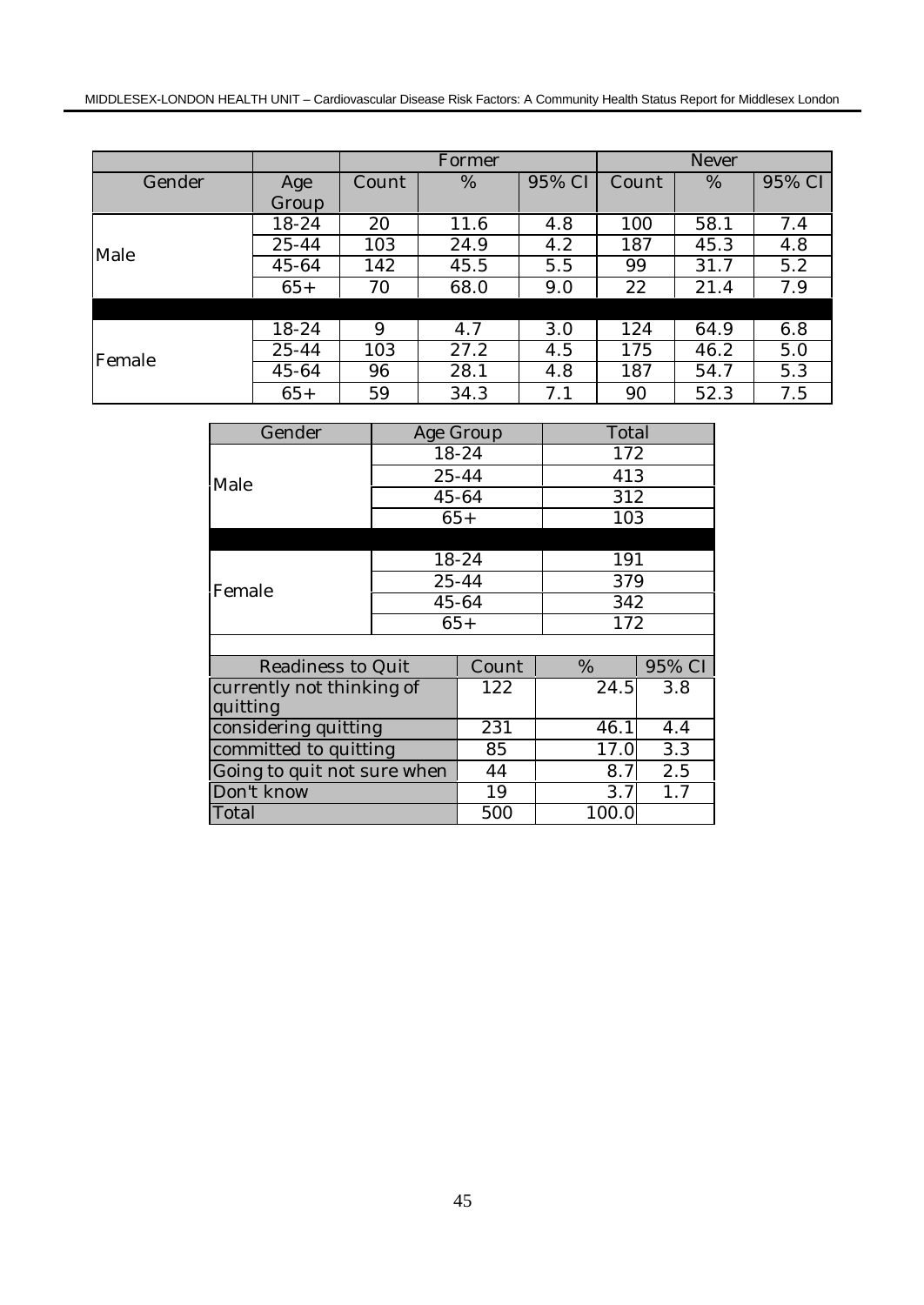# **Appendix C**

| <b>Youth Smoking</b>                                       |                |                   |                       |
|------------------------------------------------------------|----------------|-------------------|-----------------------|
| Sources: RRFSS 2001/02, Waves 1-12 & CCHS 1996/7 - 2000/01 |                |                   |                       |
|                                                            |                |                   |                       |
| <b>Youth Smoking Status</b>                                |                |                   |                       |
| 2000/01                                                    |                |                   |                       |
| Both sexes $(15-19)$                                       | Count          | %                 | 95% CI                |
| Daily smoker                                               | 4,136          | 15.2              | 7.3                   |
| Occasional smoker                                          | 2,243          | 8.2               | 5 <sup>5</sup>        |
| Former smoker                                              | 5,715          | $\overline{20.9}$ | 9.4                   |
| Never smoked                                               | 14834          | 54.4              | 11.6                  |
| Smoking status, not stated                                 | $\overline{F}$ | $\overline{F}$    | $\overline{F}$        |
| <b>Youth Smoking Status</b>                                |                |                   |                       |
| 1996/1997                                                  |                |                   |                       |
| <b>Both sexes (15-19)</b>                                  | Count          | $\frac{0}{6}$     | 95% CI                |
| Daily smoker                                               | 138505         | 18.4              | 1.9                   |
| Occasional smoker                                          | 45656          | 6.1               | $1.\overline{2}$      |
| Former smoker                                              | 139558         | 18.6              | 2                     |
| Never smoked                                               | 426360         | 56.7              | $\overline{2.5}$      |
|                                                            |                |                   |                       |
| <b>Youth Smoking Status</b>                                | 2000/01        |                   |                       |
|                                                            | Count          | %                 | 95% CI                |
| Both sexes 12-19 years                                     | 4,136          | $\overline{9.2}$  |                       |
| Daily smoker<br>Occasional smoker                          | 2,243          | $\overline{5}$    | 4.8<br>$\overline{3}$ |
|                                                            |                | 15.6              |                       |
| Former smoker                                              | 7,030          |                   | 6.7                   |
| Never smoked                                               | 31,220         | 69.4              | 8.6                   |
| Smoking status, not stated                                 | F              | ${\bf F}$         | $\mathbf F$           |
| <b>Youth Smoking Status</b>                                |                |                   |                       |
| 1996/1997                                                  |                |                   |                       |
| Both sexes 12-19 years                                     | Count          | $\frac{0}{6}$     | 95% CI                |
| Current daily or occasional                                | 203034         | $\overline{17}$   | 1.5                   |
| smoker                                                     |                |                   |                       |
| Daily smoker                                               | 146950         | 12.3              | 1.3                   |
| Occasional smoker                                          | 56085          | 4.7               | 0.8                   |
| Former smoker                                              | 195542         | 16.4              | 1.6                   |
| Never smoked                                               | 792619         | 66.3              | $\overline{2}$        |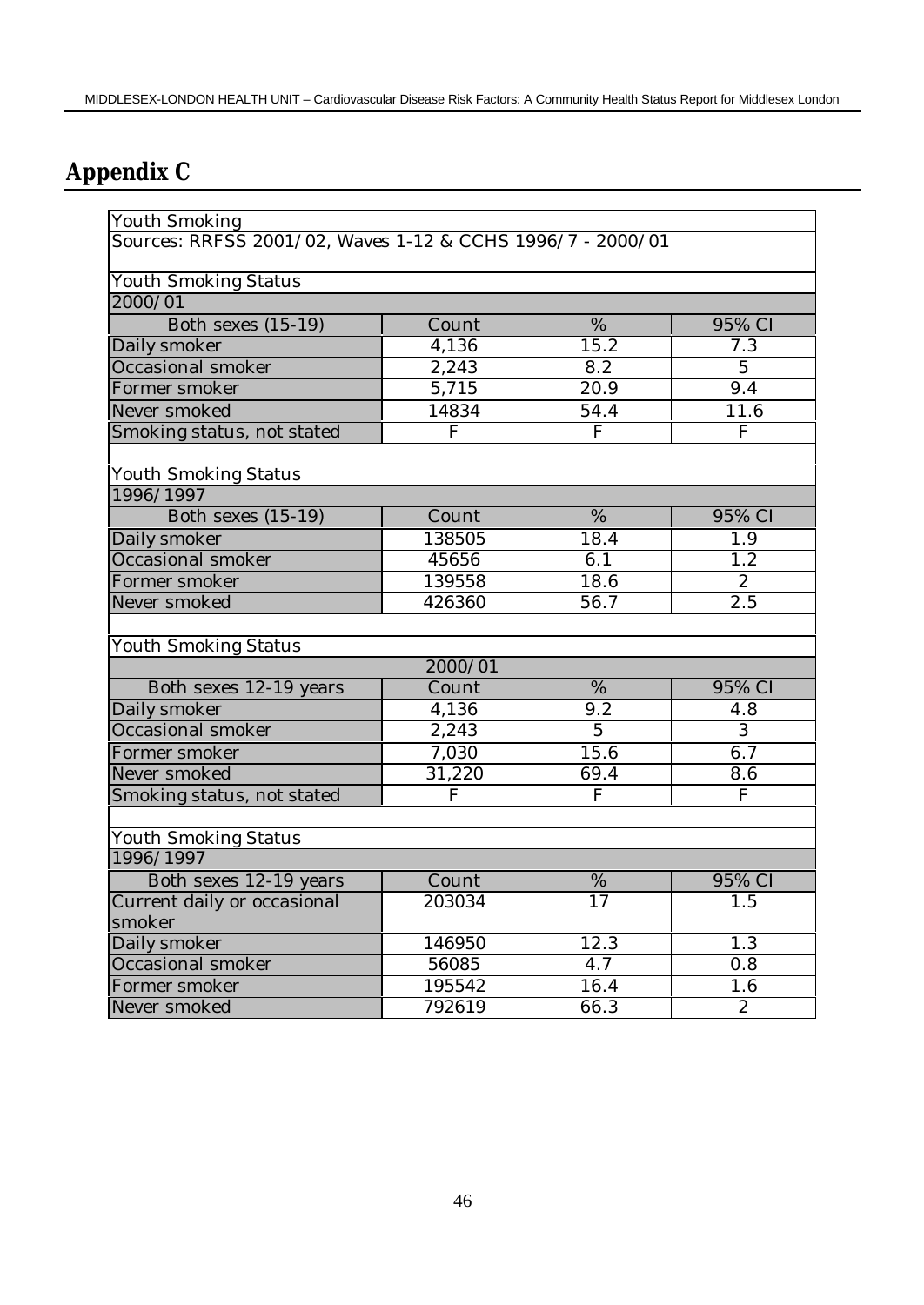In the last six months, has a young person, under 19 years of age, asked you to GIVE them cigarettes?

|        |          | Yes        |          |                | No   |          |  |  |
|--------|----------|------------|----------|----------------|------|----------|--|--|
| Gender | Count    | %          |          | 95% C.I. Count | %    | 95% C.I. |  |  |
| Male   | 117      | 21         | 3.4      | 441            | 79   | 3.4      |  |  |
| Female | 74       | 12.1       | 2.6      | 537            | 87.7 | 2.6      |  |  |
| Total  | 191      | 16.3       | 2.1      | 978            | 83.6 | 2.1      |  |  |
|        |          | Don't know |          |                |      |          |  |  |
| Gender | Count    | %          | 95% C.I. | Total          |      |          |  |  |
| Male   |          |            |          | 558            |      |          |  |  |
| Female | $\cdots$ | $\cdots$   | $\cdots$ | 612            |      |          |  |  |
| Total  | $\cdots$ | $\cdots$   | $\cdots$ | 1170           |      |          |  |  |

In the last six months, has a young person, under 19 years of age, asked you to GIVE them cigarettes?

|           |          | Yes        |          |       | N <sub>o</sub> |          |
|-----------|----------|------------|----------|-------|----------------|----------|
| Age Group | Count    | %          | 95% C.I. | Count | %              | 95% C.I. |
| 18-24     | 62       | 34.4       | 6.9      | 118   | 65.6           | 6.9      |
| $25 - 44$ | 84       | 18.1       | 3.5      | 380   | 81.9           | 3.5      |
| 45-64     | 39       | 10.6       | 3.1      | 329   | 89.4           | 3.1      |
| $65+$     | 6        | 3.8        | 3        | 150   | 95.5           | 3.2      |
| Total     | 191      | 16.3       | 2.1      | 977   | 83.6           | 2.1      |
|           |          | Don't know |          |       |                |          |
| Age Group | Count    | %          | 95% C.I. | Total |                |          |
| $18-24$   |          |            |          | 180   |                |          |
| $25 - 44$ |          |            |          | 464   |                |          |
| 45-64     |          |            |          | 368   |                |          |
| $65+$     | $\cdots$ | $\cdots$   | $\cdots$ | 157   |                |          |
| Total     | $\cdots$ | $\cdots$   | $\cdots$ | 1169  |                |          |
|           |          |            |          |       |                |          |

In the last six months, has a young person, under 19 years of age, asked you to GIVE them cigarettes?

|               |          | Yes        |                | N <sub>o</sub> |      |          |  |
|---------------|----------|------------|----------------|----------------|------|----------|--|
| Education     | Count    | %          | 95% C.I. Count |                | %    | 95% C.I. |  |
| $<$ HS        | 20       | 16.1       | 6.5            | 103            | 83.1 | 6.6      |  |
| $HS+$         | 97       | 22         | 3.9            | 344            | 78   | 3.9      |  |
| Post 2nd grad | 75       | 12.5       | 2.6            | 524            | 87.5 | 2.6      |  |
| Total         | 192      | 16.5       | 2.1            | 971            | 83.4 | 2.1      |  |
|               |          |            |                |                |      |          |  |
|               |          | Don't know |                |                |      |          |  |
| Education     | Count    | %          | 95% C.I.       | Total          |      |          |  |
| $<$ HS        | $\cdots$ | $\cdots$   | $\cdots$       | 124            |      |          |  |
| $HS+$         |          |            |                | 441            |      |          |  |
| Post 2nd grad |          |            |                | 599            |      |          |  |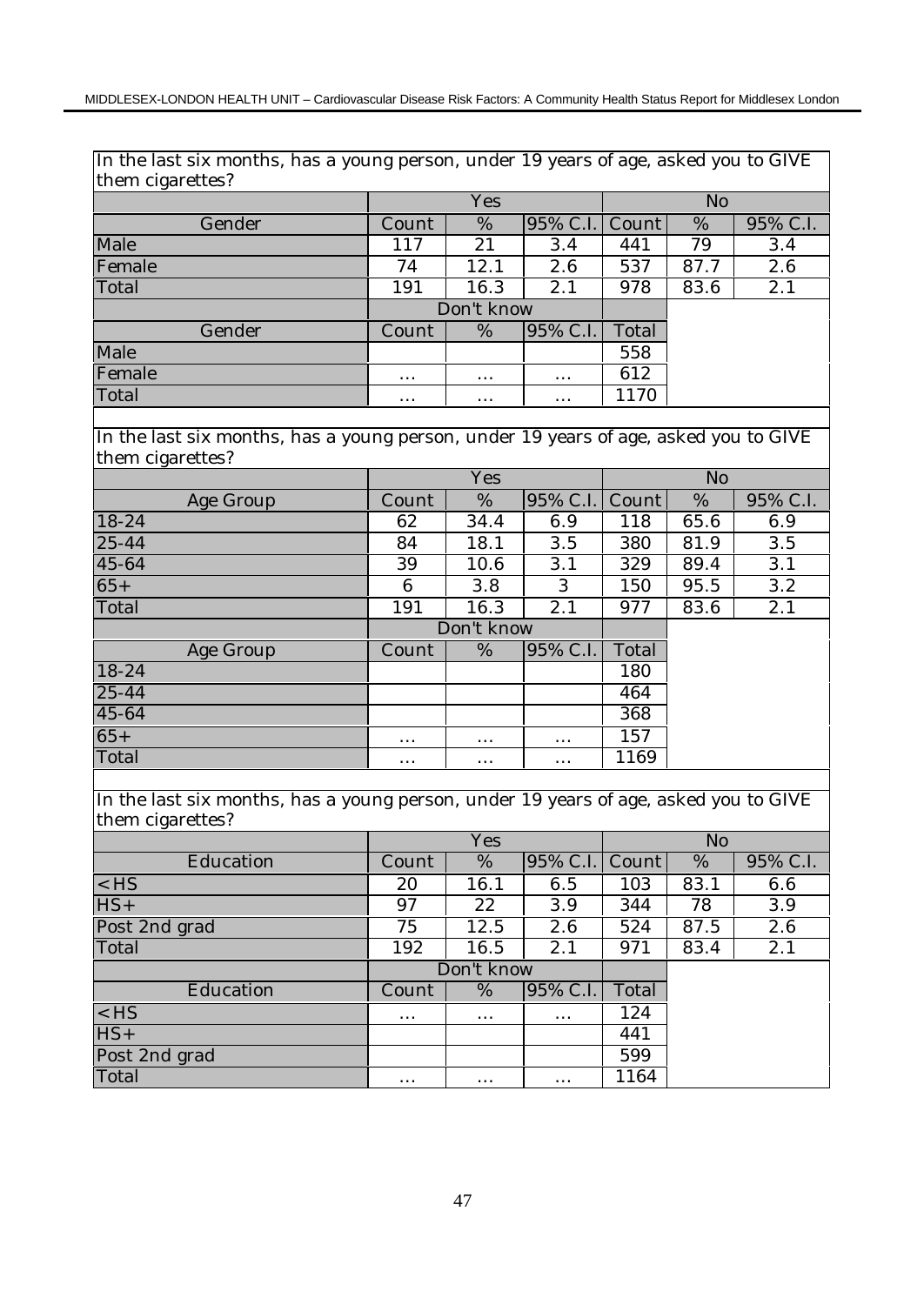In the last six months, has a young person, under 19 years of age, asked you to GIVE them cigarettes?

|                           |          | Yes        |                |       | N <sub>o</sub> |          |  |  |
|---------------------------|----------|------------|----------------|-------|----------------|----------|--|--|
| Income                    | Count    | %          | 95% C.I. Count |       | %              | 95% C.I. |  |  |
| $<$ \$50,000              | 90       | 21.8       | 4              | 321   | 77.9           | 4        |  |  |
| $50$ to $< 100,000$       | 41       | 13.8       | 3.9            | 256   | 86.2           | 3.9      |  |  |
| $$100,000+$               | 22       | 16.9       | 6.4            | 108   | 83.1           | 6.4      |  |  |
| Total                     | 153      | 18.2       | 2.6            | 685   | 81.6           | 2.6      |  |  |
|                           |          | Don't know |                |       |                |          |  |  |
| Income                    | Count    | %          | 95% C.I.       | Total |                |          |  |  |
| $<$ \$50,000              | $\cdots$ | $\cdots$   | $\cdots$       | 412   |                |          |  |  |
| $50 \text{ to} < 100,000$ |          |            |                | 297   |                |          |  |  |
| $$100,000+$               |          |            |                | 130   |                |          |  |  |
| Total                     | $\cdots$ | $\cdots$   | $\cdots$       | 839   |                |          |  |  |

In the last six months, has a young person, under 19 years of age, asked you to GIVE them cigarettes?

|          |          | Yes        |                | N <sub>o</sub> |      |          |  |
|----------|----------|------------|----------------|----------------|------|----------|--|
| Language | Count    | %          | 95% C.I. Count |                | %    | 95% C.I. |  |
| English  | 177      | 16.2       | 2.2            | 912            | 83.7 | 2.2      |  |
| Other    | 15       | 18.5       | 8.5            | 66             | 81.5 | 8.5      |  |
| Total    | 192      | 16.4       | 2.1            | 978            | 83.5 | 2.1      |  |
|          |          | Don't know |                |                |      |          |  |
| Language | Count    | %          | 95% C.I.       | Total          |      |          |  |
| English  | $\cdots$ | $\cdots$   | $\cdots$       | 1090           |      |          |  |
| Other    |          |            |                | 81             |      |          |  |
| Total    | $\cdots$ | $\cdots$   | $\cdots$       | 1171           |      |          |  |

In the last six months, has a young person, under 19 years of age, asked you to GIVE them cigarettes?

|                  |          | Yes        |                |       | N <sub>o</sub> |          |  |  |
|------------------|----------|------------|----------------|-------|----------------|----------|--|--|
| Region           | Count    | %          | 95% C.I. Count |       | %              | 95% C.I. |  |  |
| City of London   | 143      | 17         | 2.5            | 696   | 83             | 2.5      |  |  |
| Middlesex County | 38       | 13.1       | 3.9            | 252   | 86.6           | 3.9      |  |  |
| Total            | 181      | 16         | 2.1            | 948   | 83.9           | 2.1      |  |  |
|                  |          | Don't know |                |       |                |          |  |  |
| Region           | Count    | %          | 95% C.I.       | Total |                |          |  |  |
| City of London   |          |            |                | 839   |                |          |  |  |
| Middlesex County | $\cdots$ | $\cdots$   | $\cdots$       | 291   |                |          |  |  |
| Total            |          |            |                | 1130  |                |          |  |  |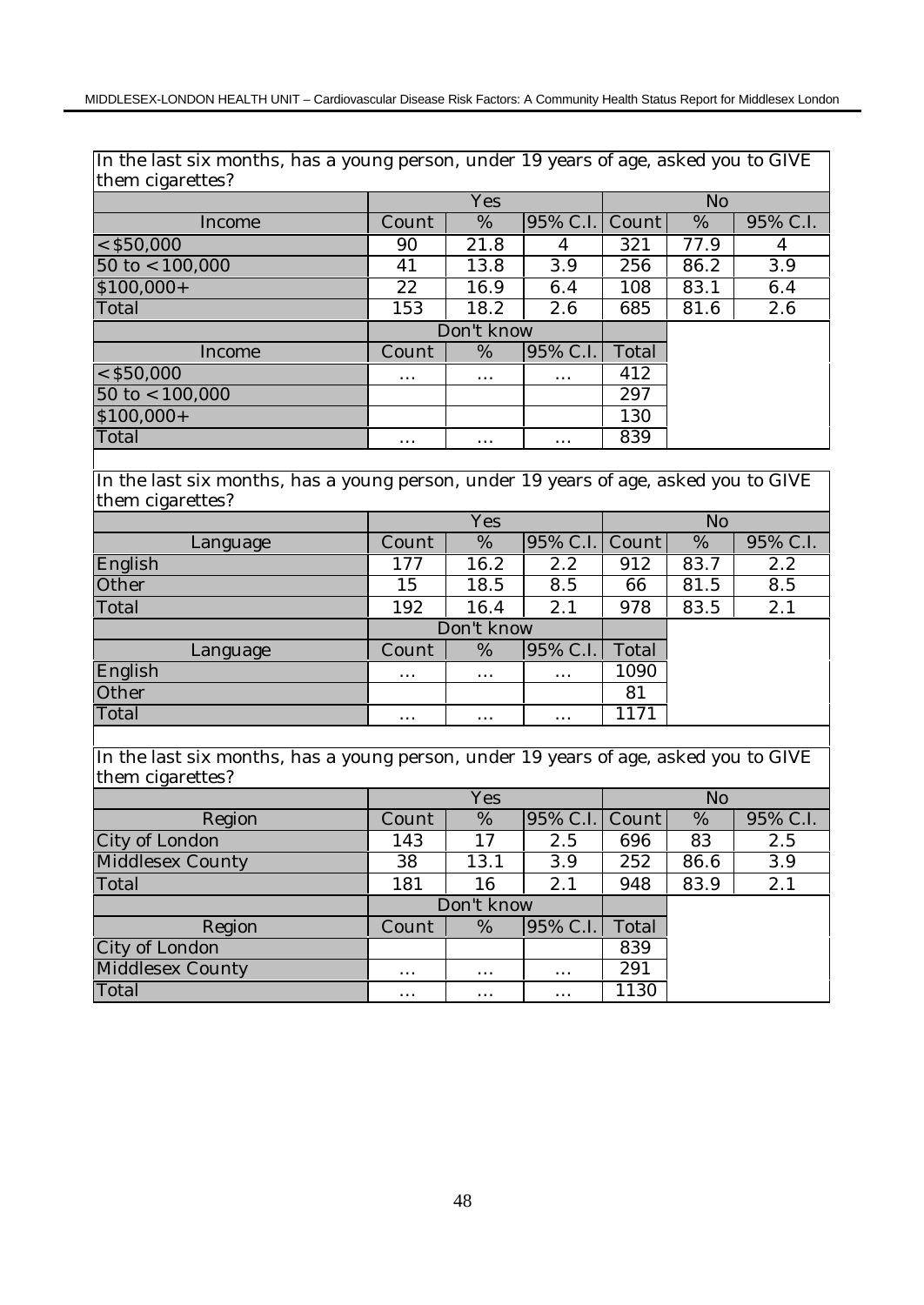In the last six months, has a young person, under 19 years of age, asked you to GIVE them cigarettes?

|                 |          | Yes        |                |       | No   |          |
|-----------------|----------|------------|----------------|-------|------|----------|
| <b>SFHOME</b>   | Count    | %          | 95% C.I. Count |       | %    | 95% C.I. |
| Smoke Free Home | 83       | 36.7       | 6.3            | 143   | 63.3 | 6.3      |
| Smoking in Home | 99       | 11.7       | 2.2            | 747   | 88.2 | 2.2      |
| Total           | 182      | 17         | 2.2            | 890   | 82.9 | 2.3      |
|                 |          | Don't know |                |       |      |          |
| <b>SFHOME</b>   | Count    | %          | 95% C.I.       | Total |      |          |
| Smoke Free Home |          |            |                | 226   |      |          |
| Smoking in Home | $\cdots$ | $\cdots$   | $\cdots$       | 847   |      |          |
| Total           | $\cdots$ | $\cdots$   | $\cdots$       | 1073  |      |          |

# Did you give them the cigarettes?

|        |          | Yes        |                |       | No   |          |  |  |
|--------|----------|------------|----------------|-------|------|----------|--|--|
| Gender | Count    | %          | 95% C.I. Count |       | %    | 95% C.I. |  |  |
| Male   |          | 6.8        | 4.6            | 106   | 90.6 | 5.3      |  |  |
| Female |          | 9.3        | 6.6            | 68    | 90.7 | 6.6      |  |  |
| Total  | 15       | 7.8        | 3.8            | 174   | 90.6 | 4.1      |  |  |
|        |          | Don't know |                |       |      |          |  |  |
| Gender | Count    | %          | 95% C.I.       | Total |      |          |  |  |
| Male   | $\cdots$ | $\cdots$   | $\cdots$       | 117   |      |          |  |  |
| Female |          |            |                | 75    |      |          |  |  |
| Total  | $\cdots$ | $\cdots$   | $\cdots$       | 192   |      |          |  |  |

Can you tell me the age that a person has to be before he or she buys tobacco products in Ontario?

| $<$ 19 years | 496 | 42.3    | $2.8\,$ |
|--------------|-----|---------|---------|
| 19 years     | 518 | 44.3    | 2.8     |
| $>19$ years  | 80  | $6.9\,$ | . . 4   |
| Don't know   | 77  | 6.5     |         |
| Total        |     |         |         |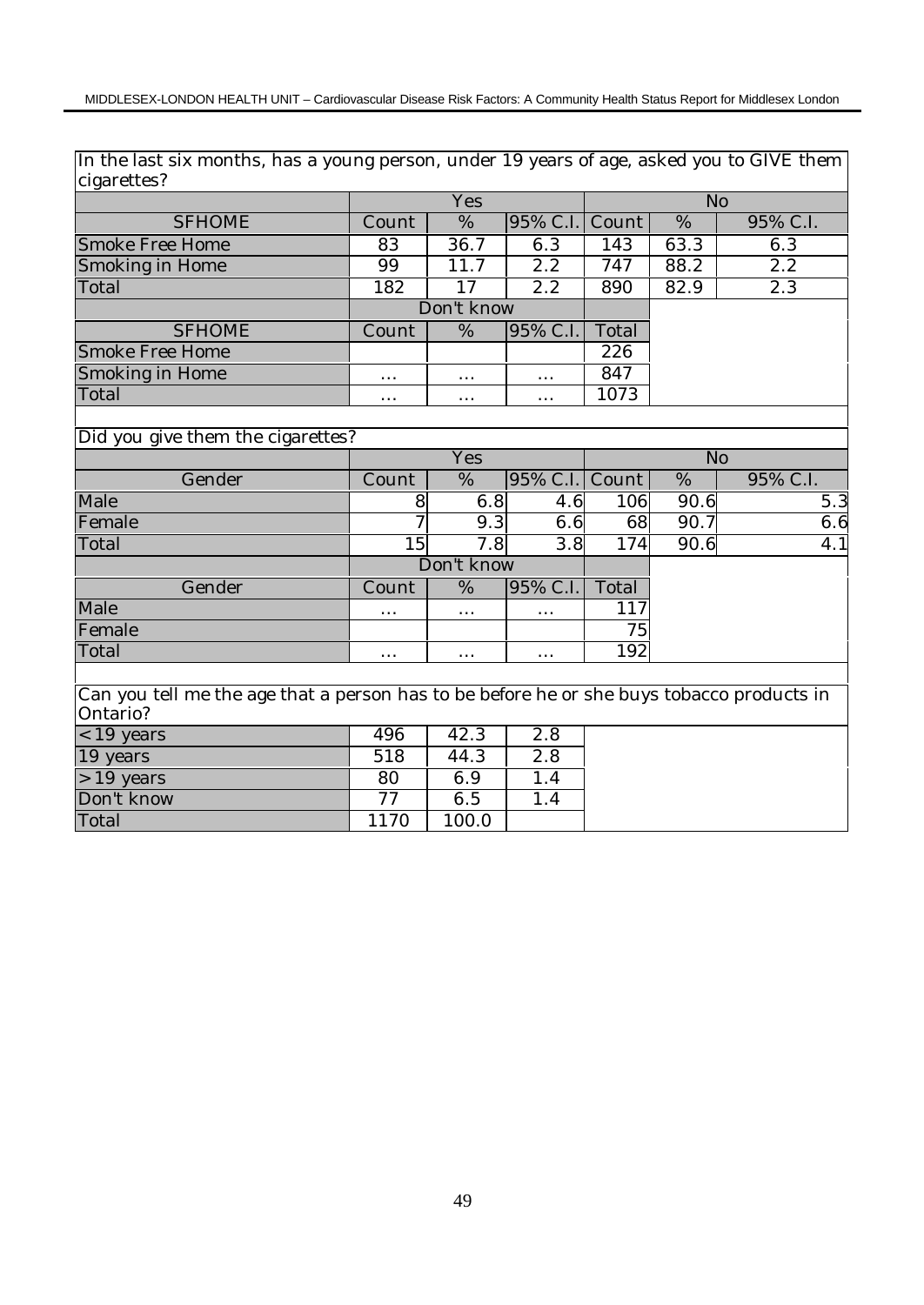# **Appendix D**

| Smoke-Free Places                  |       |                      |                  |                  |                                |                  |                        |                        |                  |       |  |  |
|------------------------------------|-------|----------------------|------------------|------------------|--------------------------------|------------------|------------------------|------------------------|------------------|-------|--|--|
| Source: RRFSS 2001/02, Waves 5-21  |       |                      |                  |                  |                                |                  |                        |                        |                  |       |  |  |
|                                    |       |                      |                  |                  |                                |                  |                        |                        |                  |       |  |  |
| <b>Completely Smoke-Free Homes</b> |       |                      |                  |                  |                                |                  |                        |                        |                  |       |  |  |
|                                    |       | <b>Completely SF</b> |                  |                  | Some Smoking                   |                  |                        | <b>Smoking Allowed</b> |                  |       |  |  |
|                                    |       |                      |                  |                  | Allowed                        |                  |                        |                        |                  |       |  |  |
| Gender                             | Count | %                    | 95%<br>C.I.      | Count            | %                              | 95%<br>C.I.      | Count                  | %                      | 95%<br>C.I.      | Total |  |  |
| Male                               | 451   | 58.6                 | 3.5              | 171              | 22.2                           | 2.9              | 147                    | 19.1                   | 2.8              | 769   |  |  |
| Female                             | 570   | 61.3                 | 3.1              | $\overline{212}$ | 22.8                           | 2.7              | 148                    | $\overline{15.9}$      | 2.4              | 930   |  |  |
| Total                              | 1021  | 60.1                 | $\overline{2.3}$ | 383              | 22.5                           | $\overline{2}$   | 295                    | 17.4                   | 1.8              | 1699  |  |  |
|                                    |       |                      |                  |                  |                                |                  |                        |                        |                  |       |  |  |
| <b>Completely Smoke-Free Homes</b> |       |                      |                  |                  |                                |                  |                        |                        |                  |       |  |  |
|                                    |       | <b>Completely SF</b> |                  |                  | Some Smoking<br>Allowed        |                  |                        | <b>Smoking Allowed</b> |                  |       |  |  |
| Age Group                          | Count | %                    | 95%              | Count            | %                              | 95%              | Count                  | %                      | 95%              | Total |  |  |
|                                    |       |                      | C.I.             |                  |                                | C.I.             |                        |                        | C.I.             |       |  |  |
| 18-24                              | 123   | 55.9                 | 6.6              | 46               | 20.9                           | 5.4              | 51                     | 23.2                   | 5.6              | 220   |  |  |
| 25-44                              | 382   | 58.7                 | $\overline{3.8}$ | 136              | 20.9                           | $\overline{3.1}$ | 133                    | $\overline{20.4}$      | $\overline{3.1}$ | 651   |  |  |
| 45-64                              | 329   | 62.9                 | 4.1              | 110              | 21                             | 3.5              | 84                     | 16.1                   | 3.1              | 523   |  |  |
| $65+$                              | 169   | 59.5                 | 5.7              | 89               | 31.3                           | 5.4              | 26                     | 9.2                    | 3.4              | 284   |  |  |
| Total                              | 1003  | 59.8                 | $\overline{2.3}$ | 381              | 22.7                           | $\overline{2}$   | 294                    | 17.5                   | 1.8              | 1678  |  |  |
|                                    |       |                      |                  |                  |                                |                  |                        |                        |                  |       |  |  |
| <b>Completely Smoke-Free Homes</b> |       |                      |                  |                  |                                |                  |                        |                        |                  |       |  |  |
|                                    |       | Completely SF        |                  |                  | Some Smoking<br>Allowed        |                  | <b>Smoking Allowed</b> | Total                  |                  |       |  |  |
| Education                          | Count | %                    | 95%<br>C.I.      | Count            | %                              | 95%<br>C.I.      | Count                  | %                      | 95%<br>C.I.      | Count |  |  |
| < High School                      | 108   | 47.6                 | 6.5              | 56               | 24.7                           | 5.6              | 63                     | 27.8                   | 5.8              | 227   |  |  |
| <b>High School</b>                 | 353   | 55.2                 | 3.9              | 163              | 25.5                           | 3.4              | 123                    | 19.2                   | 3.1              | 639   |  |  |
| graduate                           |       |                      |                  |                  |                                |                  |                        |                        |                  |       |  |  |
| Post-secondary<br>graduate         | 551   | 67.3                 | $\overline{3.2}$ | 160              | 19.5                           | 2.7              | 108                    | 13.2                   | $\overline{2.3}$ | 819   |  |  |
| Total                              | 1012  | 60.1                 | 2.3              | 379              | 22.5                           | 2                | 294                    | 17.4                   | 1.8              | 1685  |  |  |
|                                    |       |                      |                  |                  |                                |                  |                        |                        |                  |       |  |  |
| <b>Completely Smoke-Free Homes</b> |       |                      |                  |                  |                                |                  |                        |                        |                  |       |  |  |
|                                    |       | Completely SF        |                  |                  | <b>Some Smoking</b><br>Allowed |                  |                        | <b>Smoking Allowed</b> |                  |       |  |  |
| Income                             | Count | $\%$                 | 95%              | Count            | $\%$                           | 95%              | Count                  | %                      | 95%              | Total |  |  |
|                                    |       |                      | C.I.             |                  |                                | C.I.             |                        |                        | C.I.             |       |  |  |
| $<$ \$50,000                       | 407   | 55.6                 | 3.6              | 183              | 25                             | 3.1              | 142                    | 19.4                   | 2.9              | 732   |  |  |
| $50$ to $<$<br>100,000             | 256   | 65.6                 | 4.7              | 77               | 19.7                           | 3.9              | 57                     | 14.6                   | 3.5              | 390   |  |  |
| $$100,000+$                        | 108   | 71.1                 | 7.2              | $\overline{1}9$  | 12.5                           | 5.3              | 25                     | 16.4                   | $\overline{5.9}$ | 152   |  |  |
| Total                              | 771   | 60.5                 | 2.7              | 279              | 21.9                           | 2.3              | 224                    | 17.6                   | 2.1              | 1274  |  |  |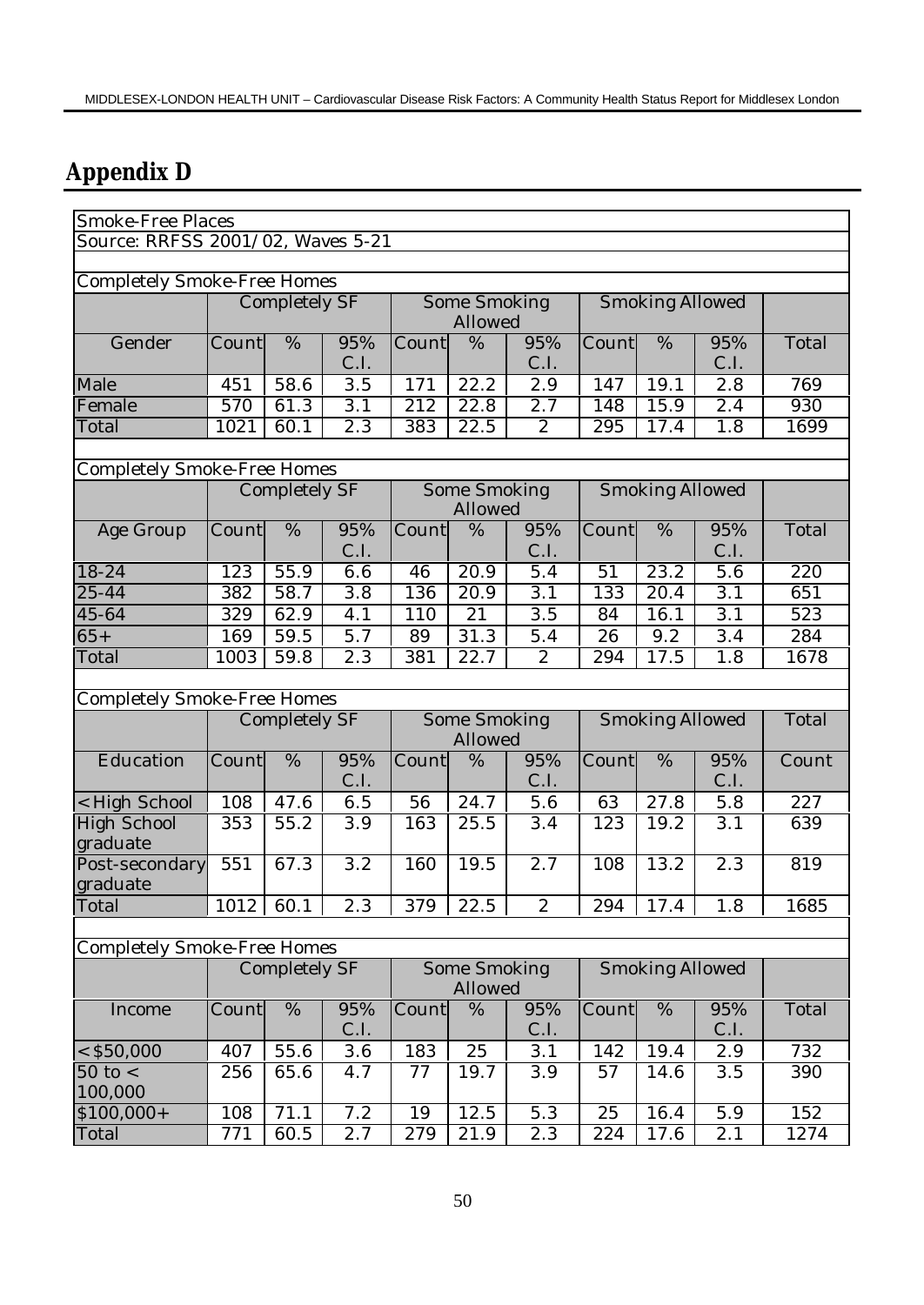| <b>Completely Smoke-Free Homes</b>      |                 |                      |                    |                           |                        |                  |                           |                        |                |       |
|-----------------------------------------|-----------------|----------------------|--------------------|---------------------------|------------------------|------------------|---------------------------|------------------------|----------------|-------|
|                                         |                 | <b>Completely SF</b> |                    |                           | Some Smoking           |                  |                           | <b>Smoking Allowed</b> |                |       |
|                                         |                 |                      |                    |                           | Allowed                |                  |                           |                        |                |       |
| Language                                | Count           | %                    | 95%                | $\overline{\text{Count}}$ | %                      | 95%              | $\overline{\text{Count}}$ | $\%$                   | 95%            | Total |
| spoken at<br>home                       |                 |                      | C.I.               |                           |                        | C.I.             |                           |                        | C.I.           |       |
| English                                 | 948             | 59.7                 | $\overline{2.4}$   | $\overline{357}$          | 22.5                   | $\overline{2.1}$ | 283                       | 17.8                   | 1.9            | 1588  |
| Other                                   | $\overline{71}$ | 66.4                 | $\overline{8.9}$   | 24                        | 22.4                   | 7.9              | $\overline{12}$           | 11.2                   | $\overline{6}$ | 107   |
| Total                                   | 1019            | 60.1                 | 2.3                | 381                       | 22.5                   | $\boldsymbol{2}$ | 295                       | 17.4                   | 1.8            | 1695  |
|                                         |                 |                      |                    |                           |                        |                  |                           |                        |                |       |
| <b>Completely Smoke-Free Homes</b>      |                 |                      |                    |                           |                        |                  |                           |                        |                |       |
|                                         |                 | <b>Completely SF</b> |                    |                           | Some Smoking           |                  |                           | <b>Smoking Allowed</b> |                |       |
|                                         |                 |                      |                    |                           | Allowed                |                  |                           |                        |                |       |
| Region                                  | Count           | $\%$                 | 95%                | Count                     | %                      | 95%              | Count                     | %                      | 95%            | Total |
|                                         |                 |                      | C.I.               |                           |                        | C.I.             |                           |                        | C.I.           |       |
| City of London                          | 749             | 60.4                 | $\overline{2.7}$   | 275                       | 22.2                   | 2.3              | 217                       | 17.5                   | 2.1            | 1241  |
| Middlesex                               | 250             | 59.1                 | 4.7                | 101                       | 23.9                   | 4.1              | 72                        | 17                     | 3.6            | 423   |
| County                                  |                 |                      |                    |                           |                        |                  |                           |                        |                |       |
| Total                                   | 999             | 60                   | $\overline{2.4}$   | 376                       | 22.6                   | $\overline{2}$   | 289                       | 17.4                   | 1.8            | 1664  |
|                                         |                 |                      |                    |                           |                        |                  |                           |                        |                |       |
| <b>Rules About Smoking For Visitors</b> |                 |                      |                    |                           |                        |                  |                           |                        |                |       |
|                                         |                 |                      | No Smoking Allowed | <b>Smoking Allowed</b>    |                        |                  |                           | Don't know             |                |       |
| Gender                                  | Count           | %                    | 95%<br>C.I.        | Count                     | %                      | 95%<br>C.I.      | Count                     | %                      | 95%<br>C.I.    | Total |
| Male                                    | 454             | 58.7                 | $\overline{3.5}$   | 315                       | 40.8                   | $\overline{3.5}$ | $\cdots$                  | $\cdots$               | .              | 773   |
| Female                                  | 580             | 62                   | 3.1                | 350                       | 37.4                   | 3.1              | $\mathbf 5$               | 0.5                    | 0.5            | 935   |
| Total                                   | 1034            | $\overline{6}0.5$    | 2.3                | 665                       | 38.9                   | 2.3              | 9                         | 0.5                    | 0.3            | 1708  |
|                                         |                 |                      |                    |                           |                        |                  |                           |                        |                |       |
| <b>Rules About Smoking For Visitors</b> |                 |                      |                    |                           |                        |                  |                           |                        |                |       |
|                                         |                 |                      | No Smoking Allowed |                           | <b>Smoking Allowed</b> |                  |                           | Don't know             |                |       |
| Age Group                               | Count           | %                    | 95%<br>C.I.        | Count                     | %                      | 95%<br>C.I.      | Count                     | %                      | 95%<br>C.I.    | Total |
| 18-24                                   | 126             | $\overline{57}$      | 6.5                | 94                        | 42.5                   | 6.5              | $\cdots$                  | $\cdots$               | $\cdots$       | 221   |
| $25 - 44$                               | 388             | 59.5                 | 3.8                | 263                       | 40.3                   | 3.8              | $\cdots$                  | $\cdots$               | $\cdots$       | 652   |
| 45-64                                   | 332             | 63                   | 4.1                | 191                       | 36.2                   | 4.1              | $\cdots$                  | $\cdots$               | $\ldots$       | 527   |
| $65+$                                   | 170             | 59.2                 | 5.7                | 114                       | 39.7                   | 5.7              |                           |                        | $\cdots$       | 287   |
| Total                                   | 1016            | 60.2                 | 2.3                | 662                       | 39.2                   | 2.3              | 9                         | 0.5                    | 0.3            | 1687  |
|                                         |                 |                      |                    |                           |                        |                  |                           |                        |                |       |
| <b>Rules About Smoking For Visitors</b> |                 |                      |                    |                           |                        |                  |                           |                        |                |       |
|                                         |                 |                      | No Smoking Allowed |                           | <b>Smoking Allowed</b> |                  |                           | Don't know             |                |       |
| Education                               | Count           | %                    | 95%<br>C.I.        | Count                     | %                      | 95%<br>C.I.      | Count                     | %                      | 95%<br>C.I.    | Total |
| $<$ HS                                  | 108             | 47                   | 6.5                | 119                       | 51.7                   | 6.5              |                           |                        |                | 230   |
| $\overline{HS}$ +                       | 360             | 56.3                 | $\overline{3.8}$   | 279                       | 43.6                   | 3.8              | $\cdots$                  | $\cdots$               | $\cdots$       | 640   |
| Post 2nd grad                           | 557             | 67.6                 | 3.2                | 262                       | 31.8                   | 3.2              | $\overline{5}$            | $\cdots$<br>0.6        | 0.5            | 824   |
| Total                                   | 1025            | 60.5                 | 2.3                | 660                       | 39                     | 2.3              | 9                         | 0.5                    | 0.3            | 1694  |
|                                         |                 |                      |                    |                           |                        |                  |                           |                        |                |       |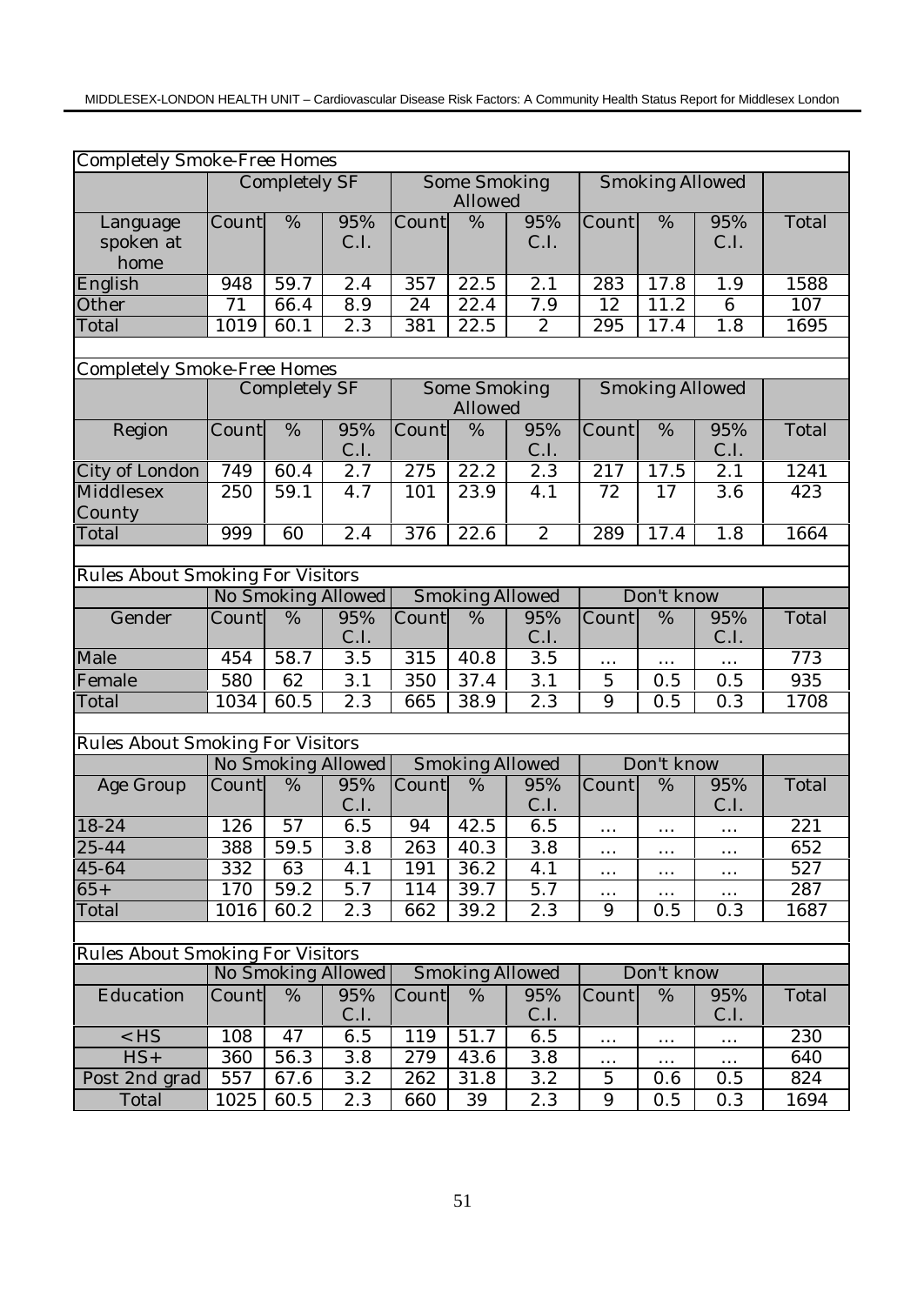| <b>Rules About Smoking For Visitors</b> |                                              |                    |                    |                  |      |                        |                           |                 |          |       |
|-----------------------------------------|----------------------------------------------|--------------------|--------------------|------------------|------|------------------------|---------------------------|-----------------|----------|-------|
|                                         | No Smoking Allowed                           |                    |                    |                  |      | <b>Smoking Allowed</b> |                           | Don't know      |          |       |
| Income                                  | Count                                        | $\frac{0}{6}$      | 95%                | Count            | %    | 95%                    | $\overline{\text{Count}}$ | $\overline{\%}$ | 95%      | Total |
|                                         |                                              |                    | C.I.               |                  |      | C.I.                   |                           |                 | C.I.     |       |
| $<$ \$50,000                            | 414                                          | 56.3               | $\overline{3.6}$   | $\overline{318}$ | 43.3 | $\overline{3.6}$       | $\ldots$                  | $\cdots$        | $\ldots$ | 735   |
| $50$ to $<$                             | 258                                          | 66                 | 4.7                | 132              | 33.8 | 4.7                    | $\cdots$                  | $\cdots$        | $\cdots$ | 391   |
| 100,000                                 |                                              |                    |                    |                  |      |                        |                           |                 |          |       |
| $$100,000+$                             | 108                                          | 70.1               | 7.2                | 44               | 28.6 | 7.1                    | $\cdots$                  | .               | $\cdots$ | 154   |
| Total                                   | 780                                          | 60.9               | 2.7                | 494              | 38.6 | 2.7                    | 6                         | 0.5             | 0.4      | 1280  |
|                                         |                                              |                    |                    |                  |      |                        |                           |                 |          |       |
| <b>Rules About Smoking For Visitors</b> |                                              |                    |                    |                  |      |                        |                           |                 |          |       |
|                                         | No Smoking Allowed<br><b>Smoking Allowed</b> |                    |                    |                  |      |                        |                           | Don't know      |          |       |
| Language                                | Count                                        | %                  | 95%                | Count            | %    | 95%                    | Count                     | %               | 95%      | Total |
|                                         |                                              |                    | C.I.               |                  |      | C.I.                   |                           |                 | C.I.     |       |
| English                                 | 960                                          | $\overline{60}$ .1 | 2.4                | 628              | 39.3 | $\overline{2.4}$       | 9                         | 0.6             | 0.4      | 1597  |
| Other                                   | $\overline{72}$                              | 67.3               | 8.9                | $\overline{35}$  | 32.7 | $\overline{8.9}$       | $\cdots$                  |                 |          | 107   |
| Total                                   | 1032                                         | 60.6               | 2.3                | 663              | 38.9 | 2.3                    | 9                         | 0.5             | 0.3      | 1704  |
|                                         |                                              |                    |                    |                  |      |                        |                           |                 |          |       |
| <b>Rules About Smoking For Visitors</b> |                                              |                    |                    |                  |      |                        |                           |                 |          |       |
|                                         |                                              |                    | No Smoking Allowed |                  |      | <b>Smoking Allowed</b> |                           | Don't know      |          |       |
| City of London Count                    |                                              | %                  | 95%                | Count            | $\%$ | 95%                    | Count                     | %               | 95%      | Total |
| vs Middlesex                            |                                              |                    | C.I.               |                  |      | C.I.                   |                           |                 | C.I.     |       |
| County                                  |                                              |                    |                    |                  |      |                        |                           |                 |          |       |
| City of London                          | 759                                          | 60.8               | 2.7                | 482              | 38.6 | 2.7                    | $\overline{7}$            | 0.6             | 0.4      | 1248  |
| $\overline{2}$                          | $\overline{253}$                             | 59.5               | 4.7                | 170              | 40   | 4.7                    | $\cdots$                  | $\cdots$        | $\cdots$ | 425   |
| Total                                   | 1012                                         | 60.5               | 2.3                | 652              | 39   | 2.3                    | 9                         | 0.5             | 0.3      | 1673  |
|                                         |                                              |                    |                    |                  |      |                        |                           |                 |          |       |
| Rules About Smoking In Cars             |                                              |                    |                    |                  |      |                        |                           |                 |          |       |
|                                         |                                              |                    | No Smoking Allowed |                  |      |                        | <b>Smoking Allowed</b>    |                 |          |       |
| Gender                                  | Count                                        |                    | %                  | 95% C.I.         |      | Count                  | %                         |                 | 95% C.I. | Total |
| Male                                    | 502                                          |                    | 68.3               | 3.4              |      | 233                    | 31.7                      |                 | 3.4      | 735   |
| Female                                  | 541                                          |                    | 74.3               | $\overline{3.2}$ |      | 187                    | 25.7                      |                 | 3.2      | 728   |
| Total                                   | 1043                                         |                    | $71.\overline{3}$  | 2.3              |      | 420                    | 28.7                      |                 | 2.3      | 1463  |
|                                         |                                              |                    |                    |                  |      |                        |                           |                 |          |       |
| Rules About Smoking In Cars             |                                              |                    |                    |                  |      |                        |                           |                 |          |       |
|                                         |                                              |                    | No Smoking Allowed |                  |      |                        | <b>Smoking Allowed</b>    |                 |          | Total |
| Age Group                               | Count                                        |                    | $\%$               | 95% C.I.         |      | Count                  | $\overline{\%}$           |                 | 95% C.I. | Count |
| 18-24                                   | 138                                          |                    | 60.3               | 6.3              |      | 91                     | 39.7                      |                 | 6.3      | 229   |
| 25-44                                   | 384                                          |                    | 68.2               | 3.8              |      | 179                    | 31.8                      |                 | 3.8      | 563   |
| 45-64                                   | 377                                          |                    | $\overline{75.9}$  | 3.8              |      | 120                    | 24.1                      |                 | 3.8      | 497   |
| $65+$                                   | 129                                          |                    | 81.1               | 6.1              |      | 30                     | 18.9                      |                 | 6.1      | 159   |
| Total                                   | 1028                                         |                    | $\overline{71}$    | 2.3              |      | 420                    | 29                        |                 | 2.3      | 1448  |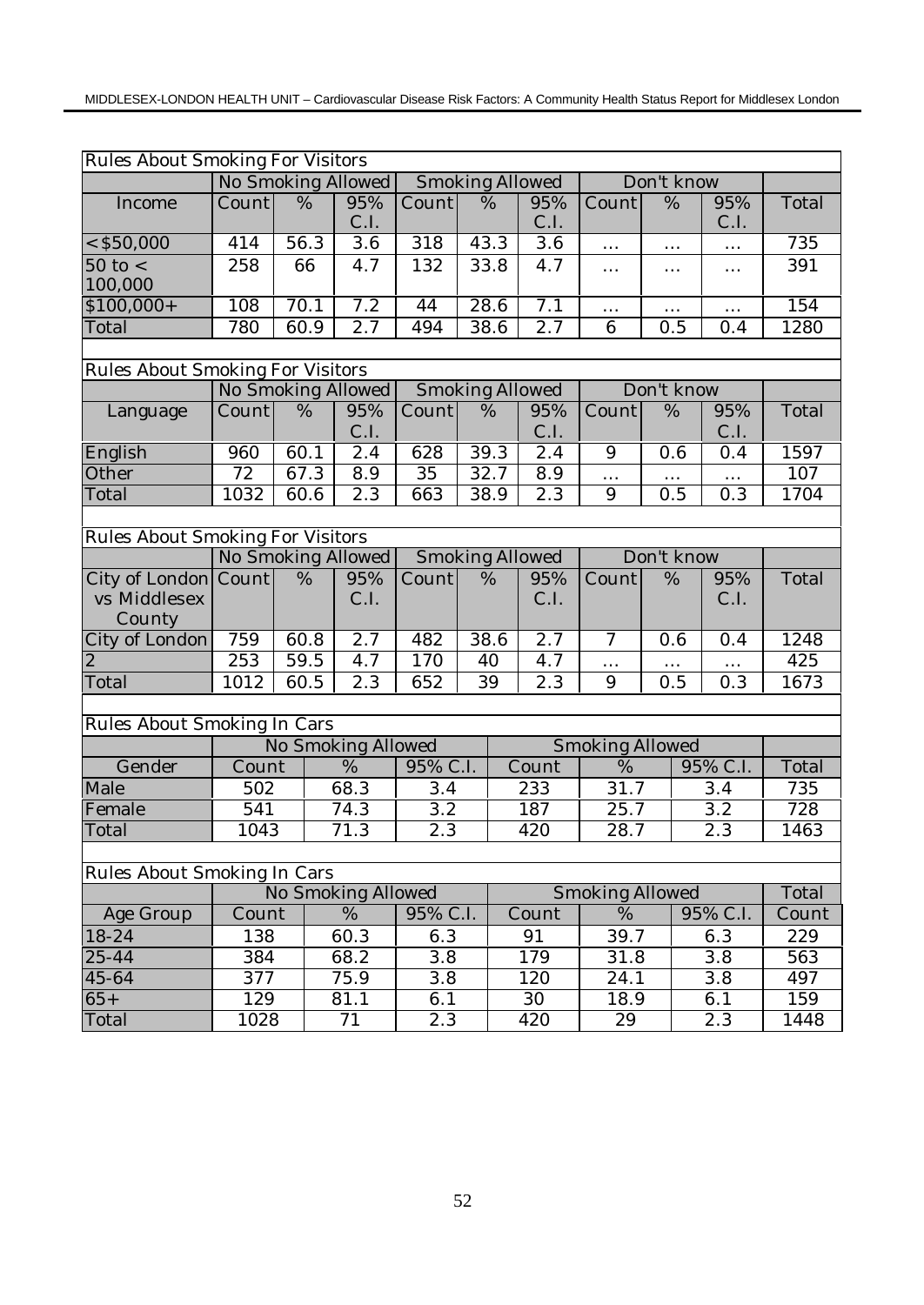| Rules About Smoking In Cars                                         |       |                       |                  |                |                        |                  |                  |  |  |  |
|---------------------------------------------------------------------|-------|-----------------------|------------------|----------------|------------------------|------------------|------------------|--|--|--|
|                                                                     |       | No Smoking Allowed    |                  |                | <b>Smoking Allowed</b> |                  |                  |  |  |  |
| Education                                                           | Count | %                     | 95% C.I.         | Count          | %                      | 95% C.I.         | Total            |  |  |  |
| $<$ HS                                                              | 84    | $\overline{56.8}$     | 8                | 64             | 43.2                   | 8                | 148              |  |  |  |
| $HS+$                                                               | 369   | 65.7                  | $\overline{3.9}$ | 193            | 34.3                   | $\overline{3.9}$ | $\overline{562}$ |  |  |  |
| Post 2nd grad                                                       | 586   | 78.3                  | 3                | 162            | $\overline{2}1.7$      | 3                | 748              |  |  |  |
| Total                                                               | 1039  | 71.3                  | $\overline{2.3}$ | 419            | 28.7                   | $\overline{2.3}$ | 1458             |  |  |  |
|                                                                     |       |                       |                  |                |                        |                  |                  |  |  |  |
| Rules About Smoking In Cars                                         |       |                       |                  |                |                        |                  |                  |  |  |  |
|                                                                     |       | No Smoking Allowed    |                  |                | <b>Smoking Allowed</b> |                  |                  |  |  |  |
| Income                                                              | Count | %                     | 95% C.I.         | Count          | %                      | 95% C.I.         | Total            |  |  |  |
| $<$ \$50,000                                                        | 351   | 68.2                  | $\overline{4}$   | 164            | 31.8                   | $\overline{4}$   | 515              |  |  |  |
| $50 \text{ to} < 100,000$                                           | 293   | 72.5                  | 4.4              | 111            | 27.5                   | 4.4              | 404              |  |  |  |
| $$100,000+$                                                         | 144   | 75.8                  | 6.1              | 46             | 24.2                   | 6.1              | 190              |  |  |  |
| Total                                                               | 788   | 71.1                  | 2.7              | 321            | 28.9                   | 2.7              | 1109             |  |  |  |
|                                                                     |       |                       |                  |                |                        |                  |                  |  |  |  |
| Rules About Smoking In Cars                                         |       |                       |                  |                |                        |                  |                  |  |  |  |
|                                                                     |       | No Smoking Allowed    |                  |                | <b>Smoking Allowed</b> |                  |                  |  |  |  |
| Language                                                            | Count | %                     | 95% C.I.         | Count          | %                      | 95% C.I.         | Total            |  |  |  |
| English                                                             | 967   | 70.5                  | 2.4              | 405            | $\overline{29.5}$      | 2.4              | 1372             |  |  |  |
| Other                                                               | 75    | 83.3                  | 7.7              | 15             | 16.7                   | 7.7              | 90               |  |  |  |
| Total                                                               | 1042  | 71.3                  | 2.3              | 420            | 28.7                   | 2.3              | 1462             |  |  |  |
|                                                                     |       |                       |                  |                |                        |                  |                  |  |  |  |
| Rules About Smoking In Cars                                         |       |                       |                  |                |                        |                  |                  |  |  |  |
|                                                                     |       | No Smoking Allowed    |                  |                | <b>Smoking Allowed</b> |                  |                  |  |  |  |
| Region                                                              | Count | %                     | 95% C.I.         | Count          | %                      | 95% C.I.         | Total            |  |  |  |
| City of London                                                      | 746   | 71.7                  | 2.7              | 294            | 28.3                   | 2.7              | 1040             |  |  |  |
| Middlesex                                                           | 274   | 69.4                  | 4.5              | 121            | 30.6                   | 4.5              | 395              |  |  |  |
| County                                                              |       |                       |                  |                |                        |                  |                  |  |  |  |
| Total                                                               | 1020  | 71.1                  | 2.3              | 415            | 28.9                   | 2.3              | 1435             |  |  |  |
|                                                                     |       |                       |                  |                |                        |                  |                  |  |  |  |
| How supportive are you of the by-law making restaurants smoke-free? |       |                       |                  |                |                        |                  |                  |  |  |  |
|                                                                     |       | Strongly supportive   |                  |                | Somewhat supportive    |                  | Not very         |  |  |  |
|                                                                     |       |                       |                  |                |                        |                  | supportive       |  |  |  |
| Gender                                                              | Count | %                     | 95% C.I.         | Count          | %                      | 95% C.I.         | Count            |  |  |  |
| Male                                                                | 293   | 68.6                  | 4.4              | 59             | 13.8                   | 3.3              | 24               |  |  |  |
| Female                                                              | 363   | 75.2                  | 3.9              | 71             | 14.7                   | 3.2              | 18               |  |  |  |
| Total                                                               | 656   | 72.1                  | 2.9              | 130            | 14.3                   | 2.3              | 42               |  |  |  |
|                                                                     |       | Not at all supportive |                  |                | Don't know             |                  |                  |  |  |  |
| Gender                                                              | Count | $\overline{\%}$       | 95% C.I.         | Count          | $\overline{\%}$        | 95% C.I.         | Total            |  |  |  |
| Male                                                                | 42    | 9.8                   | 2.8              | 9              | 2.1                    | 1.4              | 427              |  |  |  |
| Female                                                              | 24    | $\overline{5}$        | 1.9              | $\overline{7}$ | 1.4                    | $\mathbf{1}$     | 483              |  |  |  |
| Total                                                               | 66    | 7.3                   | 1.7              | 16             | 1.8                    | 0.9              | 910              |  |  |  |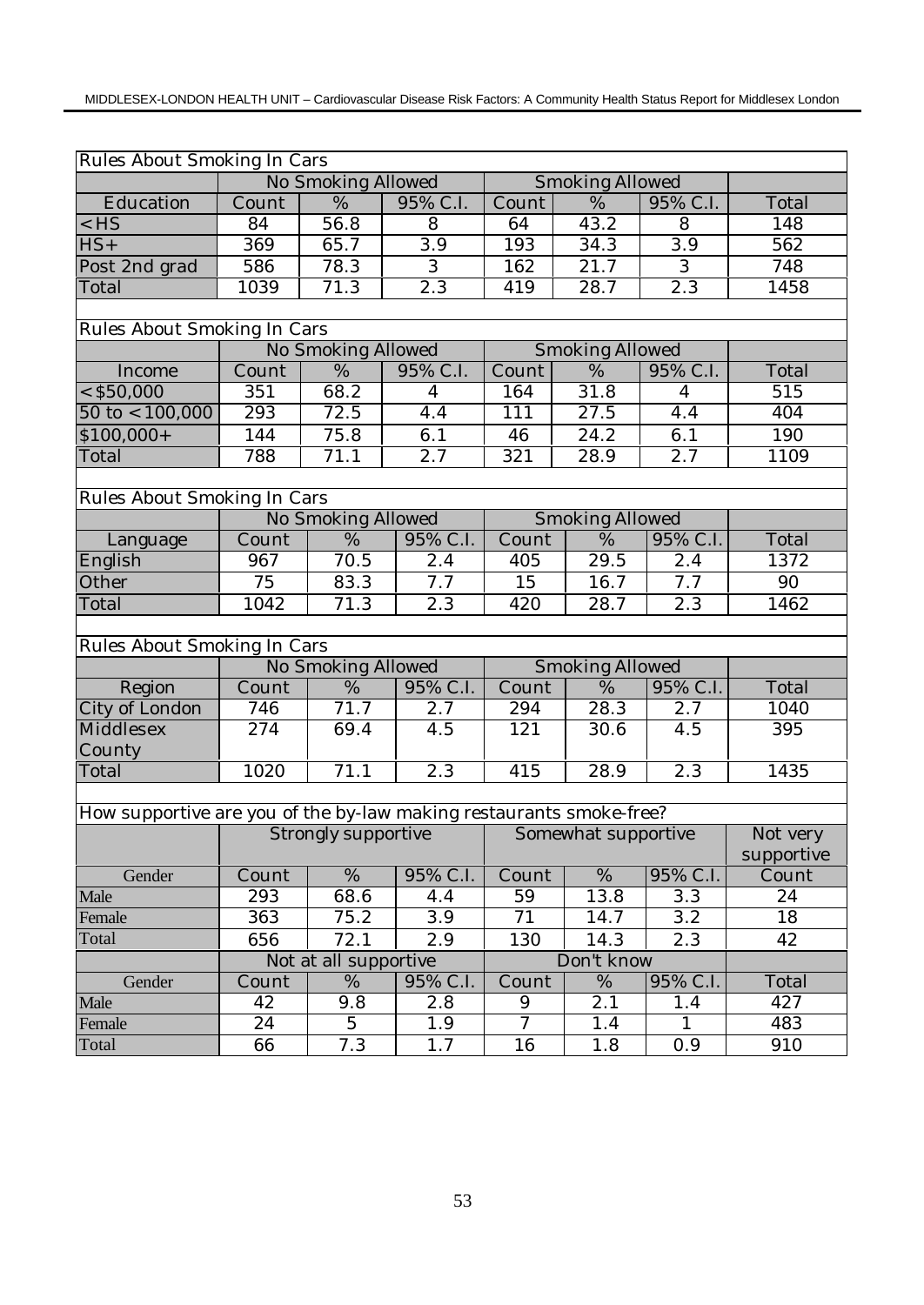|                                                                     | How supportive are you of the by-law making restaurants smoke-free? |                            |                  |                     |                     |                  |                 |  |  |  |
|---------------------------------------------------------------------|---------------------------------------------------------------------|----------------------------|------------------|---------------------|---------------------|------------------|-----------------|--|--|--|
|                                                                     |                                                                     | <b>Strongly supportive</b> |                  |                     | Somewhat supportive |                  | Not very        |  |  |  |
|                                                                     |                                                                     |                            |                  |                     |                     |                  | supportive      |  |  |  |
| Age Group                                                           | Count                                                               | $\overline{\%}$            | 95% C.I.         | Count               | $\frac{0}{6}$       | 95% C.I.         | Count           |  |  |  |
| 18-24                                                               | 106                                                                 | 66.3                       | 7.3              | 32                  | 20                  | 6.2              | 7               |  |  |  |
| $25 - 44$                                                           | $\overline{223}$                                                    | 67.8                       | $\overline{5}$   | $\overline{56}$     | $\overline{17}$     | 4.1              | $\overline{22}$ |  |  |  |
| 45-64                                                               | 224                                                                 | 78.3                       | 4.8              | $\overline{28}$     | 9.8                 | 3.4              | 7               |  |  |  |
| $65+$                                                               | 96                                                                  | 76.8                       | 7.4              | 12                  | 9.6                 | 5.2              | $\overline{5}$  |  |  |  |
| Total                                                               | 649                                                                 | 72.1                       | 2.9              | 128                 | 14.2                | 2.3              | 41              |  |  |  |
|                                                                     |                                                                     | Not at all supportive      |                  |                     | Don't know          |                  |                 |  |  |  |
| Age Group                                                           | Count                                                               | $\overline{\%}$            | 95% C.I.         | Count               | $\overline{\%}$     | 95% C.I.         | Total           |  |  |  |
| $18-24$                                                             | 14                                                                  | 8.8                        | 4.4              | $\cdots$            | $\cdots$            | $\cdots$         | 160             |  |  |  |
| 25-44                                                               | 24                                                                  | 7.3                        | 2.8              | $\overline{4}$      | 1.2                 | 1.2              | 329             |  |  |  |
| 45-64                                                               | 21                                                                  | 7.3                        | $\overline{3}$   | $6\phantom{1}$      | 2.1                 | 1.7              | 286             |  |  |  |
| $65+$                                                               | $6\phantom{1}6$                                                     | 4.8                        | $\overline{3.7}$ | $\overline{6}$      | 4.8                 | $\overline{3.7}$ | 125             |  |  |  |
| Total                                                               | 65                                                                  | 7.2                        | 1.7              | 17                  | 1.9                 | 0.9              | 900             |  |  |  |
|                                                                     |                                                                     |                            |                  |                     |                     |                  |                 |  |  |  |
| How supportive are you of the by-law making restaurants smoke-free? |                                                                     |                            |                  |                     |                     |                  |                 |  |  |  |
|                                                                     |                                                                     | Strongly supportive        |                  | Somewhat supportive | Not very            |                  |                 |  |  |  |
|                                                                     |                                                                     |                            |                  | supportive          |                     |                  |                 |  |  |  |
| Education                                                           | Count                                                               | %                          | 95% C.I.         | Count               | $\%$                | 95% C.I.         | Count           |  |  |  |
| $<$ HS                                                              | 70                                                                  | 60.3                       | 8.9              | 24                  | 20.7                | 7.4              | $\overline{5}$  |  |  |  |
| $HS+$                                                               | 245                                                                 | 69.6                       | 4.8              | 50                  | 14.2                | 3.6              | 16              |  |  |  |
| Post 2nd grad                                                       | $\overline{337}$                                                    | 77.5                       | $\overline{3.9}$ | $\overline{56}$     | $\overline{12.9}$   | 3.2              | 20              |  |  |  |
| Total                                                               | 652                                                                 | 72.2                       | 2.9              | 130                 | 14.4                | 2.3              | 41              |  |  |  |
|                                                                     |                                                                     | Not at all supportive      |                  |                     | Don't know          |                  |                 |  |  |  |
| Education                                                           | Count                                                               | %                          | 95% C.I.         | Count               | $\%$                | 95% C.I.         | Total           |  |  |  |
| $<$ HS                                                              | 12                                                                  | 10.3                       | 5.5              | $\overline{5}$      | 4.3                 | 3.7              | <sup>116</sup>  |  |  |  |
| $HS+$                                                               | 33                                                                  | 9.4                        | $\,3$            | $\overline{8}$      | 2.3                 | 1.6              | 352             |  |  |  |
| Post 2nd grad                                                       | 20                                                                  | $\overline{4.6}$           | $\overline{2}$   | $\ldots$            | $\ldots$            | $\ldots$         | 435             |  |  |  |
| Total                                                               | 65                                                                  | 7.2                        | $\overline{1.7}$ | 15                  | 1.7                 | 0.8              | 903             |  |  |  |
|                                                                     |                                                                     |                            |                  |                     |                     |                  |                 |  |  |  |
| How supportive are you of the by-law making restaurants smoke-free? |                                                                     |                            |                  |                     |                     |                  |                 |  |  |  |
|                                                                     |                                                                     | Strongly supportive        |                  | Somewhat supportive |                     |                  | Not very        |  |  |  |
|                                                                     |                                                                     |                            |                  |                     |                     |                  | supportive      |  |  |  |
| Income                                                              | Count                                                               | %                          | 95% C.I.         | Count               | %                   | 95% C.I.         | Count           |  |  |  |
| $<$ \$50,000                                                        | 249                                                                 | 70.1                       | 4.8              | 70                  | 19.7                | 4.1              | 14              |  |  |  |
| $50 \text{ to} < 100,000$                                           | 175                                                                 | 74.5                       | $\overline{5.6}$ | 29                  | 12.3                | 4.2              | 12              |  |  |  |
| $$100,000+$                                                         | 76                                                                  | 75.2                       | 8.4              | 12                  | 11.9                | 6.3              | $\overline{7}$  |  |  |  |
| Total                                                               | 500                                                                 | 72.4                       | 3.3              | 111                 | 16.1                | 2.7              | 33              |  |  |  |
|                                                                     |                                                                     | Not at all supportive      |                  |                     | Don't know          |                  |                 |  |  |  |
| Income                                                              | Count                                                               | $\overline{\%}$            | 95% C.I.         | Count               | $\%$                | 95% C.I.         | Total           |  |  |  |
| $<$ \$50,000                                                        | 14                                                                  | 3.9                        | $\overline{c}$   | 8                   | 2.3                 | 1.6              | 355             |  |  |  |
| $50$ to < 100,000                                                   | 17                                                                  | 7.2                        | 3.3              | .                   | $\cdots$            | $\cdots$         | 235             |  |  |  |
| $$100,000+$                                                         | 6                                                                   | 5.9                        | 4.6              | $\cdots$            | $\cdots$            | $\cdots$         | 101             |  |  |  |
| Total                                                               | $\overline{37}$                                                     | 5.4                        | 1.7              | 10                  | 1.4                 | 0.9              | 691             |  |  |  |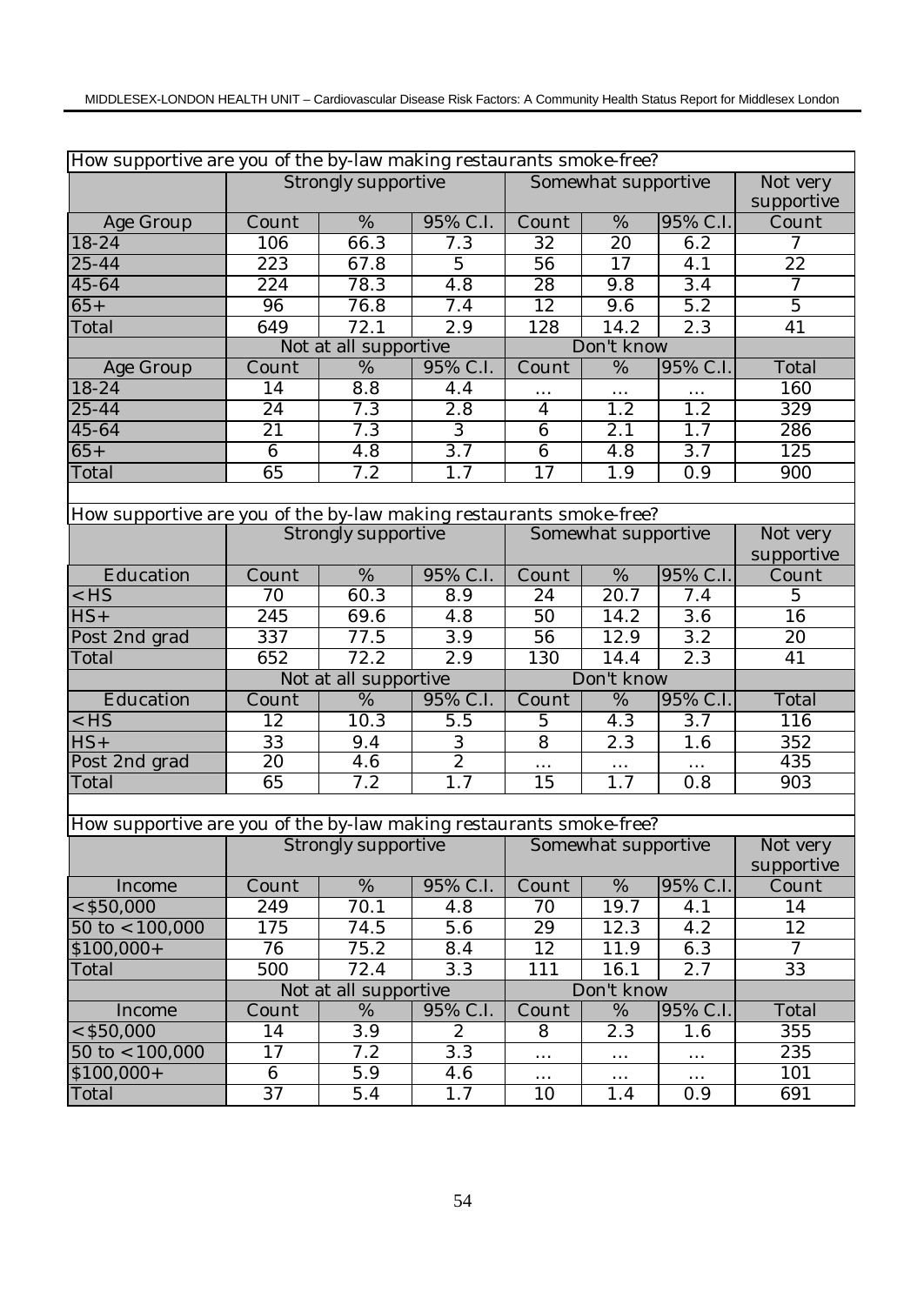| How supportive are you of the by-law making restaurants smoke-free? |                 |                            |                  |                     |                     |                  |                        |  |  |
|---------------------------------------------------------------------|-----------------|----------------------------|------------------|---------------------|---------------------|------------------|------------------------|--|--|
|                                                                     |                 | <b>Strongly supportive</b> |                  |                     | Somewhat supportive |                  | Not very               |  |  |
|                                                                     |                 |                            |                  |                     |                     |                  | supportive             |  |  |
| Language                                                            | Count           | $\overline{\%}$            | 95% C.I.         | Count               | $\overline{\%}$     | 95% C.I.         | Count                  |  |  |
| English                                                             | 610             | 71.9                       | $\overline{3}$   | 122                 | 14.4                | 2.4              | 41                     |  |  |
| Other                                                               | 44              | 72.1                       | 11.3             | $\overline{8}$      | 13.1                | $\overline{8.5}$ | $\cdots$               |  |  |
| Total                                                               | 654             | 71.9                       | 2.9              | 130                 | 14.3                | 2.3              | 43                     |  |  |
|                                                                     |                 | Not at all supportive      |                  |                     | Don't know          |                  |                        |  |  |
| Language                                                            | Count           | %                          | 95% C.I.         | Count               | %                   | 95% C.I.         | Total                  |  |  |
| English                                                             | 62              | 7.3                        | 1.8              | 13                  | $1.\overline{5}$    | 0.8              | 848                    |  |  |
| Other                                                               | $\cdots$        | $\cdots$                   |                  | $\cdots$            |                     |                  | 61                     |  |  |
| Total                                                               | 66              | 7.3                        | 1.7              | 16                  | 1.8                 | 0.9              | 909                    |  |  |
|                                                                     |                 |                            |                  |                     |                     |                  |                        |  |  |
| How supportive are you of the by-law making restaurants smoke-free? |                 |                            |                  |                     |                     |                  |                        |  |  |
|                                                                     |                 | Strongly supportive        |                  |                     | Somewhat supportive |                  | Not very<br>supportive |  |  |
| Region                                                              | Count           | $\%$                       | 95% C.I.         | Count               | $\%$                | 95% C.I.         | Count                  |  |  |
| City of London                                                      | 477             | 71.8                       | 3.4              | 95                  | 14.3                | 2.7              | 32                     |  |  |
| Middlesex<br>County                                                 | 167             | 73.2                       | $\overline{5.7}$ | 34                  | 14.9                | 4.6              | $\overline{9}$         |  |  |
| Total                                                               | 644             | 72.2                       | 2.9              | 129                 | 14.5                | 2.3              | 41                     |  |  |
|                                                                     |                 | Not at all supportive      |                  |                     |                     |                  |                        |  |  |
| Region                                                              | Count           | %                          | 95% C.I.         | Count               | Don't know<br>$\%$  | 95% C.I          | Total                  |  |  |
| City of London                                                      | 49              | 7.4                        | $\boldsymbol{2}$ | 11                  | 1.7                 | 1                | 664                    |  |  |
| Middlesex                                                           | $\overline{15}$ | 6.6                        | 3.2              | $\cdots$            | $\cdots$            | $\cdots$         | 228                    |  |  |
| County                                                              |                 |                            |                  |                     |                     |                  |                        |  |  |
| Total                                                               | 64              | 7.2                        | 1.7              | 14                  | 1.6                 | 0.8              | 892                    |  |  |
|                                                                     |                 |                            |                  |                     |                     |                  |                        |  |  |
| How supportive are you of the by-law making restaurants smoke-free? |                 |                            |                  |                     |                     |                  |                        |  |  |
|                                                                     |                 | Strongly supportive        |                  | Somewhat supportive | Not very            |                  |                        |  |  |
|                                                                     |                 |                            |                  |                     |                     |                  | supportive             |  |  |
| <b>BYLAW</b>                                                        | Count           | $\%$                       | 95% C.I.         | Count               | $\%$                | 95% C.I.         | Count                  |  |  |
| Prior to Bylaw                                                      | 425             | 55.5                       | $\overline{3.5}$ | 179                 | 23.4                | 3                | 59                     |  |  |
| After Bylaw                                                         | 656             | 72.1                       | $\overline{2.9}$ | 130                 | 14.3                | 2.3              | 42                     |  |  |
| Total                                                               | 1081            | 64.5                       | 2.3              | 309                 | 18.4                | 1.9              | 101                    |  |  |
|                                                                     |                 | Not at all supportive      |                  |                     | Don't know          |                  | Refused                |  |  |
| <b>BYLAW</b>                                                        | Count           | %                          | 95% C.I.         | Count               | $\%$                | 95% C.I.         | Count                  |  |  |
| Prior to Bylaw                                                      | 86              | 11.2                       | 2.2              | 15                  | $\overline{c}$      | 1                | $\cdots$               |  |  |
| After Bylaw                                                         | 66              | 7.3                        | 1.7              | 16                  | 1.8                 | 0.9              | $\ldots$               |  |  |
| Total                                                               | 152             | 9.1                        | 1.4              | 31                  | 1.8                 | 0.6              | $\cdots$               |  |  |
| How supportive are you for smoke-free bars?                         |                 |                            |                  |                     |                     |                  |                        |  |  |
|                                                                     |                 | Strongly supportive        |                  |                     | Somewhat supportive |                  | Not very               |  |  |
|                                                                     |                 |                            |                  |                     |                     |                  | supportive             |  |  |
| Gender                                                              | Count           | %                          | 95% C.I.         | Count               | $\%$                | 95% C.I.         | Count                  |  |  |
| Male                                                                | 168             | 39.3                       | 4.6              | 84                  | 19.7                | 3.8              | 46                     |  |  |
| Female                                                              | 189             | 39                         | 4.3              | 129                 | 26.7                | $\overline{3.9}$ | 61                     |  |  |
| Total                                                               | 357             | 39.2                       | 3.2              | 213                 | 23.4                | 2.7              | 107                    |  |  |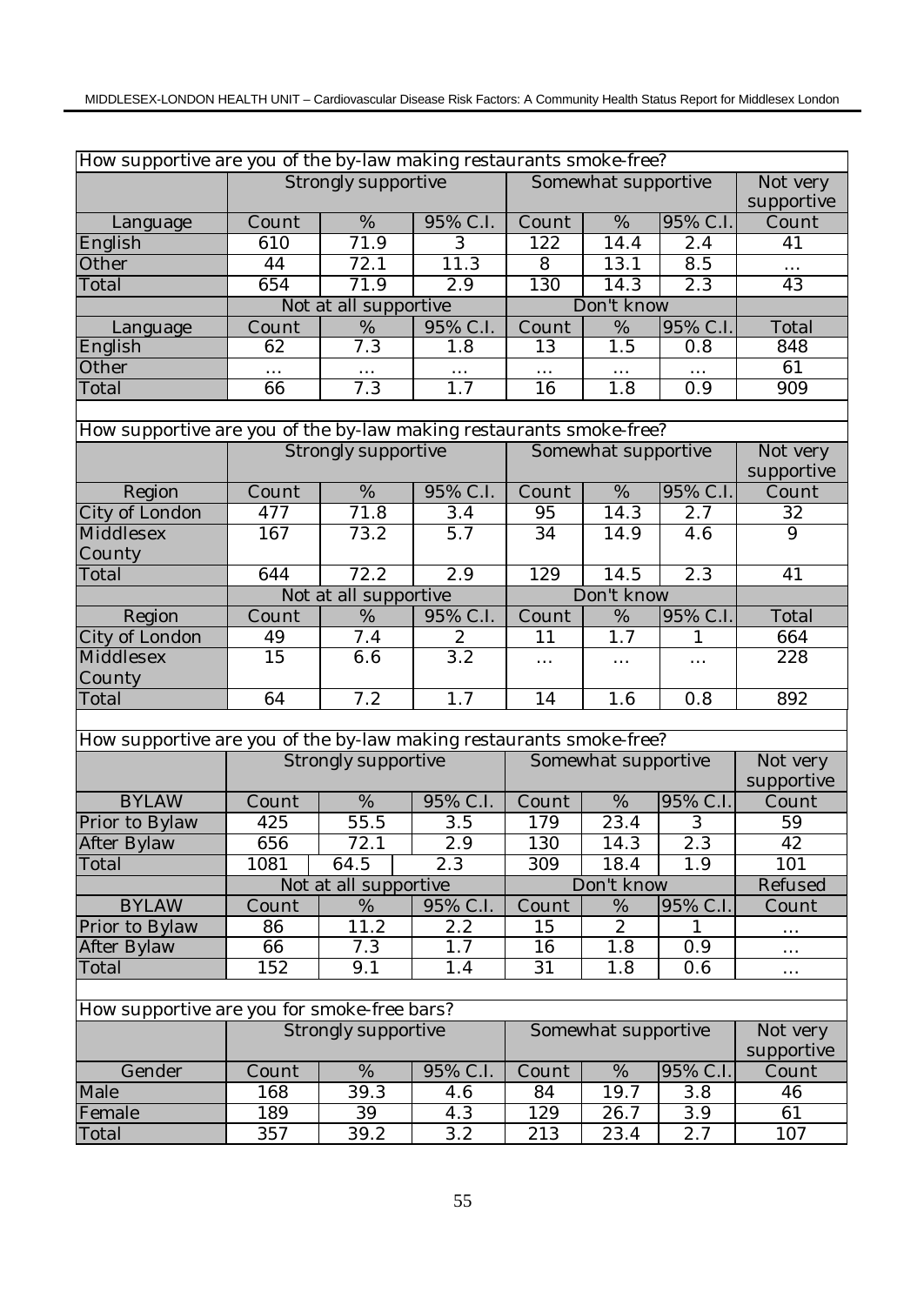|                                             |                              | Not at all supportive |                  |          | Don't know          |                          |            |                     | Refused         |  |
|---------------------------------------------|------------------------------|-----------------------|------------------|----------|---------------------|--------------------------|------------|---------------------|-----------------|--|
| Gender                                      | Count                        | $\frac{0}{6}$         | 95% C.I.         |          | Count               | $\frac{0}{6}$            |            | 95% C.I.            | Count           |  |
| Male                                        | 113                          | $\frac{26.5}{ }$      | 4.2              |          | 16                  | $\overline{3.7}$         |            | 1.8                 | .               |  |
| Female                                      | 69                           | 14.3                  | $\overline{3.1}$ |          | $\overline{35}$     | 7.2                      |            | $\overline{2.3}$    | $\cdots$        |  |
| Total                                       | 182                          | $\overline{20}$       | $\overline{2.6}$ |          | 51                  | $\overline{5.6}$         |            | $\overline{1.5}$    | $\cdots$        |  |
|                                             |                              |                       |                  |          |                     |                          |            |                     |                 |  |
| How supportive are you for smoke-free bars? |                              |                       |                  |          |                     |                          |            |                     |                 |  |
|                                             |                              | Strongly supportive   |                  |          |                     |                          |            | Somewhat supportive | Not very        |  |
|                                             |                              |                       |                  |          |                     |                          | supportive |                     |                 |  |
| Age Group                                   | Count                        | $\%$                  |                  | 95% C.I. |                     | $\overline{\%}$<br>Count |            | 95% C.I.            | Count           |  |
| 18-24                                       | 44                           | $\overline{27.5}$     | 6.9              |          | 45                  | $\overline{28.1}$        |            | $\tau$              | 30              |  |
| 25-44                                       | 118                          | 35.8                  | 5.2              |          | 90                  | 27.3                     |            | 4.8                 | 41              |  |
| 45-64                                       | 139                          | 48.6                  | 5.8              |          | 50                  | 17.5                     |            | 4.4                 | $\overline{27}$ |  |
| $65+$                                       | $\overline{53}$              | 42.4                  | 8.7              |          | $\overline{25}$     | 20                       |            | $\overline{7}$      | $\overline{7}$  |  |
| Total                                       | 354                          | 39.3                  | $\overline{3.2}$ |          | $\overline{210}$    | 23.3                     |            | 2.8                 | 105             |  |
|                                             |                              | Not at all supportive |                  |          |                     | Don't know               |            |                     | Refused         |  |
| Age Group                                   | Count                        | %                     | 95% C.I.         |          | Count               | %                        |            | 95% C.I.            | Count           |  |
| 18-24                                       | 41                           | 25.6                  | 6.8              |          |                     |                          |            |                     |                 |  |
| 25-44                                       | $\overline{78}$              | 23.6                  |                  | 4.6      |                     | $\overline{0.9}$         |            | $\overline{1}$      | $\cdots$        |  |
| 45-64                                       | 45                           | 15.7                  | 4.2              |          | $\overline{24}$     | 8.4                      |            | $\overline{3.2}$    | $\ldots$        |  |
| $65+$                                       | 16                           | 12.8                  | 5.9              |          | 24                  | 19.2                     |            | 6.9                 | $\cdots$        |  |
| Total                                       | 180                          | 20                    | $\overline{2.6}$ |          | $\overline{51}$     | 5.7                      |            | 1.5                 | $\cdots$        |  |
|                                             |                              |                       |                  |          |                     |                          |            |                     |                 |  |
| How supportive are you for smoke-free bars? |                              |                       |                  |          |                     |                          |            |                     |                 |  |
|                                             |                              | Strongly supportive   |                  |          | Somewhat supportive |                          |            |                     | Not very        |  |
|                                             |                              |                       |                  |          |                     |                          |            |                     | supportive      |  |
| Education                                   | $\overline{\mathrm{C}}$ ount | $\overline{\%}$       | 95% C.I.         |          | Count               | $\overline{\%}$          |            | 95% C.I.            | Count           |  |
| < High School                               | 25                           | 21.4                  | 7.4              |          | 25                  | 21.4                     |            | 7.4                 |                 |  |
| <b>High School</b>                          | 130                          | 37                    | 5.1              |          | 75                  | 21.4                     |            | 4.3                 | 50              |  |
| graduate                                    |                              |                       |                  |          |                     |                          |            |                     |                 |  |
| Post-secondary                              | 200                          | 46                    | 4.7              |          | 111                 | 25.5                     |            | 4.1                 | 53              |  |
| graduate                                    |                              |                       |                  |          |                     |                          |            |                     |                 |  |
| Total                                       | 355                          | 39.3                  | 3.2              |          | 211                 | 23.4                     |            | $\overline{2.8}$    | 107             |  |
|                                             |                              | Not at all supportive |                  |          |                     | Don't know               |            |                     | Refused         |  |
| Education                                   | Count                        | $\%$                  | 95% C.I.         |          | Count               | %                        |            | 95% C.I.            | Count           |  |
| $<$ HS                                      | 46                           | 39.3                  | 8.9              |          | 17                  | 14.5                     |            | 6.4                 | $\cdots$        |  |
| $HS+$                                       | 76                           | 21.7                  | 4.3              |          | 20                  | 5.7                      |            | 2.4                 | $\cdots$        |  |
| Post 2nd grad                               | 58                           | 13.3                  | 3.2              |          | 12                  | 2.8                      |            | 1.6                 | $\cdots$        |  |
| Total                                       | 180                          | 19.9                  | 2.6              |          | 49                  | 5.4                      |            | 1.5                 | $\cdots$        |  |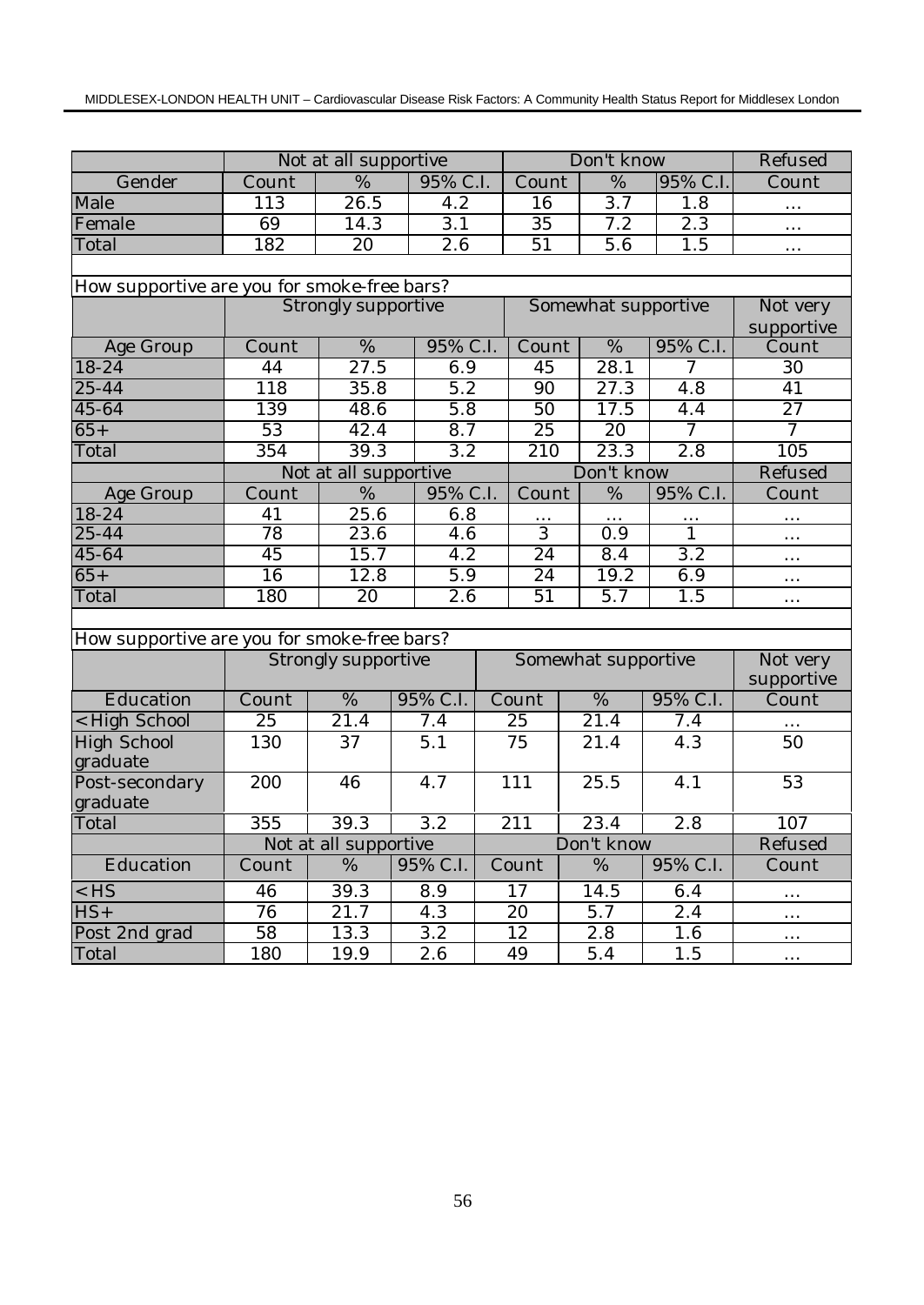| How supportive are you for smoke-free bars? |                  |                            |                  |                 |                     |                  |                 |
|---------------------------------------------|------------------|----------------------------|------------------|-----------------|---------------------|------------------|-----------------|
|                                             |                  | <b>Strongly supportive</b> |                  |                 | Somewhat supportive |                  | Not very        |
|                                             |                  |                            |                  |                 |                     |                  | supportive      |
| Income                                      | Count            | $\%$                       | 95% C.I.         | Count           | $\%$                | $+ -95%$<br>C.I. | Count           |
| $<$ \$50,000                                | 131              | 36.9                       | $\overline{5}$   | 93              | 26.2                | $4.\overline{6}$ | 47              |
| $50$ to < $100,000$                         | 103              | 43.6                       | 6.3              | $\overline{53}$ | 22.5                | $\overline{5.3}$ | $\overline{29}$ |
| $$100,000+$                                 | 41               | 40.6                       | $\overline{9.6}$ | $\overline{24}$ | 23.8                | 8.3              | 14              |
| Total                                       | $\overline{2}75$ | 39.7                       | $\overline{3.6}$ | 170             | 24.6                | 3.2              | 90              |
|                                             |                  | Not at all supportive      |                  |                 | Don't know          |                  | Refused         |
| Income                                      | Count            | %                          | 95% C.I.         | Count           | %                   | 95% C.I.         | Count           |
| $<$ \$50,000                                | 64               | 18                         | 4                | 20              | 5.6                 | 2.4              |                 |
| $50$ to $< 100,000$                         | 42               | 17.8                       | 4.9              | 8               | 3.4                 | 2.3              | $\cdots$        |
| $$100,000+$                                 | 22               | 21.8                       | 8.1              |                 | $\cdots$            | $\cdots$         | $\cdots$        |
| Total                                       | 128              | 18.5                       | 2.9              | 28              | $\overline{4}$      | $\overline{1.5}$ | $\cdots$        |
|                                             |                  |                            |                  |                 |                     |                  |                 |
| How supportive are you for smoke-free bars? |                  |                            |                  |                 |                     |                  |                 |
|                                             |                  | Strongly supportive        |                  |                 | Somewhat supportive |                  | Not very        |
|                                             |                  |                            |                  |                 |                     |                  | supportive      |
| Language                                    | Count            | %                          | 95% C.I.         | Count           | %                   | 95% C.I.         | Count           |
| English                                     | 321              | 37.9                       | $\overline{3.3}$ | 208             | 24.6                | 2.9              | 98              |
| Other                                       | 36               | 60                         | 12.4             | $\overline{5}$  | 8.3                 | $\overline{7}$   | 8               |
| Total                                       | 357              | 39.4                       | 3.2              | 213             | 23.5                | 2.8              | 106             |
|                                             |                  | Not at all supportive      |                  | Don't know      | Refused             |                  |                 |
| Language                                    | Count            | %                          | 95% C.I.         | Count           | %                   | 95% C.I.         | Count           |
| English                                     | 173              | 20.4                       | 2.7              | 46              | 5.4                 | 1.5              | $\cdots$        |
| Other                                       | 7                | 11.7                       | 8.1              | 4               | 6.7                 | 6.3              | .               |
| Total                                       | 180              | 19.8                       | 2.6              | 50              | 5.5                 | 1.5              | $\cdots$        |
|                                             |                  |                            |                  |                 |                     |                  |                 |
| How supportive are you for smoke-free bars? |                  |                            |                  |                 |                     |                  |                 |
|                                             |                  | Strongly supportive        |                  |                 | Somewhat supportive |                  | Not very        |
|                                             |                  |                            |                  |                 |                     |                  | supportive      |
| Region                                      | Count            | $\%$                       | 95% C.I.         | Count           | %                   | 95% C.I.         | Count           |
| City of London                              | 259              | 38.9                       | 3.7              | 155             | 23.3                | 3.2              | 82              |
| Middlesex County                            | 91               | 39.6                       | 6.3              | 54              | 23.5                | 5.5              | 23              |
| Total                                       | 350              | 39.1                       | 3.2              | 209             | 23.4                | 2.8              | 105             |
|                                             |                  | Not at all supportive      |                  |                 | Don't know          |                  | Refused         |
| Region                                      | Count            | %                          | 95% C.I.         | Count           | %                   | 95% C.I.         | Count           |
| City of London                              | 133              | 20                         | 3                | 35              | 5.3                 | 1.7              | $\cdots$        |
| Middlesex County                            | 46               | 20                         | 5.2              | 16              | $\tau$              | 3.3              | $\cdots$        |
| Total                                       | 179              | 20                         | 2.6              | 51              | 5.7                 | 1.5              | $\cdots$        |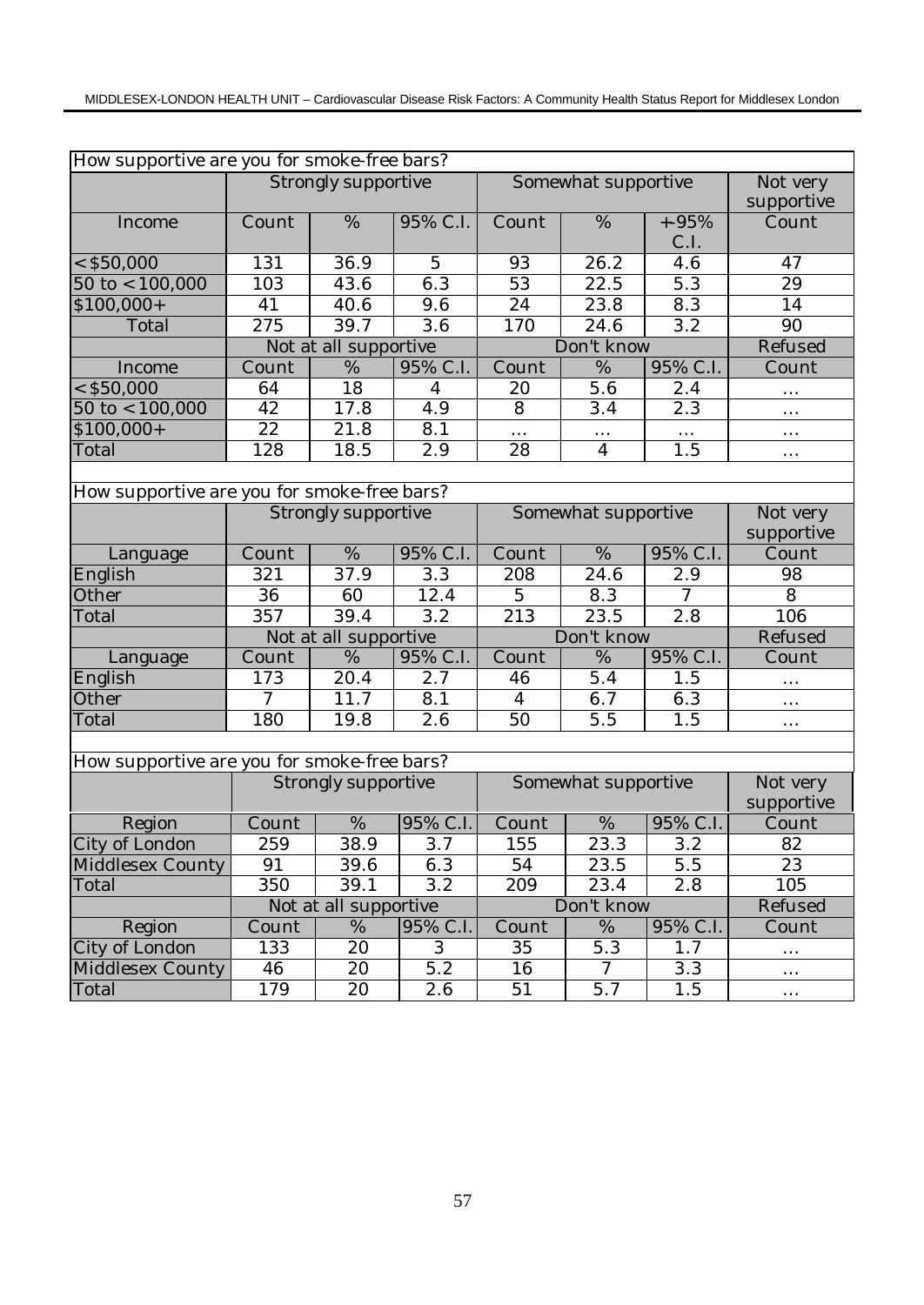|                            | How supportive are you of the by-law making restaurants smoke-free? |                            |                   |                                              |                     |                  |                        |  |  |  |  |
|----------------------------|---------------------------------------------------------------------|----------------------------|-------------------|----------------------------------------------|---------------------|------------------|------------------------|--|--|--|--|
|                            |                                                                     | <b>Strongly supportive</b> |                   |                                              | Somewhat supportive |                  | Not very               |  |  |  |  |
|                            |                                                                     |                            |                   |                                              |                     |                  | supportive             |  |  |  |  |
| <b>BYLAW</b>               | $\overline{\mathrm{C}}$ ount                                        | $\overline{\%}$            | 95% C.I.          | Count                                        | $\frac{0}{6}$       | 95% C.I.         | Count                  |  |  |  |  |
| Prior to Bylaw             | 425                                                                 | 55.5                       | 3.5               | 179                                          | 23.4                | 3                | 59                     |  |  |  |  |
| After Bylaw                | 656                                                                 | 72.1                       | $\overline{2.9}$  | 130                                          | 14.3                | 2.3              | 42                     |  |  |  |  |
| Total                      | 1081                                                                | 64.5                       | $\overline{2.3}$  | $\overline{309}$<br>$\overline{1.9}$<br>18.4 |                     |                  | 101                    |  |  |  |  |
|                            |                                                                     | Not at all supportive      |                   |                                              | Don't know          |                  | Refused                |  |  |  |  |
| <b>BYLAW</b>               | Count                                                               | %                          | 95% C.I.          | Count                                        | %                   | 95% C.I.         | Count                  |  |  |  |  |
| Prior to Bylaw             | 86                                                                  | 11.2                       | 2.2               | 15                                           | $\overline{2}$      | 1                | .                      |  |  |  |  |
| After Bylaw                | 66                                                                  | 7.3                        | 1.7               | 16                                           | 1.8                 | 0.9              | $\cdots$               |  |  |  |  |
| Total                      | 152                                                                 | 9.1                        | 1.4               | 31                                           | 1.8                 | 0.6              | $\cdots$               |  |  |  |  |
|                            |                                                                     |                            |                   |                                              |                     |                  |                        |  |  |  |  |
| What about bingo parlours? |                                                                     |                            |                   |                                              |                     |                  |                        |  |  |  |  |
|                            |                                                                     | Strongly supportive        |                   |                                              | Somewhat supportive |                  | Not very<br>supportive |  |  |  |  |
| Gender                     | Count                                                               | %                          | 95% C.I.          | $\overline{\mathrm{C}}$ ount                 | %                   | 95% C.I.         | Count                  |  |  |  |  |
| Male                       | 190                                                                 | 44.5                       | 4.7               | 78                                           | 18.3                | 3.7              | 35                     |  |  |  |  |
| Female                     | 258                                                                 | 53.4                       | 4.4               | 88                                           | 18.2                | 3.4              | 37                     |  |  |  |  |
| Total                      | 448                                                                 | 49.2                       | 3.2               | 166                                          | 18.2                | 2.5              | $\overline{72}$        |  |  |  |  |
|                            |                                                                     | Not at all supportive      |                   |                                              | Don't know          |                  | Refused                |  |  |  |  |
| Gender                     | Count                                                               | %                          | 95% C.I.          | Count                                        | %                   | 95% C.I.         | Count                  |  |  |  |  |
| Male                       | 72                                                                  | 16.9                       | 3.6               | 52                                           | 12.2                | 3.1              |                        |  |  |  |  |
| Female                     | $\overline{38}$                                                     | 7.9                        | 2.4               | 61                                           | 12.6                | $\overline{3}$   | $\cdots$               |  |  |  |  |
| Total                      | 110                                                                 | 12.1                       | $\overline{2}$ .1 | 113                                          | 12.4                | $\overline{2.1}$ | $\cdots$               |  |  |  |  |
|                            |                                                                     |                            |                   |                                              |                     |                  |                        |  |  |  |  |
| What about bingo parlours? |                                                                     |                            |                   |                                              |                     |                  |                        |  |  |  |  |
|                            |                                                                     | <b>Strongly supportive</b> |                   |                                              | Somewhat supportive |                  | Not very               |  |  |  |  |
|                            |                                                                     |                            |                   |                                              |                     |                  | supportive             |  |  |  |  |
| Age Group                  | Count                                                               | $\%$                       | 95% C.I.          | Count                                        | $\%$                | 95% C.I.         | Count                  |  |  |  |  |
| 18-24                      | 58                                                                  | 36                         | 7.4               | 41                                           | 25.5                | 6.7              | 33                     |  |  |  |  |
| $\overline{25-44}$         | $\overline{143}$                                                    | 43.6                       | 5.4               | 79                                           | 24.1                | 4.6              | 21                     |  |  |  |  |
| 45-64                      | 167                                                                 | 58.2                       | $\overline{5.7}$  | $\overline{35}$                              | 12.2                | $\overline{3.8}$ | 14                     |  |  |  |  |
| $65+$                      | 78                                                                  | 62.4                       | 8.5               | 9                                            | 7.2                 | 4.5              | $\overline{4}$         |  |  |  |  |
| Total                      | 446                                                                 | 49.5                       | 3.3               | 164                                          | 18.2                | 2.5              | 72                     |  |  |  |  |
|                            |                                                                     | Not at all supportive      |                   |                                              | Don't know          |                  | Refused                |  |  |  |  |
| Age Group                  | Count                                                               | $\frac{0}{6}$              | 95% C.I.          | Count                                        | %                   | 95% C.I.         | Count                  |  |  |  |  |
| 18-24                      | 22                                                                  | 13.7                       | 5.3               | $\tau$                                       | 4.3                 | 3.1              |                        |  |  |  |  |
| 25-44                      | 49                                                                  | 14.9                       | 3.9               | 36                                           | 11                  | 3.4              | $\cdots$               |  |  |  |  |
| 45-64                      | 31                                                                  | 10.8                       | 3.6               | 39                                           | 13.6                | $\overline{4}$   | $\cdots$               |  |  |  |  |
| $65+$                      | $\overline{7}$                                                      | $5.\overline{6}$           | $\overline{4}$    | 27                                           | 21.6                | 7.2              | $\cdots$               |  |  |  |  |
| Total                      | 109                                                                 | 12.1                       | 2.1               | 109                                          | 12.1                | 2.1              | $\cdots$               |  |  |  |  |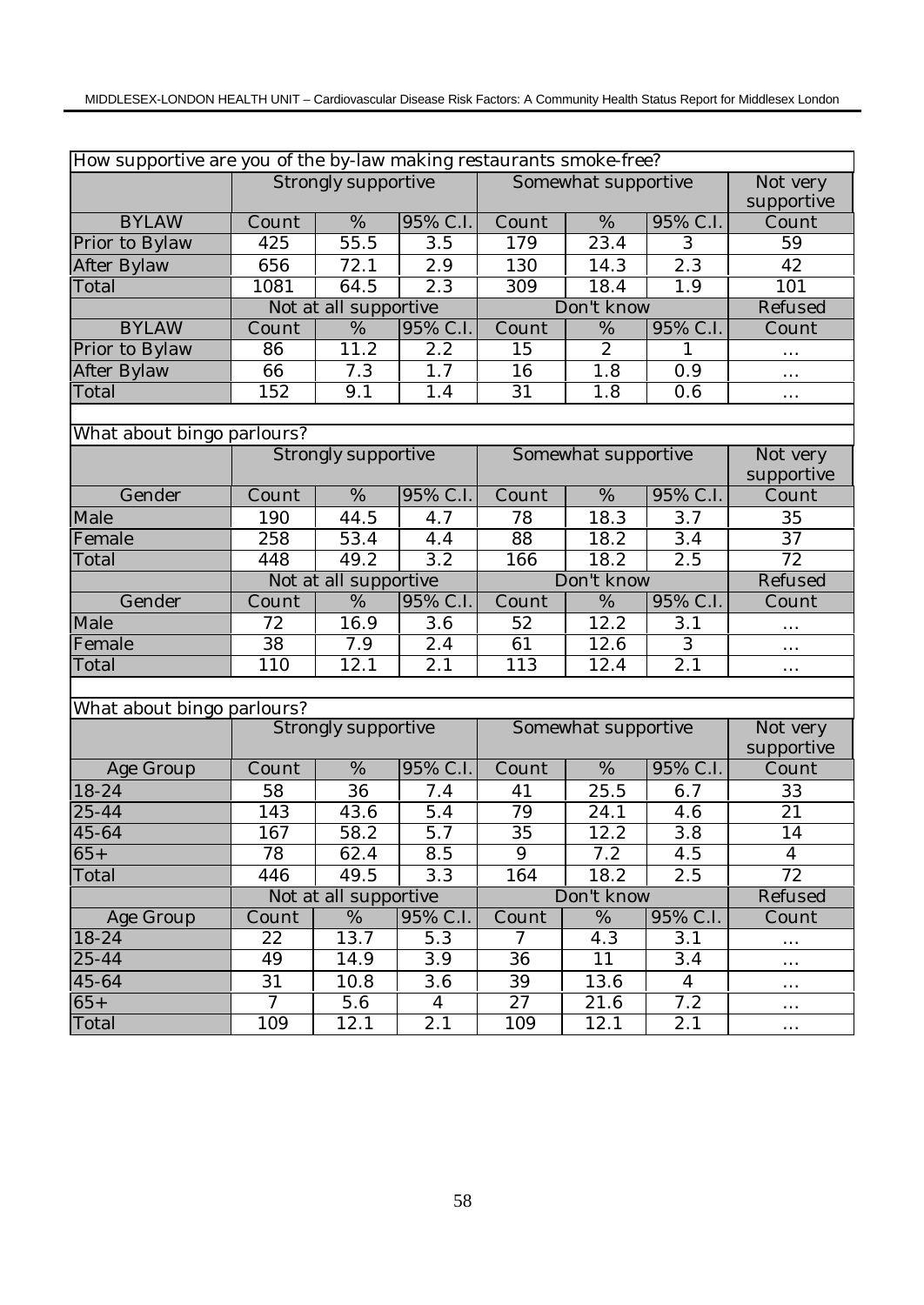| What about bingo parlours? |                 |                       |                  |                           |                     |                  |                        |  |  |  |
|----------------------------|-----------------|-----------------------|------------------|---------------------------|---------------------|------------------|------------------------|--|--|--|
|                            |                 | Strongly supportive   |                  |                           | Somewhat supportive |                  | Not very<br>supportive |  |  |  |
| Education                  | Count           | $\overline{\%}$       | 95% C.I.         | $\overline{\text{Count}}$ | $\overline{\%}$     | 95% C.I.         | Count                  |  |  |  |
| $<$ HS                     | $\overline{45}$ | 38.8                  | 8.9              | $\overline{18}$           | 15.5                | 6.6              | $\overline{5}$         |  |  |  |
| $HS+$                      | 171             | 48.7                  | 5.2              | 55                        | 15.7                | 3.8              | 41                     |  |  |  |
| Post 2nd grad              | 230             | 52.6                  | 4.7              | 92                        | $\overline{21.1}$   | 3.8              | $\overline{26}$        |  |  |  |
| Total                      | 446             | 49.3                  | $\overline{3.3}$ | 165                       | 18.3                | $\overline{2.5}$ | $\overline{72}$        |  |  |  |
|                            |                 | Not at all supportive |                  | Don't know                | Refused             |                  |                        |  |  |  |
| Education                  | Count           | %                     | 95% C.I.         | Count                     | %                   | 95% C.I.         | Count                  |  |  |  |
| $<$ HS                     | 26              | 22.4                  | 7.6              | 22                        | 19                  | 7.1              | $\cdots$               |  |  |  |
| $\overline{HS}$ +          | 48              | 13.7                  | 3.6              | $\overline{36}$           | 10.3                | $\overline{3.2}$ | $\cdots$               |  |  |  |
| Post 2nd grad              | 36              | 8.2                   | 2.6              | $\overline{52}$           | 11.9                | $\overline{3}$   | $\cdots$               |  |  |  |
| Total                      | 110             | 12.2                  | $\overline{2.1}$ | 110                       | 12.2                | $\overline{2.1}$ | $\cdots$               |  |  |  |
|                            |                 |                       |                  |                           |                     |                  |                        |  |  |  |
| What about bingo parlours? |                 |                       |                  |                           |                     |                  |                        |  |  |  |
|                            |                 | Strongly supportive   |                  | Somewhat supportive       | Not very            |                  |                        |  |  |  |
|                            |                 |                       |                  |                           |                     |                  | supportive             |  |  |  |
| Income                     | Count           | %                     | 95% C.I.         | Count                     | %                   | 95% C.I.         | Count                  |  |  |  |
| $<$ \$50,000               | 170             | 48                    | 5.2              | 75                        | $\overline{21.2}$   | 4.3              | 30                     |  |  |  |
| $50$ to $< 100,000$        | 128             | 54.5                  | 6.4              | 35                        | 14.9                | 4.6              | 16                     |  |  |  |
| $$100,000+$                | 45              | 44.1                  | 9.6              | 26                        | 25.5                | 8.5              | $\overline{12}$        |  |  |  |
| Total                      | 343             | 49.6                  | 3.7              | 136                       | 19.7                | 3                | 58                     |  |  |  |
|                            |                 | Not at all supportive |                  |                           | Don't know          |                  | Refused                |  |  |  |
| Income                     | Count           | %                     | 95% C.I.         | Count                     | %                   | 95% C.I.         | Count                  |  |  |  |
| $<$ \$50,000               | 40              | 11.3                  | 3.3              | 39                        | 11                  | 3.3              | $\cdots$               |  |  |  |
| $50$ to $< 100,000$        | 30              | 12.8                  | 4.3              | 25                        | 10.6                | 3.9              | $\ldots$               |  |  |  |
| $$100,000+$                | 14              | 13.7                  | 6.7              | $\overline{5}$            | 4.9                 | 4.2              | $\cdots$               |  |  |  |
| Total                      | 84              | 12.2                  | 2.4              | 69                        | 10                  | 2.2              | $\cdots$               |  |  |  |
|                            |                 |                       |                  |                           |                     |                  |                        |  |  |  |
| What about bingo parlours? |                 |                       |                  |                           |                     |                  |                        |  |  |  |
|                            |                 | Strongly supportive   |                  |                           | Somewhat supportive |                  | Not very               |  |  |  |
|                            |                 |                       |                  |                           |                     |                  | supportive             |  |  |  |
| Language                   | Count           | $\overline{\%}$       | 95% C.I.         | Count                     | $\overline{\%}$     | 95% C.I.         | Count                  |  |  |  |
| English                    | 420             | 49.6                  | 3.4              | 155                       | 18.3                | 2.6              | 65                     |  |  |  |
| Other                      | 28              | 46.7                  | 12.6             | 10                        | 16.7                | 9.4              | $\overline{7}$         |  |  |  |
| Total                      | 448             | 49.4                  | 3.3              | 165                       | 18.2                | 2.5              | $\overline{72}$        |  |  |  |
|                            |                 | Not at all supportive |                  |                           | Don't know          |                  | Refused                |  |  |  |
| Language                   | Count           | $\%$                  | 95% C.I.         | Count                     | $\%$                | 95% C.I.         | Count                  |  |  |  |
| English                    | 106             | 12.5                  | $2.2\,$          | 100                       | 11.8                | 2.2              | $\cdots$               |  |  |  |
| Other                      |                 |                       | $\cdots$         | 11                        | 18.3                | 9.8              | $\cdots$               |  |  |  |
| Total                      | 110             | 12.1                  | 2.1              | 111                       | 12.2                | 2.1              | $\cdots$               |  |  |  |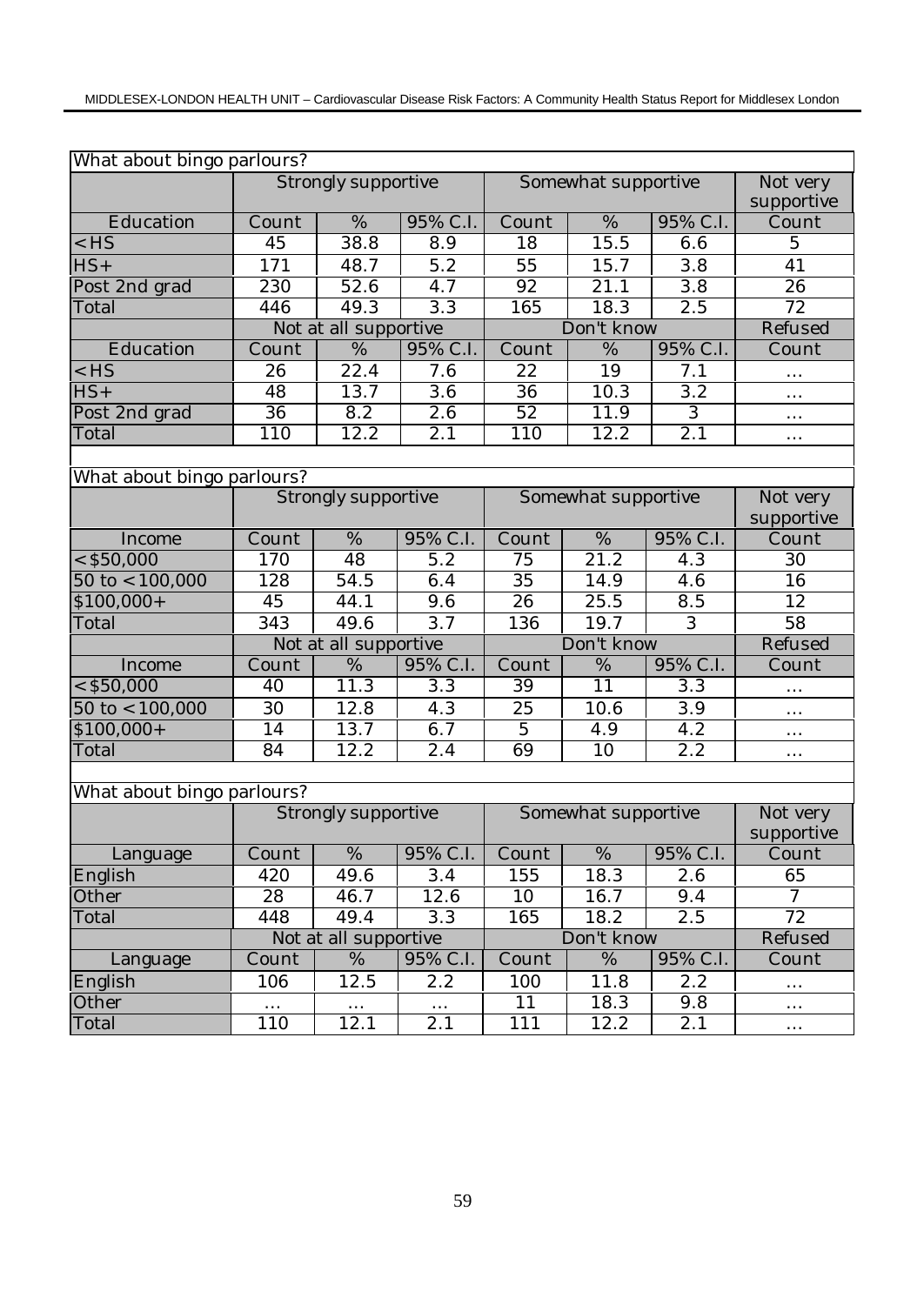| What about bingo parlours?     |         |                            |                  |                        |                     |                  |                        |  |  |
|--------------------------------|---------|----------------------------|------------------|------------------------|---------------------|------------------|------------------------|--|--|
|                                |         | Strongly supportive        |                  |                        | Somewhat supportive |                  | Not very<br>supportive |  |  |
| Region                         | Count   | $\%$                       | 95% C.I.         | Count                  | $\overline{\%}$     | 95% C.I.         | Count                  |  |  |
| City of London                 | 322     | 48.4                       | 3.8              | 128                    | $\overline{19.2}$   | $\overline{3}$   | 56                     |  |  |
| Middlesex                      | 119     | 52                         | 6.5              | 36                     | 15.7                | 4.7              | 14                     |  |  |
| County                         |         |                            |                  |                        |                     |                  |                        |  |  |
| Total                          | 441     | 49.3                       | $\overline{3.3}$ | 164                    | 18.3                | $\overline{2.5}$ | $\overline{70}$        |  |  |
|                                |         | Not at all supportive      |                  |                        | Don't know          | Refused          |                        |  |  |
| Region                         | Count   | %                          | 95% C.I.         | Count<br>95% C.I.<br>% |                     |                  | Count                  |  |  |
| City of London                 | 78      | 11.7                       | 2.4              | 80                     | 12                  | 2.5              | $\cdots$               |  |  |
| Middlesex                      | 30      | 13.1                       | 4.4              | 30                     | 13.1                | 4.4              | .                      |  |  |
| County                         |         |                            |                  |                        |                     |                  |                        |  |  |
| Total                          | 108     | 12.1                       | 2.1              | 110                    | 12.3                | 2.2              | .                      |  |  |
|                                |         |                            |                  |                        |                     |                  |                        |  |  |
| And smoke-free bowling alleys? |         |                            |                  |                        |                     |                  |                        |  |  |
|                                |         | <b>Strongly supportive</b> |                  |                        | Somewhat supportive |                  | Not very               |  |  |
|                                |         |                            |                  |                        |                     |                  | supportive             |  |  |
| Gender                         | Count   | %                          | 95% C.I.         | Count                  | %                   | 95% C.I.         | Count                  |  |  |
| Male                           | 230     | $\overline{53.7}$          | 4.7              | 70                     | 16.4                | 3.5              | 33                     |  |  |
| Female                         | 297     | 61.5                       | 4.3              | 91                     | 18.8                | $\overline{3.5}$ | 20                     |  |  |
| Total                          | 527     | 57.8                       | $\overline{3.2}$ | 161                    | 17.7                | 2.5              | $\overline{53}$        |  |  |
|                                |         | Not at all supportive      |                  |                        | Don't know          |                  | Refused                |  |  |
| Gender                         | Count   | %                          | 95% C.I.         | Count                  | $\%$                | 95% C.I.         | Count                  |  |  |
|                                |         |                            |                  |                        |                     |                  |                        |  |  |
| Male                           | 65      | 15.2                       | 3.4              | 30                     | 7                   | 2.4              |                        |  |  |
| Female                         | 20      | 4.1                        | 1.8              | 54                     | 11.2                | 2.8              | .                      |  |  |
| Total                          | 85      | 9.3                        | 1.9              | 84                     | 9.2                 | 1.9              | $\cdots$               |  |  |
|                                |         |                            |                  |                        |                     |                  |                        |  |  |
| And smoke-free bowling alleys? |         |                            |                  |                        |                     |                  |                        |  |  |
|                                |         | <b>Strongly supportive</b> |                  |                        | Somewhat supportive |                  | Not very               |  |  |
|                                |         |                            |                  |                        |                     |                  | supportive             |  |  |
| Age Group                      | Count   | $\%$                       | 95% C.I.         | Count                  | $\%$                | 95% C.I.         | Count                  |  |  |
| 18-24                          | 75      | 46.9                       | 7.7              | 44                     | 27.5                | 6.9              | 21                     |  |  |
| $25 - 44$                      | 177     | $\overline{54}$            | 5.4              | 73                     | 22.3                | 4.5              | $\overline{20}$        |  |  |
| $45 - 64$                      | 191     | 66.8                       | 5.5              | 36                     | 12.6                | 3.8              | 6                      |  |  |
| $65+$                          | 79      | 63.2                       | 8.5              | 6                      | 4.8                 | 3.7              | 6                      |  |  |
| Total                          | 522     | 58.1                       | 3.2              | 159                    | 17.7                | 2.5              | 53                     |  |  |
|                                |         | Not at all supportive      |                  |                        | Don't know          |                  | Refused                |  |  |
| Age Group                      | Count   | $\frac{0}{6}$              | 95% C.I.         | Count                  | %                   | 95% C.I.         | Count                  |  |  |
| $18 - 24$                      | 18      | 11.3                       | 4.9              | $\cdots$               | $\ldots$            | $\ldots$         | $\cdots$               |  |  |
| 25-44                          | 38      | 11.6                       | 3.5              | 20                     | 6.1                 | 2.6              |                        |  |  |
| $\overline{4}5 - 64$           | 20      | $\mathcal I$               | 3                | 32                     | 11.2                | 3.7              | $\cdots$               |  |  |
| $65+$<br>Total                 | 8<br>84 | 6.4<br>9.3                 | 4.3<br>1.9       | 26<br>80               | 20.8<br>8.9         | 7.1<br>1.9       | $\cdots$               |  |  |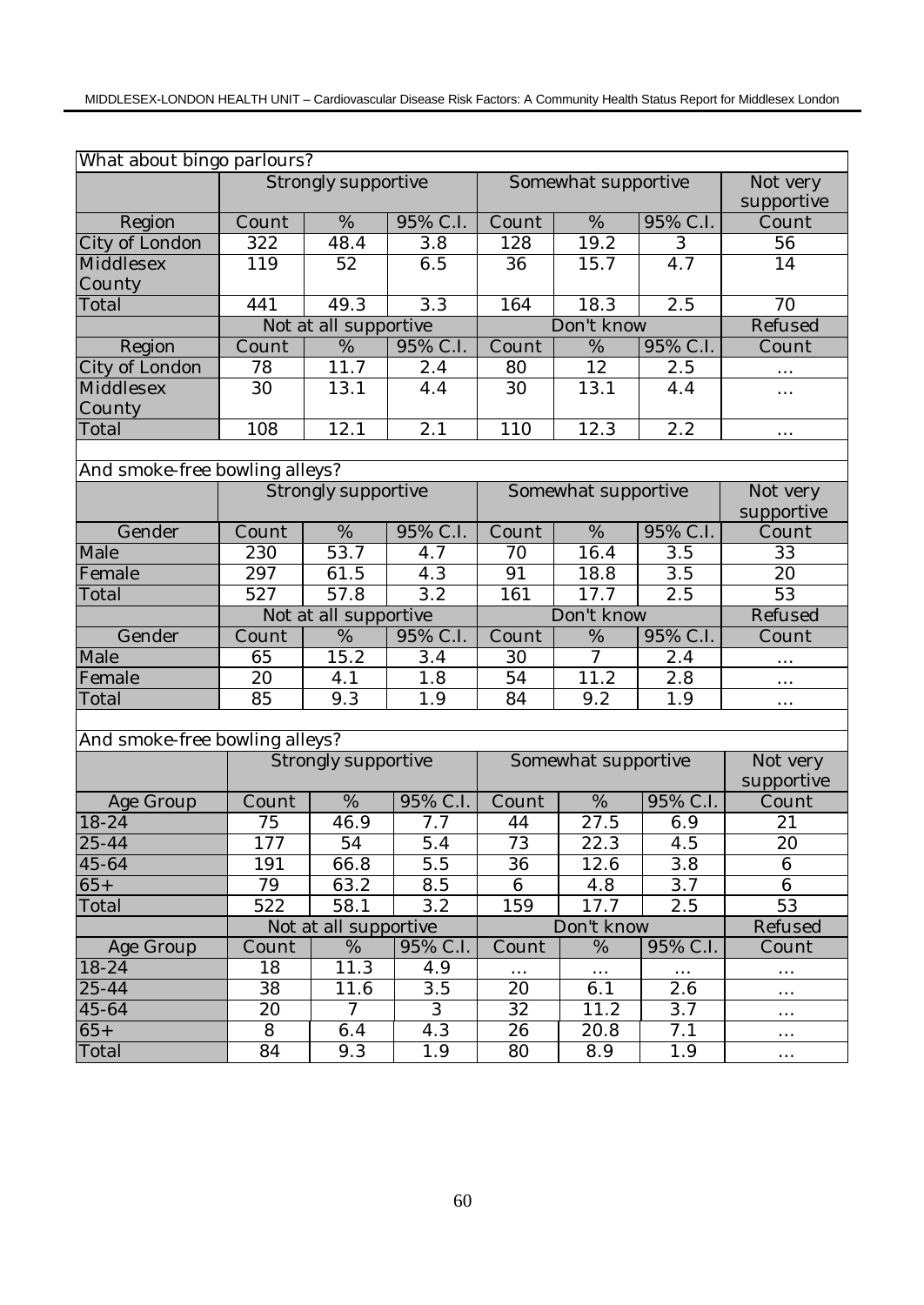|                                | And smoke-free bowling alleys? |                            |                  |                        |                     |                  |                 |  |  |  |  |
|--------------------------------|--------------------------------|----------------------------|------------------|------------------------|---------------------|------------------|-----------------|--|--|--|--|
|                                |                                | <b>Strongly supportive</b> |                  |                        | Somewhat supportive |                  | Not very        |  |  |  |  |
|                                |                                |                            |                  |                        |                     |                  | supportive      |  |  |  |  |
| Education                      | Count                          | $\overline{\%}$            | 95% C.I.         | Count                  | $\overline{\%}$     | 95% C.I.         | Count           |  |  |  |  |
| $<$ HS                         | 59                             | 50.9                       | 9.1              | 11                     | $\overline{9.5}$    | $\overline{5.3}$ | 6               |  |  |  |  |
| $HS+$                          | 190                            | 54                         | $\overline{5.2}$ | 66                     | 18.8                | 4.1              | $\overline{26}$ |  |  |  |  |
| Post 2nd grad                  | 273                            | 62.5                       | $\overline{4.5}$ | $\overline{84}$        | 19.2                | 3.7              | 21              |  |  |  |  |
| Total                          | 522                            | 57.7                       | $\overline{3.2}$ | 161                    | 17.8                | 2.5              | 53              |  |  |  |  |
|                                |                                | Not at all supportive      |                  |                        | Don't know          |                  | Refused         |  |  |  |  |
| Education                      | Count                          | %                          | 95% C.I.         | 95% C.I.<br>Count<br>% |                     |                  | Count           |  |  |  |  |
| $<$ HS                         | 17                             | 14.7                       | 6.4              | 23                     | 19.8                | 7.3              | $\cdots$        |  |  |  |  |
| $HS+$                          | 39                             | 11.1                       | $\overline{3.3}$ | 31                     | 8.8                 | $\overline{3}$   | $\cdots$        |  |  |  |  |
| Post 2nd grad                  | 29                             | 6.6                        | 2.3              | 29                     | 6.6                 | $\overline{2.3}$ | $\ddotsc$       |  |  |  |  |
| Total                          | 85                             | 9.4                        | 1.9              | 83                     | 9.2                 | 1.9              | $\cdots$        |  |  |  |  |
|                                |                                |                            |                  |                        |                     |                  |                 |  |  |  |  |
| And smoke-free bowling alleys? |                                |                            |                  |                        |                     |                  |                 |  |  |  |  |
|                                |                                | Strongly supportive        |                  |                        | Somewhat supportive |                  | Not very        |  |  |  |  |
|                                |                                |                            |                  |                        | supportive          |                  |                 |  |  |  |  |
| Income                         | Count                          | %                          | 95% C.I.         | Count                  | $\overline{\%}$     | 95% C.I.         | Count           |  |  |  |  |
| $<$ \$50,000                   | 200                            | 56.5                       | 5.2              | 84                     | 23.7                | 4.4              | 23              |  |  |  |  |
| $50$ to $<$                    | 151                            | 64.5                       | 6.1              | 32                     | 13.7                | 4.4              | 10              |  |  |  |  |
| 100,000                        |                                |                            |                  |                        |                     |                  |                 |  |  |  |  |
| $$100,000+$                    | 62                             | 60.8                       | 9.5              | 18                     | 17.6                | 7.4              |                 |  |  |  |  |
| Total                          | 413                            | 59.9                       | $\overline{3.7}$ | 134                    | 19.4                | $\overline{3}$   | 39              |  |  |  |  |
|                                |                                | Not at all supportive      |                  |                        | Don't know          |                  | Refused         |  |  |  |  |
| Income                         | Count                          | %                          | 95% C.I.         | Count                  | $\%$                | 95% C.I.         | Count           |  |  |  |  |
| $<$ \$50,000                   | 24                             | 6.8                        | 2.6              | 23                     | 6.5                 | 2.6              | $\cdots$        |  |  |  |  |
| $50$ to $<$                    | $\overline{15}$                | 6.4                        | $\overline{3.1}$ | $\overline{25}$        | 10.7                | $\overline{4}$   | $\cdots$        |  |  |  |  |
| 100,000                        |                                |                            |                  |                        |                     |                  |                 |  |  |  |  |
| $$100,000+$                    | 14                             | 13.7                       | 6.7              | $\cdots$               | $\cdots$            | .                | $\cdots$        |  |  |  |  |
| Total                          | $\overline{53}$                | 7.7                        | $\mathbf{2}$     | 50                     | 7.2                 | 1.9              | $\ddotsc$       |  |  |  |  |
|                                |                                |                            |                  |                        |                     |                  |                 |  |  |  |  |
| And smoke-free bowling alleys? |                                |                            |                  |                        |                     |                  |                 |  |  |  |  |
|                                |                                | Strongly supportive        |                  |                        | Somewhat supportive |                  | Not very        |  |  |  |  |
|                                |                                |                            |                  |                        |                     |                  | supportive      |  |  |  |  |
| Language                       | Count                          | $\%$                       | 95% C.I.         | Count                  | $\%$                | 95% C.I.         | Count           |  |  |  |  |
| English                        | 497                            | 58.7                       | 3.3              | 149                    | 17.6                | 2.6              | 48              |  |  |  |  |
| Other                          | 28                             | 45.9                       | 12.5             | 12                     | 19.7                | 10               | $\overline{5}$  |  |  |  |  |
| Total                          | 525                            | 57.8                       | 3.2              | 161                    | 17.7                | 2.5              | 53              |  |  |  |  |
|                                |                                | Not at all supportive      |                  |                        | Don't know          |                  | Refused         |  |  |  |  |
| Language                       | Count                          | %                          | 95% C.I.         | Count                  | $\%$                | 95% C.I.         | Count           |  |  |  |  |
| English                        | 82                             | 9.7                        | 2                | 70                     | 8.3                 | 1.9              | .               |  |  |  |  |
| Other                          | $\cdots$                       | $\cdots$                   | $\cdots$         | 13                     | $\overline{21.3}$   | 10.3             | $\cdots$        |  |  |  |  |
| Total                          | 85                             | 9.4                        | 1.9              | 83                     | 9.1                 | 1.9              | $\cdots$        |  |  |  |  |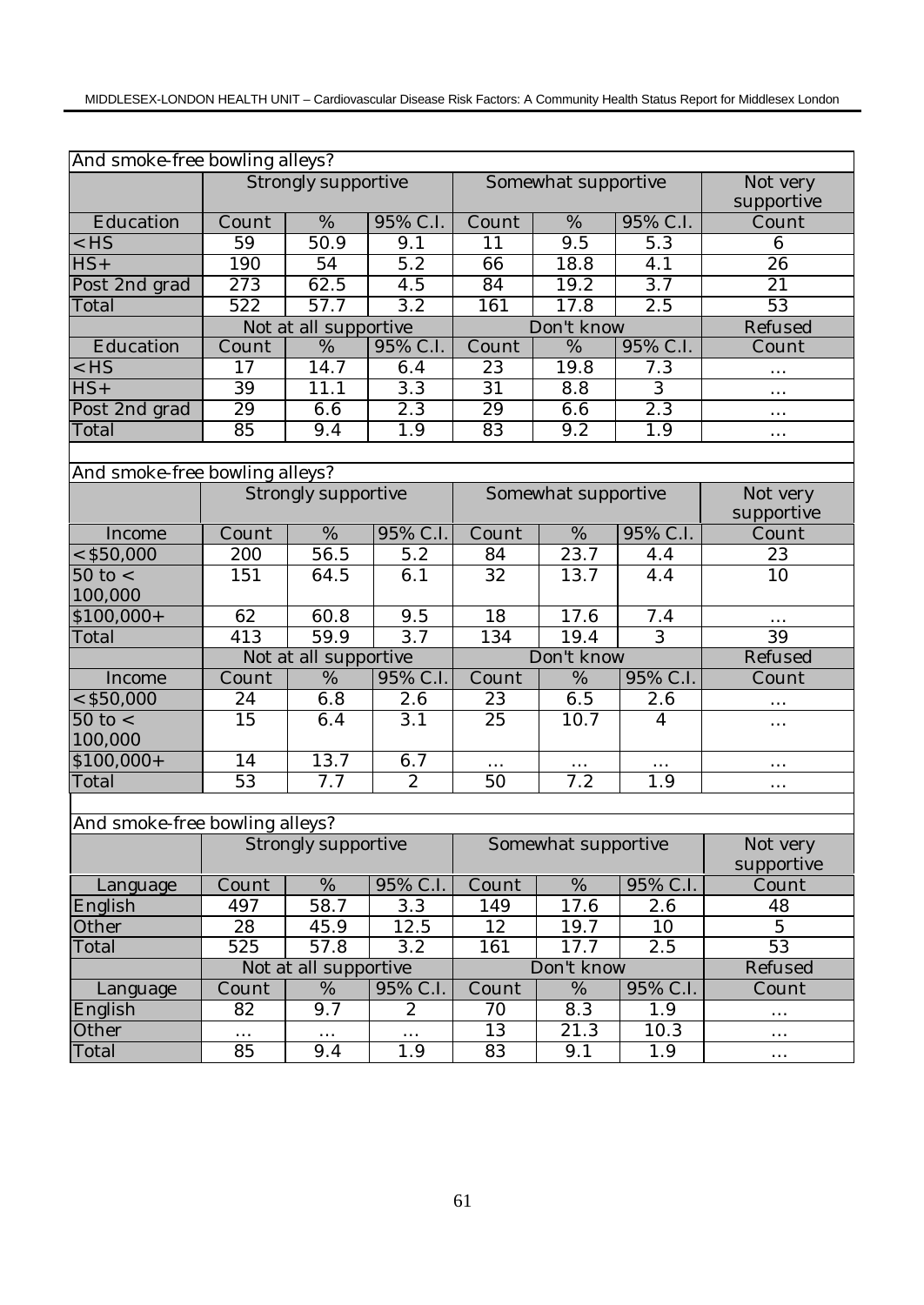| And smoke-free bowling alleys? |       |                       |          |       |                     |            |          |  |  |
|--------------------------------|-------|-----------------------|----------|-------|---------------------|------------|----------|--|--|
|                                |       | Strongly supportive   |          |       | Somewhat supportive |            | Not very |  |  |
|                                |       |                       |          |       |                     | supportive |          |  |  |
| Region                         | Count | $\%$                  | 95% C.I. | Count | %                   | 95% C.I.   | Count    |  |  |
| City of London                 | 387   | 58.2                  | 3.7      | 122   | 18.3                | 2.9        | 37       |  |  |
| Middlesex                      | 133   | 58.1                  | 6.4      | 35    | 15.3                | 4.7        | 16       |  |  |
| County                         |       |                       |          |       |                     |            |          |  |  |
| Total                          | 520   | 58.2                  | 3.2      | 157   | 17.6                | 2.5        | 53       |  |  |
|                                |       | Not at all supportive |          |       | Don't know          | Refused    |          |  |  |
| Region                         | Count | $\%$                  | 95% C.I. | Count | %                   | 95% C.I.   | Count    |  |  |
| City of London                 | 61    | 9.2                   | 2.2      | 57    | 8.6                 | 2.1        | $\cdots$ |  |  |
| Middlesex                      | 22    | 9.6                   | 3.8      | 23    | 10                  | 3.9        | $\cdots$ |  |  |
| County                         |       |                       |          |       |                     |            |          |  |  |
| Total                          | 83    | 9.3                   | 1.9      | 80    | 8.9                 | 1.9        | $\cdots$ |  |  |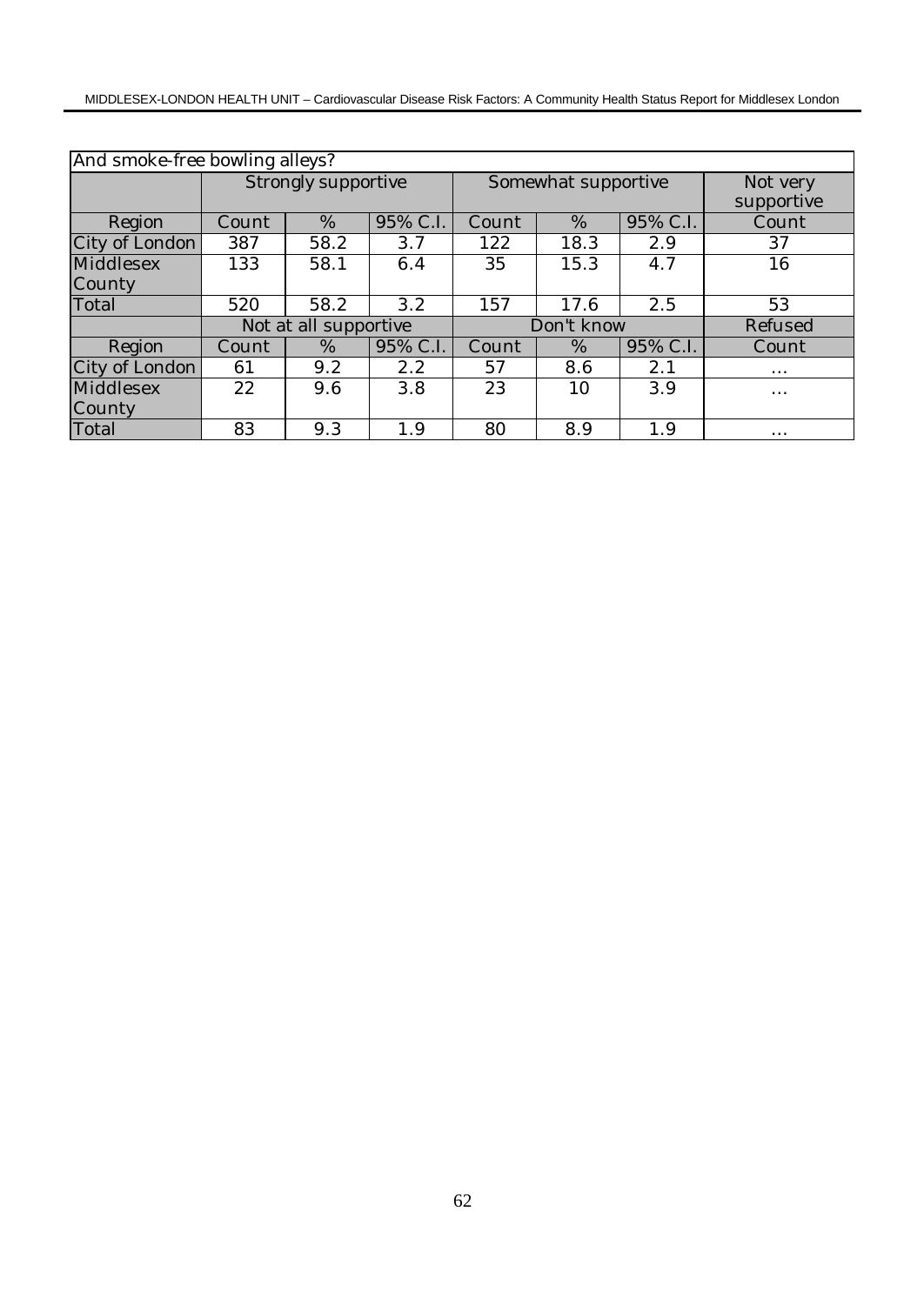# **Appendix E**

| Physical Activity                               |                  |                   |                   |  |                |                          |                   |
|-------------------------------------------------|------------------|-------------------|-------------------|--|----------------|--------------------------|-------------------|
| Source: CCHS 2000/01, RRFSS 2001/02, Waves 5-21 |                  |                   |                   |  |                |                          |                   |
|                                                 |                  |                   |                   |  |                |                          |                   |
| Leisure-time physical activity                  |                  |                   |                   |  |                | Total, 12 years and over |                   |
|                                                 |                  |                   | <b>Both sexes</b> |  | <b>Males</b>   |                          | Females           |
| Physically active                               |                  | Percent           | 24.1              |  | 29.2           |                          | 19.2              |
|                                                 |                  | 95% CI            | 2.7               |  | $\overline{4}$ |                          | 3.2               |
| Moderately active                               |                  | Percent           | 21.8              |  | 20.3           |                          | 23.3              |
|                                                 |                  | 95% CI            | 2.3               |  | 3.4            |                          | 3.4               |
| Physically inactive                             |                  | Percent           | 49.4              |  | 43.6           |                          | 54.9              |
|                                                 |                  | 95% CI            | 3.3               |  | 4.6            |                          | 4.1               |
| Physical activity, not<br>stated                |                  | Percent           | 4.7               |  | 6.9E           |                          | $\overline{2}.6E$ |
|                                                 |                  |                   |                   |  |                |                          |                   |
| Know Of and Used Trails In Past 12 Months       |                  |                   |                   |  |                |                          |                   |
|                                                 |                  | Know and Used     |                   |  |                | Know, Not Used           |                   |
| Education                                       | Count            | %                 | 95% C.I.          |  | Count          | %                        | 95% C.I.          |
| $<$ HS                                          | 49               | 23.7              | 5.8               |  | 43.5<br>90     |                          | 6.8               |
| $\overline{HS}$ +                               | $\overline{341}$ | 51.4              | 3.8               |  | 184            | 27.7                     | 3.4               |
| Post 2nd grad                                   | 532              | 65.6              | 3.3               |  | 192            | 23.7                     | 2.9               |
| Total                                           | 922              | $54.\overline{8}$ | 2.4               |  | 466            | 27.7                     | 2.1               |
|                                                 |                  | Did Not Know      |                   |  |                |                          |                   |
| Education                                       | Count            | $\%$              | 95% C.I.          |  | Total          |                          |                   |
| $<$ HS                                          | 68               | 32.9              | 6.4               |  | 207            |                          |                   |
| $\overline{HS}$ +                               | 139              | 20.9              | 3.1               |  | 664            |                          |                   |
| Post 2nd grad                                   | 87               | 10.7              | 2.1               |  | 811            |                          |                   |
| Total                                           | 294              | 17.5              | 1.8               |  | 1682           |                          |                   |
|                                                 |                  |                   |                   |  |                |                          |                   |
| Know Of and Used Trails In Past 12 Months       |                  |                   |                   |  |                |                          |                   |
|                                                 |                  | Know and Used     |                   |  |                | Know, Not Used           |                   |
| Gender                                          | Count            | %                 | 95% C.I.          |  | Count          | %                        | 95% C.I.          |
| Male                                            | 463              | 57.3              | 3.4               |  | 232            | 28.7                     | 3.1               |
| Female                                          | 462              | 52.3              | $\overline{3.3}$  |  | 237            | 26.8                     | $2.9\,$           |
| Total                                           | 925              | 54.7              | 2.4               |  | 469            | 27.7                     | 2.1               |
|                                                 |                  | Did Not Know      |                   |  |                |                          |                   |
| Gender                                          | Count            | %                 | 95% C.I.          |  | Total          |                          |                   |
| Male                                            | 113              | 14                | 2.4               |  | 808            |                          |                   |
| Female                                          | 184              | 20.8              | 2.7               |  | 883            |                          |                   |
| Total                                           | 297              | 17.6              | 1.8               |  | 1691           |                          |                   |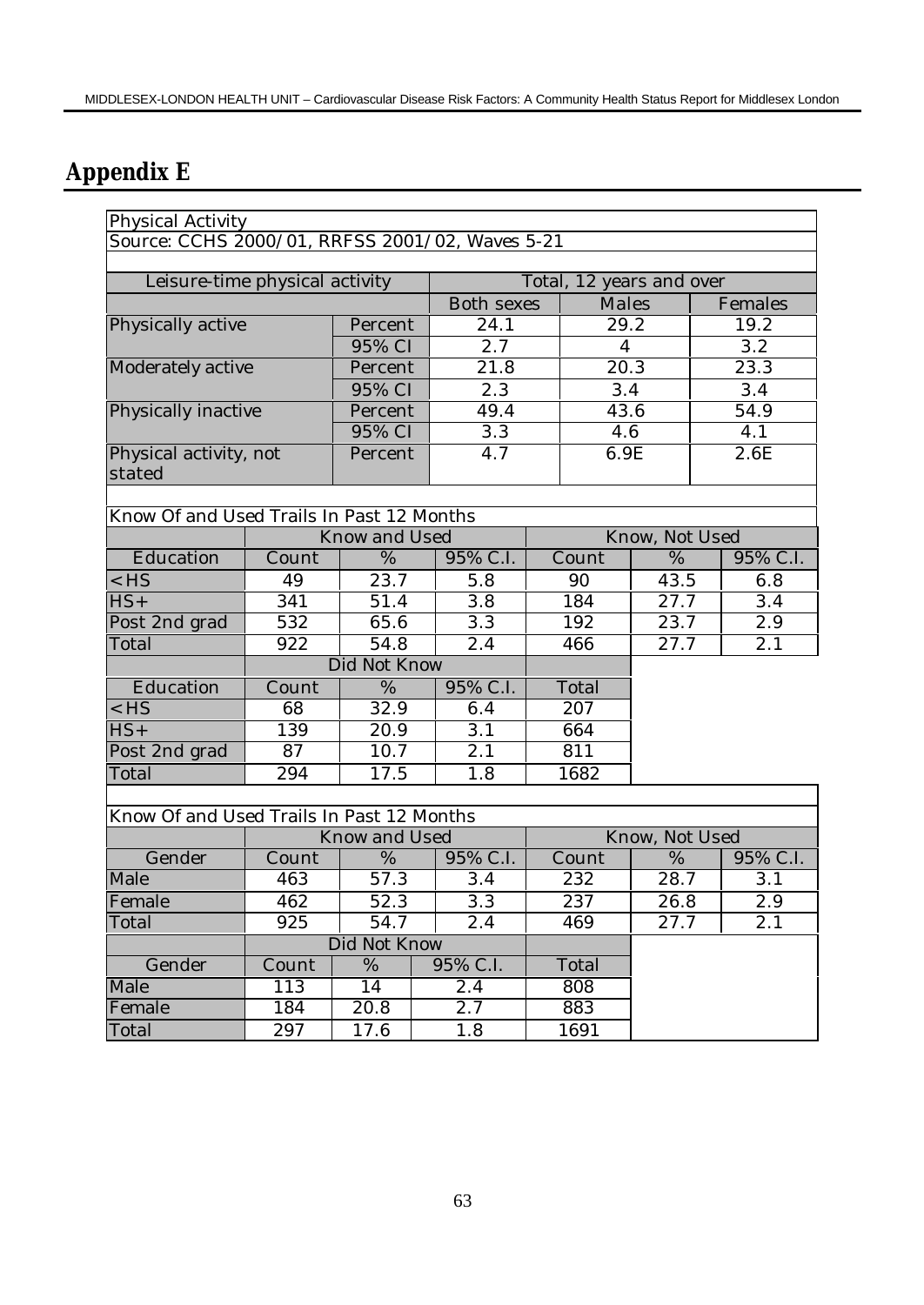| Know Of and Used Trails In Past 12 Months |                  |                      |  |                      |       |                   |                  |
|-------------------------------------------|------------------|----------------------|--|----------------------|-------|-------------------|------------------|
|                                           |                  | Know and Used        |  |                      |       | Know, Not Used    |                  |
| <b>Age Group</b>                          | Count            | $\overline{\%}$      |  | 95% C.I.             | Count | $\overline{\%}$   | 95% C.I.         |
| $18 - 24$                                 | 166              | $\overline{57.6}$    |  | 5.7                  | 56    | 19.4              | 4.6              |
| $25 - 44$                                 | 401              | 64.6                 |  | $\overline{3.8}$     | 138   | 22.2              | $\overline{3.3}$ |
| 45-64                                     | 299              | 55.3                 |  | $\overline{4.2}$     | 167   | 30.9              | 3.9              |
| $65+$                                     | $\overline{53}$  | 23.7                 |  | $\overline{5.6}$     | 104   | 46.4              | 6.5              |
| Total                                     | $\overline{919}$ | 54.9                 |  | 2.4                  | 465   | 27.8              | $\overline{2.1}$ |
|                                           |                  | Did Not Know         |  |                      |       |                   |                  |
| Age Group                                 | Count            | %                    |  | 95% C.I.             | Total |                   |                  |
| 18-24                                     | 66               | 22.9                 |  | 4.9                  | 288   |                   |                  |
| 25-44                                     | 82               | 13.2                 |  | 2.7                  | 621   |                   |                  |
| 45-64                                     | $\overline{75}$  | 13.9                 |  | $\overline{2.9}$     | 541   |                   |                  |
| $65+$                                     | 67               | 29.9                 |  | 6                    | 224   |                   |                  |
| Total                                     | 290              | 17.3                 |  | 1.8                  | 1674  |                   |                  |
|                                           |                  |                      |  |                      |       |                   |                  |
| Know Of and Used Trails In Past 12 Months |                  |                      |  |                      |       |                   |                  |
|                                           |                  | <b>Know and Used</b> |  |                      |       | Know, Not Used    |                  |
| Education                                 | Count            | $\overline{\%}$      |  | 95% C.I.             | Count | $\overline{\%}$   | 95% C.I.         |
| $<$ HS                                    | 49               | 23.7                 |  | 5.8                  | 90    | 43.5              | 6.8              |
| $HS+$                                     | 341              | 51.4                 |  | 3.8                  | 184   | 27.7              | 3.4              |
| Post 2nd grad                             | 532              | 65.6                 |  | 3.3                  | 192   | 23.7              | 2.9              |
| Total                                     | 922              | 54.8                 |  | 2.4                  | 466   | $\overline{27.7}$ | $\overline{2.1}$ |
|                                           |                  | Did Not Know         |  |                      |       |                   |                  |
| Education                                 | Count            | %                    |  | 95% C.I.             | Total |                   |                  |
| $<$ HS                                    | 68               | 32.9                 |  | 6.4                  | 207   |                   |                  |
| $\overline{HS}$ +                         | 139              | 20.9                 |  | 3.1                  | 664   |                   |                  |
| Post 2nd grad                             | 87               | 10.7                 |  | 2.1                  | 811   |                   |                  |
| Total                                     | 294              | 17.5                 |  | 1.8                  | 1682  |                   |                  |
|                                           |                  |                      |  |                      |       |                   |                  |
| Know Of and Used Trails In Past 12 Months |                  |                      |  |                      |       |                   |                  |
|                                           |                  | Know and Used        |  |                      |       | Know, Not Used    |                  |
| Income                                    |                  |                      |  | Count   %   95% C.I. | Count |                   | % 95% C.I.       |
| $<$ \$50,000                              | 311              | 49.1                 |  | 3.9                  | 171   | 27                | 3.5              |
| $50$ to < $100,000$                       | 277              | 64.9                 |  | 4.5                  | 111   | 26                | 4.2              |
| $$100,000+$                               | 134              | 70.2                 |  | 6.5                  | 50    | 26.2              | 6.2              |
| Total                                     | 722              | 57.7                 |  | 2.7                  | 332   | 26.5              | 2.4              |
|                                           | Did Not Know     |                      |  |                      |       |                   |                  |
| Income                                    | Count            | $\overline{\%}$      |  | 95% C.I.             | Total |                   |                  |
| $<$ \$50,000                              | 152              | 24                   |  | 3.3                  | 634   |                   |                  |
| $50 \text{ to} < 100,000$                 | 39               | 9.1                  |  | 2.7                  | 427   |                   |                  |
| $$100,000+$                               | $\mathcal I$     | 3.7                  |  | 2.7                  | 191   |                   |                  |
| Total                                     | 198              | 15.8                 |  | $\boldsymbol{2}$     | 1252  |                   |                  |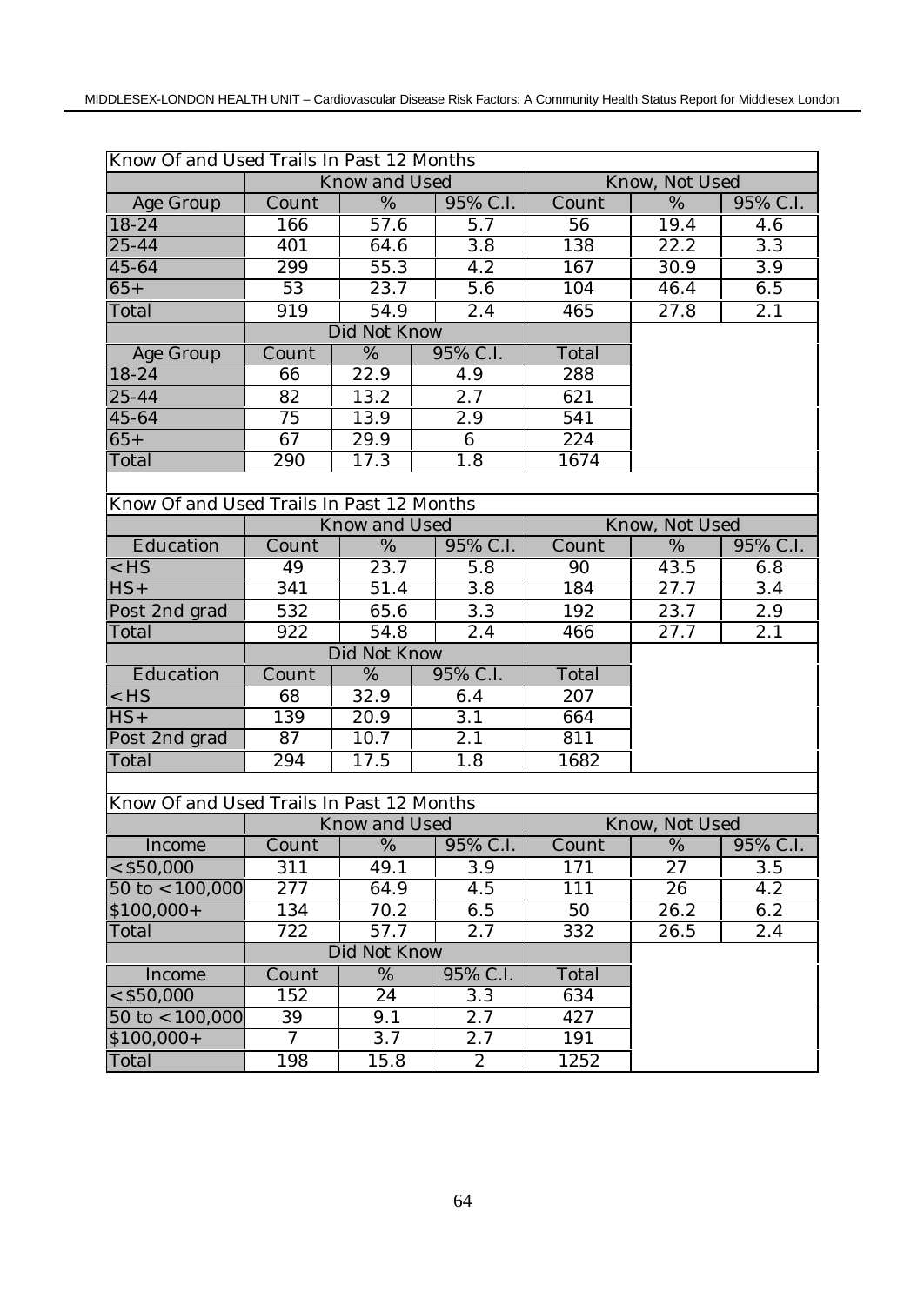| Know Of and Used Trails In Past 12 Months                                   |                   |                             |                   |                          |                |                   |                  |  |
|-----------------------------------------------------------------------------|-------------------|-----------------------------|-------------------|--------------------------|----------------|-------------------|------------------|--|
|                                                                             |                   | <b>Know and Used</b>        |                   |                          |                | Know, Not Used    |                  |  |
| Language<br>spoken at home                                                  | Count             | %                           | 95% C.I.          | Count                    |                | %                 | 95% C.I.         |  |
| English                                                                     | 885               | 56.1                        | 2.4               | 455                      |                | 28.9              | 2.2              |  |
| Other                                                                       | 40                | 35.7                        | 8.9               | 13                       |                | 11.6              | 5.9              |  |
| Total                                                                       | $\overline{925}$  | 54.8                        | 2.4               | 468                      |                | 27.7              | $\overline{2.1}$ |  |
|                                                                             |                   | Did Not Know                |                   |                          |                |                   |                  |  |
| Language<br>spoken at home                                                  | Count             | $\overline{\%}$<br>95% C.I. |                   | Total                    |                |                   |                  |  |
| English                                                                     | 237               | 15                          | 1.8               | 1577                     |                |                   |                  |  |
| Other                                                                       | 59                | 52.7                        | 9.2               |                          | 112            |                   |                  |  |
| Total                                                                       | 296               | 17.5                        | 1.8               | 1689                     |                |                   |                  |  |
|                                                                             |                   |                             |                   |                          |                |                   |                  |  |
| Know Of and Used Trails In Past 12 Months                                   |                   |                             |                   |                          |                |                   |                  |  |
|                                                                             |                   | Knew and Used               |                   |                          | Knew, Not Used |                   |                  |  |
| Region                                                                      | Count             | %                           | 95% C.I.          | Count                    |                | $\overline{\%}$   | 95% C.I.         |  |
| City of London                                                              | 727               | 59.7                        | 2.8               | 314                      |                | 25.8              | 2.5              |  |
| Middlesex<br>County                                                         | 185               | 41.9                        | 4.6               | 153                      |                | 34.6              | 4.4              |  |
| Total                                                                       | 912               | 54.9                        | 2.4               | 467                      |                | 28.1              | 2.2              |  |
|                                                                             |                   | Did Not Know                |                   |                          |                |                   |                  |  |
| Region                                                                      | Count             | %                           | 95% C.I.          | Total                    |                |                   |                  |  |
| City of London                                                              | 177               | $\overline{1}$ 4.5          |                   | 1218<br>$\boldsymbol{2}$ |                |                   |                  |  |
| Middlesex                                                                   | 104               | 23.5                        | $\overline{4}$    | 442                      |                |                   |                  |  |
| County                                                                      |                   |                             |                   |                          |                |                   |                  |  |
| Total                                                                       | 281               | 16.9                        | 1.8               | 1660                     |                |                   |                  |  |
|                                                                             |                   |                             |                   |                          |                |                   |                  |  |
| CCHS 2000/01 Middlesex-London Public Health Unit, Ontario Peer group I 3544 |                   |                             |                   |                          |                |                   |                  |  |
| Age                                                                         |                   |                             | Physically active |                          |                | Moderately active |                  |  |
|                                                                             |                   | $\overline{\%}$             | 95% CI            |                          |                | $\overline{\%}$   | 95% CI           |  |
|                                                                             | <b>Both sexes</b> | 38.9                        | 9.2               |                          | 22.1           |                   | 7.1              |  |
| 12-19 years                                                                 | Males             | 43.4                        |                   | 12.7                     |                | 20.5E             | 9.6              |  |
|                                                                             | Females           | 34.1E                       |                   | 11.3                     |                | 23.7E             | 9.3              |  |
|                                                                             | Both sexes        | 31.3                        |                   | 5.7                      |                | 19.3              | $\overline{5.2}$ |  |
| $20-34$ years                                                               | Males             | 38                          | 10                |                          | 16.7E          |                   | 6.8              |  |
|                                                                             | Females           | 24.9                        |                   | 6.1                      |                | 21.7E             | 7.2              |  |
|                                                                             | Both sexes        | 21.4                        | 5.4               |                          | 24.8           |                   | 4.8              |  |
| $35-44$ years                                                               | Males             | 23.0E                       | 8.9               |                          | 22.6E          |                   | 9.9              |  |
|                                                                             | Females           | 19.7E                       |                   | 7.9                      |                | 27.2              | 6.6              |  |
|                                                                             | Both sexes        | 16.7                        | 4.1               |                          | 23.5           |                   | 5.4              |  |
| $45-64$ years                                                               | Males             | 21.8                        | 6.5               |                          | 21.8E          |                   | 7.6              |  |
|                                                                             | Females           | 12.0E                       |                   | 5.1                      |                | 25.1              | 7.3              |  |
|                                                                             | Both sexes        | 15.9                        | 4.9               |                          | 18.4           |                   | 6.8              |  |
| 65 years and<br>over                                                        | Males             | 23.3E                       |                   | 8.4                      |                | 19.6E             | 8.6              |  |
|                                                                             | Females           | 10.6E                       |                   | 5.2                      |                | 17.5E             | 8.1              |  |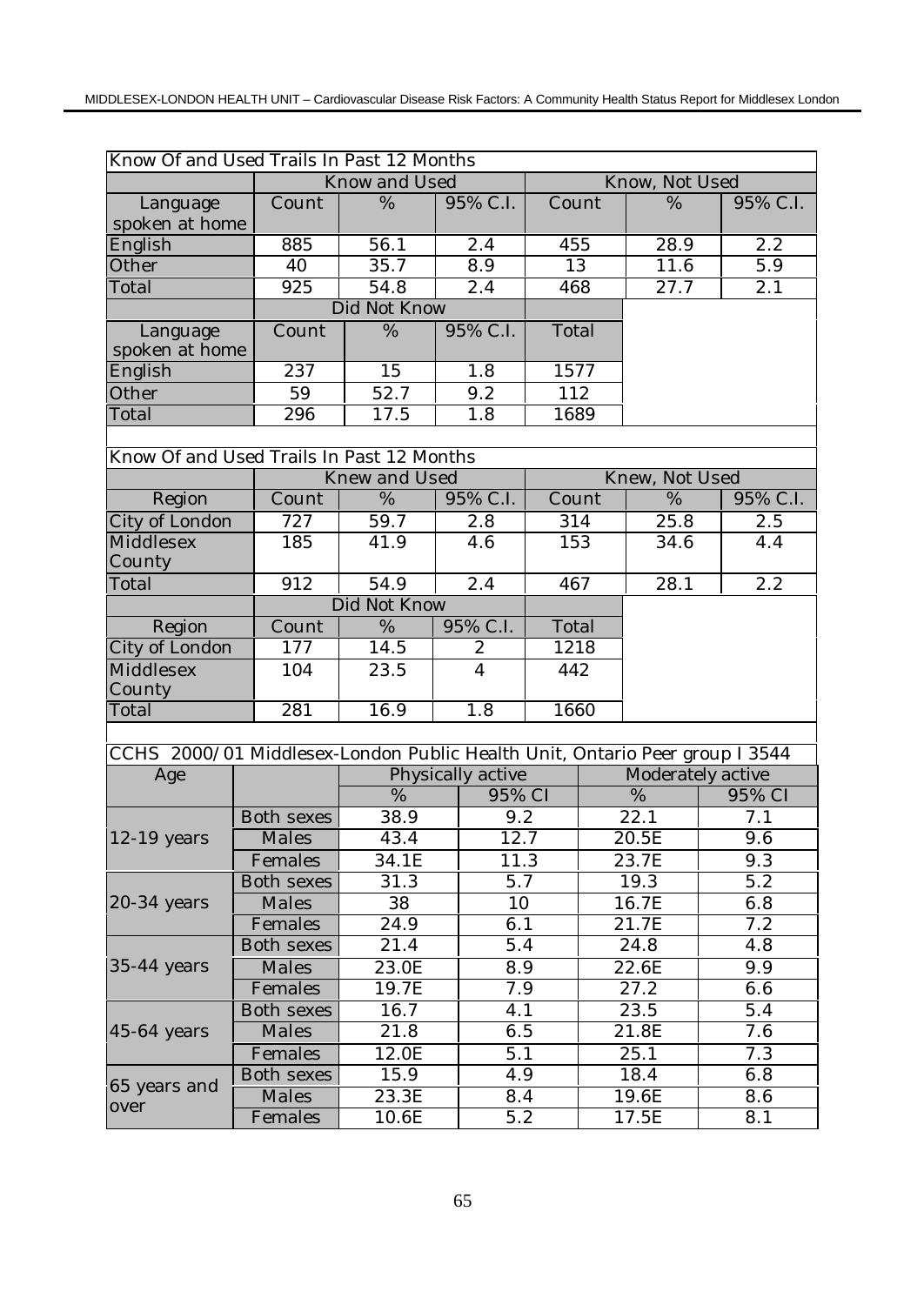| Age           |                   | Physically inactive |        | Physical activity,<br>not stated                                                                                                                                                                                               |        |  |
|---------------|-------------------|---------------------|--------|--------------------------------------------------------------------------------------------------------------------------------------------------------------------------------------------------------------------------------|--------|--|
|               |                   | %                   | 95% CI | %                                                                                                                                                                                                                              | 95% CI |  |
|               | Both sexes        | 30.1                | 7.3    | 9.0E                                                                                                                                                                                                                           | 5.3    |  |
| $12-19$ years | Males             | 23.3E               | 9.8    | 12.7E                                                                                                                                                                                                                          | 7.7    |  |
|               | Females           | 37.1                | 10.1   | $\mathbf{F}$<br>F<br>5.7E<br>F<br>F<br>$\overline{F}$<br>F<br>$\overline{F}$<br>F<br>$\overline{F}$<br>$\overline{F}$<br>$\mathbf{F}$<br>F<br>$\overline{F}$<br>$\overline{F}$<br>F<br>F<br>F<br>${\bf F}$<br>F<br>F<br>F<br>F |        |  |
| 20-34 years   | Both sexes        | 43.8                | 7.2    |                                                                                                                                                                                                                                | 3.6    |  |
|               | Males             | 34.5                | 10.6   |                                                                                                                                                                                                                                |        |  |
|               | Females           | 52.6                | 9.2    |                                                                                                                                                                                                                                |        |  |
|               | <b>Both sexes</b> | 49.4                | 6.2    |                                                                                                                                                                                                                                |        |  |
| $35-44$ years | Males             | 49.4                | 10     |                                                                                                                                                                                                                                |        |  |
|               | Females           | 49.4                | 9.6    |                                                                                                                                                                                                                                |        |  |
|               | <b>Both sexes</b> | 56.7                | 6.5    |                                                                                                                                                                                                                                |        |  |
| $45-64$ years | Males             | 53.1                | 8.9    |                                                                                                                                                                                                                                |        |  |
|               | Females           | 60.1                | 7.4    |                                                                                                                                                                                                                                |        |  |
| 65 years and  | Both sexes        | 62.9                | 7.2    |                                                                                                                                                                                                                                |        |  |
|               | Males             | 52.7                | 9.7    |                                                                                                                                                                                                                                |        |  |
| over          | Females           | 70.3                | 8.4    | F                                                                                                                                                                                                                              | F      |  |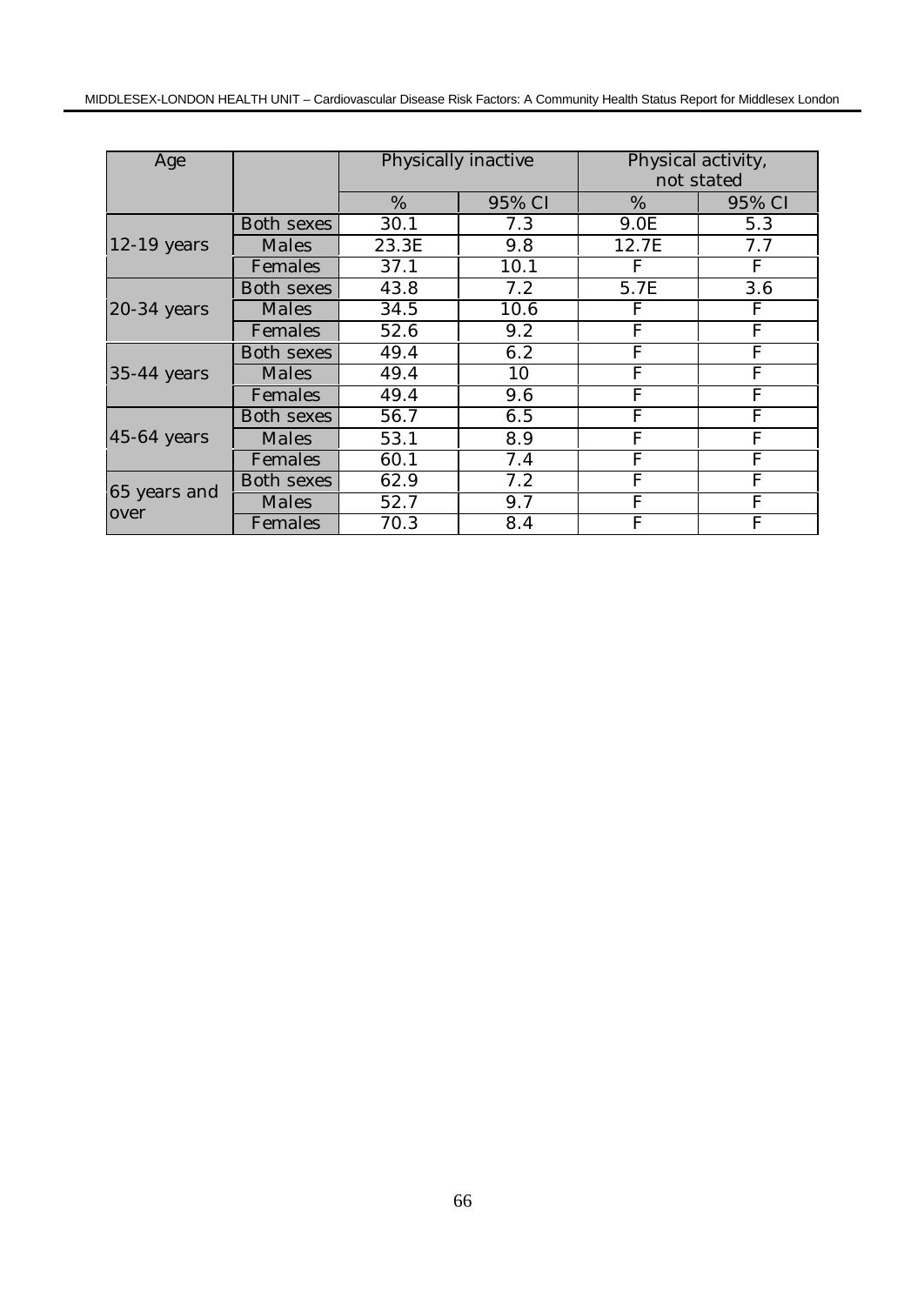# **Appendix F**

| <b>Healthy Eating</b>                                                                     |                 |                   |                  |                 |                   |                  |          |
|-------------------------------------------------------------------------------------------|-----------------|-------------------|------------------|-----------------|-------------------|------------------|----------|
| Source: CCHS 2000/01, RRFSS 2001/02, Waves 1-21                                           |                 |                   |                  |                 |                   |                  |          |
|                                                                                           |                 |                   |                  |                 |                   |                  |          |
| Have you eaten at or ordered take-out food from an Eatsmart! Designated Restaurant in the |                 |                   |                  |                 |                   |                  |          |
| past 12 months?                                                                           |                 |                   |                  |                 |                   |                  |          |
|                                                                                           | Yes             |                   |                  |                 |                   |                  |          |
| Gender                                                                                    | Count           | $\frac{0}{6}$     | 95% C.I.         | Count           | $\frac{0}{6}$     | 95% C.I.         | Count    |
| Male                                                                                      | 35              | 39.3              | 10.1             | 54              | 60.7              | 10.1             | 89       |
| Female                                                                                    | 60              | 34.9              | $\overline{7.1}$ | 112             | 65.1              | $\overline{7.1}$ | 172      |
| Total                                                                                     | 95              | 36.4              | 5.8              | 166             | 63.6              | 5.8              | 261      |
|                                                                                           |                 |                   |                  |                 |                   |                  |          |
| Have you eaten at or ordered take-out food from an Eatsmart! Designated Restaurant in the |                 |                   |                  |                 |                   |                  |          |
| past 12 months?                                                                           |                 |                   |                  |                 |                   |                  |          |
|                                                                                           |                 | Yes               |                  |                 | N <sub>o</sub>    |                  |          |
| Age Group                                                                                 | Count           | $\frac{0}{6}$     | 95% C.I.         | Count           | $\frac{0}{6}$     | 95% C.I.         | Total    |
| $18 - 24$                                                                                 | .               | $\cdots$          |                  |                 | $\cdots$          |                  |          |
| $25 - 44$                                                                                 | 40              | 38.1              | 9.3              | 65              | 61.9              | 9.3              | 105      |
| 45-64                                                                                     | 30              | 34.5              | 10               | $\overline{57}$ | 65.5              | 10               | 87       |
| $65+$                                                                                     | $6\phantom{1}6$ | 18.8              | 13.5             | 26              | 81.3              | 13.5             | 32       |
| Total                                                                                     | 94              | $\overline{3}6.3$ | 5.9              | 165             | 63.7              | 5.9              | 259      |
|                                                                                           |                 |                   |                  |                 |                   |                  |          |
| Have you eaten at or ordered take-out food from an Eatsmart! Designated Restaurant in the |                 |                   |                  |                 |                   |                  |          |
| past 12 months?                                                                           |                 |                   |                  |                 | No                |                  |          |
|                                                                                           |                 | Yes               |                  |                 |                   |                  |          |
| Education                                                                                 | Count           | $\%$              | 95% C.I.         | Count           | %                 | 95% C.I.         | Total    |
| $<$ HS                                                                                    |                 | $\cdots$          |                  |                 | $\cdots$          |                  |          |
| $HS+$                                                                                     | 33              | 30.3              | 8.6              | 76              | 69.7              | 8.6              | 109      |
| Post 2nd grad                                                                             | 60              | 46.9              | 8.6              | 68              | 53.1              | 8.6              | 128      |
| Total                                                                                     | 95              | 36.5              | 5.9              | 165             | 63.5              | 5.9              | 260      |
|                                                                                           |                 |                   |                  |                 |                   |                  |          |
| Have you eaten at or ordered take-out food from an Eatsmart! Designated Restaurant in the |                 |                   |                  |                 |                   |                  |          |
| past 12 months?<br>N <sub>o</sub>                                                         |                 |                   |                  |                 |                   |                  |          |
|                                                                                           | Yes             |                   |                  |                 |                   |                  |          |
| Income                                                                                    | Count           | $\overline{\%}$   | 95% C.I.         | Count           | $\frac{0}{6}$     | 95% C.I.         | Total    |
| $ <$ \$50,000                                                                             | 39              | 37.5              | 9.3              | 65              | 62.5              | 9.3              | 104      |
| $50 \text{ to} < 100,000$                                                                 | $\overline{26}$ | 38.2              | 11.5             | 42              | $61.\overline{8}$ | 11.5             | 68       |
| $$100,000+$                                                                               | $\cdots$        |                   | $\ddotsc$        | $\cdots$        |                   |                  | $\cdots$ |
| Total                                                                                     | $\overline{74}$ | 37.8              | 6.8              | 122             | 62.2              | 6.8              | 196      |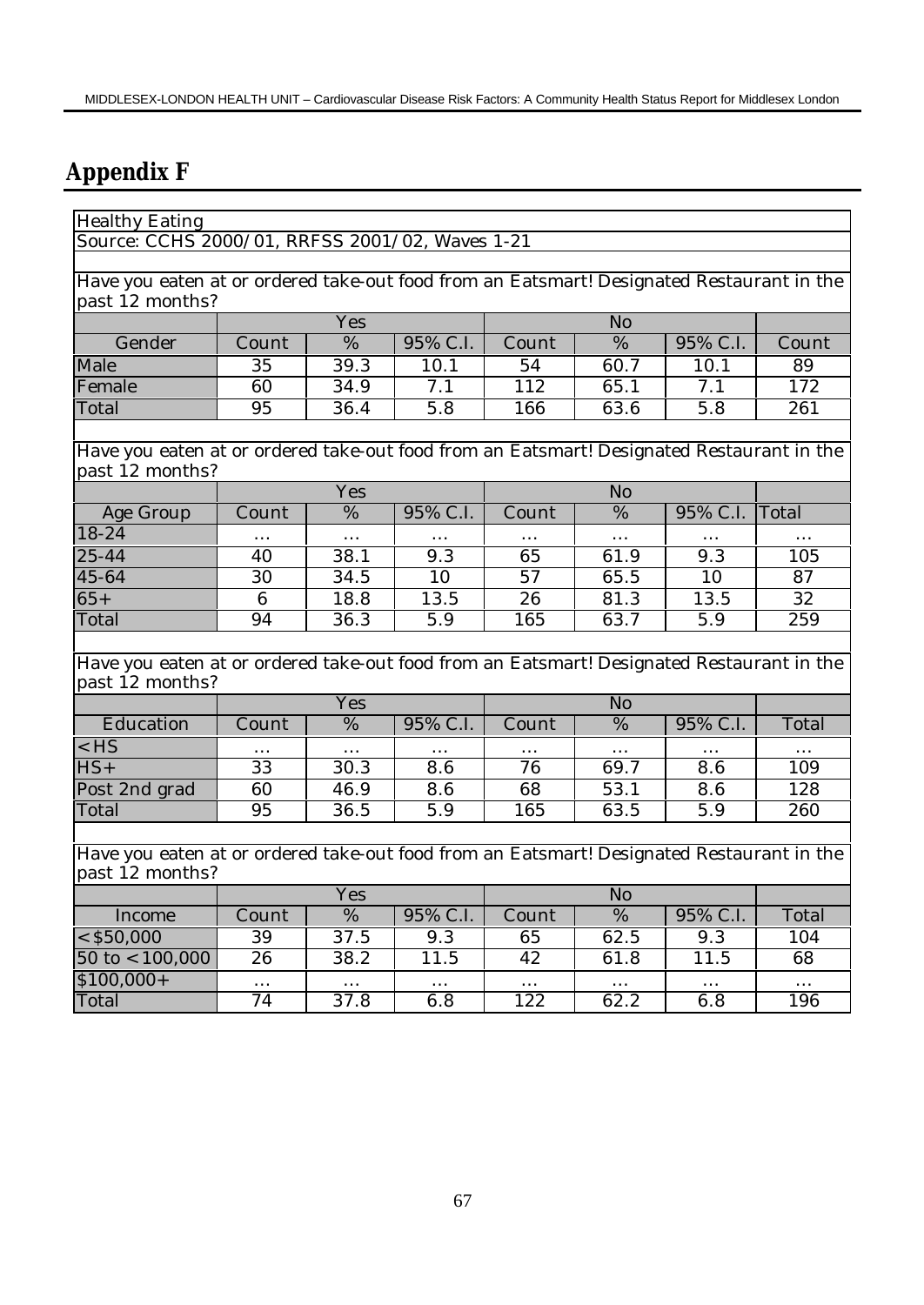| Have you eaten at or ordered take-out food from an Eatsmart! Designated Restaurant in the                                                                                   |       |                 |                  |                  |                      |                  |       |
|-----------------------------------------------------------------------------------------------------------------------------------------------------------------------------|-------|-----------------|------------------|------------------|----------------------|------------------|-------|
| past 12 months?                                                                                                                                                             |       |                 |                  |                  |                      |                  |       |
|                                                                                                                                                                             |       | Yes             |                  |                  | N <sub>o</sub>       |                  |       |
| Language at<br>Home                                                                                                                                                         | Count | %               | 95% C.I.         | Count            | %                    | 95% C.I.         | Total |
| English                                                                                                                                                                     | 93    | 37.1            | 6                | 158              | 62.9                 | 6                | 251   |
| Other                                                                                                                                                                       | .     |                 | .                |                  |                      |                  | .     |
| Total                                                                                                                                                                       | 96    | 36.6            | $\overline{5.8}$ | 166              | 63.4                 | $\overline{5.8}$ | 262   |
|                                                                                                                                                                             |       |                 |                  |                  |                      |                  |       |
| Have you eaten at or ordered take-out food from an Eatsmart! Designated Restaurant in the<br>past 12 months?                                                                |       |                 |                  |                  |                      |                  |       |
|                                                                                                                                                                             |       | Yes             |                  |                  | N <sub>o</sub>       |                  |       |
| Region                                                                                                                                                                      | Count | $\overline{\%}$ | 95% C.I.         | Count            | $\overline{\%}$      | 95% C.I.         | Total |
| City of London                                                                                                                                                              | 67    | 35.4            | 6.8              | 122              | 64.6                 | 6.8              | 189   |
| Middlesex                                                                                                                                                                   | 26    | 38.8            | 11.7             | 41               | 61.2                 | 11.7             | 67    |
| County                                                                                                                                                                      |       |                 |                  |                  |                      |                  |       |
| Total                                                                                                                                                                       | 93    | 36.3            | $\overline{5.9}$ | 163              | 63.7                 | $\overline{5.9}$ | 256   |
|                                                                                                                                                                             |       |                 |                  |                  |                      |                  |       |
| Would you say the following reasons are very important, somewhat important, or not at all                                                                                   |       |                 |                  |                  |                      |                  |       |
| important why you ate at an Eatsmart! Designated Restaurant?                                                                                                                |       |                 |                  |                  |                      |                  |       |
| First, Eatsmart! Restaurants have an exceptional standard of Food Safety and Food                                                                                           |       |                 |                  |                  |                      |                  |       |
| Handling Practices.                                                                                                                                                         |       |                 |                  |                  |                      |                  |       |
|                                                                                                                                                                             |       | Important       |                  |                  | Not at all important |                  |       |
| Gender                                                                                                                                                                      | Count | %               | 95% C.I.         | Count            | %                    | 95% C.I.         | Total |
| Male                                                                                                                                                                        | 25    | 71.4            | 15               | 10               | $\overline{2}8.6$    | 15               | 35    |
| Female                                                                                                                                                                      | 54    | 88.5            | 8                | 7                | 11.5                 | 8                | 61    |
| Total                                                                                                                                                                       | 79    | 82.3            | 7.6              | 17               | 17.7                 | 7.6              | 96    |
|                                                                                                                                                                             |       |                 |                  |                  |                      |                  |       |
| In the past year, have you eaten at OR ordered take-out food from a restaurant, including<br>family style restaurants as well as cafeteria style and fast food restaurants? |       |                 |                  |                  |                      |                  |       |
|                                                                                                                                                                             |       | No              |                  |                  | Yes                  |                  |       |
| Gender                                                                                                                                                                      | Count | %               | 95% C.I.         | Count            | $\%$                 | 95% C.I.         | Total |
| Male                                                                                                                                                                        | 46    | 11.9            | 3.2              | 339              | 88.1                 | 3.2              | 385   |
| Female                                                                                                                                                                      | 65    | 15.6            | 3.5              | 353              | 84.4                 | 3.5              | 418   |
| Total                                                                                                                                                                       | 111   | 13.8            | 2.4              | 692              | 86.2                 | 2.4              | 803   |
|                                                                                                                                                                             |       |                 |                  |                  |                      |                  |       |
| In the past year, have you eaten at OR ordered take-out food from a restaurant, including                                                                                   |       |                 |                  |                  |                      |                  |       |
| family style restaurants as well as cafeteria style and fast food restaurants?                                                                                              |       |                 |                  |                  |                      |                  |       |
|                                                                                                                                                                             |       | N <sub>o</sub>  |                  |                  | Yes                  |                  |       |
| Age Group                                                                                                                                                                   | Count | $\%$            | 95% C.I.         | Count            | $\%$                 | 95% C.I.         | Total |
| 18-24                                                                                                                                                                       | 8     | 5.3             | 3.6              | 143              | 94.7                 | 3.6              | 151   |
| 25-44                                                                                                                                                                       | 19    | 6.4             | 2.8              | $\overline{2}79$ | 93.6                 | 2.8              | 298   |
| 45-64                                                                                                                                                                       | 46    | 18.5            | 4.8              | 202              | 81.5                 | 4.8              | 248   |
| $65+$                                                                                                                                                                       | 36    | 36.7            | 9.5              | 62               | 63.3                 | 9.5              | 98    |
| Total                                                                                                                                                                       | 109   | 13.7            | 2.4              | 686              | 86.3                 | 2.4              | 795   |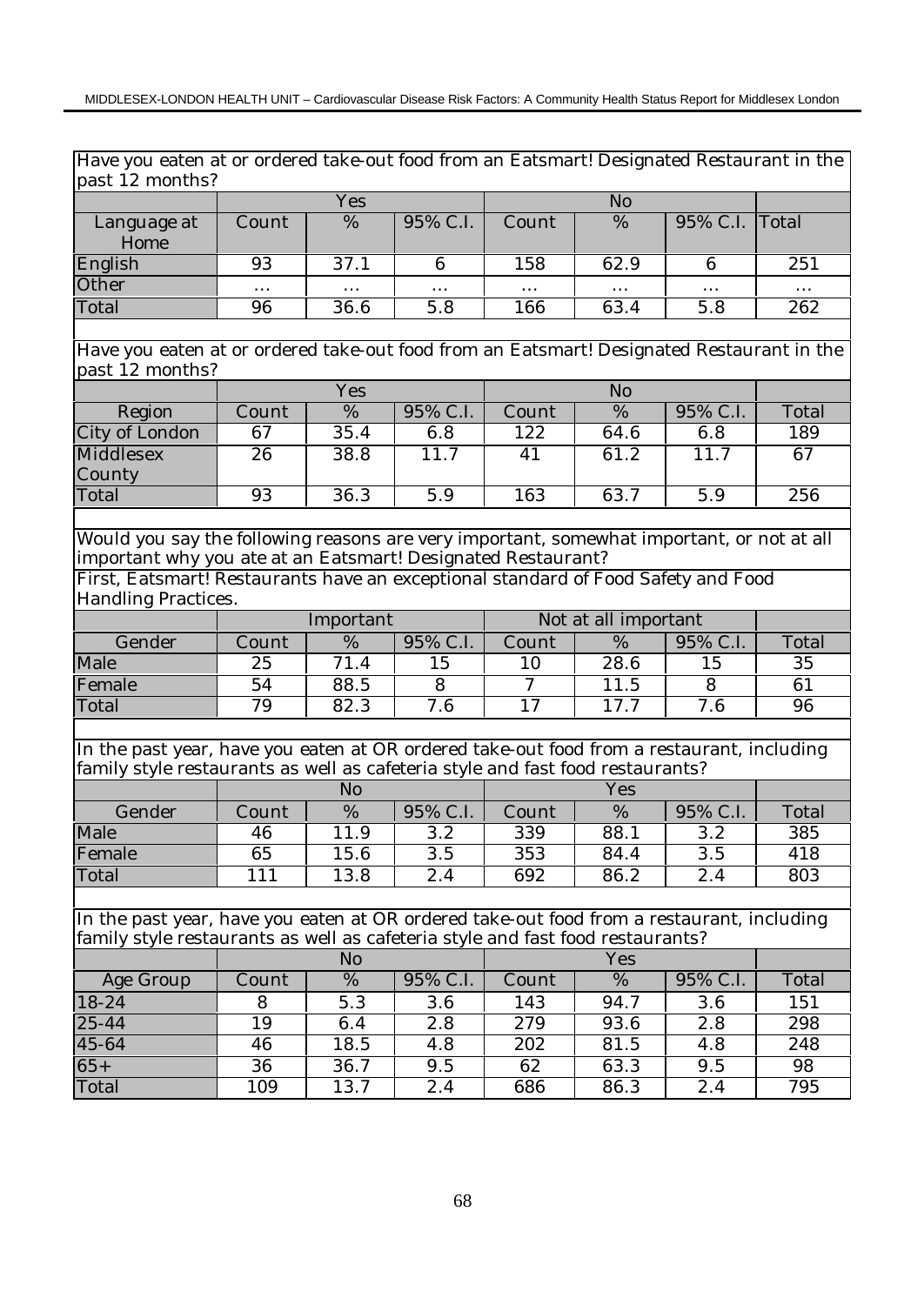|                                                                                           | In the past year, have you eaten at OR ordered take-out food from a restaurant, including<br>family style restaurants as well as cafeteria style and fast food restaurants? |                |                  |                  |                 |                  |                  |  |  |  |  |
|-------------------------------------------------------------------------------------------|-----------------------------------------------------------------------------------------------------------------------------------------------------------------------------|----------------|------------------|------------------|-----------------|------------------|------------------|--|--|--|--|
|                                                                                           |                                                                                                                                                                             |                |                  |                  |                 |                  |                  |  |  |  |  |
|                                                                                           |                                                                                                                                                                             | N <sub>o</sub> |                  |                  | Yes             |                  |                  |  |  |  |  |
| Education                                                                                 | Count                                                                                                                                                                       | %              | 95% C.I.         | Count            | %               | 95% C.I.         | Total            |  |  |  |  |
| $<$ HS                                                                                    | $\overline{33}$                                                                                                                                                             | 33             | $\overline{9.2}$ | $\overline{67}$  | $\overline{67}$ | $\overline{9.2}$ | 100              |  |  |  |  |
| $HS+$                                                                                     | 42                                                                                                                                                                          | 12.9           | $\overline{3.6}$ | $\overline{284}$ | 87.1            | $\overline{3.6}$ | $\overline{326}$ |  |  |  |  |
| Post 2nd grad                                                                             | 34                                                                                                                                                                          | 9.1            | 2.9              | 339              | 90.9            | 2.9              | 373              |  |  |  |  |
| Total                                                                                     | 109                                                                                                                                                                         | 13.6           | 2.4              | 690              | 86.4            | 2.4              | 799              |  |  |  |  |
|                                                                                           |                                                                                                                                                                             |                |                  |                  |                 |                  |                  |  |  |  |  |
| In the past year, have you eaten at OR ordered take-out food from a restaurant, including |                                                                                                                                                                             |                |                  |                  |                 |                  |                  |  |  |  |  |
| family style restaurants as well as cafeteria style and fast food restaurants?            |                                                                                                                                                                             |                |                  |                  |                 |                  |                  |  |  |  |  |
|                                                                                           |                                                                                                                                                                             | N <sub>o</sub> |                  |                  | Yes             |                  |                  |  |  |  |  |
| Income                                                                                    | Count                                                                                                                                                                       | %              | 95% C.I.         | Count            | %               | 95% C.I.         | Total            |  |  |  |  |
| $<$ \$50,000                                                                              | 45                                                                                                                                                                          | 14.2           | 3.8              | 273              | 85.8            | 3.8              | 318              |  |  |  |  |
| $50 \text{ to} < 100,000$                                                                 | 14                                                                                                                                                                          | 7.3            | $\overline{3.7}$ | 179              | 92.7            | $\overline{3.7}$ | 193              |  |  |  |  |
| $$100,000+$                                                                               | 7                                                                                                                                                                           | 8.2            | 5.8              | 78               | 91.8            | 5.8              | 85               |  |  |  |  |
| Total                                                                                     | 66                                                                                                                                                                          | 11.1           | 2.5              | 530              | 88.9            | 2.5              | 596              |  |  |  |  |
|                                                                                           |                                                                                                                                                                             |                |                  |                  |                 |                  |                  |  |  |  |  |
| In the past year, have you eaten at OR ordered take-out food from a restaurant, including |                                                                                                                                                                             |                |                  |                  |                 |                  |                  |  |  |  |  |
| family style restaurants as well as cafeteria style and fast food restaurants?            |                                                                                                                                                                             |                |                  |                  |                 |                  |                  |  |  |  |  |
|                                                                                           |                                                                                                                                                                             | N <sub>o</sub> |                  |                  | Yes             |                  |                  |  |  |  |  |
| Language at<br>Home                                                                       | Count                                                                                                                                                                       | %              | 95% C.I.         | Count            | %               | 95% C.I.         | Total            |  |  |  |  |
| English                                                                                   | 95                                                                                                                                                                          | 12.9           | 2.4              | 643              | 87.1            | 2.4              | 738              |  |  |  |  |
| Other                                                                                     | 15                                                                                                                                                                          | 23.4           | 10.4             | 49               | 76.6            | 10.4             | 64               |  |  |  |  |
| Total                                                                                     | 110                                                                                                                                                                         | 13.7           | 2.4              | 692              | 86.3            | 2.4              | 802              |  |  |  |  |
|                                                                                           |                                                                                                                                                                             |                |                  |                  |                 |                  |                  |  |  |  |  |
| In the past year, have you eaten at OR ordered take-out food from a restaurant, including |                                                                                                                                                                             |                |                  |                  |                 |                  |                  |  |  |  |  |
| family style restaurants as well as cafeteria style and fast food restaurants?            |                                                                                                                                                                             |                |                  |                  |                 |                  |                  |  |  |  |  |
|                                                                                           |                                                                                                                                                                             | No             |                  |                  | Yes             |                  |                  |  |  |  |  |
| Region                                                                                    | Count                                                                                                                                                                       | $\%$           | 95% C.I.         | Count            | %               | 95% C.I.         | Total            |  |  |  |  |
| City of London                                                                            | 78                                                                                                                                                                          | 13.8           | 2.8              | 487              | 86.2            | 2.8              | 565              |  |  |  |  |
| Middlesex                                                                                 | 31                                                                                                                                                                          | 13.7           | 4.5              | 195              | 86.3            | 4.5              | 226              |  |  |  |  |
| County                                                                                    |                                                                                                                                                                             |                |                  |                  |                 |                  |                  |  |  |  |  |
| Total                                                                                     | 109                                                                                                                                                                         | 13.8           | 2.4              | 682              | 86.2            | 2.4              | 791              |  |  |  |  |
|                                                                                           |                                                                                                                                                                             |                |                  |                  |                 |                  |                  |  |  |  |  |
| Many restaurants have been given an Award of Excellence a special designation for         |                                                                                                                                                                             |                |                  |                  |                 |                  |                  |  |  |  |  |
| exceptional food safety and food handling.                                                |                                                                                                                                                                             |                |                  |                  |                 |                  |                  |  |  |  |  |
| Are you aware of any restaurants in your community that have been given this award?       |                                                                                                                                                                             |                |                  |                  |                 |                  |                  |  |  |  |  |
|                                                                                           |                                                                                                                                                                             | N <sub>o</sub> |                  |                  | Yes             |                  |                  |  |  |  |  |
| Gender                                                                                    | Count                                                                                                                                                                       | %              | 95% C.I.         | Count            | %               | 95% C.I.         | Total            |  |  |  |  |
| Male                                                                                      | 310                                                                                                                                                                         | 83.3           | 3.8              | 62               | 16.7            | 3.8              | 372              |  |  |  |  |
| Female                                                                                    | 341                                                                                                                                                                         | 84.4           | 3.5              | 63               | 15.6            | 3.5              | 404              |  |  |  |  |
| Total                                                                                     | 651                                                                                                                                                                         | 83.9           | 2.6              | 125              | 16.1            | 2.6              | 776              |  |  |  |  |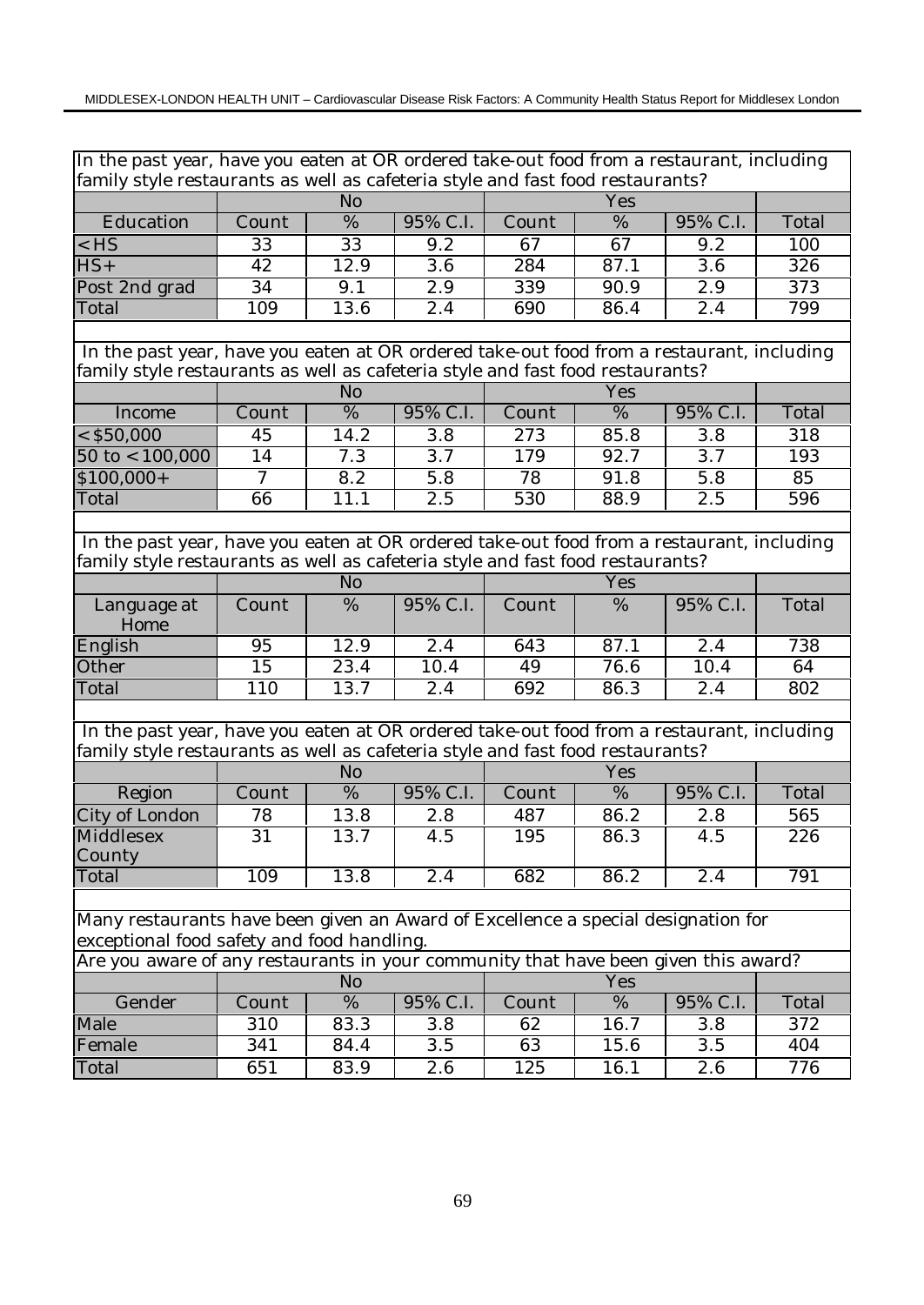| Many restaurants have been given an Award of Excellence a special designation for   |       |                |                  |       |      |          |       |
|-------------------------------------------------------------------------------------|-------|----------------|------------------|-------|------|----------|-------|
| exceptional food safety and food handling.                                          |       |                |                  |       |      |          |       |
| Are you aware of any restaurants in your community that have been given this award? |       |                |                  |       |      |          |       |
|                                                                                     |       | N <sub>o</sub> |                  |       | Yes  |          |       |
| Age Group                                                                           | Count | %              | $95\%$ C.I.      | Count | %    | 95% C.I. | Total |
| 18-24                                                                               | 128   | 87.1           | 5.4              | 19    | 12.9 | 5.4      | 147   |
| $25 - 44$                                                                           | 235   | 82.2           | 4.4              | 51    | 17.8 | 4.4      | 286   |
| 45-64                                                                               | 198   | 81.8           | 4.9              | 44    | 18.2 | 4.9      | 242   |
| $65+$                                                                               | 83    | 89.2           | 6.3              | 10    | 10.8 | 6.3      | 93    |
| Total                                                                               | 644   | 83.9           | 2.6              | 124   | 16.1 | 2.6      | 768   |
|                                                                                     |       |                |                  |       |      |          |       |
| Many restaurants have been given an Award of Excellence a special designation for   |       |                |                  |       |      |          |       |
| exceptional food safety and food handling.                                          |       |                |                  |       |      |          |       |
| Are you aware of any restaurants in your community that have been given this award? |       |                |                  |       |      |          |       |
|                                                                                     |       | N <sub>o</sub> |                  |       | Yes  |          |       |
| Education                                                                           | Count | %              | 95% C.I.         | Count | %    | 95% C.I. | Total |
| $<$ HS                                                                              | 82    | 84.5           | 7.2              | 15    | 15.5 | 7.2      | 97    |
| $\overline{HS}$ +                                                                   | 269   | 85.4           | 3.9              | 46    | 14.6 | 3.9      | 315   |
| Post 2nd grad                                                                       | 297   | 82.5           | 3.9              | 63    | 17.5 | 3.9      | 360   |
| Total                                                                               | 648   | 83.9           | $\overline{2.6}$ | 124   | 16.1 | 2.6      | 772   |
|                                                                                     |       |                |                  |       |      |          |       |
| Many restaurants have been given an Award of Excellence a special designation for   |       |                |                  |       |      |          |       |
| exceptional food safety and food handling.                                          |       |                |                  |       |      |          |       |
| Are you aware of any restaurants in your community that have been given this award? |       |                |                  |       |      |          |       |
|                                                                                     |       | N <sub>o</sub> |                  |       | Yes  |          |       |
| Income                                                                              | Count | %              | 95% C.I.         | Count | %    | 95% C.I. | Total |
| $<$ \$50,000                                                                        | 244   | 80.3           | 4.5              | 60    | 19.7 | 4.5      | 304   |
| $50 \text{ to} < 100,000$                                                           | 160   | 86             | $\overline{5}$   | 26    | 14   | 5        | 186   |
| $$100,000+$                                                                         | 71    | 86.6           | 7.4              | 11    | 13.4 | 7.4      | 82    |
| Total                                                                               | 475   | 83             | 3.1              | 97    | 17   | 3.1      | 572   |
|                                                                                     |       |                |                  |       |      |          |       |
| Many restaurants have been given an Award of Excellence a special designation for   |       |                |                  |       |      |          |       |
| exceptional food safety and food handling.                                          |       |                |                  |       |      |          |       |
| Are you aware of any restaurants in your community that have been given this award? |       |                |                  |       |      |          |       |
|                                                                                     |       | N <sub>o</sub> |                  |       | Yes  |          |       |
| Language at<br>Home                                                                 | Count | %              | 95% C.I.         | Count | %    | 95% C.I. | Total |
| English                                                                             | 612   | 85.5           | 2.6              | 104   | 14.5 | 2.6      | 716   |
| Other                                                                               | 38    | 64.4           | 12.2             | 21    | 35.6 | 12.2     | 59    |
| Total                                                                               | 650   | 83.9           | 2.6              | 125   | 16.1 | 2.6      | 775   |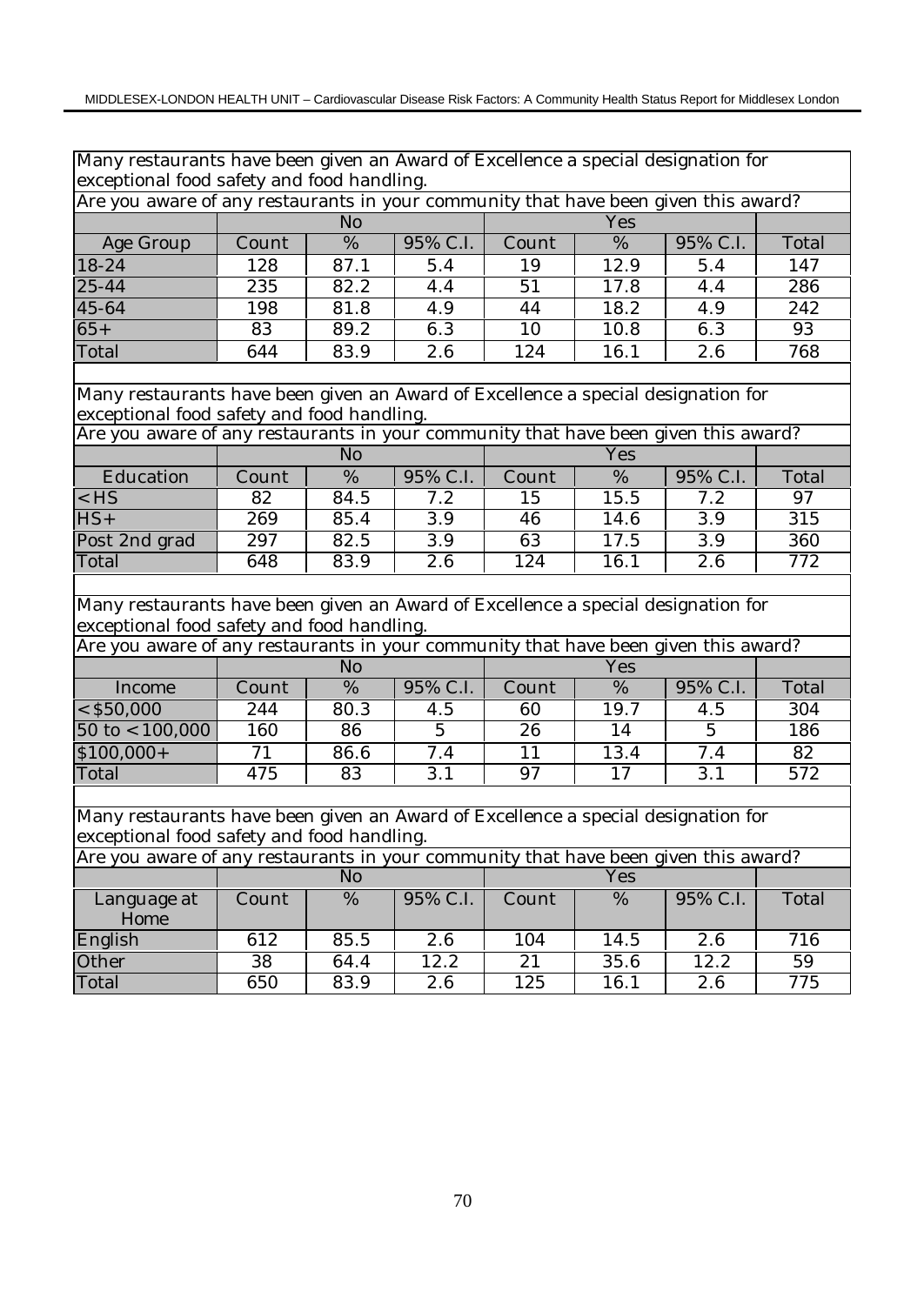Many restaurants have been given an Award of Excellence a special designation for exceptional food safety and food handling.

| Are you aware of any restaurants in your community that have been given this award? |       |           |                   |     |      |          |       |  |  |  |  |
|-------------------------------------------------------------------------------------|-------|-----------|-------------------|-----|------|----------|-------|--|--|--|--|
|                                                                                     |       | Yes<br>No |                   |     |      |          |       |  |  |  |  |
| Region                                                                              | Count | %         | $95\%$ C.I. Count |     | %    | 95% C.I. | Total |  |  |  |  |
| City of London                                                                      | 458   | 84.2      | 3.1               | 86  | 15.8 | 3.1      | 544   |  |  |  |  |
| Middlesex                                                                           | 183   | 82.8      |                   | 38  | 17.2 |          | 221   |  |  |  |  |
| County                                                                              |       |           |                   |     |      |          |       |  |  |  |  |
| Total                                                                               | 641   | 83.8      | 2.6               | 124 | 16.2 | 2.6      | 765   |  |  |  |  |

How much does/would this award influence your decision about which restaurant you select?

Would you say it would influence your decision about where you eat a lot, a little or not at all?

|        |       |      | A Lot      |          | A little |  |      |          |
|--------|-------|------|------------|----------|----------|--|------|----------|
| Gender | Count | %    |            | 95% C.I. | Count    |  | %    | 95% C.I. |
| Male   | 104   | 28.3 |            | 4.6      | 153      |  | 41.6 | 5        |
| Female | 150   | 37.3 |            | 4.7      | 158      |  | 39.3 | 4.8      |
| Total  | 254   | 33   |            | 3.3      | 311      |  | 40.4 | 3.5      |
|        |       |      | Not at all |          |          |  |      |          |
| Gender | Count |      | %          | 95% C.I. | Total    |  |      |          |
| Male   | 111   |      | 30.2       | 4.7      | 368      |  |      |          |
| Female | 94    |      | 23.4       | 4.1      | 402      |  |      |          |
| Total  | 205   |      | 26.6       | 3.1      | 770      |  |      |          |

How much does/would this award influence your decision about which restaurant you select?

Would you say it would influence your decision about where you eat a lot, a little or not at all?

|           |       |      | A Lot      |          | A little |      |          |  |
|-----------|-------|------|------------|----------|----------|------|----------|--|
| Age Group | Count | %    |            | 95% C.I. | Count    | %    | 95% C.I. |  |
| 18-24     | 34    |      | 22.5       | 6.7      | 78       | 51.7 | 8        |  |
| $25 - 44$ | 95    |      | 32.5       | 5.4      | 120      | 41.1 | 5.6      |  |
| 45-64     | 90    |      | 38         | 6.2      | 90       | 38   | 6.2      |  |
| $65+$     | 35    | 41.7 |            | 10.5     | 20       | 23.8 | 9.1      |  |
| Total     | 254   |      | 33.2       | 3.3      | 308      | 40.3 | 3.5      |  |
|           |       |      | Not at all |          |          |      |          |  |
| Age Group | Count |      | %          | 95% C.I. | Total    |      |          |  |
| 18-24     | 39    |      | 25.8       |          | 151      |      |          |  |
| 25-44     | 77    |      | 26.4       | 5.1      | 292      |      |          |  |
| 45-64     | 57    |      | 24.1       | 5.4      | 237      |      |          |  |
| $65+$     | 29    |      | 34.5       | 10.2     | 84       |      |          |  |
| Total     | 202   |      | 26.4       | 3.1      | 764      |      |          |  |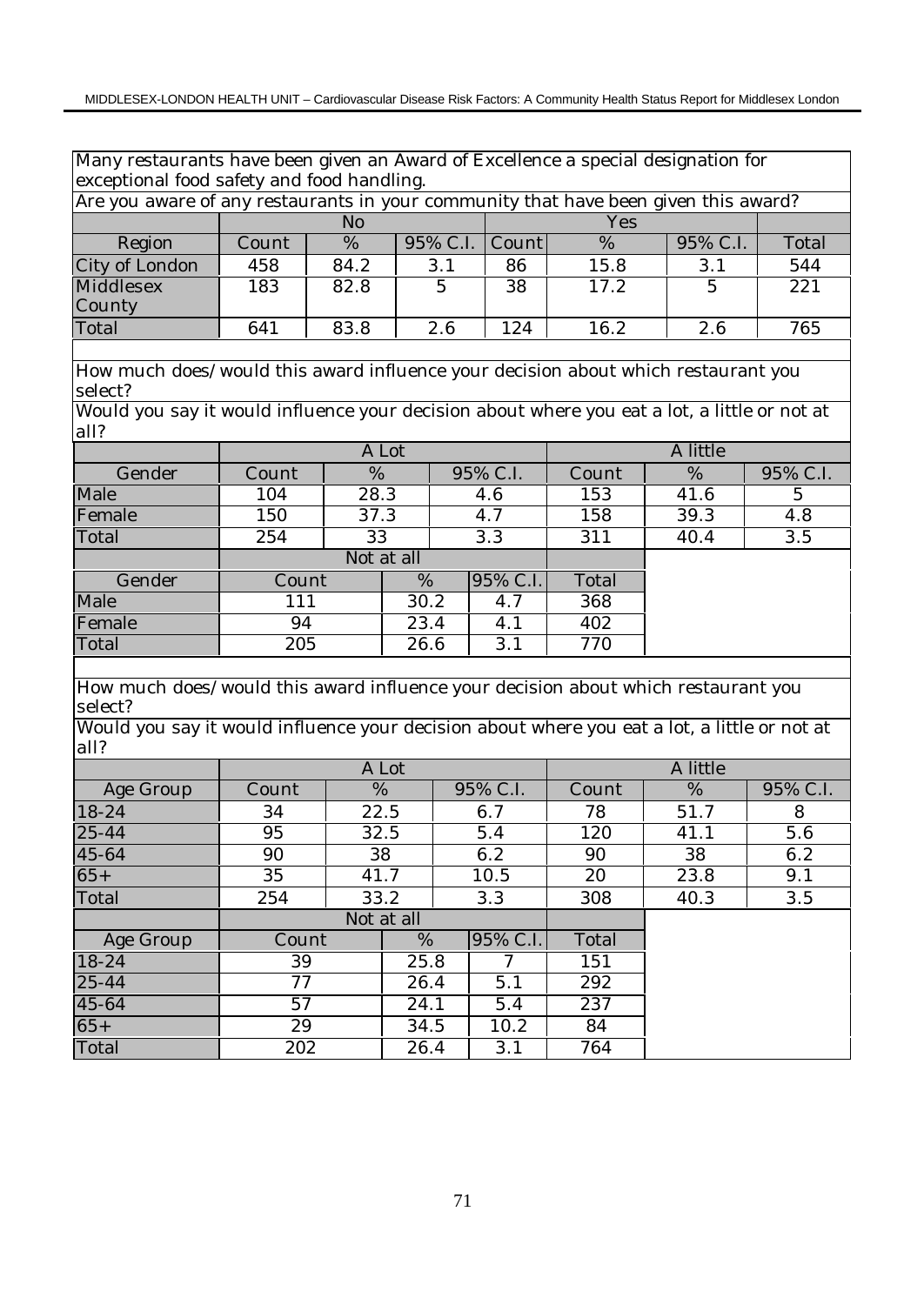How much does/would this award influence your decision about which restaurant you select?

Would you say it would influence your decision about where you eat a lot, a little or not at all?

|                           |       | A Lot      |          | A little |      |          |  |
|---------------------------|-------|------------|----------|----------|------|----------|--|
| Education                 | Count | %          | 95% C.I. | Count    | %    | 95% C.I. |  |
| $<$ HS                    | 32    | 38.1       | 10.4     | 20       | 23.8 | 9.1      |  |
| $HS+$                     | 106   | 33.3       | 5.2      | 129      | 40.6 | 5.4      |  |
| Post 2 <sup>nd</sup> grad | 116   | 31.8       | 4.8      | 160      | 43.8 | 5.1      |  |
| Total                     | 254   | 33.1       | 3.3      | 309      | 40.3 | 3.5      |  |
|                           |       | Not at all |          |          |      |          |  |
| Education                 | Count | $\%$       | 95% C.I. | Total    |      |          |  |
| $<$ HS                    | 32    | 38.1       | 10.4     | 84       |      |          |  |
| $HS+$                     | 83    | 26.1       | 4.8      | 318      |      |          |  |
| Post 2 <sup>nd</sup> grad | 89    | 24.4       | 4.4      | 365      |      |          |  |
| Total                     | 204   | 26.6       | 3.1      | 767      |      |          |  |

How much does/would this award influence your decision about which restaurant you select?

Would you say it would influence your decision about where you eat a lot, a little or not at all?

|                           |       | A Lot      |          | A little |      |          |  |
|---------------------------|-------|------------|----------|----------|------|----------|--|
| Income                    | Count | %          | 95% C.I. | Count    | %    | 95% C.I. |  |
| $<$ \$50,000              | 105   | 34.7       | 5.4      | 125      | 41.3 | 5.5      |  |
| $50 \text{ to} < 100,000$ | 64    | 34.2       | 6.8      | 76       | 40.6 | 7        |  |
| $$100,000+$               | 24    | 28.6       | 9.7      | 37       | 44   | 10.6     |  |
| Total                     | 193   | 33.6       | 3.9      | 238      | 41.5 | 4        |  |
|                           |       | Not at all |          |          |      |          |  |
| Income                    | Count | %          | 95% C.I. | Total    |      |          |  |
| $<$ \$50,000              | 73    | 24.1       | 4.8      | 303      |      |          |  |
| $50$ to < $100,000$       | 47    | 25.1       | 6.2      | 187      |      |          |  |
| $$100,000+$               | 23    | 27.4       | 9.5      | 84       |      |          |  |
| Total                     | 143   | 24.9       | 3.5      | 574      |      |          |  |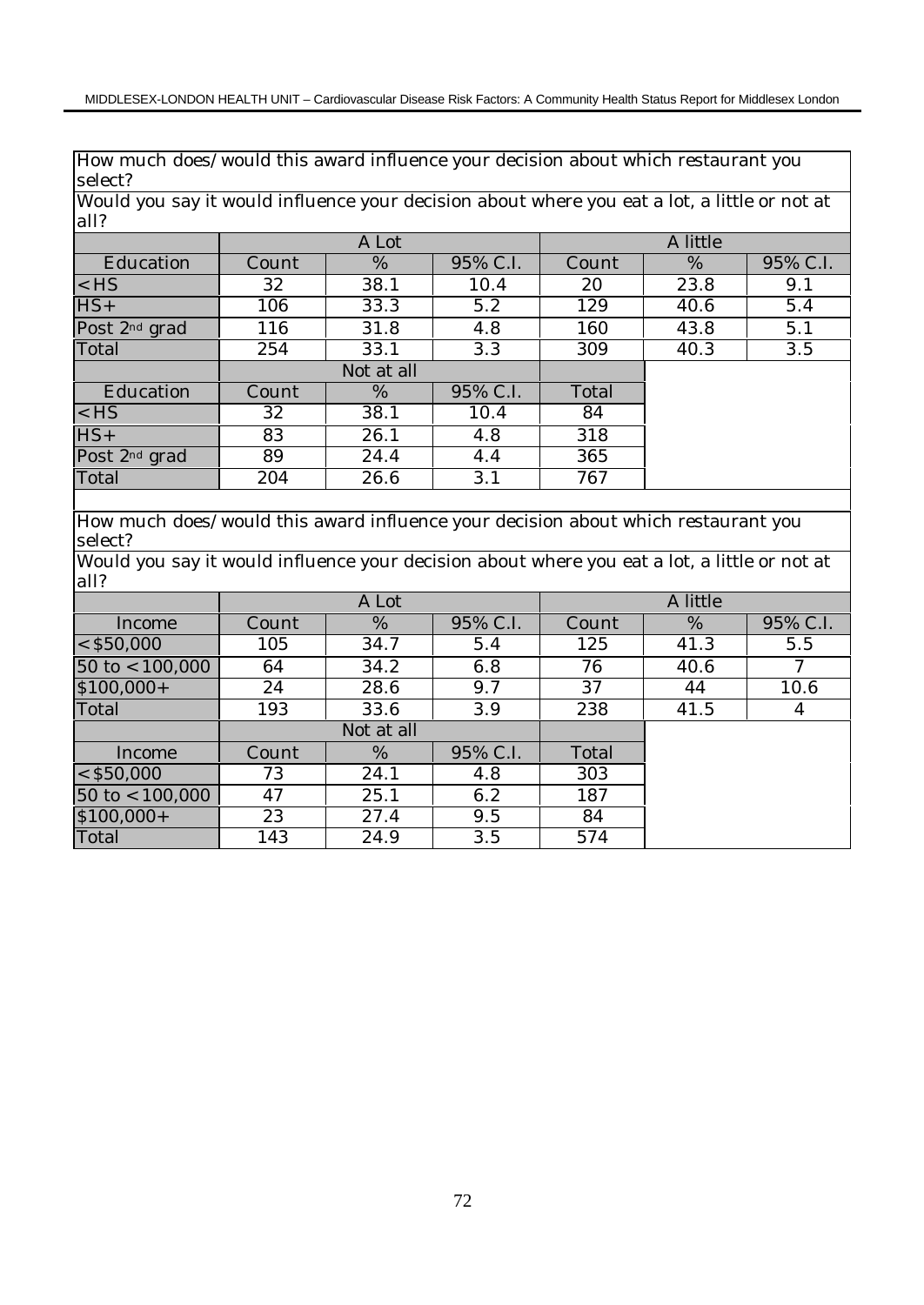How much does/would this award influence your decision about which restaurant you select?

Would you say it would influence your decision about where you eat a lot, a little or not at all?

| Language at<br>Home |       | A Lot      |          | A little |      |          |  |
|---------------------|-------|------------|----------|----------|------|----------|--|
| English             | Count | $\%$       | 95% C.I. | Count    | $\%$ | 95% C.I. |  |
| Other               | 236   | 33.1       | 3.5      | 287      | 40.3 | 3.6      |  |
| Total               | 18    | 32.1       | 12.2     | 23       | 41.1 | 12.9     |  |
|                     | 254   | 33.1       | 3.3      | 310      | 40.4 | 3.5      |  |
| Language at<br>Home |       | Not at all |          |          |      |          |  |
| English             | Count | $\%$       | 95% C.I. | Total    |      |          |  |
| Other               | 189   | 26.5       | 3.2      | 712      |      |          |  |
| Total               | 15    | 26.8       | 11.6     | 56       |      |          |  |
|                     |       |            |          |          |      |          |  |

How much does/would this award influence your decision about which restaurant you select?

Would you say it would influence your decision about where you eat a lot, a little or not at all?

|                       |       | A Lot      |      |  |          | A little |      |          |  |
|-----------------------|-------|------------|------|--|----------|----------|------|----------|--|
| Region                | Count | %          |      |  | 95% C.I. | Count    | %    | 95% C.I. |  |
| City of London        | 174   | 32.2       |      |  | 3.9      | 232      | 43   | 4.2      |  |
| Middlesex             | 75    | 34.6       |      |  | 6.3      | 75       | 34.6 | 6.3      |  |
| County                |       |            |      |  |          |          |      |          |  |
| Total                 | 249   | 32.9       |      |  | 3.3      | 307      | 40.6 | 3.5      |  |
|                       |       | Not at all |      |  |          |          |      |          |  |
| Region                | Count | %          |      |  | 95% C.I. | Total    |      |          |  |
| <b>City of London</b> | 134   | 24.8       |      |  | 3.6      | 540      |      |          |  |
| Middlesex             | 67    |            | 30.9 |  | 6.1      | 217      |      |          |  |
| County                |       |            |      |  |          |          |      |          |  |
| Total                 | 201   |            | 26.6 |  | 3.1      | 757      |      |          |  |

| Daily Fruit & Vegetable Consumption |       |                                              |          |       |      |          |       |  |  |  |  |
|-------------------------------------|-------|----------------------------------------------|----------|-------|------|----------|-------|--|--|--|--|
|                                     |       | less than 5 times/day<br>5 or more times/day |          |       |      |          |       |  |  |  |  |
| Gender                              | Count | %                                            | 95% C.I. | Count | %    | 95% C.I. | Total |  |  |  |  |
| Male                                | 223   | 24.4                                         | 2.8      | 691   | 75.6 | 2.8      | 914   |  |  |  |  |
| Female                              | 402   | 40.2                                         |          | 597   | 59.8 |          | 999   |  |  |  |  |
| Total                               | 625   | 32.7                                         | 2.1      | 1288  | 67.3 | 2.       | 1913  |  |  |  |  |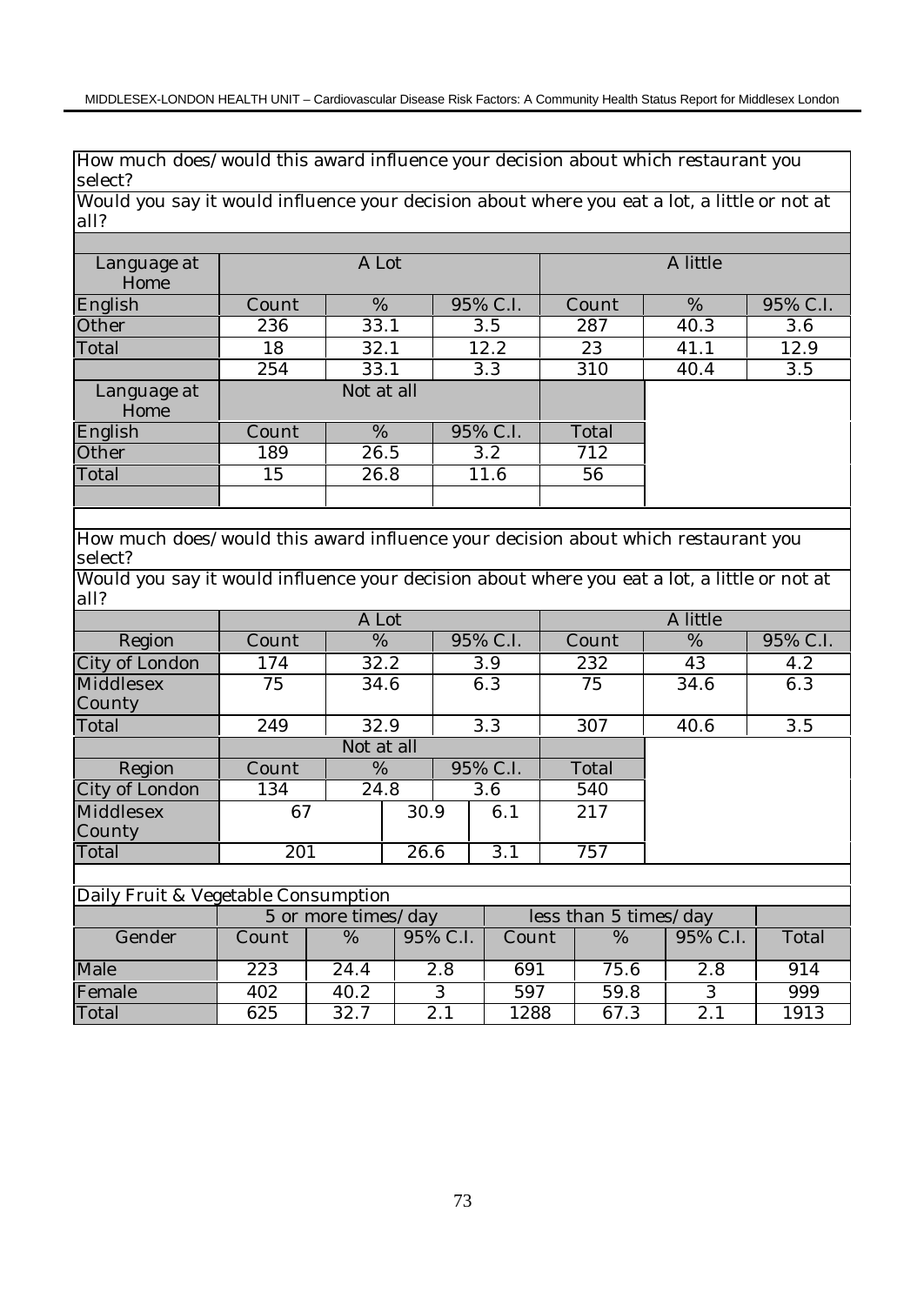| Daily Fruit & Vegetable Consumption |                                          |                     |                  |                  |                       |                  |                  |
|-------------------------------------|------------------------------------------|---------------------|------------------|------------------|-----------------------|------------------|------------------|
|                                     |                                          | 5 or more times/day |                  |                  | less than 5 times/day |                  |                  |
| <b>Age Group</b>                    | Count                                    | $\frac{0}{6}$       | 95% C.I.         | Count            | $\overline{\%}$       | 95% C.I.         | Total            |
| 18-24                               | 104                                      | $\overline{3}0.8$   | 4.9              | 234              | 69.2                  | 4.9              | 338              |
| $25 - 44$                           | $\overline{203}$                         | 28.1                | $\overline{3.3}$ | $\overline{519}$ | 71.9                  | $\overline{3.3}$ | $\overline{722}$ |
| 45-64                               | $\overline{200}$                         | 33.2                | $\overline{3.8}$ | 403              | 66.8                  | $\overline{3.8}$ | 603              |
| $65+$                               | 106                                      | 46.3                | 6.5              | $\overline{123}$ | 53.7                  | 6.5              | 229              |
| Total                               | 613                                      | 32.4                | $\overline{2.1}$ | 1279             | 67.6                  | $\overline{2.1}$ | 1892             |
|                                     |                                          |                     |                  |                  |                       |                  |                  |
| Daily Fruit & Vegetable Consumption |                                          |                     |                  |                  |                       |                  |                  |
|                                     |                                          | 5 or more times/day |                  |                  | less than 5 times     |                  |                  |
| Education                           | Count                                    | %                   | 95% C.I.         | Count            | %                     | 95% C.I.         | Total            |
| $<$ HS                              | 56                                       | 27.1                | 6.1              | 151              | 72.9                  | 6.1              | 207              |
| $HS+$                               | 223                                      | 30.5                | 3.3              | 509              | 69.5                  | 3.3              | 732              |
| Post 2nd grad                       | $\overline{342}$                         | 35.5                | $\overline{3}$   | 621              | 64.5                  | $\overline{3}$   | 963              |
| Total                               | 621                                      | 32.6                | 2.1              | 1281             | 67.4                  | 2.1              | 1902             |
|                                     |                                          |                     |                  |                  |                       |                  |                  |
| Daily Fruit & Vegetable Consumption |                                          |                     |                  |                  |                       |                  |                  |
|                                     | less than 5 times<br>5 or more times/day |                     |                  |                  |                       |                  |                  |
| Income                              | Count                                    | %                   | 95% C.I.         | Count            | %                     | 95% C.I.         | Total            |
| $<$ \$50,000                        | 218                                      | 31.1                | 3.4              | 483              | 68.9                  | 3.4              | 701              |
| $50$ to < 100,000                   | 164                                      | $\overline{33}$     | 4.1              | 333              | 67                    | 4.1              | 497              |
| $$100,000+$                         | 74                                       | 33.9                | 6.3              | 144              | 66.1                  | 6.3              | $\overline{218}$ |
| Total                               | 456                                      | 32.2                | 2.4              | 960              | 67.8                  | 2.4              | 1416             |
|                                     |                                          |                     |                  |                  |                       |                  |                  |
| Daily Fruit & Vegetable Consumption |                                          |                     |                  |                  |                       |                  |                  |
|                                     |                                          | 5 or more times/day |                  |                  | less than 5 times     |                  |                  |
| Language at<br>Home                 | Count                                    | %                   | 95% C.I.         | Count            | %                     | 95% C.I.         | Total            |
| English                             | 581                                      | 32.6                | 2.2              | 1202             | 67.4                  | 2.2              | 1783             |
| Other                               | 44                                       | 34.4                | 8.2              | 84               | 65.6                  | 8.2              | 128              |
| Total                               | 625                                      | 32.7                | 2.1              | 1286             | 67.3                  | 2.1              | 1911             |
|                                     |                                          |                     |                  |                  |                       |                  |                  |
| Daily Fruit & Vegetable Consumption |                                          |                     |                  |                  |                       |                  |                  |
|                                     |                                          | 5 or more times/day |                  |                  | less than 5 times     |                  |                  |
| Region                              | Count                                    | $\%$                | 95% C.I.         | Count            | $\%$                  | 95% C.I.         | Total            |
| City of London                      | 444                                      | 32.1                | 2.5              | 941              | 67.9                  | 2.5              | 1385             |
| Middlesex                           | 167                                      | 34.9                | 4.3              | 311              | 65.1                  | 4.3              | 478              |
| County                              |                                          |                     |                  |                  |                       |                  |                  |
| Total                               | 611                                      | 32.8                | 2.1              | 1252             | 67.2                  | $\overline{2.1}$ | 1863             |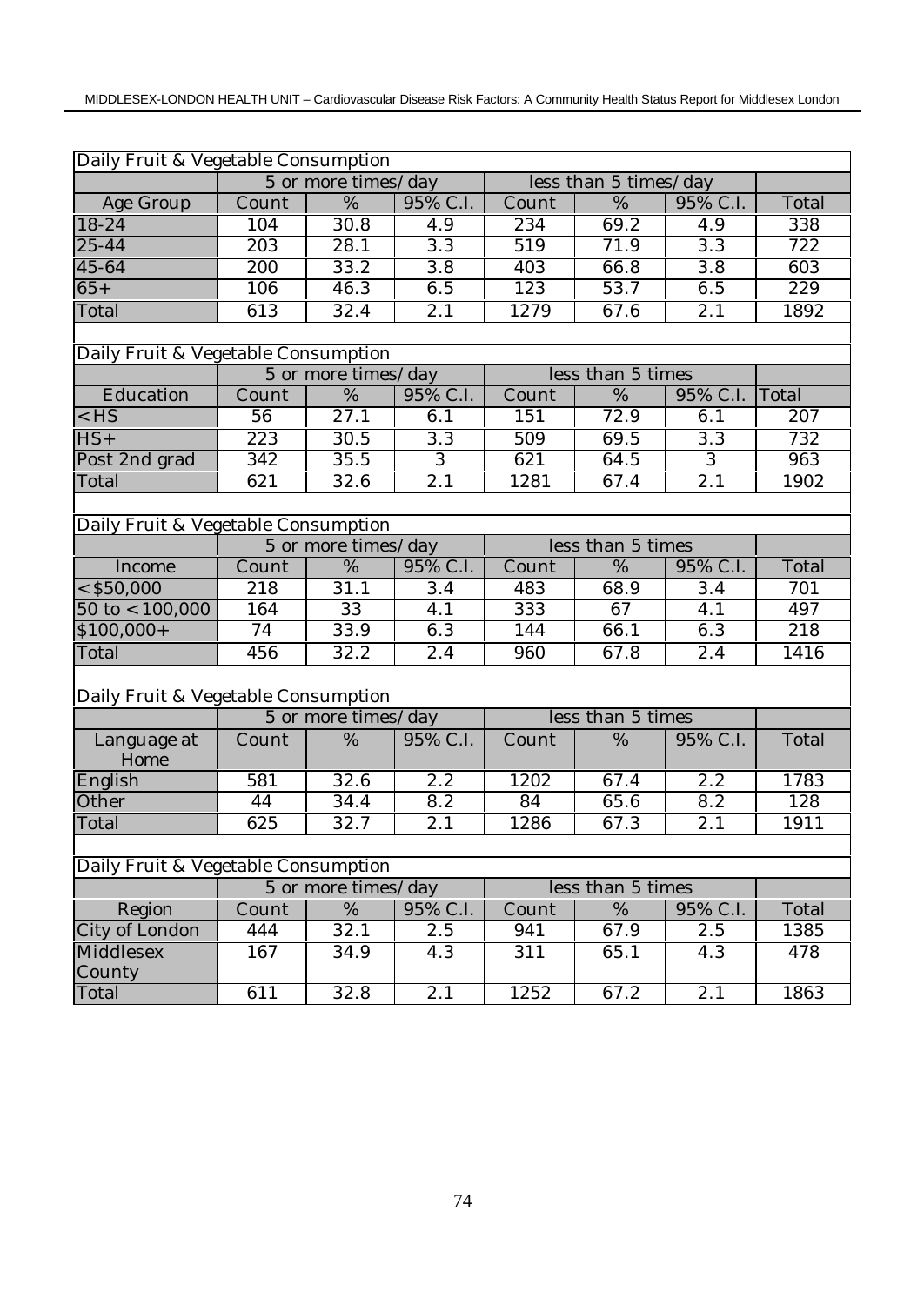## **Appendix G**

| <b>Healthy Weights</b>                                 |                                                            |                            |                                                |  |                                      |                            |                  |  |                  |
|--------------------------------------------------------|------------------------------------------------------------|----------------------------|------------------------------------------------|--|--------------------------------------|----------------------------|------------------|--|------------------|
| Source: RRFSS 2001/02, Waves 1-21                      |                                                            |                            |                                                |  |                                      |                            |                  |  |                  |
|                                                        |                                                            |                            |                                                |  |                                      |                            |                  |  |                  |
| Body Mass Index (BMI)-Canadian Standards, Adults 20-64 |                                                            |                            |                                                |  |                                      |                            |                  |  |                  |
| body mass<br>index                                     | < 20<br>(underweight)                                      |                            | 20.0-24.9<br>(acceptable<br>weight)            |  | $25 - 27$<br>(some excess<br>weight) | >27<br>(overweight)        |                  |  | Total            |
| Count                                                  | 132                                                        |                            | 627                                            |  | 280                                  | 517                        |                  |  | 1556             |
| %                                                      | 8.5                                                        |                            | 40.3                                           |  | 18.0                                 | 33.2                       |                  |  | 100.0            |
| 95% CI                                                 | 1.4                                                        |                            | $\overline{2.4}$                               |  | $\overline{1.9}$                     | $\overline{2.3}$           |                  |  |                  |
|                                                        |                                                            |                            |                                                |  |                                      |                            |                  |  |                  |
| Body Mass Index (BMI)-Canadian Standards, Adults 20-64 |                                                            |                            |                                                |  |                                      |                            |                  |  |                  |
|                                                        | 20-24.9 (acceptable weight)<br>< 20 (underweight)<br>95%CI |                            |                                                |  |                                      |                            |                  |  |                  |
| Gender                                                 | Count                                                      | $\overline{\%}$            | 95%CI                                          |  | Count                                | $\overline{\%}$            |                  |  |                  |
| Male                                                   | 20                                                         | $\overline{2.6}$           | 1.1                                            |  |                                      | 32.8<br>256                |                  |  | $\overline{3}.3$ |
| Female                                                 | 112                                                        | 14.5                       | 2.5                                            |  | 371                                  |                            | 47.9             |  | 3.5              |
| Total                                                  | 132                                                        | $\overline{8.5}$           | 1.4                                            |  | 627                                  |                            | 40.3             |  | $\overline{2.4}$ |
|                                                        |                                                            |                            | 25-27 (some excess weight)<br>>27 (overweight) |  |                                      |                            |                  |  |                  |
| Gender                                                 | Count                                                      | $\frac{0}{6}$              | $95\%$ CI                                      |  | Count                                | $\overline{\%}$            | 95%CI            |  | Total            |
| Male                                                   | 186                                                        | 23.8                       | 3.0                                            |  | 319                                  | 40.8                       | 3.4              |  | 781              |
| Female                                                 | 94                                                         | 12.1                       | 2.3                                            |  | 198                                  | 25.5                       | 3.1              |  | 775              |
| Total                                                  | 280                                                        | 18.0                       | 1.9                                            |  | 517                                  | 33.2                       | 2.3              |  | 1556             |
|                                                        |                                                            |                            |                                                |  |                                      |                            |                  |  |                  |
| Body Mass Index (BMI)-Canadian Standards, Adults 20-64 |                                                            |                            |                                                |  |                                      |                            |                  |  |                  |
|                                                        |                                                            | < 20 (underweight)         |                                                |  |                                      | 20-24.9(acceptable weight) |                  |  |                  |
| Age Group                                              | Count                                                      | $\frac{0}{6}$              | 95%CI                                          |  | Count                                |                            | %                |  | 95%CI            |
| $20 - 44$                                              | 105                                                        | 10.8                       | $\overline{2.0}$                               |  | 420                                  |                            | 43.3             |  | $\overline{3.1}$ |
| 45-64                                                  | $\overline{27}$                                            | 4.6                        | 1.7                                            |  | $\overline{207}$                     |                            | 35.3             |  | $\overline{3.9}$ |
| Total                                                  | 132                                                        | 8.5                        | 1.4                                            |  | 627                                  |                            | 40.3             |  | 2.4              |
|                                                        |                                                            | 25-27 (some excess weight) |                                                |  | >27                                  | (overweight)               |                  |  |                  |
| Age Group                                              | Count                                                      | %                          | 95%CI                                          |  | Count                                | %                          | 95%CI            |  | Total            |
| 20-44                                                  | 152                                                        | 15.7                       | 2.3                                            |  | 292                                  | 30.1                       | 2.9              |  | 969              |
| 45-64                                                  | 128                                                        | $\overline{2}1.8$          | $\overline{3.3}$                               |  | 225                                  | 38.3                       | $\overline{3.9}$ |  | 587              |
| Total                                                  | 280                                                        | 18.0                       | 1.9                                            |  | 517                                  | 33.2                       | 2.3              |  | 1556             |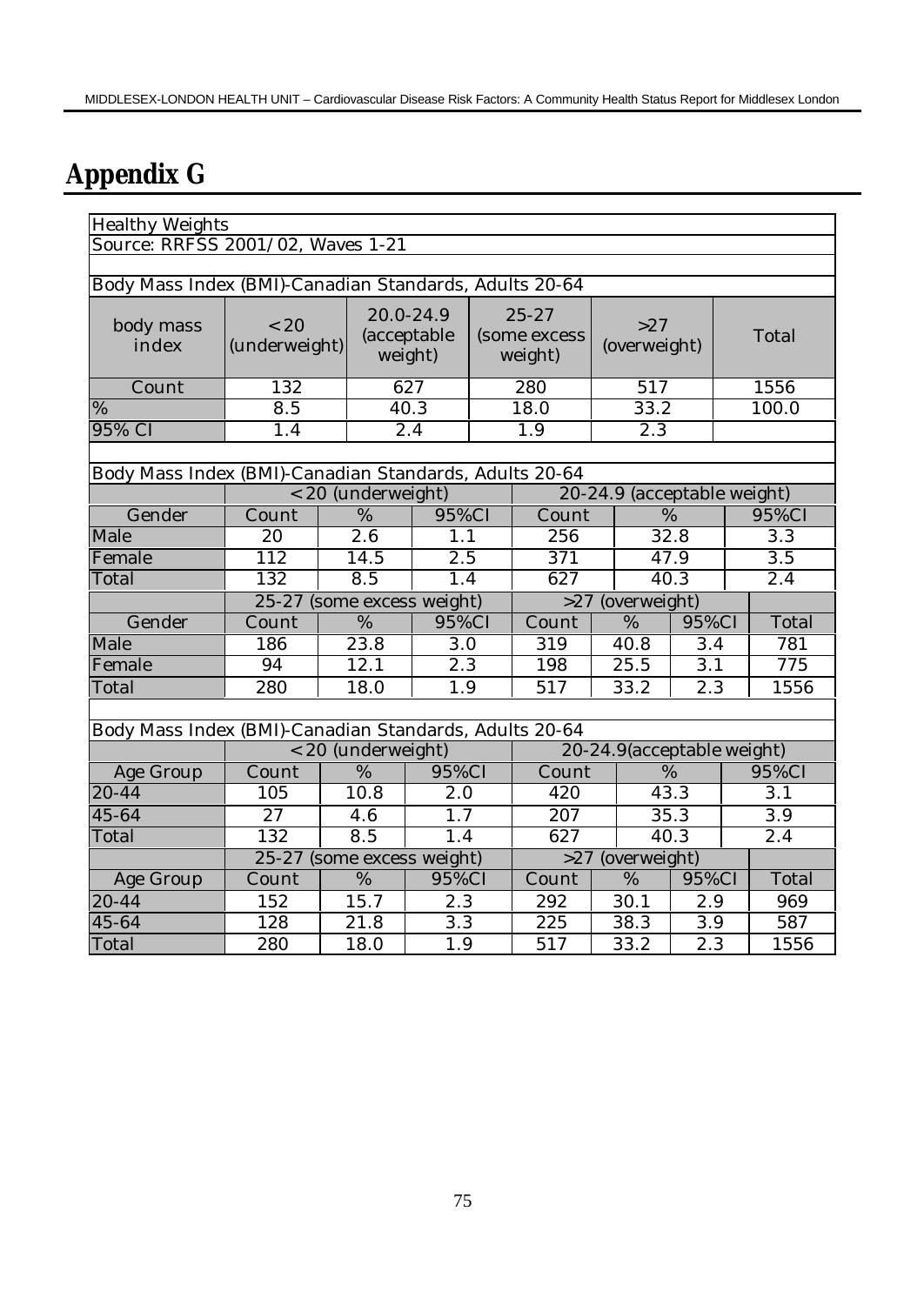| Body Mass Index (BMI)-Canadian Standards, Adults 20-64 |                 |                            |                                       |                 |                             |                  |                  |  |  |
|--------------------------------------------------------|-----------------|----------------------------|---------------------------------------|-----------------|-----------------------------|------------------|------------------|--|--|
|                                                        |                 | < 20 (underweight)         |                                       |                 | 20-24.9 (acceptable weight) |                  |                  |  |  |
| Education                                              | Count           | $\%$                       | 95%CI                                 | Count           |                             | %                | 95%CI            |  |  |
| $<$ HS                                                 | $\overline{7}$  | 5.0                        | $\overline{3.6}$                      | $\overline{51}$ |                             | 36.7             | $\overline{8.0}$ |  |  |
| $HS+$                                                  | 42              | 7.8                        | 2.3                                   | 223             |                             | 41.6             | 4.2              |  |  |
| Post 2nd grad                                          | $\overline{83}$ | 9.4                        | 1.9                                   | 352             |                             | 40.0             | $\overline{3.2}$ |  |  |
| Total                                                  | 132             | 8.5                        | 1.4                                   | 626             |                             | 40.3             | 2.4              |  |  |
|                                                        |                 | 25-27 (some excess weight) |                                       | >27             | (overweight)                |                  |                  |  |  |
| Education                                              | Count           | $\overline{\%}$            | 95%CI                                 | Count           | %                           | 95%CI            | Total            |  |  |
| $<$ HS                                                 | 20              | 14.4                       | 5.8                                   | 61              | 43.9                        | 8.3              | 139              |  |  |
| $HS+$                                                  | 93              | 17.4                       | $\overline{3.2}$                      | 178             | 33.2                        | 4.0              | 536              |  |  |
| Post 2nd grad                                          | 167             | 19.0                       | 2.6                                   | 278             | 31.6                        | 3.1              | 880              |  |  |
| Total                                                  | 280             | 18.0                       | 1.9                                   | 517             | 33.2                        | 2.3              | 1555             |  |  |
|                                                        |                 |                            |                                       |                 |                             |                  |                  |  |  |
| Body Mass Index (BMI)-Canadian Standards, Adults 20-64 |                 |                            |                                       |                 |                             |                  |                  |  |  |
|                                                        |                 | < 20 (underweight)         |                                       |                 | 20-24.9 (acceptable weight) |                  |                  |  |  |
| Income                                                 | Count           | %                          | 95%CI                                 | Count           |                             | $\%$             | 95%CI            |  |  |
| $<$ \$50,000                                           | 71              | 11.0                       | 2.4                                   | 265             |                             | 41.0             | $\overline{3.8}$ |  |  |
| $50$ to $<$                                            | 23              | 5.4                        | 2.1                                   | 161             |                             | 37.5             | 4.6              |  |  |
| 100,000                                                |                 |                            |                                       |                 |                             |                  |                  |  |  |
| $$100,000+$                                            | $\overline{8}$  | 4.8                        | $\overline{3.3}$                      | 74              |                             | 44.6             | 7.6              |  |  |
| Total                                                  | 100             | 8.2                        | 1.5                                   | 500             |                             | 40.3             | $\overline{2.7}$ |  |  |
|                                                        |                 | 25-27 (some excess weight) |                                       | >27             |                             | (overweight)     |                  |  |  |
| Income                                                 | Count           | %                          | 95%CI                                 | Count           | %                           | 95%CI            | Total            |  |  |
| $<$ \$50,000                                           | 107             | 16.5                       | 2.9                                   | 204             | 31.5                        | 3.6              | 647              |  |  |
| $50$ to $<$<br>100,000                                 | 90              | 21.0                       | $\overline{3.9}$                      | 155             | 36.1                        | 4.5              | 429              |  |  |
| $$100,000+$                                            | $\overline{31}$ | 18.7                       | 5.9                                   | 53              | $\overline{31}$ .9          | $\overline{7}.1$ | 166              |  |  |
| Total                                                  | 228             | 18.4                       | $\overline{2.2}$                      | 412             | 33.2                        | $\overline{2.6}$ | 1242             |  |  |
|                                                        |                 |                            |                                       |                 |                             |                  |                  |  |  |
| Body Mass Index (BMI)-Canadian Standards, Adults 20-64 |                 |                            |                                       |                 |                             |                  |                  |  |  |
|                                                        |                 | < 20 (underweight)         |                                       |                 | 20-24.9 (acceptable weight) |                  |                  |  |  |
| Region                                                 |                 |                            | Count   %   95%CI   Count   %   95%CI |                 |                             |                  |                  |  |  |
| City of London                                         | 103             | 9.0                        | 1.7                                   | 450             |                             | 39.4             | 2.8              |  |  |
| Middlesex                                              | 24              | 6.4                        | 2.5                                   | 151             |                             | 40.2             | 5.0              |  |  |
| County                                                 |                 |                            |                                       |                 |                             |                  |                  |  |  |
| Total                                                  | 127             | 8.4                        | 1.4                                   | 601             |                             | 39.6             | 2.4              |  |  |
|                                                        |                 | 25-27 (some excess weight) |                                       | >27             | (overweight)                |                  |                  |  |  |
| Region                                                 | Count           | %                          | 95%CI                                 | Count           | %                           | 95%CI            | Total            |  |  |
| City of London                                         | 210             | 18.4                       | 2.2                                   | 378             | 33.1                        | 2.7              | 1141             |  |  |
| Middlesex                                              | 66              | 17.6                       | 3.9                                   | 135             | 35.9                        | 4.8              | 376              |  |  |
| County                                                 |                 |                            |                                       |                 |                             |                  |                  |  |  |
| Total                                                  | 276             | 18.2                       | 1.9                                   | 513             | 33.8                        | 2.3              | 1571             |  |  |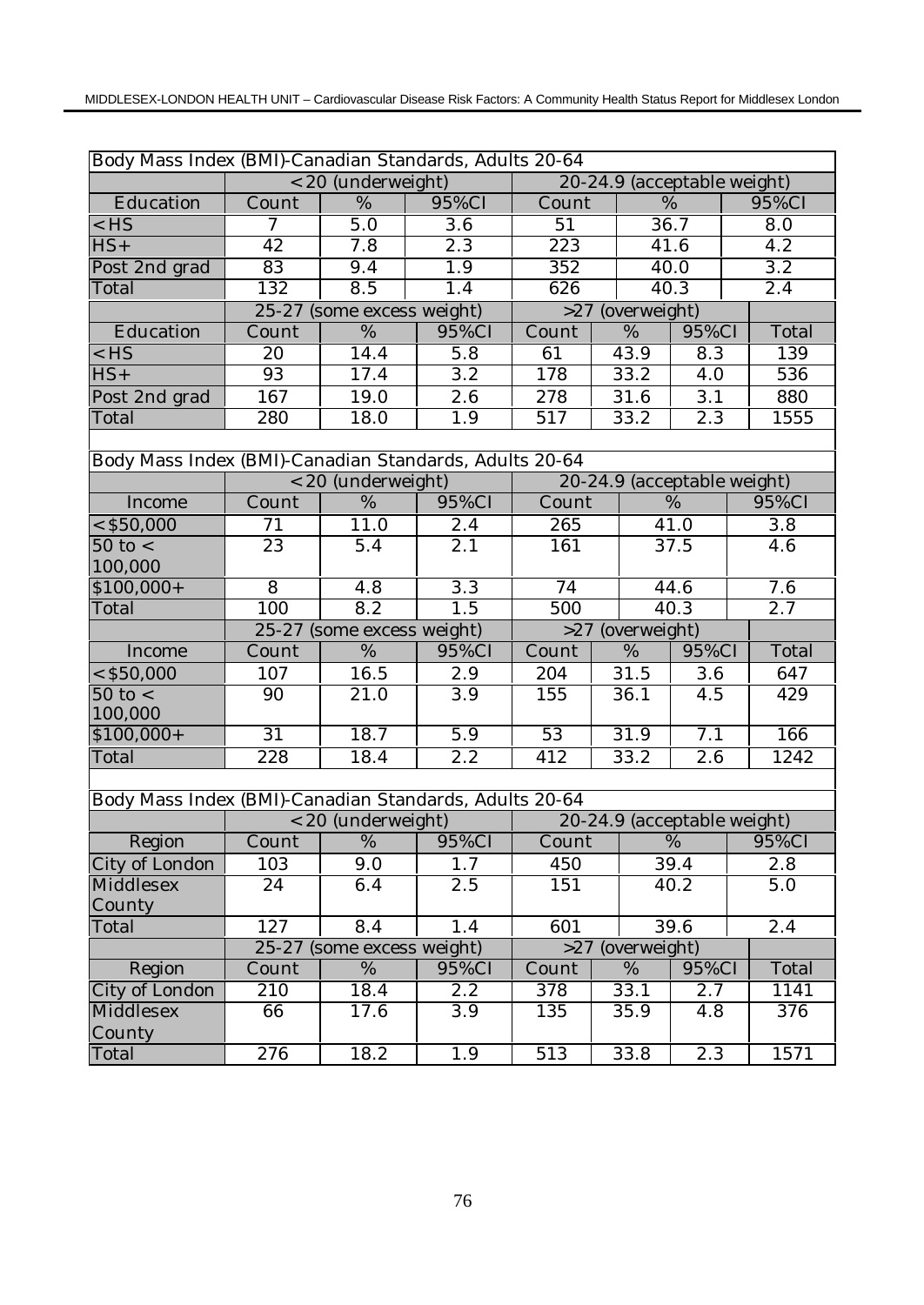| Body Mass Index (BMI)-Canadian Standards, Adults 20-64      |                 |                  |                            |             |                  |              |                 |     |                             |                   |  |                                 |
|-------------------------------------------------------------|-----------------|------------------|----------------------------|-------------|------------------|--------------|-----------------|-----|-----------------------------|-------------------|--|---------------------------------|
|                                                             |                 |                  | < 20 (underweight)         |             |                  |              |                 |     | 20-24.9 (acceptable weight) |                   |  |                                 |
| worker status                                               | Count           |                  | $\frac{0}{6}$              |             | 95%CI            |              | Count           |     |                             | $\frac{0}{6}$     |  | 95%CI                           |
| employed                                                    | $\overline{77}$ |                  | 7.5                        |             | 1.6              |              | 421             |     |                             | 41.2              |  | $\overline{3.0}$                |
| self-employed                                               | 9               |                  | $\overline{5.7}$           |             | $\overline{3.6}$ |              | 63              |     |                             | 40.5              |  | 7.7                             |
| student                                                     | $\overline{30}$ |                  | $\overline{20.9}$          |             | 6.6              |              | 68              |     |                             | $\overline{47.1}$ |  | 8.1                             |
| retired                                                     | $\overline{4}$  |                  | $\overline{4.5}$           |             | $\overline{4.2}$ |              | 23              |     |                             | 25.1              |  | 8.8                             |
| other                                                       | $\overline{12}$ |                  | 6.9                        |             | $\overline{3.7}$ |              | $\overline{73}$ |     |                             | 40.4              |  | 7.1                             |
| Total                                                       | 132             |                  | 8.3                        |             | 1.4              |              | 649             |     |                             | 40.6              |  | $\overline{2.4}$                |
|                                                             |                 |                  | 25-27 (some excess weight) |             |                  |              |                 | >27 | (overweight)                |                   |  |                                 |
| worker status                                               | Count           |                  | $\overline{\%}$            |             | 95%CI            |              | Count           |     | $\%$                        | 95%CI             |  | Total                           |
| employed                                                    | 196             |                  | 19.1                       |             | 2.4              |              | 329             |     | 32.2                        | 2.9               |  | 1023                            |
| self-employed                                               | 35              |                  | $\overline{22.7}$          |             | 6.6              |              | 48              |     | 31.1                        | 7.3               |  | 156                             |
| student                                                     | 21              |                  | 14.4                       |             | 5.7              |              | 26              |     | 17.6                        | 6.2               |  | 145                             |
| retired                                                     | 19              |                  | $\overline{20.1}$          |             | $\overline{8.1}$ |              | 47              |     | 50.3                        | 10.2              |  | 93                              |
| other                                                       | 19              |                  | 10.6                       |             | 4.5              |              | 77              |     | 42.1                        | 7.2               |  | 182                             |
| Total                                                       | 290             |                  | 18.1                       |             | 1.9              |              | 527             |     | 33.0                        | 2.3               |  | 1598                            |
|                                                             |                 |                  |                            |             |                  |              |                 |     |                             |                   |  |                                 |
| Body Mass Index (BMI)-International Standards, Adults 20-64 |                 |                  |                            |             |                  |              |                 |     |                             |                   |  |                                 |
| body mass index                                             |                 |                  |                            |             |                  |              |                 |     |                             |                   |  |                                 |
| < 18.5<br>$18.5 - 24.9$<br>$25.0 - 29.9$<br>$>= 30.0$       |                 |                  |                            |             |                  | Total        |                 |     |                             |                   |  |                                 |
|                                                             |                 |                  | (underweigh                | (acceptable |                  | (overweight) |                 |     | (obese)                     |                   |  |                                 |
|                                                             |                 |                  | t)                         |             | weight)          |              |                 |     |                             |                   |  |                                 |
| Count                                                       |                 |                  | 35                         |             | 724              |              | 560             |     |                             | 237               |  | 1556                            |
| %                                                           |                 |                  | 2.2                        |             | 46.5             |              | 36.0            |     |                             | 15.2              |  | 100                             |
| 95% CI                                                      |                 |                  | $\overline{0.7}$           |             | 2.5              |              | 2.4             |     |                             | 1.8               |  | 0.0                             |
|                                                             |                 |                  |                            |             |                  |              |                 |     |                             |                   |  |                                 |
| Body Mass Index (BMI)-International Standards, Adults 20-64 |                 |                  |                            |             |                  |              |                 |     |                             |                   |  |                                 |
|                                                             |                 |                  |                            |             |                  |              | body mass index |     |                             |                   |  |                                 |
|                                                             |                 |                  | < 18.5 (underweight)       |             |                  |              |                 |     |                             |                   |  | 18.5 - 24.9 (acceptable weight) |
| Gender                                                      |                 | Count            |                            |             | %                |              | 95% CI          |     | Count                       | %                 |  | 95% CI                          |
| Male                                                        |                 | $\boldsymbol{3}$ |                            |             | 0.4              |              | 0.4             |     | 273                         | 35.0              |  | 3.3                             |
| Female                                                      |                 | $\overline{32}$  |                            |             | 4.1              |              | 1.4             |     | 451                         | 58.2              |  | $\overline{3.5}$                |
| Total                                                       |                 | 35               |                            |             | 2.2              |              | 0.7             |     | 724                         | 46.5              |  | 2.5                             |
|                                                             |                 |                  |                            |             |                  |              | body mass index |     |                             |                   |  |                                 |
|                                                             |                 |                  | 25.0 - 29.9 (overweight)   |             |                  |              |                 |     | $>= 30.0$ (obese)           |                   |  |                                 |
| Gender                                                      | Count           |                  | %                          |             | 95% CI           |              | Count           |     | %                           | 95% CI            |  | Total                           |
| Male                                                        | 380             |                  | 48.7                       |             | 3.5              |              | 125             |     | 16.0                        | 2.6               |  | 781                             |
| Female                                                      | 180             |                  | 23.2                       |             | 3.0              |              | 112             |     | 14.5                        | 2.5               |  | 775                             |
| Total                                                       | 560             |                  | 36.0                       |             | 2.4              |              | 237             |     | 15.2                        | 1.8               |  | 1556                            |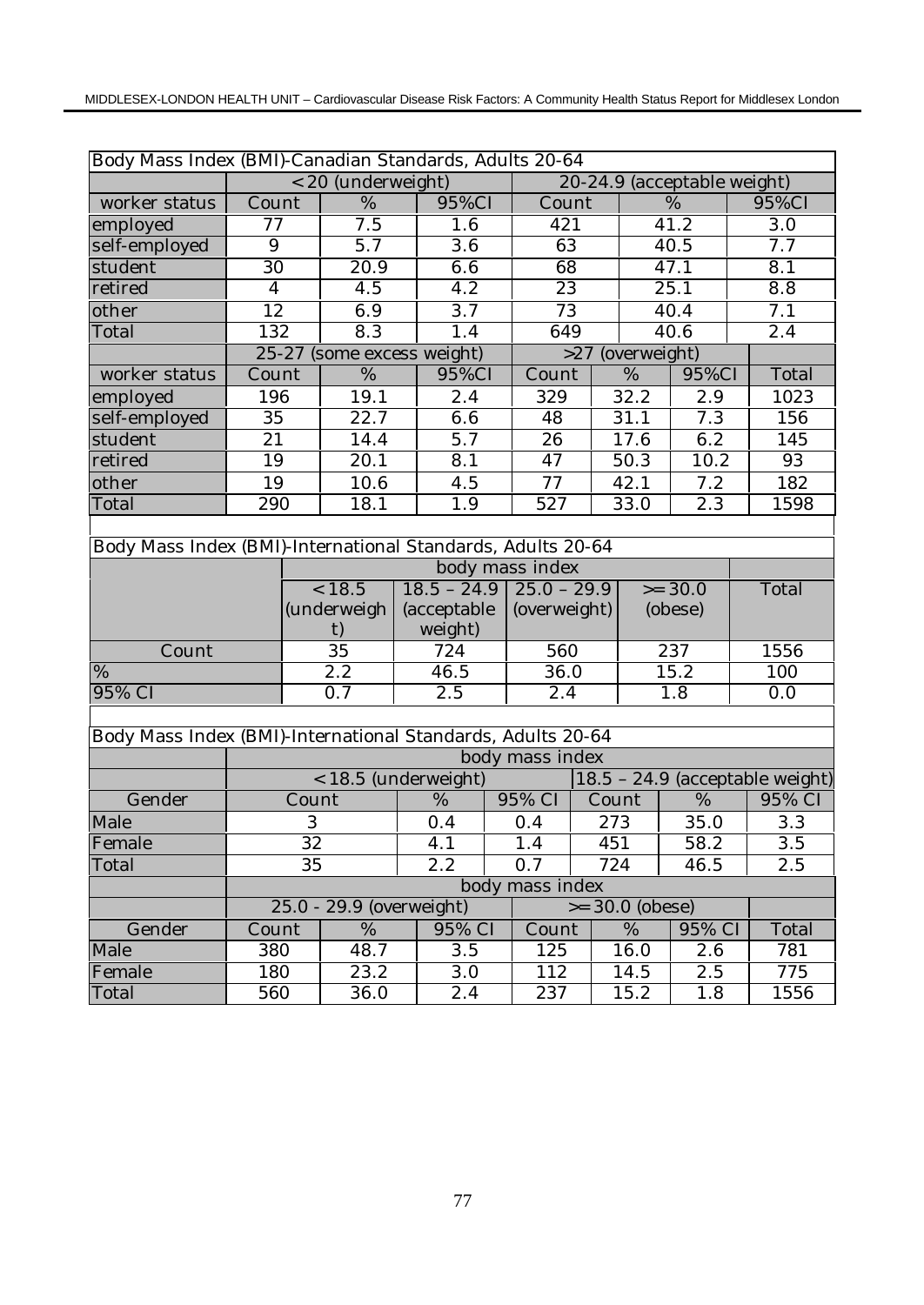| Body Mass Index (BMI)-International Standards, Adults 20-64 |                 |                          |                  |                           |                                 |                  |  |                  |  |                  |  |
|-------------------------------------------------------------|-----------------|--------------------------|------------------|---------------------------|---------------------------------|------------------|--|------------------|--|------------------|--|
|                                                             |                 |                          |                  | body mass index           |                                 |                  |  |                  |  |                  |  |
|                                                             |                 | < 18.5 (underweight)     |                  |                           | 18.5 - 24.9 (acceptable weight) |                  |  |                  |  |                  |  |
| Age Group                                                   | Count           | %                        | 95% CI           | Count                     | %                               |                  |  | 95% CI           |  |                  |  |
| $20 - 44$                                                   | $\overline{30}$ | $\overline{3.1}$         | 1.1              | 495                       | 51.1                            |                  |  | 3.1              |  |                  |  |
| 45-64                                                       | $\overline{5}$  | $\overline{0.9}$         | 0.7              | 229                       |                                 | 39.0             |  | $\overline{3.9}$ |  |                  |  |
| Total                                                       | $\overline{35}$ | $\overline{2.2}$         | $\overline{0.7}$ | 724                       |                                 | 46.5             |  | $\overline{2.5}$ |  |                  |  |
|                                                             |                 |                          |                  | body mass index           |                                 |                  |  |                  |  |                  |  |
|                                                             |                 | 25.0 - 29.9 (overweight) |                  |                           | $>= 30.0$ (obese)               |                  |  |                  |  |                  |  |
| Age Group                                                   | Count           | %                        | 95% CI           | Count                     | %                               | 95% CI           |  | Total            |  |                  |  |
| $20 - 44$                                                   | 312             | 32.2                     | $\overline{2.9}$ | 132                       | 13.6                            | 2.2              |  | 969              |  |                  |  |
| 45-64                                                       | 248             | 42.2                     | 4.0              | 105                       | 17.9                            | 3.1              |  | 587              |  |                  |  |
| Total                                                       | 560             | 36.0                     | 2.4              | 237                       | 15.2                            | 1.8              |  | 1556             |  |                  |  |
|                                                             |                 |                          |                  |                           |                                 |                  |  |                  |  |                  |  |
| Body Mass Index (BMI)-International Standards, Adults 20-64 |                 |                          |                  |                           |                                 |                  |  |                  |  |                  |  |
|                                                             |                 |                          |                  | body mass index           |                                 |                  |  |                  |  |                  |  |
|                                                             |                 | < 18.5 (underweight)     |                  |                           | 18.5 - 24.9 (acceptable weight) |                  |  |                  |  |                  |  |
| Education                                                   | Count           | $\overline{\%}$          | 95% CI           | $\overline{\text{Count}}$ |                                 | $\overline{\%}$  |  | 95% CI           |  |                  |  |
| $<$ HS                                                      | $\cdots$        | $\cdots$                 | $\cdots$         | 55                        |                                 | 39.6             |  | 8.1              |  |                  |  |
| $HS+$                                                       | 13              | $\overline{2.4}$         | $\overline{1.3}$ | $\overline{252}$          |                                 | 47.0             |  |                  |  | 4.2              |  |
| Post 2nd grad                                               | 19              | $\overline{2.2}$         | 1.0              | 416                       |                                 | 47.3             |  |                  |  | $\overline{3.3}$ |  |
| Total                                                       | 35              | 2.3                      | 0.7              | 723                       |                                 | 46.5             |  | 2.5              |  |                  |  |
|                                                             |                 |                          |                  | body mass index           |                                 |                  |  |                  |  |                  |  |
|                                                             |                 | 25.0 - 29.9 (overweight) |                  | $>= 30.0$ (obese)         |                                 |                  |  |                  |  |                  |  |
| Education                                                   | Count           | %                        | 95% CI           | Count                     | %                               | 95% CI           |  | Total            |  |                  |  |
| $<$ HS                                                      | 52              | 37.4                     | 8.0              | 29                        | 20.9                            | 6.8              |  | 139              |  |                  |  |
| $HS+$                                                       | 184             | 34.3                     | 4.0              | 87                        | 16.2                            | $\overline{3}.1$ |  | 536              |  |                  |  |
| Post 2nd grad                                               | 324             | 36.8                     | $\overline{3.2}$ | 121                       | 13.8                            | 2.3              |  | 880              |  |                  |  |
| Total                                                       | 560             | 36.0                     | 2.4              | 237                       | 15.2                            | 1.8              |  | 1555             |  |                  |  |
|                                                             |                 |                          |                  |                           |                                 |                  |  |                  |  |                  |  |
| Body Mass Index (BMI)-International Standards, Adults 20-64 |                 |                          |                  |                           |                                 |                  |  |                  |  |                  |  |
|                                                             |                 |                          |                  | body mass index           |                                 |                  |  |                  |  |                  |  |
|                                                             |                 | < 18.5 (underweight)     |                  |                           | 18.5 - 24.9 (acceptable weight) |                  |  |                  |  |                  |  |
| Income                                                      | Count           | %                        | 95% CI           | Count                     |                                 | %                |  | 95% CI           |  |                  |  |
| $<$ \$50,000                                                | 23              | $\overline{3.6}$         | 1.4              | 313                       |                                 | 48.4             |  | 3.9              |  |                  |  |
| $50$ to $\lt$                                               | $\overline{5}$  | 1.2                      | 1.0              | 179                       |                                 | 41.7             |  | 4.7              |  |                  |  |
| 100,000                                                     |                 |                          |                  |                           |                                 |                  |  |                  |  |                  |  |
| $$100,000+$                                                 | $\ddotsc$       | $\cdots$                 | $\ddotsc$        | $\overline{82}$           |                                 | 49.4             |  | 7.6              |  |                  |  |
| Total                                                       | 28              | 2.3                      | 0.8              | 574                       |                                 | 46.2             |  | 2.8              |  |                  |  |
|                                                             |                 |                          |                  | body mass index           |                                 |                  |  |                  |  |                  |  |
|                                                             |                 | 25.0 - 29.9 (overweight) |                  |                           | $>= 30.0$ (obese)               |                  |  |                  |  |                  |  |
| Income                                                      | Count           | %                        | 95% CI           | Count                     | %                               | 95% CI           |  | Total            |  |                  |  |
| $<$ \$50,000                                                | 202             | 31.2                     | 3.6              | 109                       | 16.8                            | 2.9              |  | 647              |  |                  |  |
| $50$ to $<$<br>100,000                                      | 182             | 42.4                     | 4.7              | 63                        | 14.7                            | 3.3              |  | 429              |  |                  |  |
| $$100,000+$                                                 | 61              | 36.7                     | 7.3              | 23                        | 13.9                            | $\overline{5.3}$ |  | 166              |  |                  |  |
| Total                                                       | 445             | 35.8                     | 2.7              | 195                       | 15.7                            | 2.0              |  | 1242             |  |                  |  |
|                                                             |                 |                          |                  |                           |                                 |                  |  |                  |  |                  |  |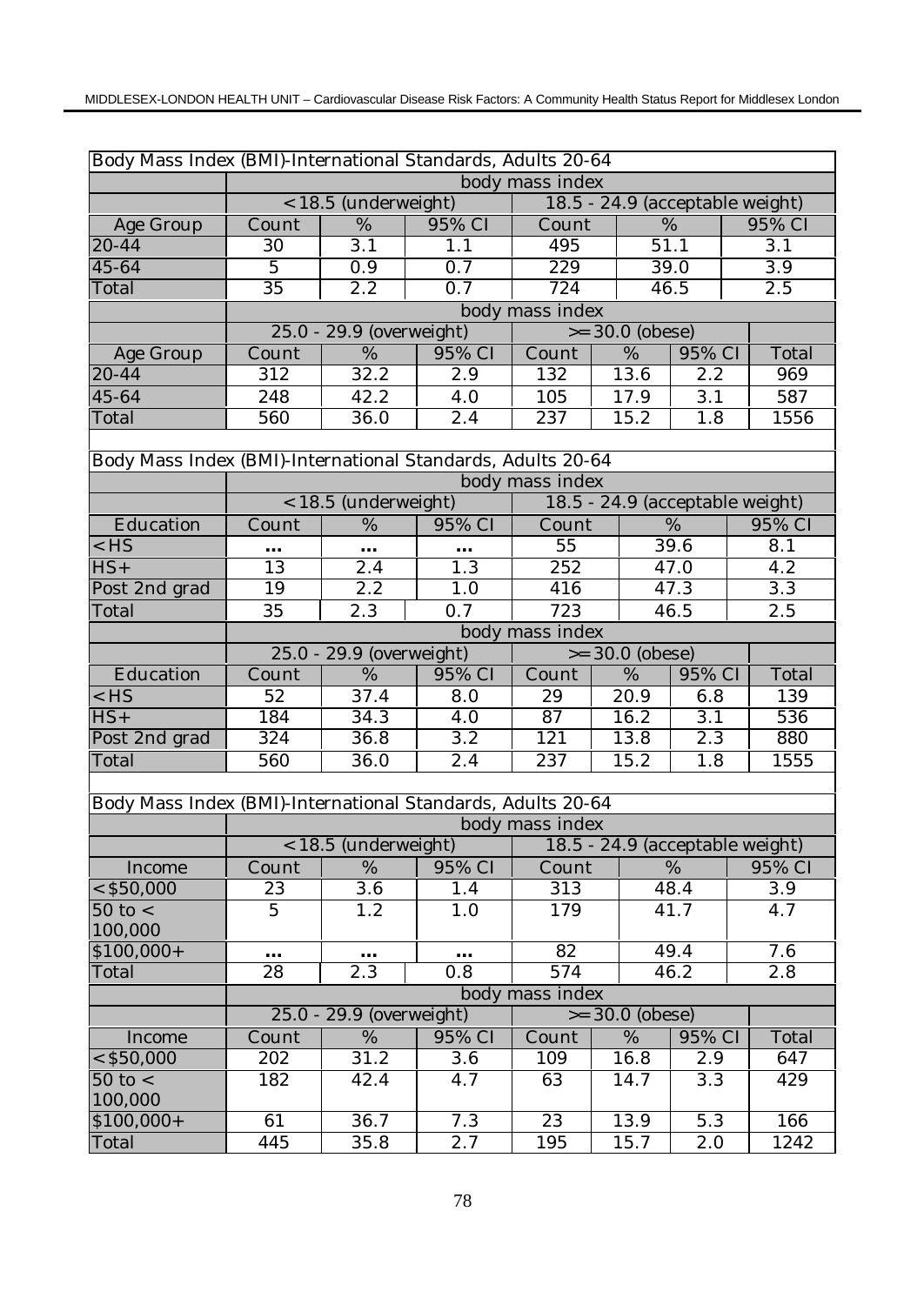## **Appendix H**

| Multiple Risk Factors             |                                                        |                         |          |                    |                                  |                              |                  |  |  |
|-----------------------------------|--------------------------------------------------------|-------------------------|----------|--------------------|----------------------------------|------------------------------|------------------|--|--|
| Source: RRFSS 2001/02, Waves 1-21 |                                                        |                         |          |                    |                                  |                              |                  |  |  |
|                                   |                                                        |                         |          |                    |                                  |                              |                  |  |  |
|                                   | No Risk factors                                        |                         |          |                    |                                  | - Overweight<br>$\mathbf{1}$ |                  |  |  |
| Gender                            | $\overline{\mathrm{C}}$ ount                           | %                       |          | 95% C.I.           | $\overline{\mathrm{C}}$ ount     | %                            | 95% C.I.         |  |  |
| Male                              | 115                                                    | 12.8                    |          | 2.2                | 63                               | 7                            | 1.7              |  |  |
| Female                            | 231                                                    | 25.6                    |          | $\overline{2.8}$   | 94                               | 10.4                         | $\mathbf{2}$     |  |  |
| Total                             | 346                                                    | 19.2                    |          | 1.8                | 157                              | 8.7                          | 1.3              |  |  |
|                                   | 2 - Smoking + Overweight<br>2 - Overweight + Unhealthy |                         |          |                    |                                  |                              |                  |  |  |
|                                   |                                                        |                         |          |                    |                                  | Eating                       |                  |  |  |
| Gender                            | Count                                                  | $\%$                    | 95% C.I. |                    | Count                            | %                            | 95% C.I.         |  |  |
| Male                              | 22                                                     | 2.5                     |          | $\mathbf{1}$       | 195                              | $\overline{21.8}$            | 2.7              |  |  |
| Female                            | $\overline{7}$                                         | 0.8                     |          | 0.6                | 104                              | 11.5                         | 2.1              |  |  |
| Total                             | 29                                                     | 1.6                     |          | 0.6                | 299                              | 16.6                         | $\overline{1}.7$ |  |  |
|                                   |                                                        | - Smoking               |          |                    |                                  | 1 - Unhealthy Eating         |                  |  |  |
| Gender                            | Count                                                  | $\overline{\%}$         |          | 95% C.I.           | Count                            | $\overline{\%}$              | 95% C.I.         |  |  |
| Male                              | 19                                                     | 2.1                     |          | 0.9                | 293                              | 32.7                         | 3.1              |  |  |
| Female                            | 44                                                     | 4.9                     |          | 1.4                | 270                              | 29.9                         | 3                |  |  |
| Total                             | 63                                                     | $\overline{3.5}$        | 0.8      |                    | 563                              | 31.3                         | $\overline{2.1}$ |  |  |
|                                   | $2$ - Smoking + Unhealthy                              |                         |          |                    | 3 Smoking + Overweight           |                              |                  |  |  |
|                                   |                                                        | Eating                  |          | + Unhealthy Eating |                                  |                              |                  |  |  |
| Gender                            | Count                                                  | %                       | 95% C.I. | Count              | %                                | 95% C.I.                     | Total            |  |  |
| Male                              | 115                                                    | 12.8                    | 2.2      | 74                 | 8.3                              | 1.8                          | 896              |  |  |
| Female                            | 122                                                    | 13.5                    | 2.2      | $\overline{31}$    | 3.4                              | 1.2                          | 903              |  |  |
| Total                             | 237                                                    | 13.2                    | 1.6      | 105                | $\overline{5.8}$                 | 1.1                          | 1799             |  |  |
|                                   |                                                        | None/Single Risk Factor |          |                    | <b>Multiple Risk Factors</b>     |                              |                  |  |  |
| Gender                            | Count                                                  | %                       | 95% C.I. | Count              | %                                | 95% C.I.                     | Total            |  |  |
| Male                              | 489                                                    | 54.7                    | 3.3      | 405                | 45.3                             | 3.3                          | 894              |  |  |
| Female                            | 639                                                    | 70.8                    | 3        | 264                | 29.2                             | $\overline{3}$               | 903              |  |  |
| Total                             | 1128                                                   | 62.8                    | 2.2      | 669                | 37.2                             | 2.2                          | 1797             |  |  |
|                                   |                                                        |                         |          |                    |                                  |                              |                  |  |  |
|                                   |                                                        | None/Single Risk Factor |          |                    | <b>Multiple Risk Factors</b>     |                              |                  |  |  |
| Age Group                         |                                                        |                         |          |                    | Count   %   95% C.I.   Count   % | 95% C.I.                     | Total            |  |  |
| $18 - 24$                         | 219                                                    | 67.6                    | 5.1      | 105                | 32.4                             | 5.1                          | 324              |  |  |
| $25 - 44$                         | 400                                                    | 58.3                    | 3.7      | 286                | 41.7                             | 3.7                          | 686              |  |  |
| 45-64                             | 335                                                    | 60.3                    | 4.1      | 221                | 39.7                             | 4.1                          | 556              |  |  |
| $65+$                             | 158                                                    | 73.8                    | 5.9      | 56                 | 26.2                             | 5.9                          | 214              |  |  |
| Total                             | 1112                                                   | 62.5                    | 2.2      | 668                | 37.5                             | 2.2                          | 1780             |  |  |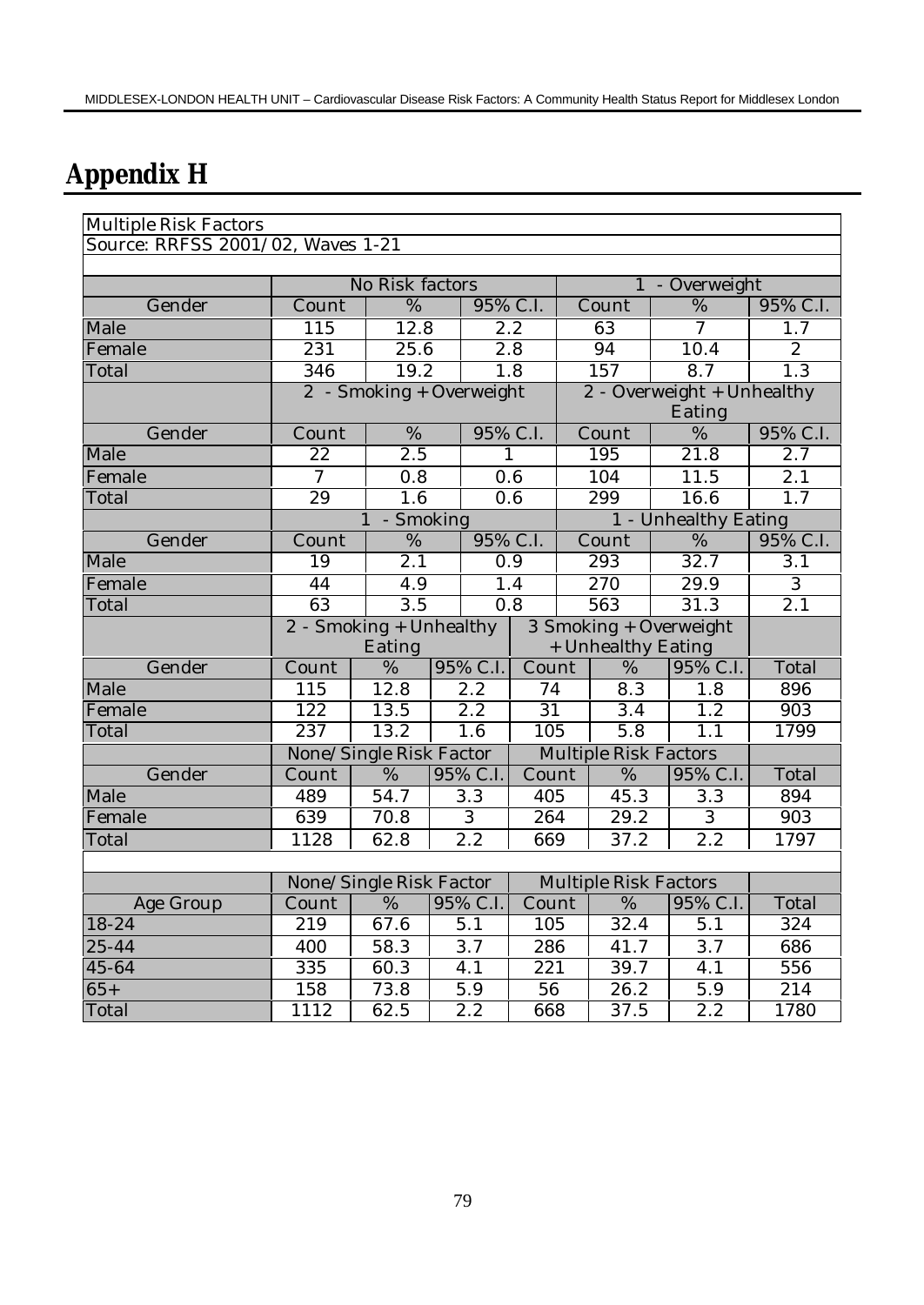|                            | None/Single Risk Factor |                         |                | <b>Multiple Risk Factors</b> |                              |                  |                  |
|----------------------------|-------------------------|-------------------------|----------------|------------------------------|------------------------------|------------------|------------------|
| Education                  | Count                   | $\overline{\%}$         | 95% C.I.       | Count                        | %                            | 95% C.I.         | Total            |
| $<$ HS                     | 93                      | 49.2                    | 7.1            | 96                           | $\overline{50}$ .8           | $\overline{7}.1$ | 189              |
| $HS+$                      | 426                     | 61.6                    | 3.6            | 265                          | 38.4                         | 3.6              | 691              |
| Post 2nd grad              | 603                     | 66.3                    | 3.1            | $\overline{306}$             | 33.7                         | 3.1              | 909              |
| Total                      | 1122                    | 62.7                    | 2.2            | 667                          | 37.3                         | 2.2              | 1789             |
|                            |                         |                         |                |                              |                              |                  |                  |
|                            |                         | None/Single Risk Factor |                |                              | <b>Multiple Risk Factors</b> |                  |                  |
| Income                     | Count                   | %                       | 95% C.I.       | Count                        | %                            | 95% C.I.         | Total            |
| $<$ \$50,000               | 411                     | 62.4                    | 3.7            | 248                          | 37.6                         | 3.7              | 659              |
| $50 \text{ to} < 100,000$  | 295                     | 61.7                    | 4.4            | 183                          | 38.3                         | 4.4              | 478              |
| $$100,000+$                | 128                     | 59.8                    | 6.6            | 86                           | 40.2                         | 6.6              | $\overline{2}14$ |
| Total                      | 834                     | 61.7                    | 2.6            | 517                          | 38.3                         | 2.6              | 1351             |
|                            |                         |                         |                |                              |                              |                  |                  |
|                            |                         | None/Single Risk Factor |                |                              | <b>Multiple Risk Factors</b> |                  |                  |
| Language spoken at<br>home | Count                   | $\%$                    | 95% C.I.       | Count                        | %                            | 95% C.I.         | Total            |
| English                    | 1043                    | 62.1                    | 2.3            | 637                          | $\overline{37.9}$            | 2.3              | 1680             |
| Other                      | 84                      | 72.4                    | 8.1            | 32                           | 27.6                         | 8.1              | 116              |
| Total                      | 1127                    | 62.8                    | 2.2            | 669                          | 37.2                         | 2.2              | 1796             |
|                            |                         |                         |                |                              |                              |                  |                  |
|                            | None/Single Risk Factor |                         |                | <b>Multiple Risk Factors</b> |                              |                  |                  |
| Region                     | Count                   | $\%$                    | 95% C.I.       | Count                        | $\%$                         | 95% C.I.         | Total            |
| City of London             | 819                     | 63                      | 2.6            | 481                          | $\overline{37}$              | 2.6              | 1300             |
| Middlesex County           | $\overline{2}74$        | 61                      | 4.5            | 175                          | 39                           | 4.5              | 449              |
| Total                      | 1093                    | 62.5                    | 2.3            | 656                          | 37.5                         | 2.3              | 1749             |
|                            |                         |                         |                |                              |                              |                  |                  |
| <b>RF</b> Awareness        |                         | Lack Of Exercise        |                |                              | Not Chosen                   |                  |                  |
| Smoking status             | Count                   | %                       | 95% C.I.       | Count                        | $\%$                         | 95% C.I.         | Total            |
| <b>Current Smokers</b>     | 98                      | $\overline{22.1}$       | 3.9            | 345                          | 77.9                         | 3.9              | 443              |
| Former Smokers             | $\overline{2}05$        | 36.5                    | $\overline{4}$ | 357                          | 63.5                         | $\overline{4}$   | 562              |
| Never Smoked               | 377                     | 41.5                    | 3.2            | 532                          | 58.5                         | $\overline{3.2}$ | 909              |
| Total                      | 680                     | 35.5                    | 2.1            | 1234                         | 64.5                         | 2.1              | 1914             |
|                            |                         |                         |                |                              |                              |                  |                  |
| <b>RF</b> Awareness        |                         | Smoking                 |                | Not Chosen                   |                              |                  |                  |
| Smoking status             | Count                   | %                       | 95% C.I.       | Count                        | $\%$                         | 95% C.I.         | Total            |
| Current                    | 313                     | 70.7                    | 4.2            | 130                          | 29.3                         | 4.2              | 443              |
| Former                     | 262                     | 46.6                    | 4.1            | 300                          | 53.4                         | 4.1              | 562              |
| Never                      | 320                     | 35.2                    | 3.1            | 589                          | 64.8                         | 3.1              | 909              |
| Total                      | 895                     | 46.8                    | 2.2            | 1019                         | 53.2                         | 2.2              | 1914             |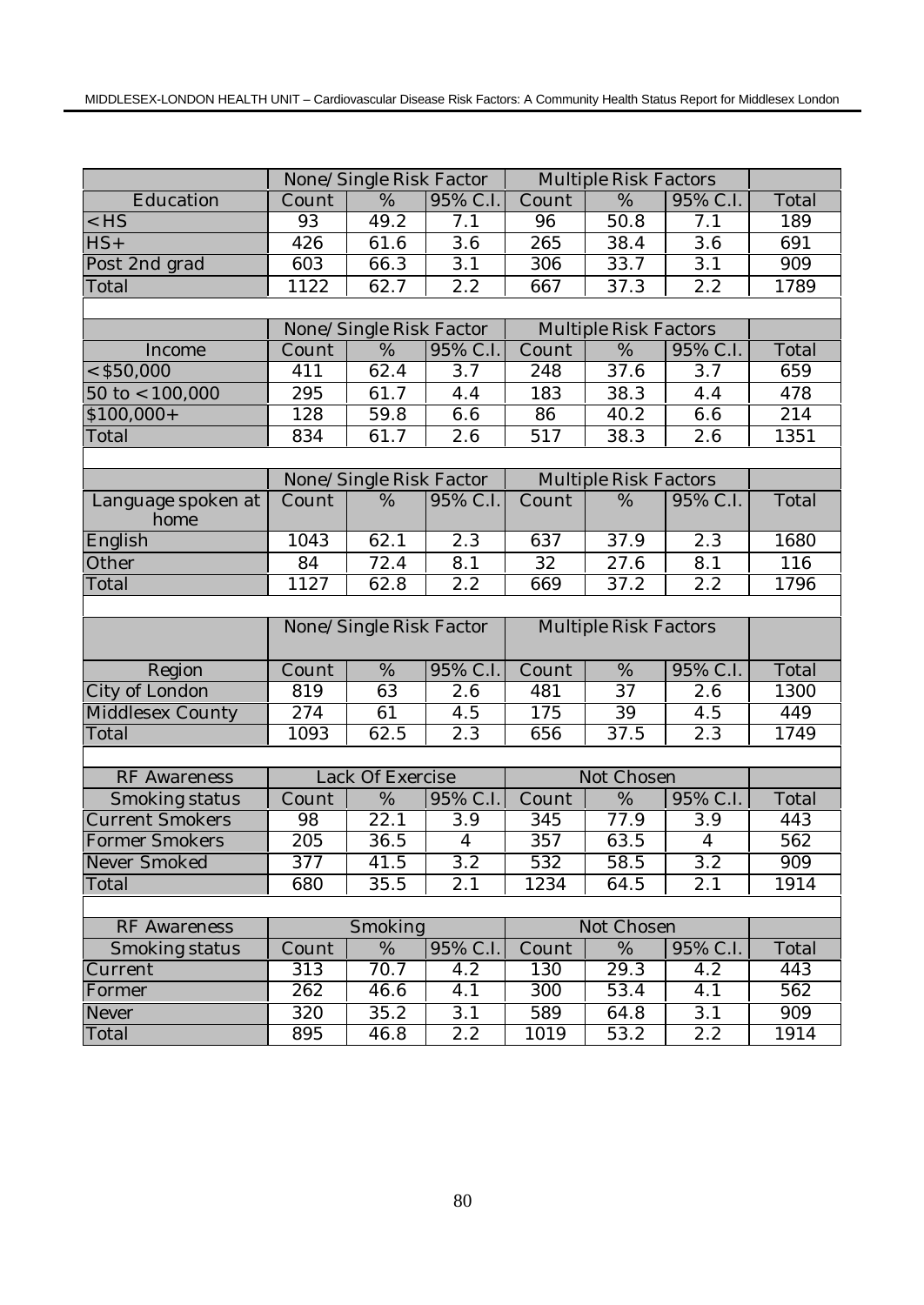| <b>RF</b> Awareness                             |         | <b>Unhealthy Eating</b> |                  |                  | Not Chosen        |                  |       |
|-------------------------------------------------|---------|-------------------------|------------------|------------------|-------------------|------------------|-------|
| Smoking status                                  | Count   | $\frac{0}{6}$           | 95% C.I.         | Count            | $\overline{\%}$   | 95% C.I.         | Total |
| Current                                         | 206     | 47.5                    | 4.7              | 228              | 52.5              | $4.\overline{7}$ | 434   |
| Former                                          | 323     | 59.4                    | 4.1              | $\overline{221}$ | 40.6              | 4.1              | 544   |
| Never                                           | 602     | 69                      | 3.1              | $\overline{270}$ | $\overline{31}$   | 3.1              | 872   |
| Total                                           | 1131    | 61.1                    | $\overline{2.2}$ | 719              | 38.9              | $\overline{2.2}$ | 1850  |
| <b>RF</b> Awareness                             |         | <b>Unhealthy Eating</b> |                  |                  | Not Chosen        |                  |       |
| Know Of and Used<br>Trails In Past 12<br>Months | Count   | %                       | 95% C.I.         | Count            | $\overline{\%}$   | 95% C.I.         | Total |
| <b>Know and Used</b>                            | 543     | 64.6                    | 3.2              | 297              | 35.4              | 3.2              | 840   |
| Know, Not Used                                  | 253     | 60.8                    | 4.7              | 163              | 39.2              | 4.7              | 416   |
| Did Not Know                                    | 112     | 47.5                    | 6.4              | 124              | 52.5              | 6.4              | 236   |
| Total                                           | 908     | 60.9                    | 2.5              | 584              | 39.1              | 2.5              | 1492  |
|                                                 |         |                         |                  |                  |                   |                  |       |
| <b>RF</b> Awareness                             | Smoking |                         |                  |                  | Not Chosen        |                  |       |
| Know Of and Used<br>Trails In Past 12<br>Months | Count   | $\%$                    | 95% C.I.         | Count            | %                 | 95% C.I.         | Total |
| Know and Used                                   | 414     | 47.2                    | $\overline{3.3}$ | 463              | 52.8              | $\overline{3.3}$ | 877   |
| Know, Not Used                                  | 207     | 47.8                    | 4.7              | 226              | 52.2              | 4.7              | 433   |
| Did Not Know                                    | 88      | 37                      | 6.1              | 150              | 63                | 6.1              | 238   |
| Total                                           | 709     | 45.8                    | 2.5              | 839              | $\overline{54.2}$ | 2.5              | 1548  |
|                                                 |         |                         |                  |                  |                   |                  |       |
| <b>RF</b> Awareness                             |         | Lack Of Exercise        |                  | Not Chosen       |                   |                  |       |
| Know Of and Used<br>Trails In Past 12<br>Months | Count   | %                       | 95% C.I.         | Count            | %                 | 95% C.I.         | Total |
| <b>Know and Used</b>                            | 367     | 41.8                    | 3.3              | 511              | 58.2              | 3.3              | 878   |
| Know, Not Used                                  | 144     | 33.3                    | 4.4              | 289              | 66.7              | 4.4              | 433   |
| Did Not Know                                    | 54      | 22.7                    | 5.3              | 184              | 77.3              | 5.3              | 238   |
| Total                                           | 565     | 36.5                    | 2.4              | 984              | 63.5              | 2.4              | 1549  |
|                                                 |         |                         |                  |                  |                   |                  |       |
| <b>RF</b> Awareness                             |         | Lack Of Exercise        |                  |                  | Not Chosen        |                  |       |
| <b>BMI</b> Status                               | Count   | %                       | 95% C.I.         | Count            | $\%$              | 95% C.I.         | Total |
| < 20 (underweight)                              | 54      | 35.3                    | 7.6              | 99               | 64.7              | 7.6              | 153   |
| 20-25 (acceptable                               | 270     | 36.5                    | 3.5              | 470              | 63.5              | 3.5              | 740   |
| weight)<br>25-27 (excess weight)                | 110     | 32.4                    | $\overline{5}$   | 229              | 67.6              | $\overline{5}$   | 339   |
| >27(overweight)                                 | 219     | 37.8                    | 3.9              | 360              | 62.2              | 3.9              | 579   |
| Total                                           | 653     | 36.1                    | 2.2              | 1158             | 63.9              | 2.2              | 1811  |
|                                                 |         |                         |                  |                  |                   |                  |       |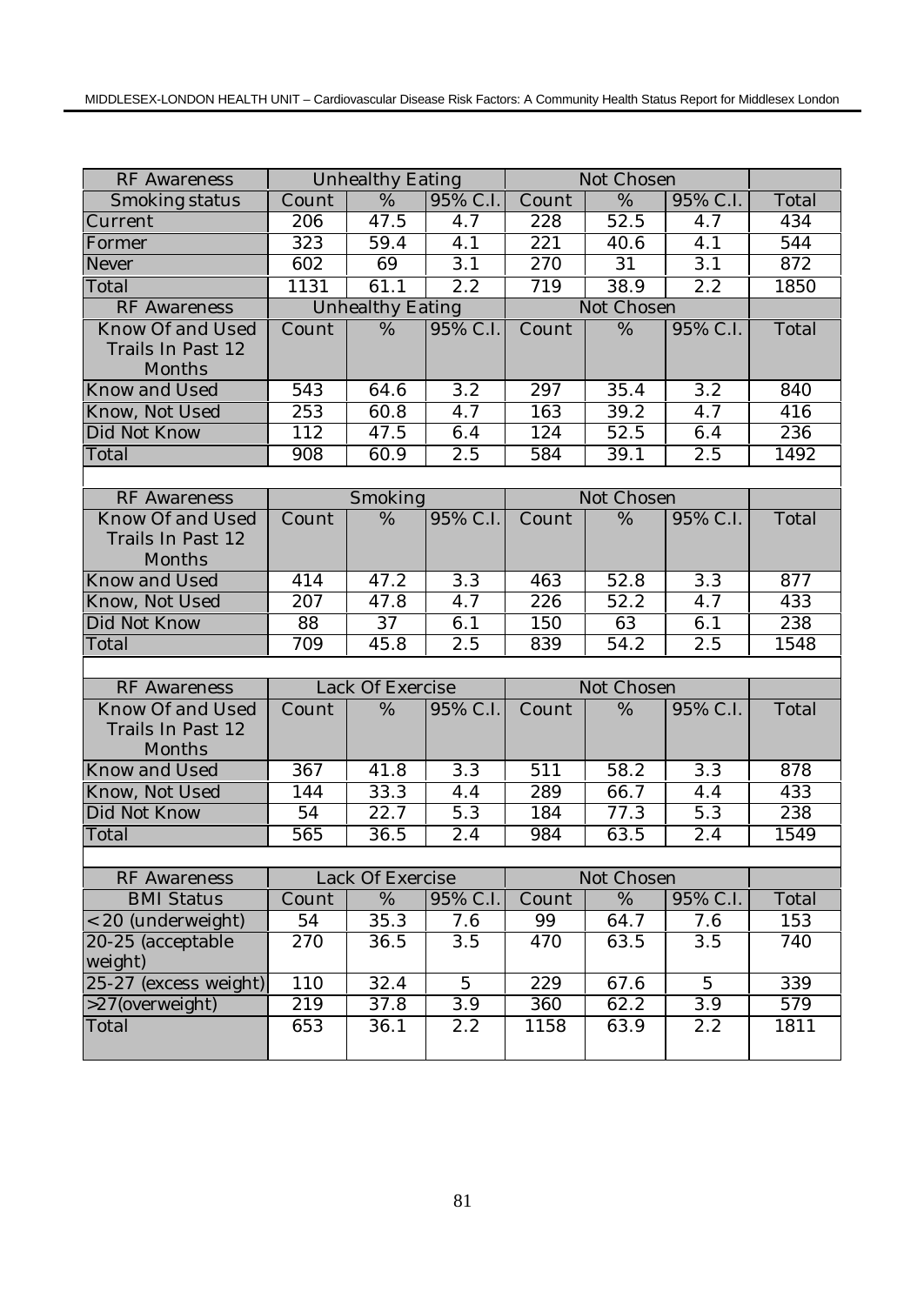| <b>RF</b> Awareness   |                  | Smoking                 |                  |       |                   | Not Chosen      |                           |  |                |
|-----------------------|------------------|-------------------------|------------------|-------|-------------------|-----------------|---------------------------|--|----------------|
| <b>BMI</b> Status     | Count            | %                       | 95% C.I.         | Count | $\overline{\%}$   |                 | 95% C.I.                  |  | Total          |
| < 20 (underweight)    | 86               | 56.2                    | 7.9              | 67    | 43.8              |                 | 7.9                       |  | 153            |
| 20-25 (acceptable     | 341              | 46.1                    | 3.6              | 399   | 53.9              |                 | 3.6                       |  | 740            |
| weight)               |                  |                         |                  |       |                   |                 |                           |  |                |
| 25-27 (excess weight) | 155              | 45.7                    | 5.3              | 184   | 54.3              |                 | 5.3                       |  | 339            |
| >27(overweight)       | 271              | 46.9                    | 4.1              | 307   | 53.1              |                 | 4.1                       |  | 578            |
| Total                 | 853              | $\overline{47.1}$       | $\overline{2.3}$ | 957   | 52.9              |                 | $\overline{2.3}$          |  | 1810           |
|                       |                  |                         |                  |       |                   |                 |                           |  |                |
|                       |                  | <b>Unhealthy Eating</b> |                  |       |                   | Not Chosen      |                           |  |                |
| <b>BMI Status</b>     | Count            | %                       | 95% C.I.         | Count |                   | $\%$            | 95% C.I.                  |  | Total          |
| < 20 (underweight)    | 84               | 55.6                    | 7.9              | 67    |                   | 44.4            | 7.9                       |  | 151            |
| 20-25 (acceptable     | 448              | 62.9                    | 3.5              | 264   |                   | 37.1            | 3.5                       |  | 712            |
| weight)               |                  |                         |                  |       |                   |                 |                           |  |                |
| 25-27 (excess weight) | 200              | 61.3                    | 5.3              | 126   |                   | 38.7            | 5.3                       |  | 326            |
| >27(overweight)       | $\overline{346}$ | 61.9                    | $\overline{4}$   | 213   |                   | 38.1            | $\overline{4}$            |  | 559            |
| Total                 | 1078             | 61.7                    | 2.3              | 670   |                   | 38.3            | 2.3                       |  | 1748           |
|                       |                  |                         |                  |       |                   |                 |                           |  |                |
| Nutrition             |                  | 5 or more times/day     |                  |       | less than 5 times |                 |                           |  |                |
| Smoking status        | Count            | $\%$                    | 95% C.I.         | Count |                   | 95%<br>$\%$     |                           |  | Total          |
|                       |                  |                         |                  |       |                   | C.I.            |                           |  |                |
| Current               | 96               | 21.3                    | 3.8              | 354   |                   | 78.7            | 3.8                       |  | 450            |
| Former                | 177              | $\overline{32}$         | $\overline{3.9}$ | 376   |                   | 68              | $\overline{3.9}$          |  | 553            |
| Never                 | $\overline{3}52$ | 38.9                    | 3.2              | 554   |                   | 61.1            | 3.2                       |  | 906            |
| Total                 | 625              | 32.7                    | 2.1              | 1284  |                   | 67.3            | 2.1                       |  | 1909           |
|                       |                  |                         |                  |       |                   |                 |                           |  |                |
| <b>Healthy Weight</b> |                  | < 20 (underweight)      |                  |       |                   |                 | 20-25 (acceptable weight) |  |                |
| <b>Smoking Status</b> | Count            | %                       | 95%              | Count |                   |                 | $\%$                      |  | 95% C.I.       |
|                       |                  |                         | C.I.             |       |                   |                 |                           |  |                |
| Daily                 | 44               | 11.8                    | $\overline{3.3}$ | 154   |                   |                 | 41.2                      |  | $\overline{5}$ |
| Occ.                  | 12               | 11.3                    | $6\phantom{1}$   | 52    |                   |                 | 49.1                      |  | 9.5            |
| Former                | $\overline{24}$  | 4.2                     | 1.6              | 200   |                   |                 | 34.8                      |  | 3.9            |
| Never                 | 90               | $9.7\,$                 | $1.9\,$          | 399   |                   |                 | 43.1                      |  | 3.2            |
| Total                 | 170              | 8.6                     | 1.2              | 805   |                   |                 | 40.7                      |  | 2.2            |
|                       |                  |                         |                  |       |                   |                 |                           |  |                |
| <b>Healthy Weight</b> | $25 - 27$        | (overweight)            |                  |       |                   | >27(overweight) |                           |  |                |
| <b>Smoking Status</b> | Count            | %                       | 95%<br>C.I.      | Count |                   | %               | 95% C.I.                  |  | Total          |
| Daily                 | 57               | 15.2                    | 3.6              | 119   |                   | 31.8            | 4.7                       |  | 374            |
| Occ.                  | 15               | 14.2                    | 6.6              | 27    |                   | 25.5            | 8.3                       |  | 106            |
| Former                | 122              | 21.3                    | $\overline{3.3}$ | 228   |                   | 39.7            | $\overline{4}$            |  | 574            |
| Never                 | 170              | 18.4                    | 2.5              | 266   |                   | 28.8            | 2.9                       |  | 925            |
| Total                 | 364              | 18.4                    | 1.7              | 640   |                   | 32.3            | 2.1                       |  | 1979           |